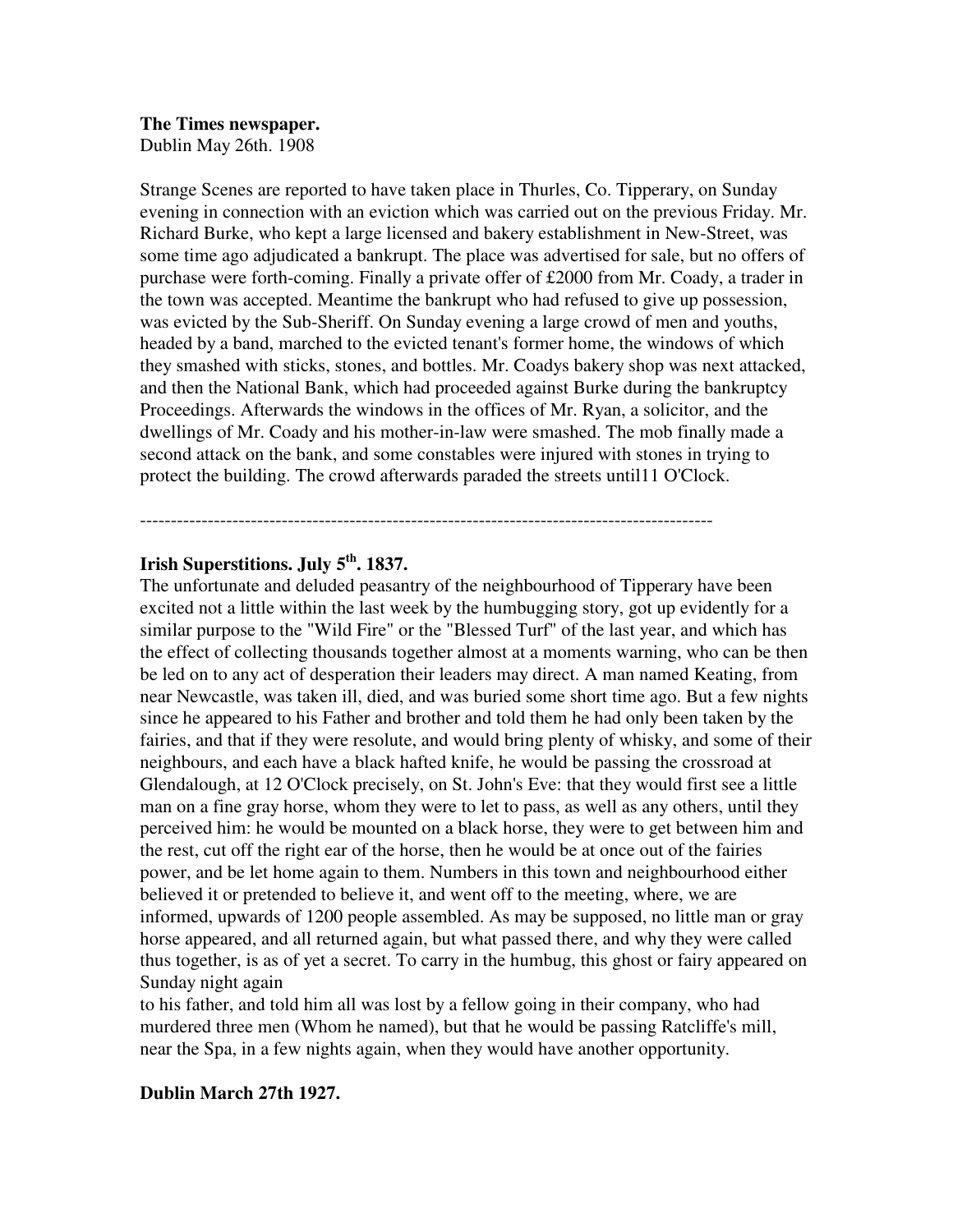#### Disturbances in County Tipperary.

A serious revival of agrarian disturbance is reported from County Tipperary, where exciting scenes were witnessed yesterday. Recently the Free State Land Commission acquired 3000 acres of the Loran estate midway between Roscrea and Templemore, and decided to distribute the land among landless men. Taking advantage of the powers which it obtained under the land act of 1923 the commission allotted certain holdings on the estate to half-a-dozen families from other parts of Tipperary, to the intense annoyance of the

local inhabitants, who demanded that they alone should share the distributed lands. When the new tenants of the farms arrived at their holdings, the local people organized a big demonstration. Having mobilized all the available young men they marched with several bands to the Loran estate where they proceeded to maltreat the so-called usurpers. At first they confined their activities to booing and insulting remarks, but afterwards their indignation broke all bounds and they drove the unfortunate people from their farms, handling them severely. While these disturbances were in progress news was conveyed to the Civic Guards at one of the neighbouring towns, with the result that a substantial force of police was hurried to the scene in Motor-Lorries. Their arrival put a stop to the demonstration, and after a short struggle 16 of the rioters were arrested. They were taken by Motor-Lorry to Limerick where they will be put on trial. This revival of trouble on the land has been expected in Ireland for some time. The new land act was designed specially to redress the grievances of the landless men and "Congests" but the wide powers given to the Land Commission took no account of the fierce local jealousies which has been a dangerous feature of the Irish Land Problem. The attempt to import strangers into any new agricultural area will always be attended by grave risks in this country, and the outrage on the Loran estate is symptomatic of the unreasonable attitute of the persons whom the land commission is trying to help. Without some transference of "Congests" from one area to another nothing can be done to relieve the acute land hunger which prevails throughout Southern Ireland, but while memories of the old land war remain,the best efforts of legislation to solve the problem will be liable to shipwreck.

## **April 27th 1842.**

Owing to the very alarming state of the northern part of County Tipperary, as evidenced by the numerous outrages perperated within the last fortnight, a meeting of magistrates took place on Saturday last when a memorial, strongly worded was forwarded to the Executive, praying, that prompt measures would be taken to afford protection for the lives and properties of the peaceable and well-disposed inhabitants of the distrubed districts. Five additional policeman have been despatched to Moneygall, the scene of a recent murder, or it is to be feared murders, as it is currently reported in town today that Mrs Margaret Curry, the companion of the ill-fated Mr. Roberts, had expired of the wounds she had received on the evening the former met his untimely end. Up to the present there has been no clue of the assasins, and from the combination there exists there appears to be little leading to detection.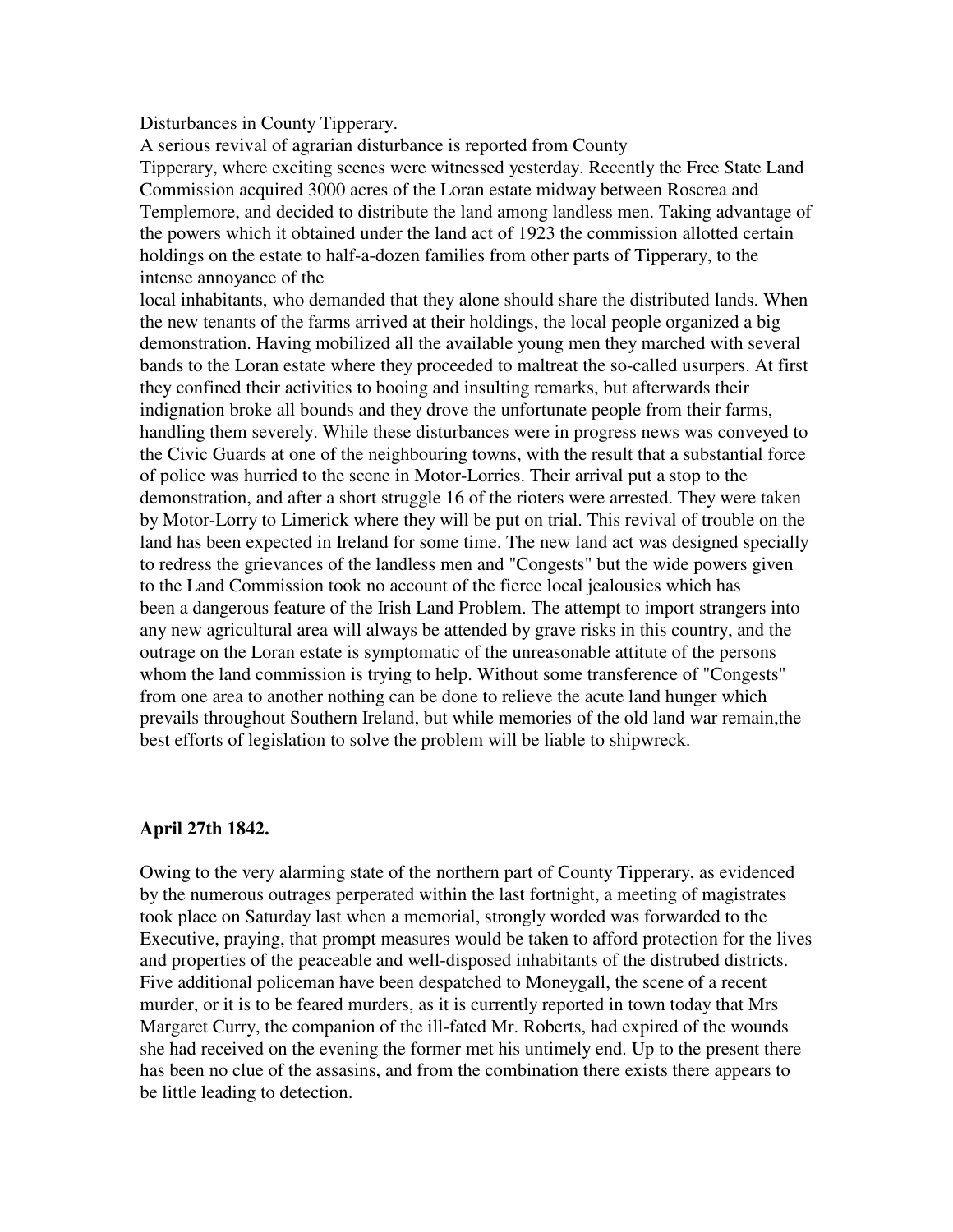# **Extract of a letter from Clonmel in Tipperary. Aug. 18th, 1810.**

Mr Maken, a gentleman of considerable landed property, had let some land, contrary to the wishes of some of the peasantry. On his return home one evening lately, he was way-laid, and murdered with the most horrid barbarity. Another gentleman returning home, was shot in the back, seven plugs were lodged, and he died on the spot. A poor man with his family, were murdered in his cabin, and then burned, merely from the pique of their Catholic neighbours (They being Protestants). The assizes are held here quarterly. In the short time I have been here 14 criminals have been hanged for murder. The sessions began yesterday, and the Calender announces 163 prisoners to be tried. Provisions were never known so high, but whisky

is reduced from a guinea to 3s per gallon. There are two sets of disturbers, who meet in the mountain opposite the barracks, who have pitched battles. They are called Caravats and Shanavests. Their Chief aim is to steal fire arms and horses from gentlemen who go shooting.

## **1811. "The Caravats and Shanavests" - faction fighters in South Tipperary -**

Fethard. Evidence given at a Special Commission at Clonmel [6 Feb. 1811] James Slattery, examined, stated that the Caravats were going on for two years before the Shanavests stirred. Shanavests so called because they wore old waistcoats. On questioning, he admitted that his uncle, called "Paudeen Car" [Gar], was a ringleader and commander of the Shanavests, but was now a poor old man not able to take command. Said a man named Healy or Hanly was hanged; he was presented by the Shanavests and Paudeen Car said he would not leave the place of execution, till he saw the "Caravat" around the

 fellow's neck, and from that time that faction were called Caravats. Before that, Healy's party were called the Moyle Rangers and the Shanavests were called Paudeen Car's Party. Healy was hanged for burning the house of a man, who had taken land over his neighbour's head. He states that these were the parties engaged in an affray at the Races of Coolmoyne in August. Nicholas Sexton, examined, gave similar evidence and proved that all these connected with these illegal associations had no other object than to defend themselves against the attacks by one faction on the other. Rev. John Ryan P.P Fethard , examined. Was P.P Fethard for 8 years last October, knew his Parishioners and was at Coolmoyne Races in September, the day of the fight; heard a shot fired in the direction of the Shanavest party. Cross examined by the Solicitor General, he said that, at the fair he saw some Shanavests strike the Caravats. It is notorious in his parish who the Caravats and Shanavests are; does not know the real cause of their feud; both parties attend Divine Service indiscriminately; thinks feuds are confined to the lower orders; is not sure whether any respectable parishioner joined them. Both parties are equally criminal, but the taking of arms, is confined exclusively to the two parties concerned in these feuds.

**Thurles. August 2nd 1837**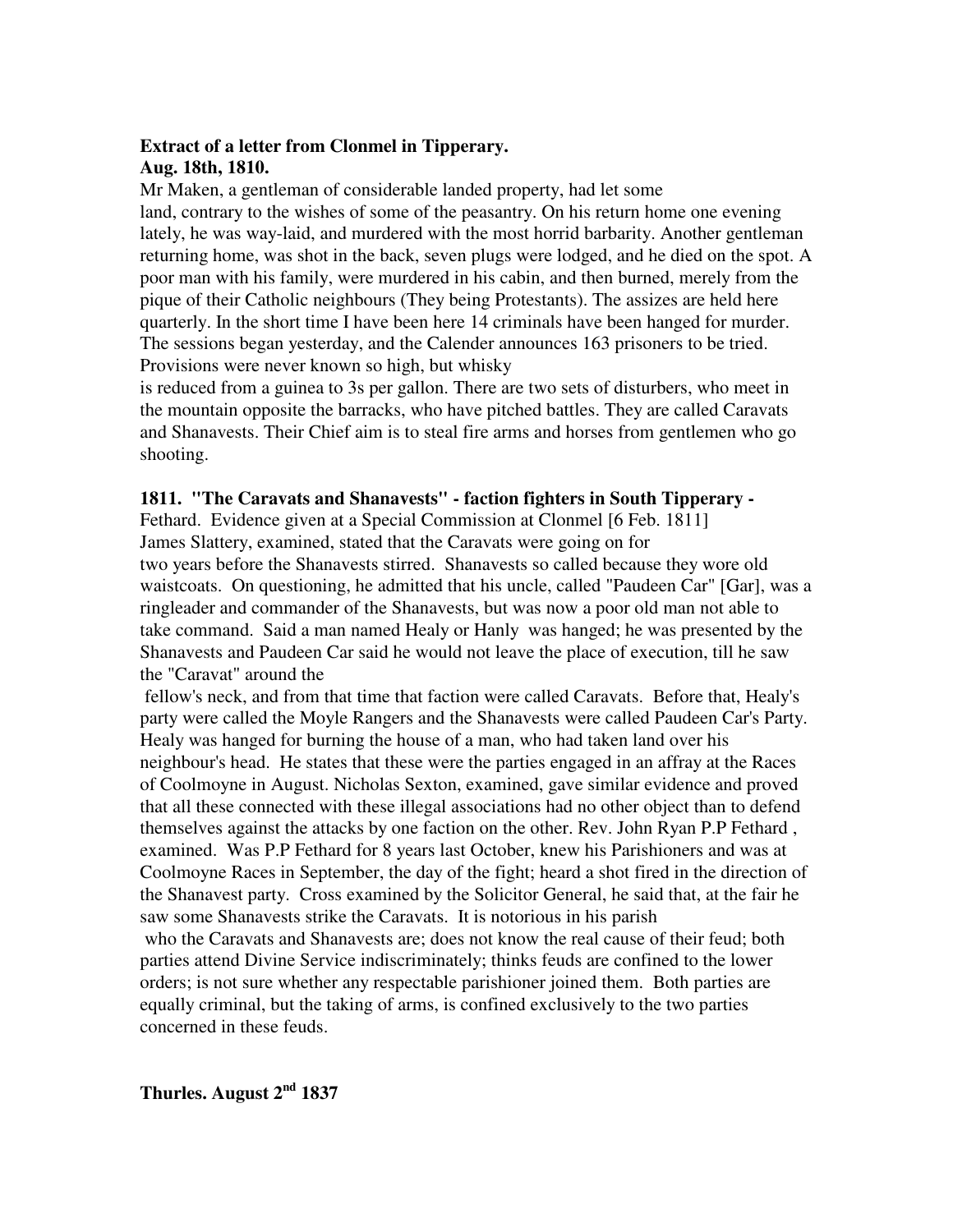Barbarous murder yesterday at 7.30 p.m. yesterday at Kilmacjames between Thurles and Templetuohy. Mr. Daniel Byrne, Lisanure, returning from fair of Thurles, was fired from behind a cabin by two men and mortally wounded and expired shortly after. The only reason assigned is that Byrne became tenant of lands from which former occupants had been dispossessed.

# **Saturday July 29 1837**

Clonmel Summer Assizes: -To be hanged on 9th Aug. ; Robert Sadler, James Cormack, Thomas Ryan - all for murder.

 To be hanged on 12th Aug.; Patk Carroll: Martin Shanahan, James Carroll, Edw. Cane all for murder.

To be transported for life: Jeremiah and James Ryan - for manslaughter; Wm and Cornelius French - for stealing a horse; Morgan Brien - stealing a cow;

James Quinlivan - sheep stealing; Robert Fanning - for same; Edw. Fitzgerald - for administering an unlawful oath; Patk Dwyer and John Bourke - for ditto; - Ml. Hogan - felony in a dwelling house; George Hagarty - manslaughter; William Longeran - stealing a lamb.

Sentence of death recorded: Thos. Collins - abduction; Stephen Peters- shooting with intent to kill. 14 years transportation; Bgt. Fitzpatrick, called 'Bridget the Star' - passing forged notes, etc.

## **Saturday August 12th 1837**

At Clonmel, executed, Wednesday 9th - James Cormack, for murder of Thos. Ryan at Ballyslateen, 11 December 1836. Robert Sadlier, for murder of Timothey Crowe in Cashel, 19th April 1837; and Thomas Ryan for murder of Rd Cummins at Cahir, 26th June 1837. Ryan a tall well looking young man, walked with firm step and composed air, declared his innocence, died almost without a struggle. Sadlier, low sized and not composed as Ryan, made no declaration of guilt or innocence and when launched into eternity, appeared to struggle hard with death. Cormack last to be executed low-sized, deportment somewhat timid, exhorted spectators to shun bad company, whiskey and have nothing to do with fire arms which brought him to his untimely end; his sufferings when suspended were protracted for several minutes. Dr. Burke PP and Rev. Mr. Mullins CC attended the dying men; all buried in a pit dug in one of the jail yards.

## **Wednesday August 16th 1837**

Execution at Clonmel, Saturday Augt 12. Patrick Carroll for the murder of John Lanigan, near Fishmoyne on 13th Feb. 1837. Attended by the Rev. Mr Power CC; made no declaration of innocence and guilt. When the fatal drop fell, he struggled hard till death put an end to his sufferings. Martin Shanahan, James Carroll and Edward Cane who were to be executed at the same time, were reprived.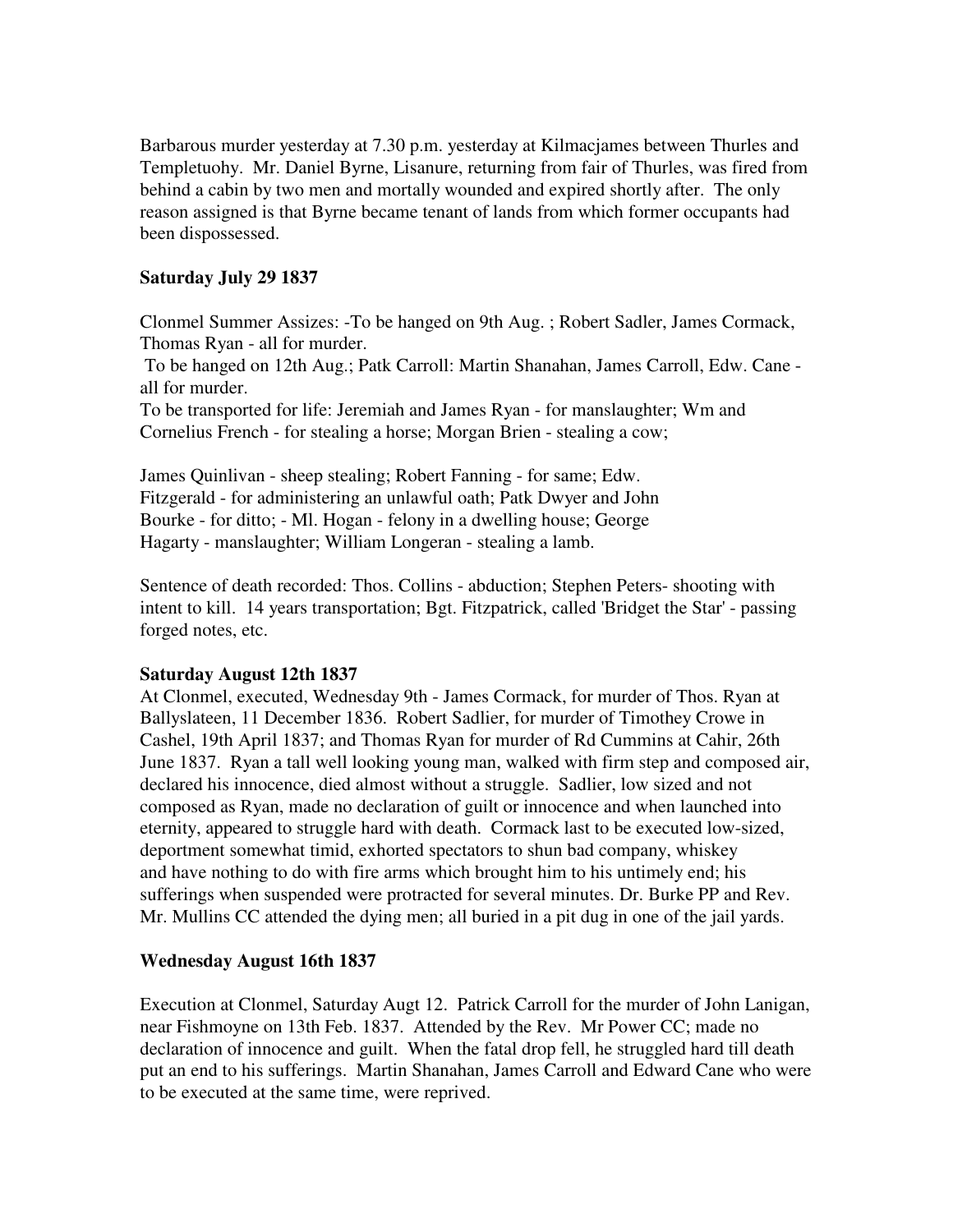#### **Saturday 7 Oct. 1837**

 Attempted seizure for tithes at Mullinahone, Tues 3 Oct. About 150 police from Clonmel,Carrick, Cashel, Fethard and Killenaule, with about 40 of the 34th Regt, with Edw. Lawlor Cambie Esq, sub-sheriff and 4 ragged bailiffs, marched in here and at 12 o clock proceeded to the house of Mr Thomas Mullally, Mohubbe, to distrain for tithes due to Rev. Archdeacon Cotton. But Mr. Mullally could not be found and there was not a 4 footed animal on his land. A similar attempt was made on this gentleman and on Mr. Rd. Cormack in Oct. 1836. Cotton an absentee clergyman from his union of Lismalin - which has 2000 Catholics and only about half a dozen Protestants. The people of Lismalin and Mohubber are determined not to pay tithes until the question is settled by British Legislature.

#### **Wednesday. 15 Nov. 1837**

Appeal for subscriptions for widow and 6 children of John Kiely, Law officer who died suddenly at Kilkenny. Earl of Glengall £5, R. Long,

Longfield £5,

B Nagle stip magistrate, Cashel, £3, G. Fitzgerald S.M. Morthestown Castle, Killenaule £3, Rbt. Courtney, Bally Edmond £3, Misses Dillon,

Blackrock, per Rev. R. Chinnery £3, Thomas Butler, Ballycarron £1-10-0, Laurence Creagh, Castlepark £1-10.0, John Scully, Dualla £1, Nich Grene, Cappamurra£1, Rd. M.Duckett, Clonmel £1, John Chaytor, Cahir £1, Rd. Creagh Castlepark £1, Sir. Wm. Beecker Bart £1, A friend O.M. per Rev. Dr. Neligan £1,

## **Wednesday 30 May 1837**

Three prisoners escaped from Clonmel Jail on Sunday last, using a crow bar and other implements left behind by a smith. They are Wm Murphy, Don Casey and Wm Ryan, the latter charged with firing on Major Lidwell. The Stipendary magistrates, Nangle and Wilcox are investigating the affair.

#### **Saturday 11 May 1839**

A ruffian named Pierce Treacy of Ballycahill has been sent for two months to the threadmill by Mr Tabiteau C.M. for flinging a stone at Mr. B. Ryan, Manager of Thurles Agricultural Bank.

**Saturday 3 August, 1839**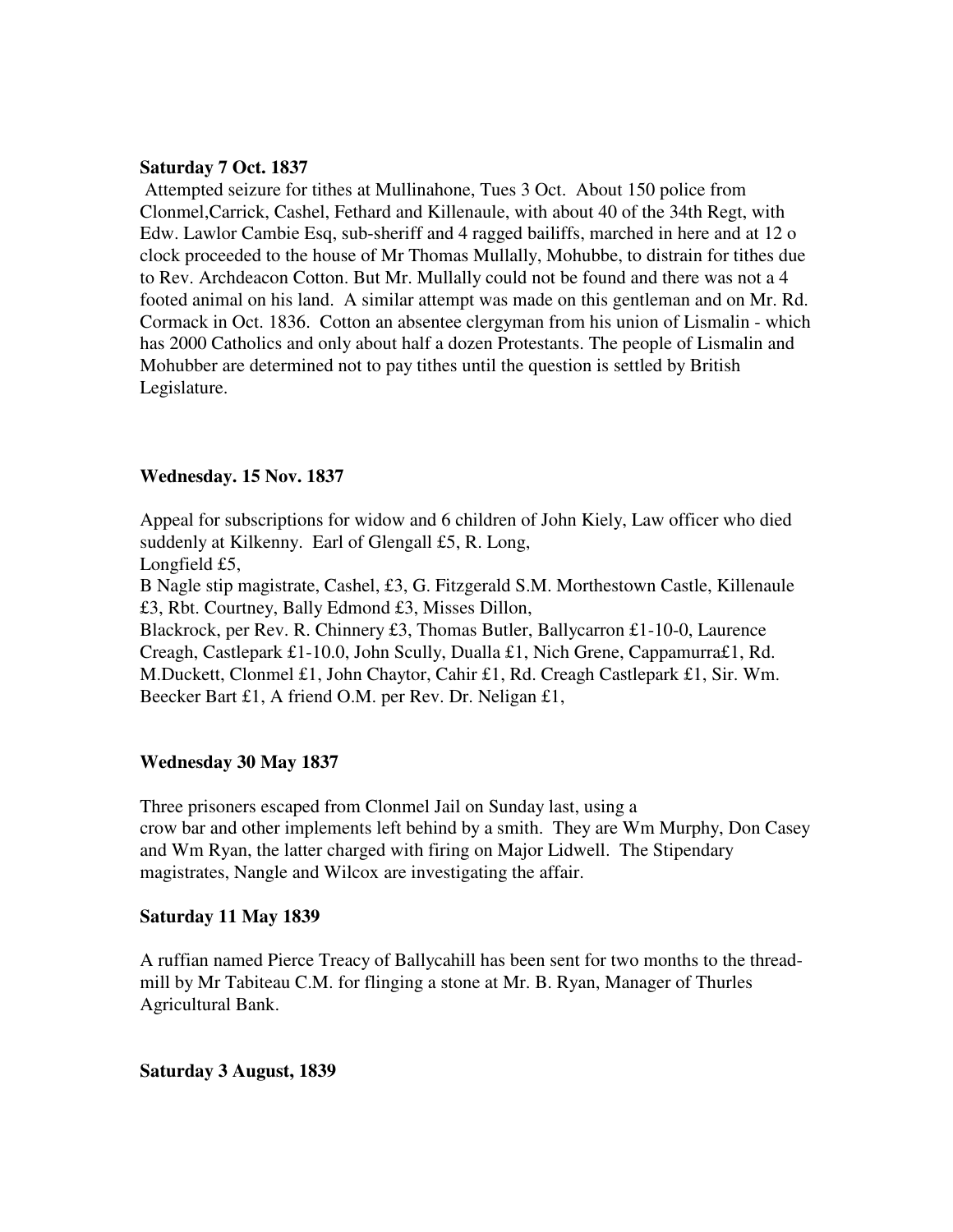## **Tipperary North Riding Summer Assizes .**

Thomas Davy indicated for murder of Mathew Davy at Tullo Mc James on 26 May last (1839). James Davy son of deceased swore he was going to mass at 9 am with deceased; Tom Davy ran at him with 2 stones and struck deceased and ran away, but was overtaken. Dr. Bradshaw said deceased's skull was fractured and he lived about one month. Guilty of manslaughter. 12 months imprisonment with hard labour every 2nd month and 6 weeks solitary confinement.

Patk Cormac, a married man aged 70 of Newport - for rape of Mary Leighton, aged 16, Newport, whose family were a "wicked set". She lived with her grandmother who was at Castleconnel on day of the offence. Not guilty, but got a severe lecture form the judge for his conduct.

## **Wednesday 30 October 1839**

Denis Carew found guilty of assulting Thos Dwyer Pat and wrecking his house when returning from fair of Kilfeacle on 12 July. 6 Months hard labour to restrain his stone throwing.

John and Mat Joy of Coolkoosane (Anacarty) prosecuted John Haffer for assault and being of a riotous party. Guilty - 6 months hard labour, or pay Joy 30/= and get two months.

Norry Dwyer for stealing a lodging woman's linen and pawning at Mr. Littleton's office, Cashel. She had only 7/6 for which no Attorney would plead for her. The "Reporter" gave her 2/6 and she chose an attorney, Mr. P. Kirwan. Guilty - 4 months hard labour.

Pat Meagher, Wm. Cummins and Thos Ryan - rioting in Cashel town, 22 June. Guilty 5/= or a fortnight.

Edw. Fogarty, represented as a poor man, influenced by drink, for stealing a pair of shoes from a poor Kerry labourer. Guilty and as judge found Fogarty was a large farmer near Tipp. - gave 4 months hard.

John Connell, Jer Dwyer and Edw. Shea - rioting at fair of Glen. Connell and Dwyer got 3 months.

Thomas Flinn (Cappawhite) prosecuted by Lieut Gibbons of Revenue Police - for obstruction in discharge of his duty at fair (of Cappa) where he caught him selling Whiskey. Flinn said prosecution was in revenge for his giving evidence against Gibbons for firing a pistol at some unoffending men. Guilty - £1, or 1 month.

Slattery for violent assault on Thos Dwyer at Clonpet near Tipperary -12 months hard.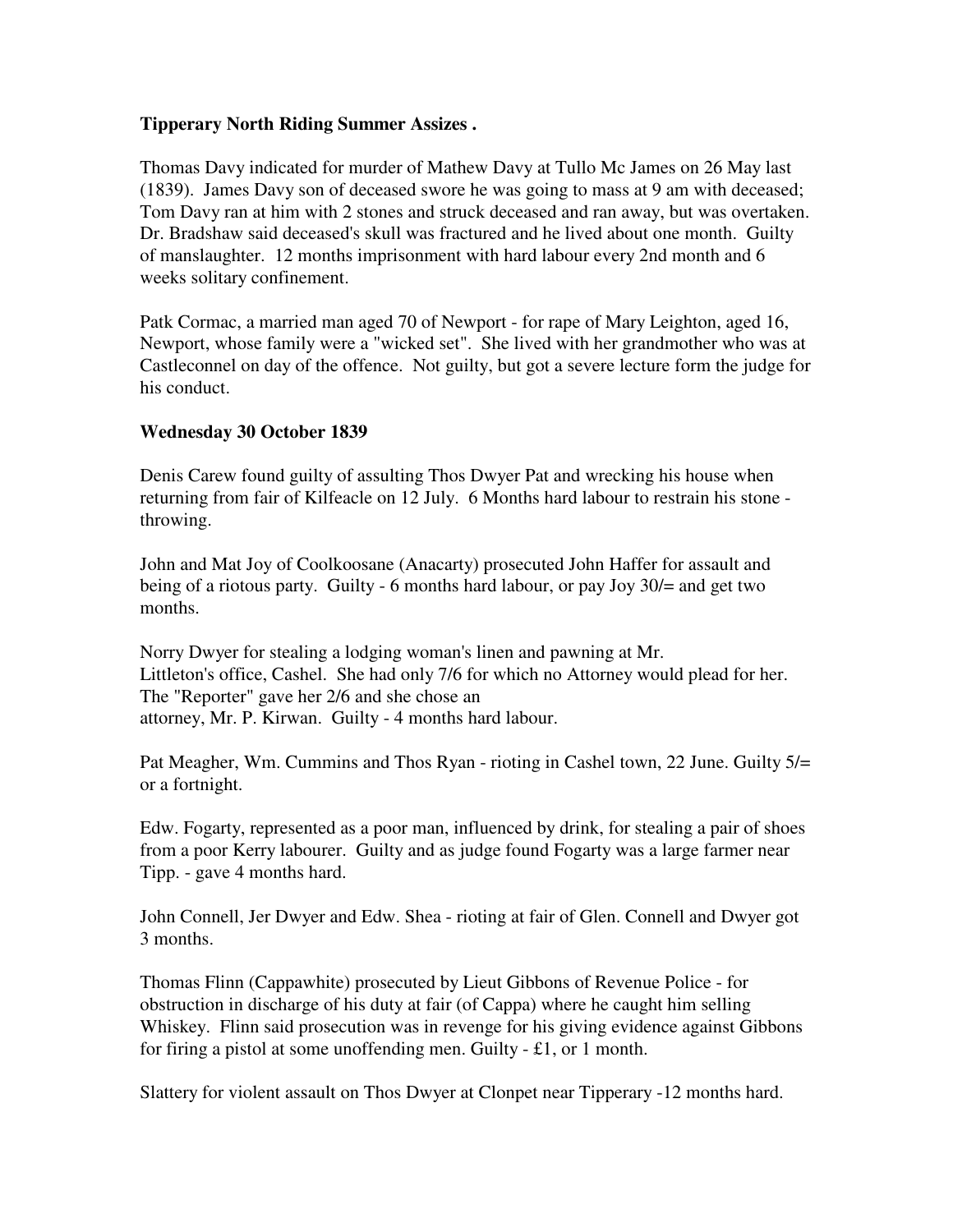Andrew Burke Esq of Newlawn and of Clare St, near Limerick, went with a man named Carroll on 24 Sept. to lay out a passage to a bog for his tenants: a brutal attack made on him near Castle Otway and Borrisoleigh at Cooleen, by 4 men, one who presented a pistol to his breast and the other beat him unmercifully; 13 wounds on his head; he lingered until Saturday last and then died; 4 fractures in his skull.

£20 reward for information on armed party who on night of 7th Oct., went to the house Pat Purcell, Wm. Smith and Ml Condon and threatned their lives if they did not level a ditch which they built round the Commons of Brownstown, Co. Tipp; levelled part of ditch and fired a shot.

#### **Saturday 9 Nov. 1839**

Thomas Hanrahan, waylaid on his way home from Clonmel on 20th Oct. last, was murdered at Clonabeg midway between Cahir and Ardfinnan. Inquest by Mr. Ryan, Wednesday last (6th).

## **Wednesday 27 Nov. 1839**

48 employees of Mr. Bianconi left Clonmel on his cars for Cork to take the pledge from Fr. Mathew. Nearly all Bianconi's vast number of employees throughout Ireland are now teetotallers.

#### **25 Nov. 1839.**

The hitherto turbulent parish of Donaskeigh within 4 miles of this town - the former scene of many an outrage and murder - yes, Donaskeigh so memorable as being the spot where Messrs Cooper and Wayland

fell by the hands of Assassins - this parish where not long since, riot,

disorder, and crime reigned, singular to say has been the first of rural

parishes in this neighbourhood to establish within it a branch of the

Temperance Society" (Fr. Mathew's). The best and most happy results are anticipated. It was formed by the highly talented and much esteemed Curate Rev. P.O'B. Davern and called "The Donaskeigh and Knockavella Temperance Society" with Fr. Davern at its first President. There will be the first meeting on 22 December and several hundred additional members are expected to have then taken the pledge.

## **Wednesday 25 March, 1840**

A widow named Connors of Bogtonrath was accidently burned to death on Saturday night (21st). A little girl lit a sop of straw which ignited more straw that was covering oats in a corner. Woman and child were burned to death. Inquest held by Wm. Ryan Esq, (Coroner) assisted by B. Nagle R.M. - Verdict accidental death.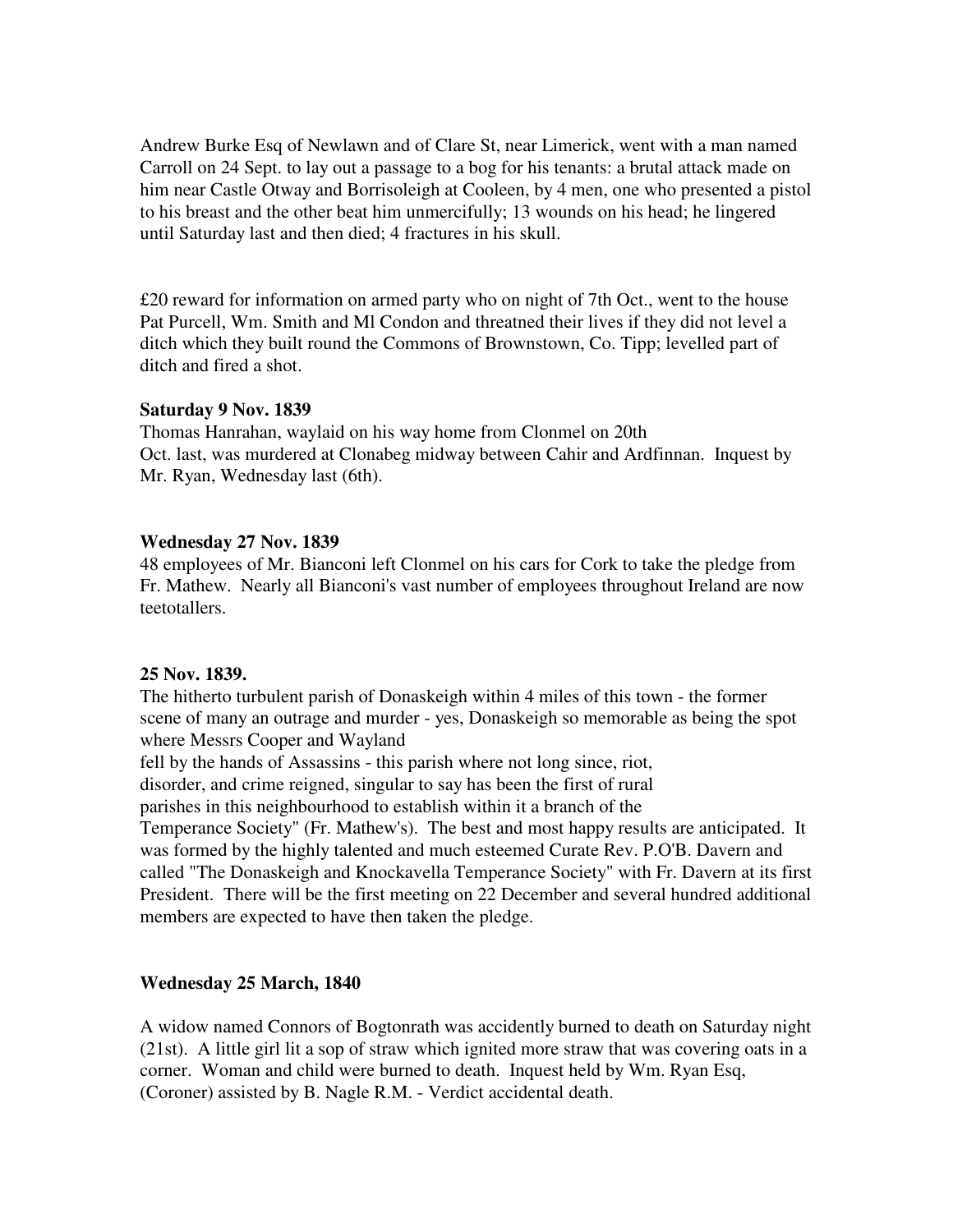#### **Saturday 28 March 1840 Nenagh Assizes**

Tues (24th) 7th day. Thos Hogan charged with murder of Wm Brien of Templederry 18 Sept. 1838 when coming from the fair of Castle Otway. This was a faction fight between the "Magpies" and the "Black Hens". The chief people concerned were Burkes and Ryans. Not guilty.

**Wednesday 25th**, Philip Hayes of Upperchurch (who lived with his father in law) and John Gleeson indicted for the murder of Andrew Burke of Newlawn and Clare Street, Limerick, at Cooleen, apparently between Borrisoleigh and Castle Otway). Burke was attacked and severly beaten on the head by 4 men - 14 or 15 wounds - there on 24th Sept. and died of fracture of the skull (not discovered till post mortem) and abcess of the brain on 19 October. John Shouldice, rent-collector for Burke (elderly gentleman) who had ejected some of his tenants, gave evidence that Burke stayed at his house the night before the attack and went out with a man named John Carroll, whom

Burke had evicted but later reinstated, about making a road for Burke's tenants next morning. About an hour later witnesse's son and servant and Carrol brought back Burke, who was weak and covered with blood and who told that he was severely beaten. Burke had a nephew, John Burke with whom he had a lawsuit. The Glanbride tenants sided with John, but not the tenants of Knockakelly.

John Carroll who lived 17 or 18 years at Knockakelly swore he was with Burke when 4 men came from a boreen and attacked him near Quinlan's house. He saw a youth striking Burke with a stone: one of the men, Hayes, had a pistol and ordered Carroll to lie down on his face and hands, which he did and remained so still the men left. He identified Hayes. Witness arrested on day of beating and in custody since he first said that a man named Murphy beat Mr. Burke, but later withdraw that statement. Dr. Pinchin gave evidence of attending Burke. Philip Hayes found guilty and sentenced to death; execution to be on 30 April. John Gleeson found not guilty. Hayes then said " Praise be to God, I am as innocent of it as my parish priest." The Jury recommended mercy. Patk Dunne charged as an accomplice to remain in Gaol till next Assizes when he is to stand trial.

#### **Wednesday 1st April, 1840**

North Riding Tipperary Assizes - Criminal Court Thursday - 9th Day. Edmond Ryan of Killoskehan arraigned for murder of Ml Lanigan of Killoskehan on 24th June last (1839). The others were associated with Ryan at the murder, Paddy Dunn, James Lacy, and James Howard (Killoskehan): the latter 2 because approvers. The motive of the murder appears to have been robbery and land dispute. They were arrested on 31 Dec. Edm. Ryan was Woodranger of John Willington of Killoskehan for which he had some land rent free:

Willington dismissed him in May: the Dunnes held a commonage which Willington took from them last May and gave to Lanigan to take care of and gave him the grass of a horse and cow on it. Lanigan had about 11 acres of land. His dead body was found with his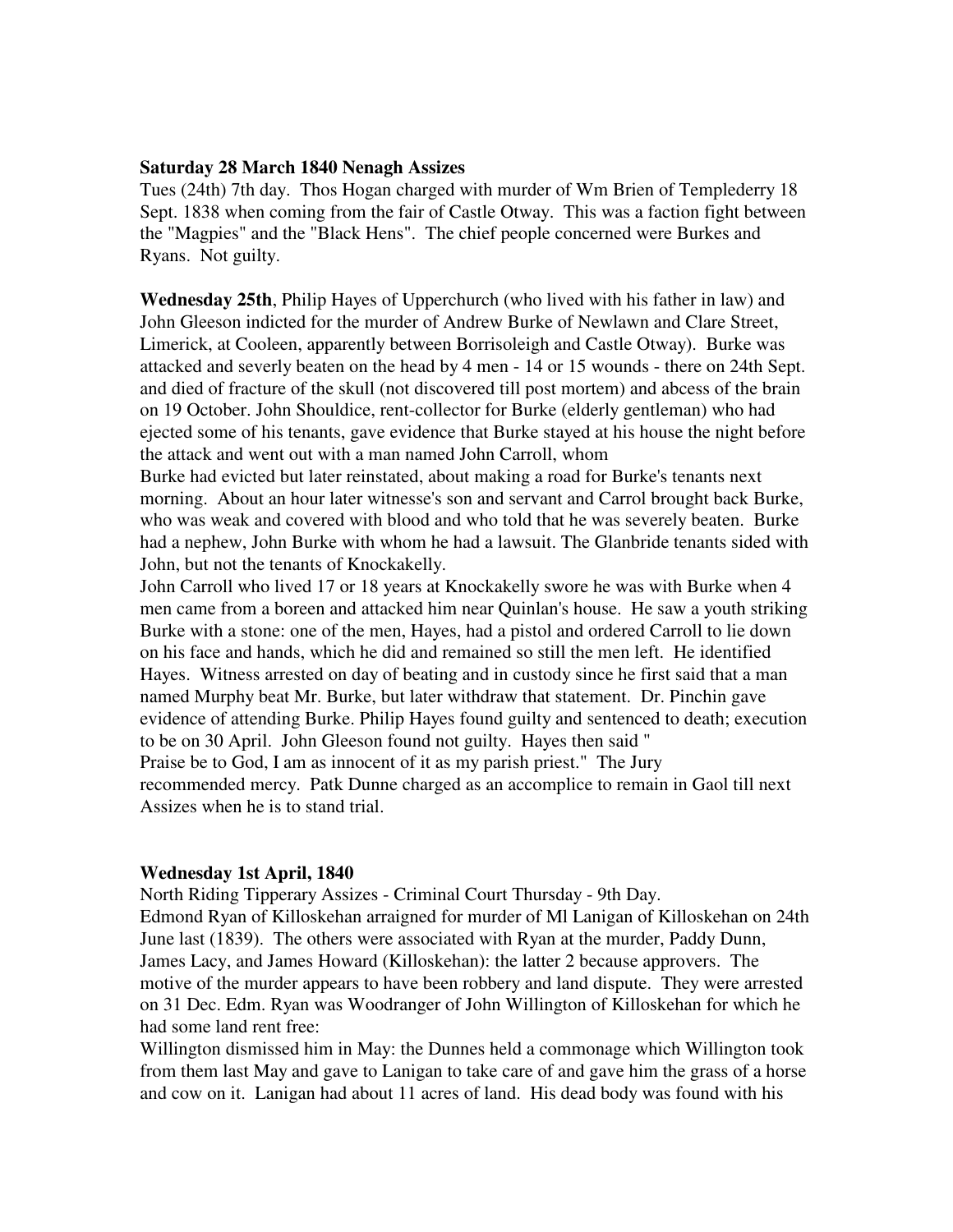head bashed in with the pole of a hatchet, near Edm. Ryan's house: he had £26 on him the morning of the murder, but it was missing from body. James Howard (approver) gave evidence that Ryan struck Lanigan on poll with a hatchet and took the money: Howard admitted that he was one of 3 charged with murder of Milo Burke (Lanigan another and one

Quirk). His wife died but he did not murder her; he has 2 children who are with friends; he was caught at Glanaguile. Edm Ryan found not guilty.

## **Saturday 18 July 1840**

Nenagh Quarter Sessions Tuesday (14th). Rd. Cooke, John Cooksen, Peter Cooke and Ml Dunn indicted for riotous and unlawful assembly at Rathmoy on 20 May and taking forciable possession of the house and land there which had been occupied by a Mr. Phelan, deceased since Nov. 12 months. The land was got by Phelan from Mr. Cooke. On the day Phelan died, Cooke's eldest son , John came and knocked down part of a wall on the land. Martin Butler who with his father, Nicholas Butler, lived as herdsmen on the land and swore that on 20 May they were put out of the house by Mr. Rd Cooke, Mr John Cooke and Ml Dunn. They had a bayonet with them. Cooke has posssession of their ½ acre of potatoes. On Cooke's side, it was said that 100 armed mountaineers assembled to drive Phelan's stock off the land and deprive Cooke of the rent. Rd Cooke and Ml Dunn found guilty; fine 10/=.

Old Mr. John Cooke was then charged with assault on Nicholas Butler on 17th May. For Cooke it was said that Butler was trespassing on his land and he used no more force than necessary to put him off it. The land was that lately held by Phelan, the rent was in arrears no stock on the land and no representative to pay for the land and Cooke had re - possessed it. Butler was well known to the head of a faction and very dissorderly. Judge held that Butler was caretaker of the land for Phelan and so not a trespasser. Cooke fined 40/=.

John Fogarty of Kilrush, Thurles, indicted for assault and causing grievous bodily harm to John B. Fogarty, aged 10, son of W. B. Fogarty of Thurles. The Fogartys were travelling in a gig from the fair of Borrisoleigh to Thurles at 9 p.m. last August. About 1½ miles from Thurles, They met John Fogarty who without any provocation threw a stone and hit John B. Fogarty on the head from which he was unconscious for 4 days. Police swore that they had a warrant for defendant's arrest for 10 months before they apprehended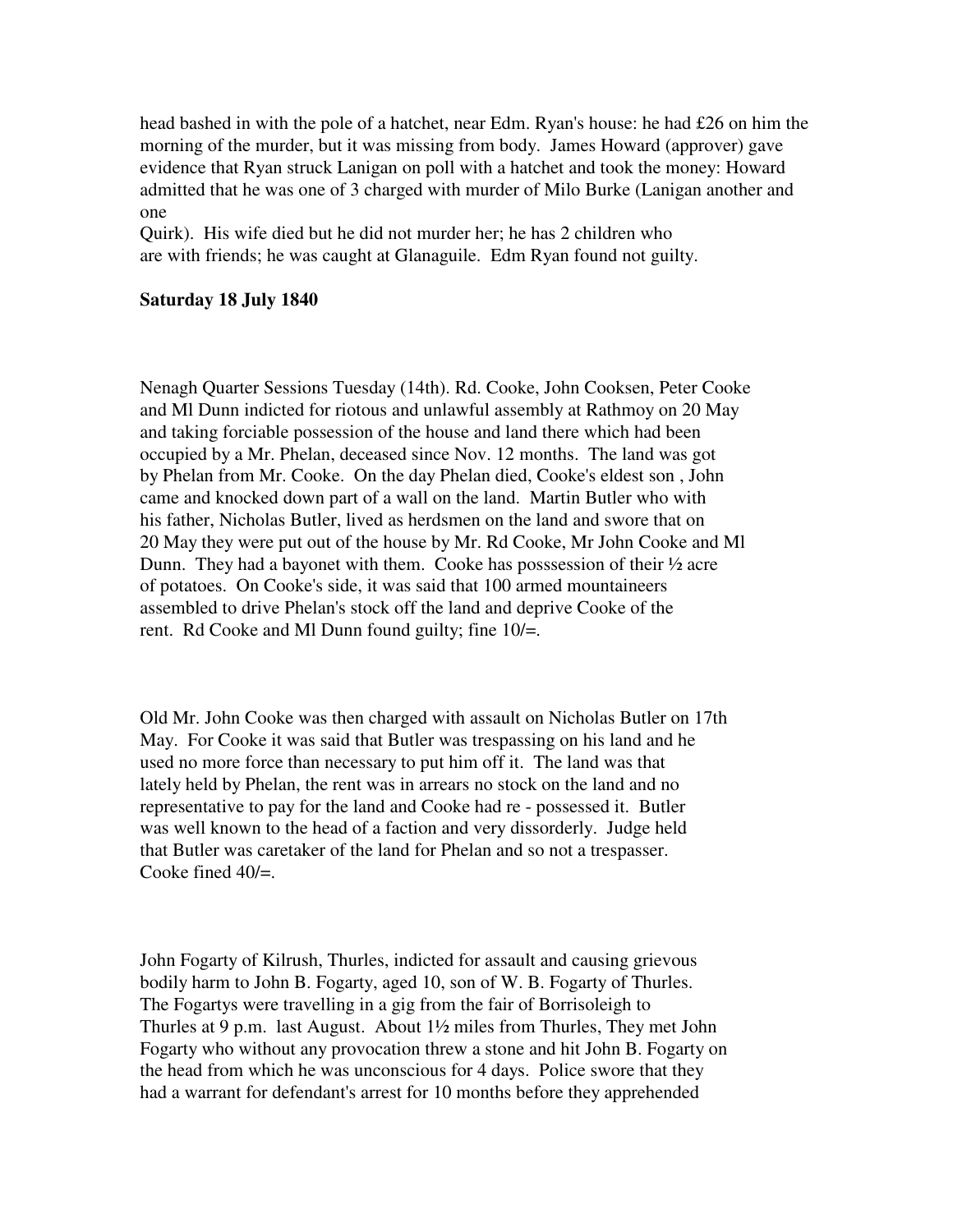him. Evidence hinged on identification. Occurence happened at a bridge. Jury found Fogarty guilty and he was sentenced to 7 years transportation; he still protested innocence.

A case was adjourned in which Mr. French was indicted of assaulting John Kempston, Jun, Proprietor of the Nenagh Guardian.

#### **FENIANS**

At the Nenagh assizes held in July 1867, a number of the Annfield Fenians were brought to trial.

Patk. Lahy was indicted for treason felony. Miss Mary Ryan of Gortkelly deposed that on Shrove Tuesday night, a large party came to her house & roused her up. They demanded arms. She went downstairs & opened the hall door but did not recognise any of the party. One of the men said, "I am Charles Bourke"; he wore a green sash. He went upstairs & took away five guns, two pistols, & one rifle. He brought away her servant boy, Purcell. Purcell examined, said he saw Charles Bourke Pat. Bourke, John Bourke, Pat. Lahy, Pat. Butler & others go up stairs. John Darmody was called as a Crown witness but refused to give evidence a woman in the gallery shouting "Johnny, Johnny, if you say a word I will hang myself". Pat. Grady examined, corroborated the evidence of other witness, admitted on cross examination that he instigated Philip Hayes to shoot Mr. Gore Jones at Lisaroon some time previously, "I fired with Hayes from behind a ditch". Hayes is now undergoing 20 years penal servitude for the offence. Lahy was found guilty & sentenced to 5 years penal servitude.

John Butler of Mount Catherine, was next indicted & pleaded not guilty. After a prolonged trial, during which evidence was given of incriminating documents found in his possession, he was aquitted.

Ireland

March 14th 1846.

On Tuesday night last, a man named Daniel Berachree, who resides in a mountain district near Newport, called the Copper Mines?, retired to bed at an early hour, which was his usual custom, and was followed by his wife and a young man named Walsh, a servant of his, who lay with him on each side. In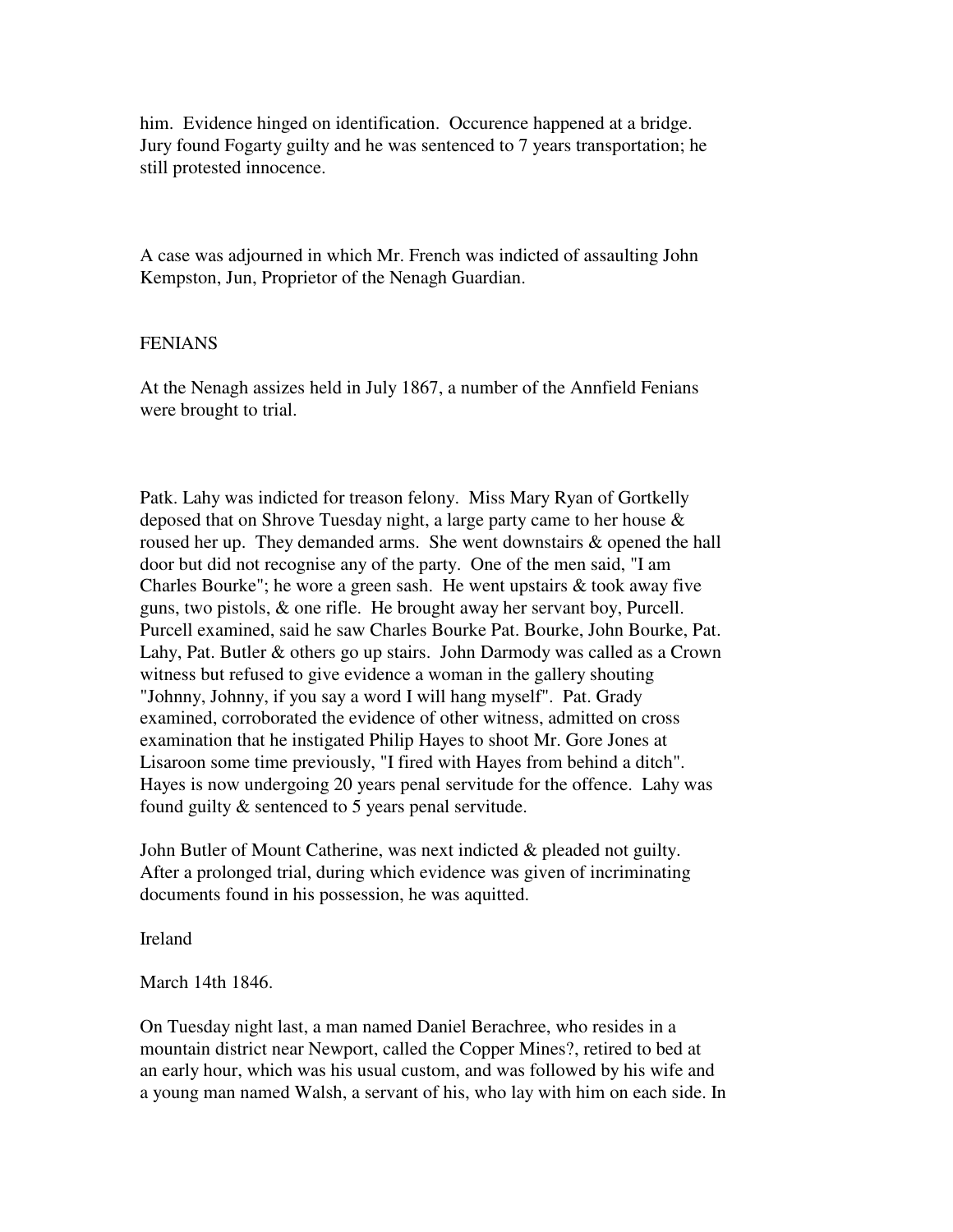the morning an alarm was given by the wife, who says she saw four men quitting the house, as she awoke, and found her husband,s skull fractured, and a mark of a wound over one of his eyes. The outrage upon this man is at present involved in much mystery. He was rather advanced in years, and the wife is young and well looking. The window of the room was fastened inside by a boy, a son of Berachree, with a hatchet, and on examination the next morning, the hatchet was found in the house with blood and hair upon it. The unfortunate man still lives, but there are no hopes of his recovery.

On Tuesday 5th as a man of the name of England was returning from the market of Roscrea, he was followed by three or four fellows who knocked him down with a stone. England recovered and ran for home, but they followed him, and knocked him down again, he again got up, and ran to a house on the roadside , but was not admitted, he was again knocked down, and pelted with stones in a most savage manner. One of his assailants, more fiendish than the rest, gave him a chop of a spade in the back of the neck, they then decamped, leaving him for dead. England lies in a precarious state.

1802. Dreadful fire at Thurles; 30 or 40 houses burned; fire started by boys throwing squibs. Appeal for help for the sufferers by William Nicholson of Turtulla. (Clonmel Herald).

1845. Nicholas Maher MP. Turtulla, married a daughter of Walter Herbert, Pill Ho. Carrick, Marriage performed by bride's uncle - Rev. Nich Herbert, rector, - and after by Edm Flynn PP of New Inn (Tipperary Free Press). Wednesday. Aug. 2 1837.

Died in Clonmel where he had come on business connected with the Assizes on Sunday 30th. Edmond Kelly M.D. Physician to Borrisoleigh Dispensary, in prime of life. He was seized with a maligant fever. Left a wife and 3 infant children. An immense concourse from Borrisoleigh left home to meet his funeral.

Fracas in Town of Tipperary on Tues (1st August) when a Protestant Clergyman, it is said, fired from a window at Rev. Mr. O' Connor CC, and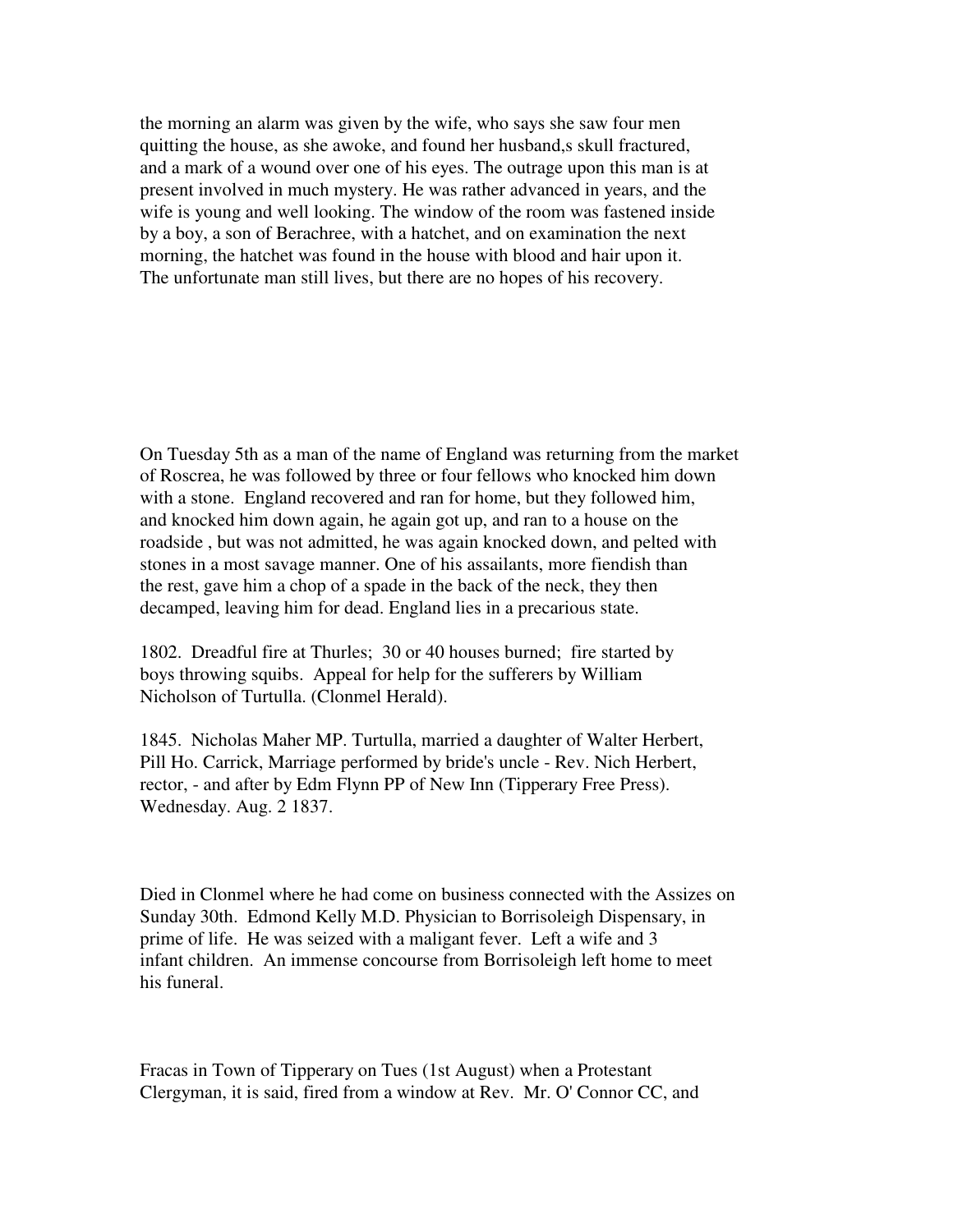shot him through the arm.

Died. Richard Creagh Esq of Castlepark, Co. Tipperary, magistrate and deputy Lieutenant, Co. Tipperary.

Wednesday August 9th 1837

Sunday, August 6th. At Knockavilla, Rev. Mr. Mockler, after divine service addressed the people and forcibly denounced the conduct of the coward slave who could desert the country in her last struggle for freedom, by voting for the Tories. Rev. M. Fogarty did likewise at Donaskeagh, after which an immense meeting was held at the cross of Donaskeagh.

Fined £10 each for non-attendance as witnesses at the spring Assizes:- John Bourke, Kylecrew; Thos. Fogarty and Wm Long, Lisheenataggert; James Hines, Killahaigire.

Saturday August 19 1837

Co. Tipperary Election - Names of Deputy Presiding in each booth and agents acting for Sheil and Cave.

Eligogarty Deputy James Archer Butler

Middlethird - Thomas E Lalor

Owney and Arra - John Lanigan

Slieveardagh - Samual Ryall

Upp. Ormond and Ikerrin - Hon Cornelius O' Callaghan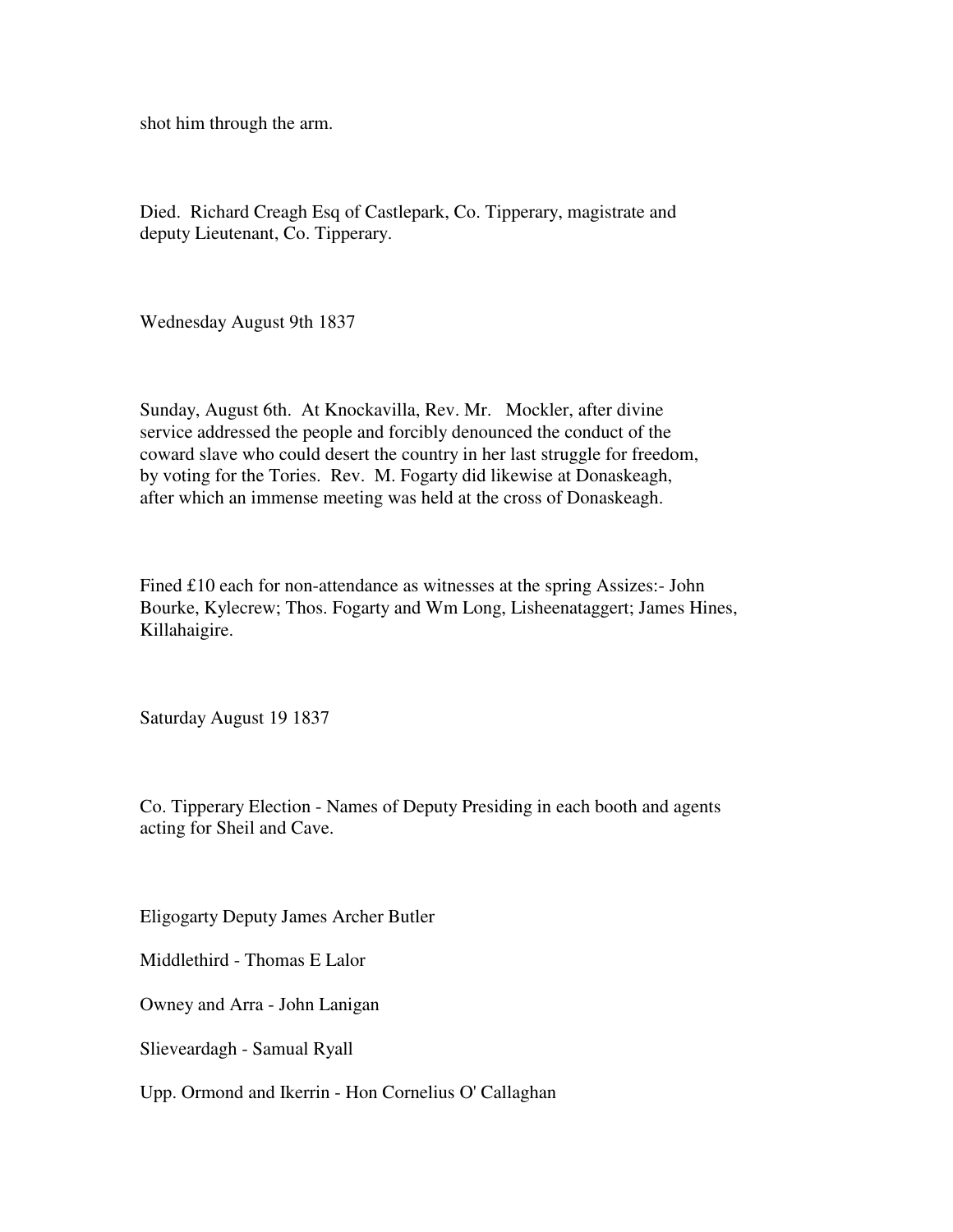Clanwilliam and Kilnamanagh - Rd. O' Kellett

Iffa Offa East and West - George Ryan

Sherriff's Booth - Sheriff was Stephen O' Meagher of Kilmoyler.

Saturday 26 Aug. 1837

New Inn Petty Sessions. Magistrate of the Bench and Rev. Herbert and Wm. Roe. Wm Norris, Protestant, changed Wm. Quirke, Pat Ryan and James Clifford with assault. Quirke fined £4.00 or 6 weeks; other 2 fined of £2 or 1 month all with costs.

Wednesday 6th September 1837

Cashel Petty Sessions. Aug. 30th. On Bench - S. Cooper chairman, William Murphy, John Scully, Samuel Phillips and Captain Nagle SM. Patk. Lyttleton prosecuted Thomas Cormack one of the Corporations Sergeants of mace for maliciously breaking his windows on the night of the 7th August. Two witnesses, Guinan and Purtil, said they saw Cormack standing at the Wesleyan Church and cast something and heard a crash of glass. Cormack had eye witness, but his wife swore an alibi. Case dismissed, Scully decending, saying he never heard a clearer conviction by the evidence.

Nenagh Petty Sessions. One Wm. D. Gleeson, hearing that there would be a contested Election in Co. Tipperary, returned from Liverpool to aid the Reform candidates. He was arrested at Borrisoleigh on charge of having unregistered pistols. Gleeson represented by Francis Meagher, Solicitor; when called, Gleeson refused to answer, stating he had not been summoned and then left the court. Capt. Jason Chairman of the Magistrates insisted on going on with the case, despite protests of Solicitor Meagher. A gun smith, Egan, said the pistols were left to him for cleaning by a Mr. Wm. Dwyer, who said Gleeson owned them. After further protests by Meagher, the Magistrates reluctantly decided to refer the matter to the Crown advisers on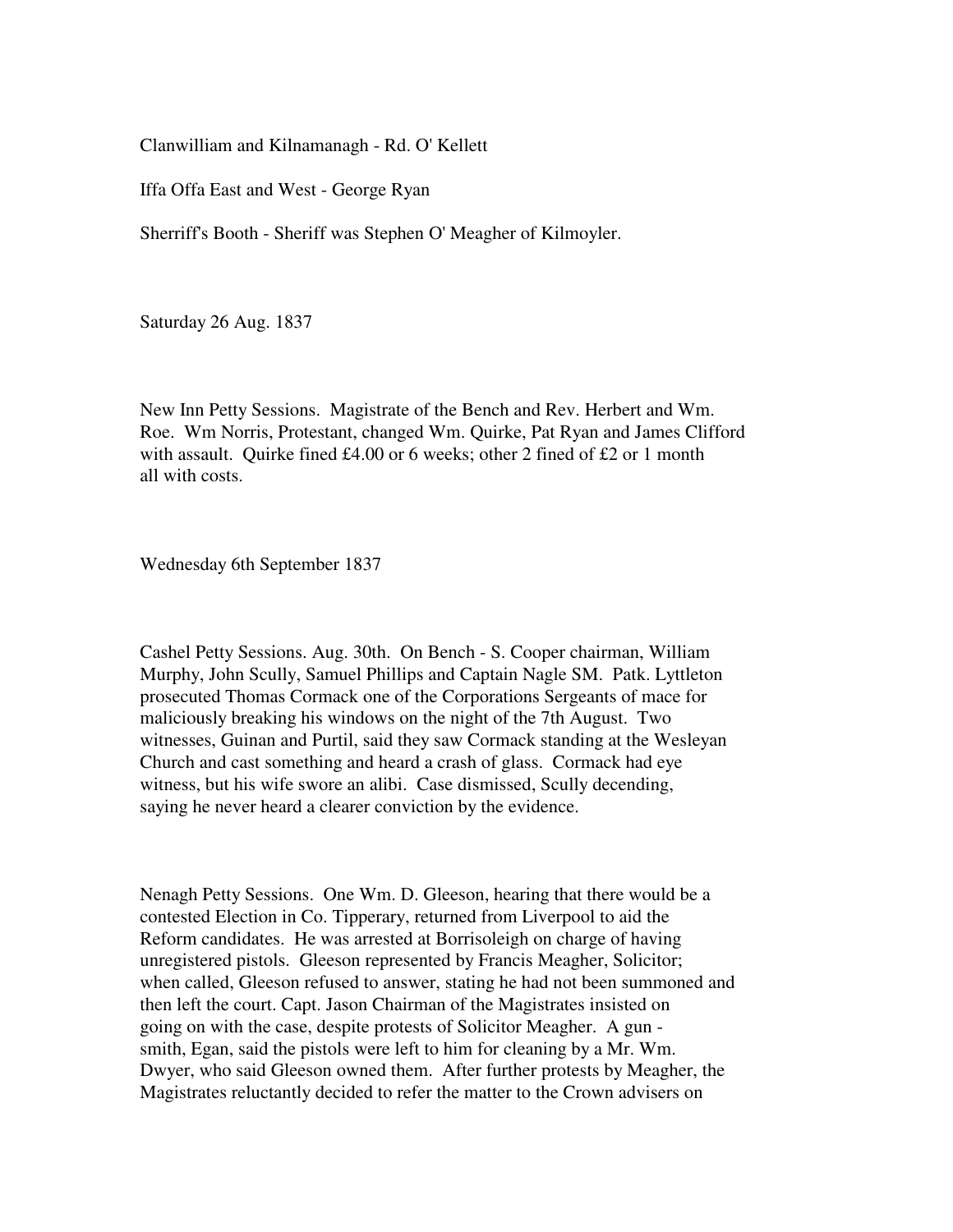how to proceed. In meantime, Gleeson petitioned the Lord Lieut. for his pistols and for the enquiry into the conduct of magistrates who signed warrant for his arrest- apparently alleging the arrest was a Tory plot to prevent him from exercising his rights in the election.

Wednesday 13th Sept. 1837

Garrison Races, Templemore. Major Hay's horse 19th Regt.was winner. Capt. Lovelace who rode a horse of Lieut. Walshe, fell with the animal and was hurt. The horse broke a leg.

Wednesday 18 Oct. 1837

Stephen Tully, aged 11 fair- haired inclined to curl, smooth-faced with cut on forehead. Wearing dark brown frock coat, cloth ap, and cord trousers, strayed from his father's house. Thos Tully, Mountslat, Killenaule, on Friday 13th. He left Marlfield on Sunday last and crossed the Work-house Bridge, it is supposed, with the intention of making his way to Kerry for the pupose of going to school. Police please look out for him, (Advt).

12 O' clock Thursday Oct. 19 day fixed for the sale of 87 sheep for tithes property of Walter Brett of Wilford. Apparently Brett was under a bail bond to produce the sheep, which he did, each branded on one side "Walter Brett's Sheep" and on the other "Seized for Tithes" a great number of people gathered, including 500 on horseback. A large body of police and military present and Mr. Tabiteau CM (Stipendary magistrate) and Robert Lidwell J.P. The sale proved abortive; the Sheriff announced that he would still hold the bail for the production of the sheep at a later date. Brett and his friends then carried home the sheep, having clipped off the branding.

Saturday 28th Oct. 1837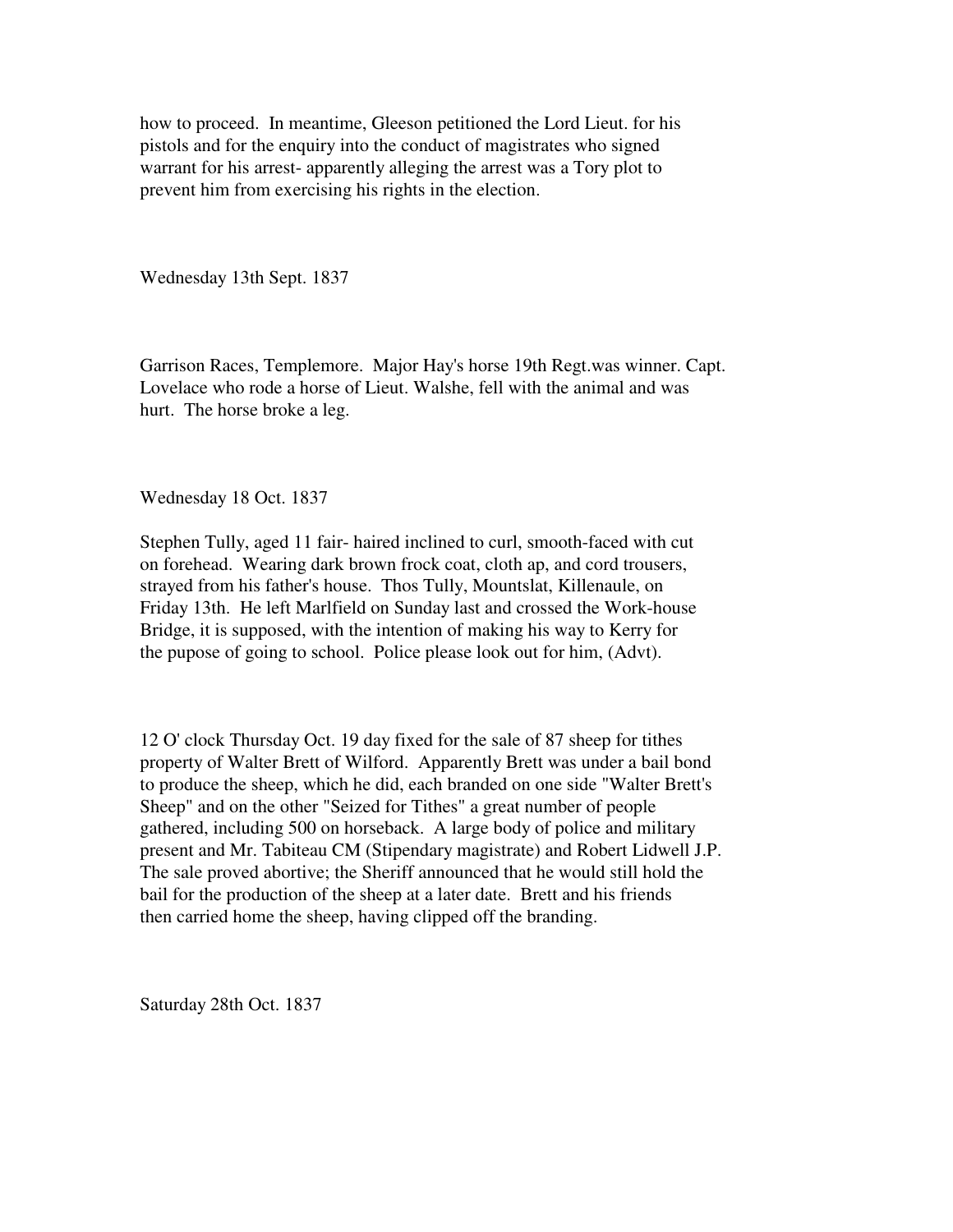On Saturday night 21st October, a small party of police at Donaskeagh, arrested a desperate character named Dwyer who for some months traversed the country armed. He was taken in a field in midst of a group of labourers who gave the alarm and a great multitude gathered. Police and prisoner took refuge in a cottage. Crowd begun to tear down door and set fire to the thatch. Police fired and shot dead one Ml Ryan. Crowd broke in and rescued Dwyer. Thigh of one policeman broken and another got a fractured skull, his recovery despaired of.

Wednesday. 29 Nov. 1837

Samuel Clutterbuck Esq and his servant, John Shine fined £5 each for using lights at night on River Tar for purpose of catching salmon.

Saturday 30 Dec. 1837

Mr O' Meagher's School, Fethard. He thanks Public for their support of his school. A few boarders can at present be admitted and will have advantage of evening tuition, and on recreation will always be accompanied by Mr O' Meagher. Strict attention will be paid to religious instruction. He prepares gentleman intended for Maynooth or T.C.D. Instruction in Greek, Latin, French, Italian, English, Algebra, Geometry, Trigonometry, Mensuration, Geography, History, Book-keeping, Writing, Arithmetic, Drawing, Dancing, Vacation ends on 4th Jan. (advt)

Saturday 19 May 1837

Note on Presentments: The High Sheriff had the right and duty to summon a Grand Jury to the spring and summer Assizes to deal with road construction, etc. Persons wishing to make or mend a road had it measured by 2 persons who swore to the measurements before a magistrate. The road was described as leading from one market town to another, They also swore to the cost (per perch or total) for the making or mending. This application was presented to the Grand Jury who approved or tore it up. If approved, the Grand Jury placed it before the Judge presiding at the Assizes for his fiat, after which the person who applied for the making or repair of the road carried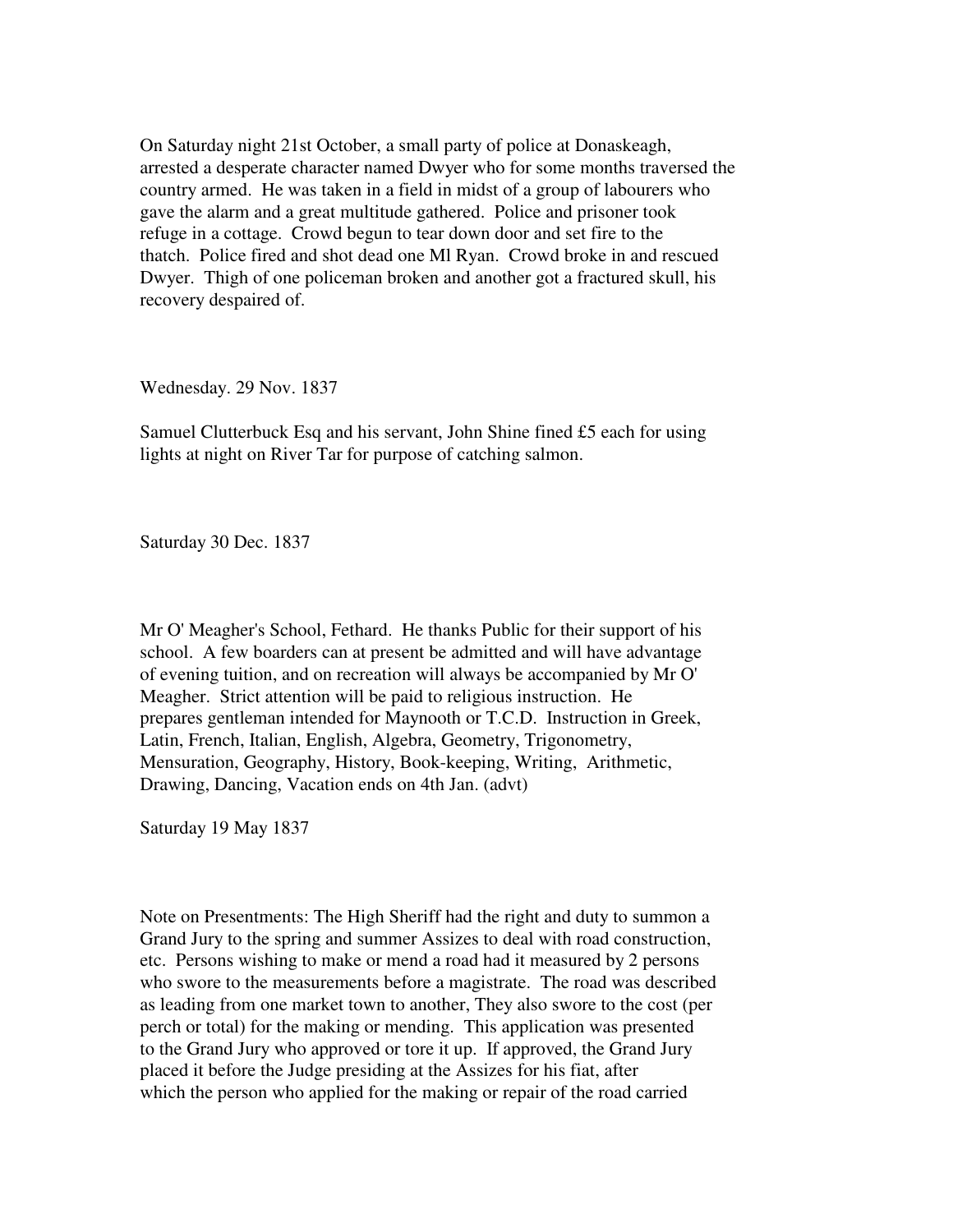out the work at his own expense and when finished. The overseer swore that the work was done accordingly to the presentment, and in due course the person was paid out of money which had previously been levied by the High Constable on the different baronies (Act of George III).

Thurles to Roscrea Road - between Lar Gleeson's, Ballybrista, and 3 roads at Tinvoher, 375 perches for 7 years.

Thurles to Johnstown Road - between Ml Fogarty's, Garranroe, and Godfrey's mills at Rockford, 340 perches for 7 years.

Killenaule to Rathdowney Road - between Jas Lowry's house and Cross 2 Mile Borris, 663 perches, for 7 years.

Thurles to Cashel Road - between Ch O' Keeffe's gate, Thurles, and Molly Gorman's Cross in W. Saburbs, 599 perches for 7 years.

Borrisoleigh to Thurles road - between Mr Cahill's field at Race Course and Ballynahough Bridge, 594 perches for 3 years.

Thurles to Borrisoleigh - between Mrs Bray's Corner and Corner near Corthouse, Thurles, 72 perches for 7 years.

Killenaule to Rathdowney - between Cross roads of 2 Mile Borris and mail coach road at Ballydavid, 527 perches for 7 years.

Thurles to Rathdowney - between Cross at Loughtagalla and Mr. Godfrey's mills at Rochford, 1286 perches for 7 years.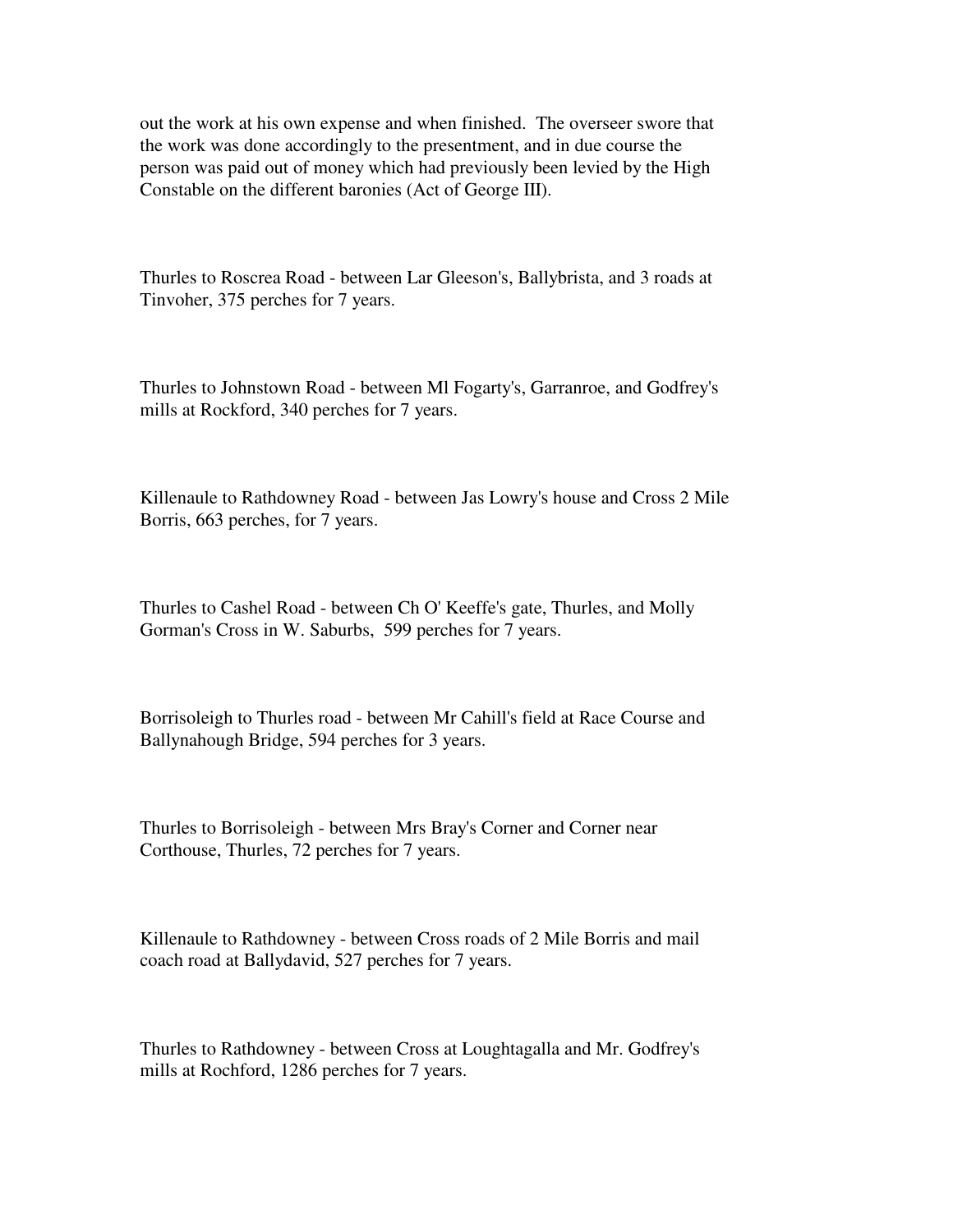Borrisoleigh to Johnstown - between 3 roads at Ml Kelly's, Gurtreigh, and 3 roads at Ml Tracey's, Graiguefrehane, 372 perches.

Limerick to Johnstown - between Long's house at Rorestown and Mail Coach road at Breen's, 416 perches.

Thurles to Carrick - between Brian Shea's at Ballynastick and Jas Casey's at Earlshill, 274 perches for 7 years.

Carrick to Urlingford - between new bridge and Lisduff and M Barker's gate at Kilcooley to Willmount, 354 perches for 7 years.

Road from Slievardagh Colleries to Carrick - between John Shea's house at Killatlea and road from Fethard to Callan, 573 perches 3 years.

Road from Killenaule to Carrick - between Jas Shea's house of Killatlea and new bridge over River Ligane, 675 perches.

Road from Killenaule to Cashel - between John Hayde's house, Killenaule and barony bounds at Ballynure Hill, 1746 perches.

Road from Slievardagh Collieries to Templemore - between cross at John Connell's house and bounds of Eliogarty, 52p.

Road from Thurles to Callan - between cross Mr. Mason's garden wall and corner of his plantation - to built a wall.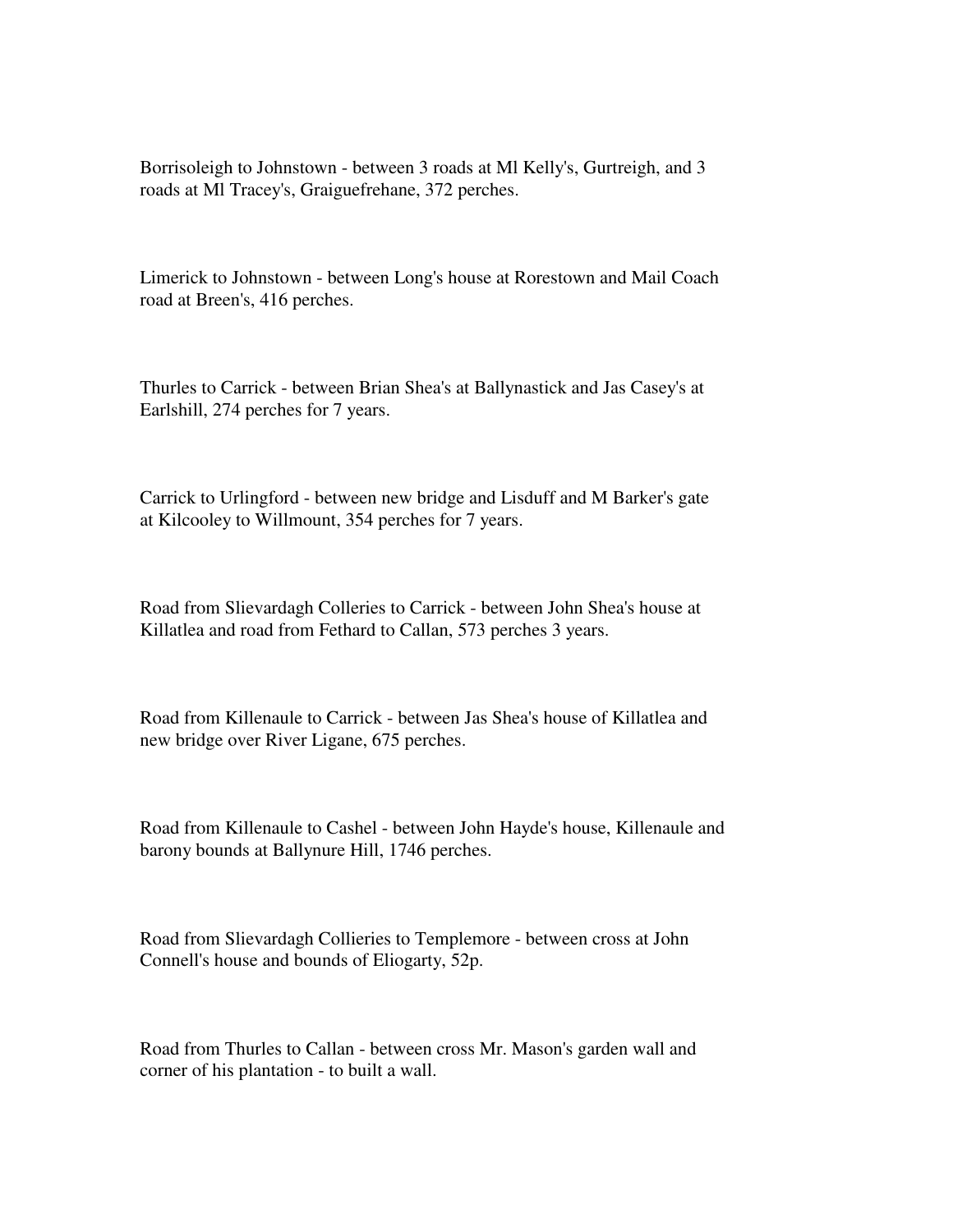Road from Fethard to Carrick - between James Neill's at South Lodge and mail coach road - paraphet to bridge at South Lodge.

Road from Mullinahone to Fethard - between John Needham's at Clashakena and bridge of Banlacoola, Guardwall.

Road from Slievardagh Collieries to Carrick - between Mr. Blackmore's gate at Wilford and cross of Lismolin, make 442 perches footpath.

Road from Carrick to Urlingford - between Mr Hollahan's and John Bowe's house at Kilcooley, make 179½ perches ditches.

Road from Fethard to Carrick - between Wm Hyland's and James Shea's house at Killatlea - to built a bridge.

Road from Fethard to Carrick - between Barony bounds at Costello's and Jas Hogan's at 7 Acres- built gullet.

Road from Killenaule to Mardyke Collieries - between Thos Richardson's, Main Street, Killenaule and bridge of Killenaule - lower hill and fill hollow on road.

Road from Carrick to Thurles - between John Bowe's, Kilcooley, and chapel of Gurtnahoe - open and make 298 perches of road.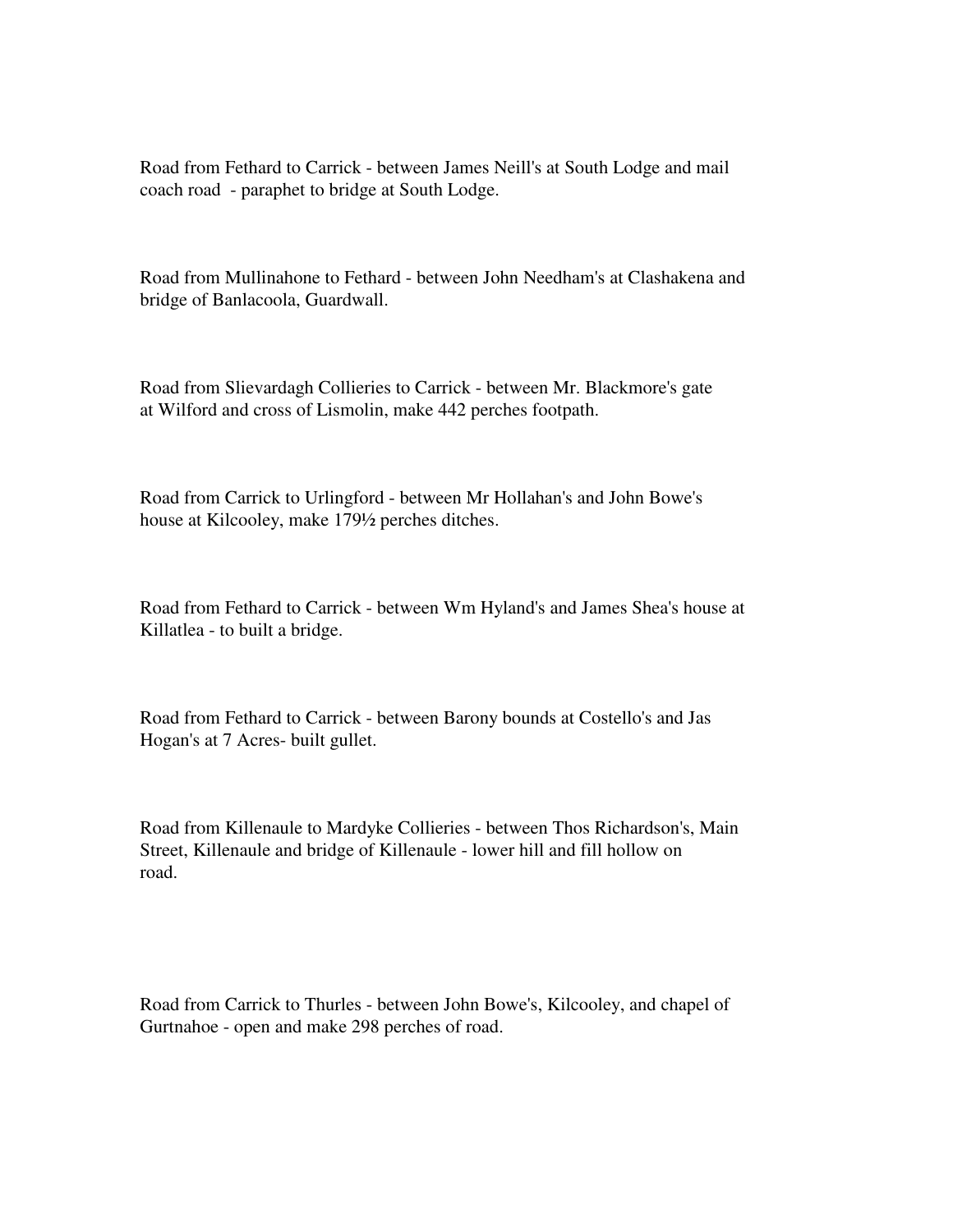Road from Slievardagh Colliery to Carrick - between Thos Naughton's Mullinahone and finger post at Nine-mile-house, 1305 Perches.

Road from Slieverdagh Colleries to Clonmel - between house ruins at Barony bounds and Wm Dempsey's Newtown - Drangan, 471 perches.

Road from Caher to Cashel - between corner of bound of Boherclough and John Carry's Friar St., 110 perches for 7 years.

Road from Caher to Killenaule - between Wm Downey's, Cashel Road, and Denis Kennedy's bounds Ballybough, 351 perches.

Road from Fethard to Callan - between Mockler's house near Chapel of Killusty and Connor's at Cramp's Bridge, 869 perches.

Road form Clonmel to Thurles - Wm Hanly's Clonmore, and John Mulcahy's, Kill Stafford, 296 perches.

Road from Killenaule to Fethard - between Mr Purcell's plantation at barony bounds and Mr Millett's gate of Lismortagh, 501 perches.

Road from Killenaule to Cashel - between Dean McDonnell's house and pike gate on Dublin road, 64 perches.

Road from Cashel to Bog of Erry - between bridge at Costello's house at Erry and cross at Carhue, widen 60 perches of road and dykes.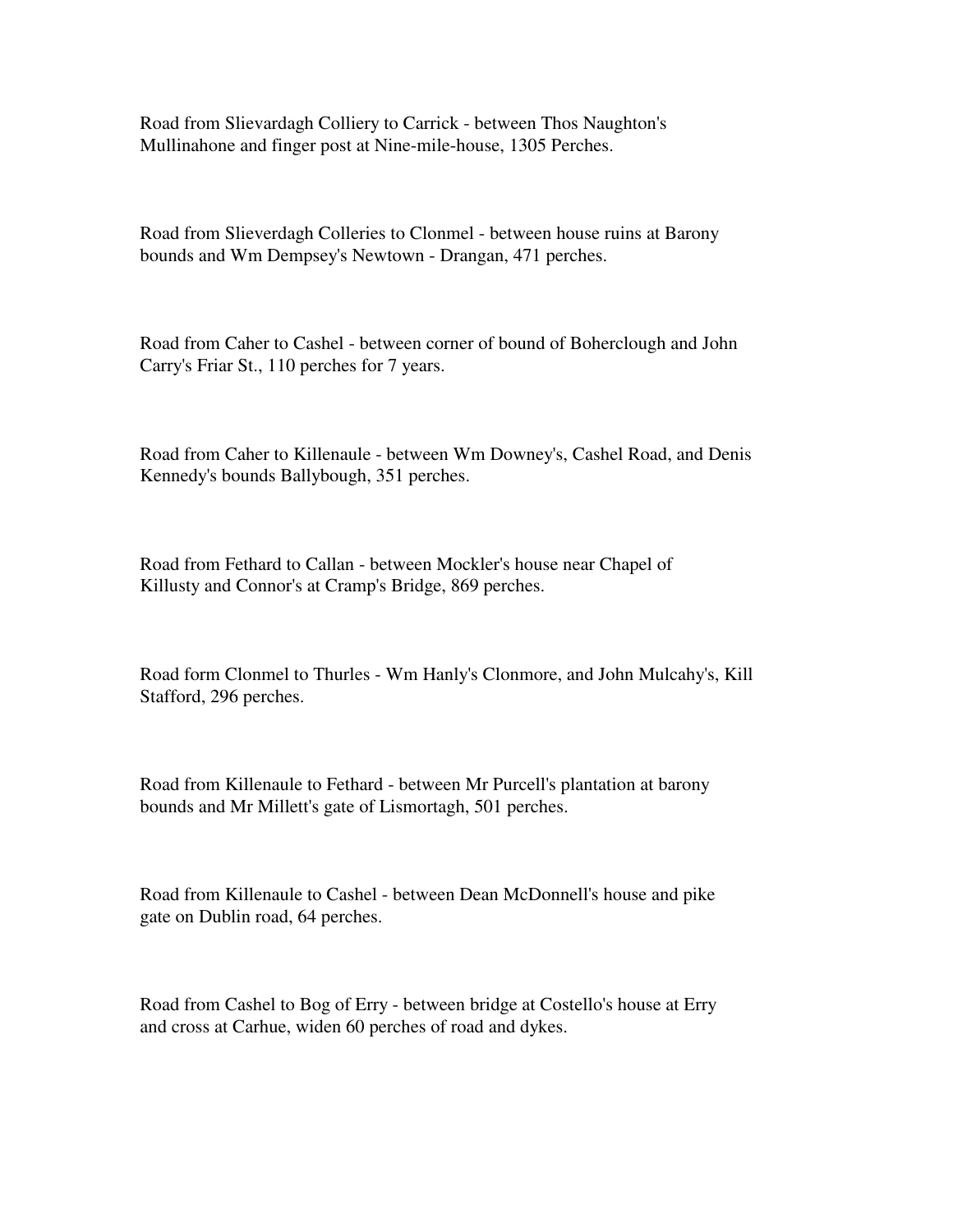Road from Carrick to Cashel - between Jas Ryan's house at Corballa and Rbt. Walsh at same widen bridge at Corballa.

Road from Thurles to Clonmel - between Mr. Pierce's grove and Kelly's garden at Coolrain - to built gullet at Collrain.

Road from Clonmel to Callan - between Chapel of Killusty and Clancy's forge - to repair bridge at Clarebeg.

Road from Fethard to Carrick - between Pat Kennedy's and John Ryan's of Cloran - to built bridge.

Road from Tipperary to Nenagh - between Farney's cross at Carnahalla and Anth Keating's at Foildairg, 940 perches for 7 years.

Road from Thurles to Newport - between Ballyboughta bridge to Wm Hayes at Gurthahoola, 1302 perches for 7 years.

Road from Tipperary to Borrisoleigh - between Cross at Dundrum mills and Cross of Barnastuick, 707 perches 7 years.

Road from Cashel to Nenagh - between Cross of Corballa and New Line at Slattery's to Cross of Cloncross 1064 perches- for 3 years.

Road from Nenagh to Thurles - between village of Upperchurch and Denis Fornay's at Coogue, 134 perches.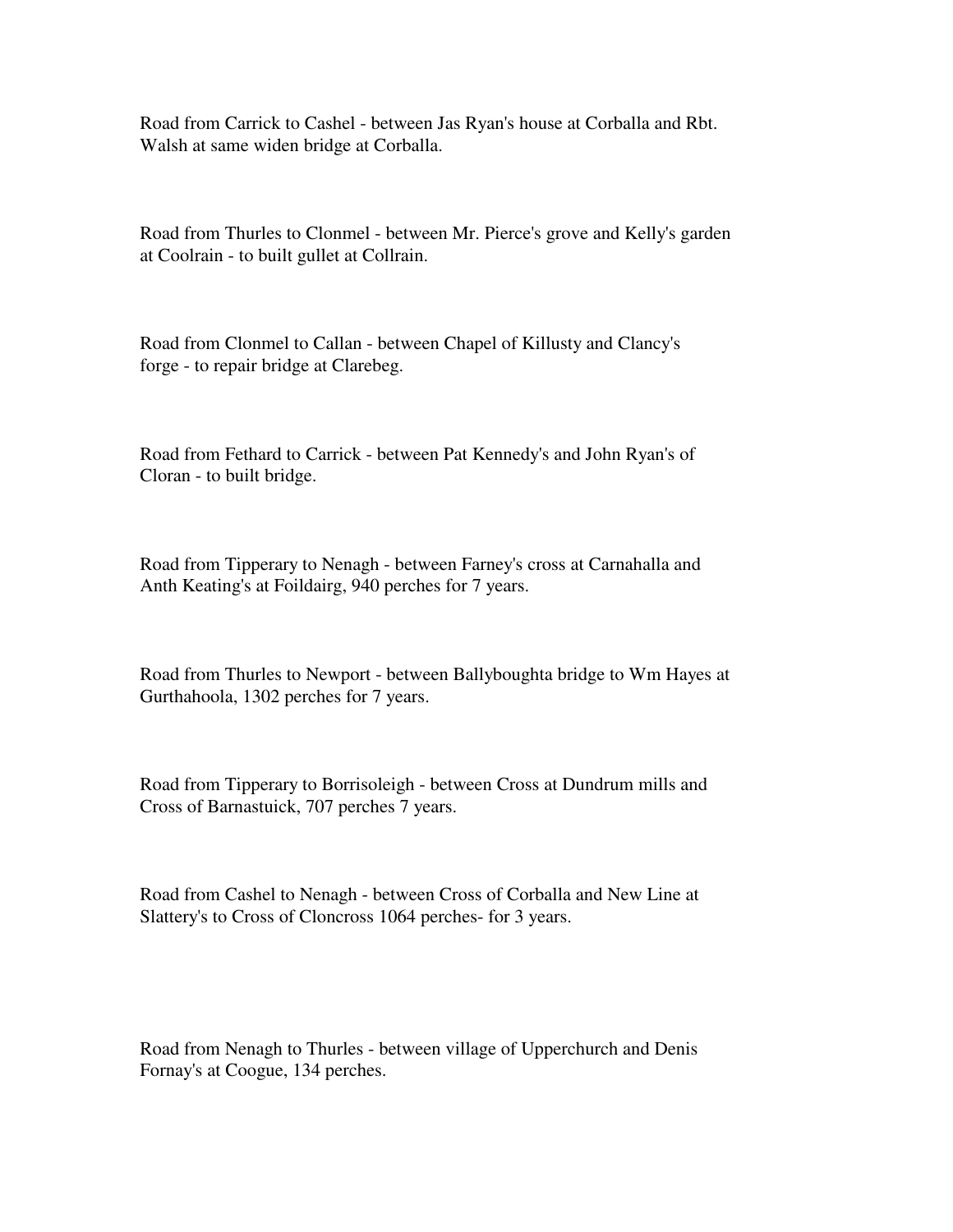Road from Cashel to Nenagh - between Lander's cross and Anglesea Line at Upperchurch, 750 perches.

Road from Borrisoleigh to Cappawhite - between Gleeson's house at Moher and Anglessa Line at Roan, 214 perches.

Road from Borrisoleigh to Cappawhite - between bridge at Ballyduff and John Kennedy's at Knodabina, 460 perches.

Road from Golden to Thurles - between Freney's house at Lislowan and Burke's at Kilshinane, build guard walls on bridge.

Road from Tipperary to Cashel - between Edm. Kerby's at Kilshinane and Edm. Hackett's, build bridge.

To open 631 perches of new road from Borrisoleigh to Tipp., between Pat Hay's Kilecrowe and cross of Ballyboy.

Wednesday 23 May 1838

£200 reward from Government and free pardon for the accomplice who within 6 months gives information leading to apprehension and conviction of persons concerned in the shooting at and wounding Mr. John O' Keeffe when proceeding along road at Scart, parish of Modeligo, Co. Waterford; not expected to recover owing to his great age.

Mr. John Keeffe wounded at Scart, Modeligo, Co. Waterford on 15th May died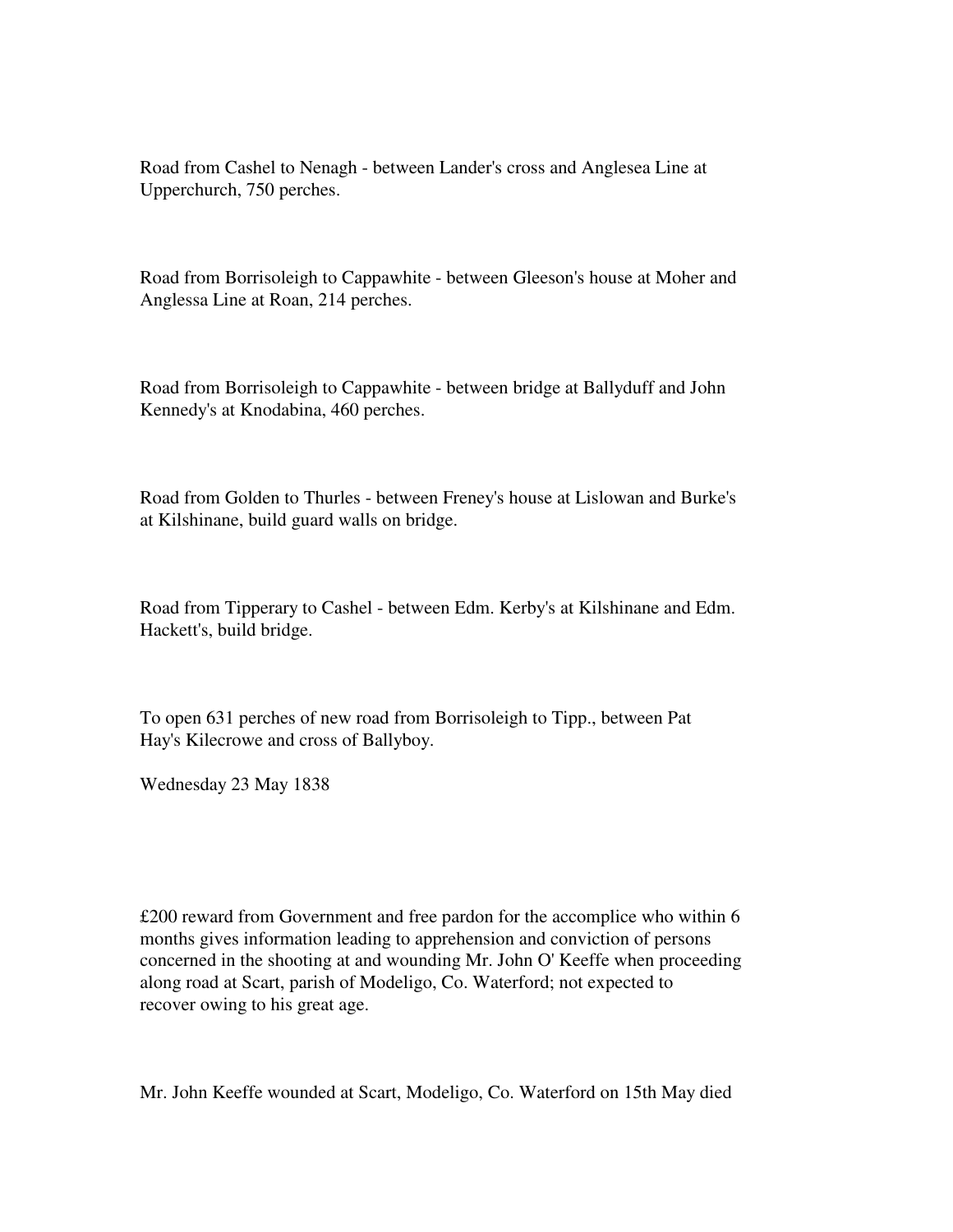on Tuesday 22nd. Before his death, he identified one, Horan from Knockraffon, as the person who shot him.

Wednesday 30 May 1837

Nenagh May 28th Announcing that the first number of the new newspaper The Nenagh Guardian. Tipperary North Riding Advertiser has unavoidably been postponed for a week or two (advt). It is to be a conservative organ.

Wednesday 13th June, 1838

An anti-tithe meeting for Baronies of Slievardagh and Middlethird to be held at Market Hill, Fethard or about 24th June: another for Iffa and Offa at the Rea of Tincurry on 29th June.

Wednesday 17 April, 1839

Died at Clonoulty - 12inst in the 78th year of his age the Rev. Patrick Moloney, the venerable and venerated Pastor of that Parish for the last 35 years. He was in truth a man who consecrated his whole being to the service of religion, every act of his bespoke and every sentiment of his breathed, the mild and benevolent spirit of the Gospel. By all classes of his own communion he was held in the most profound respect - by his dissenting brethern of every shade, he was looked to with the warmest admiration - by the poor he was particularly beloved as well he might. The combination of these virtues with a never failing cheerfulness of disposition made him one of the most interesting characters among the second order of the clergy. From the primitive simplicity of his manners and his entire devotion to God. He was called the "Patriarch" of his diocese.

Wednesday 28 August, 1839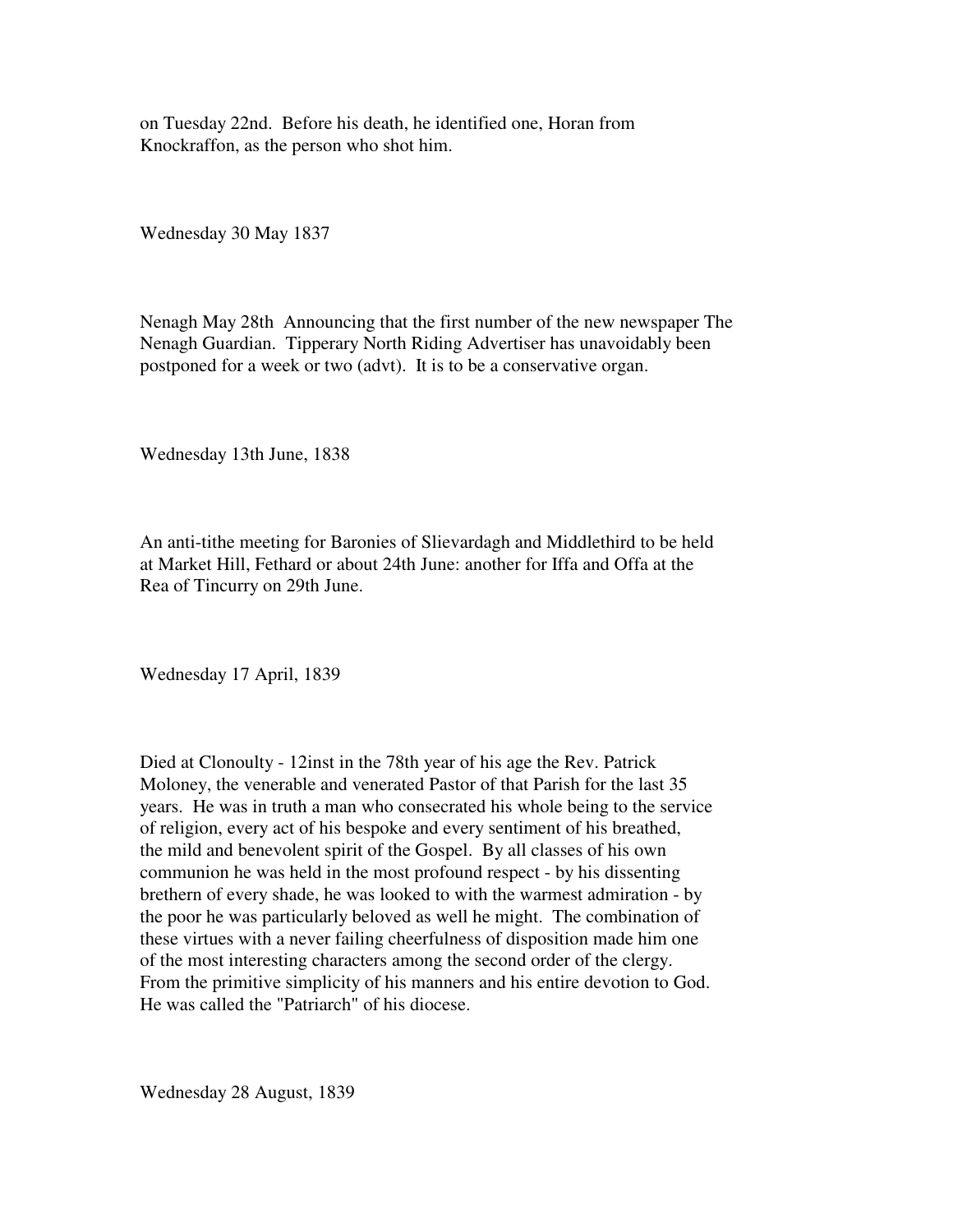Attempt to victimise Constable Heffernan of Cappawhite police. Heffernan investigated the case of Lieut. Gibbons of the Revenue Police stationed at Cappawhite who fired a shot at a man named Lahey. At Tipperary Petty Sessions 22 August, 1839. before Rbt. Clarke Chairman, James Scully, Edm Crosbie Moore and Capt. M'Leod R.M. Heffernan was charged on complaint of Col. Purefoy with being drunk when he returned from the Assizes in Clonmel 20th July. Gibbons gave evidence that he saw him helped from a car by Sub. Constable Ryan, staggering, and later with hands around Mrs. Hunt's gable. Constable Brennan said he travelled with Heffernan in same car from Dundrum to Annacarty and he completely sober. Ryan said he did not lift Heffernan from the car. Sub Constable Lamb of Cappawhite said H was sober on return. Hugh Brady Bradshaw Esq of Phillipstown, Protestant, met H after return and he was sober. Rev W. Heulit, protestant Clergyman, swore same. Fr. Hayden PP Hospital (late of Cappawhite), Fr. Corcoran PP of Cappawhite, H.B. Bradshaw Esq, the Parson in Cappa, and Police Inspectors gave excellent characted to H.

Wednesday 30 October 1839

Manager of National Bank, Tipperary got a threatening notice "that he might prepare his coffin if he was not more kind this season"

Wednesday 4 Dec. 1839

On Saturday Last. Head Constable Lodge and at a party of Police went from Clonmel to Windgap, Co. Waterford and there arrested Thos. Casey charged with being concerned in murder of Thos Halloran near Knocklofty; £100 reward offered by the Government for apprehension of the perpetrators.

Saturday 7 Dec. 1839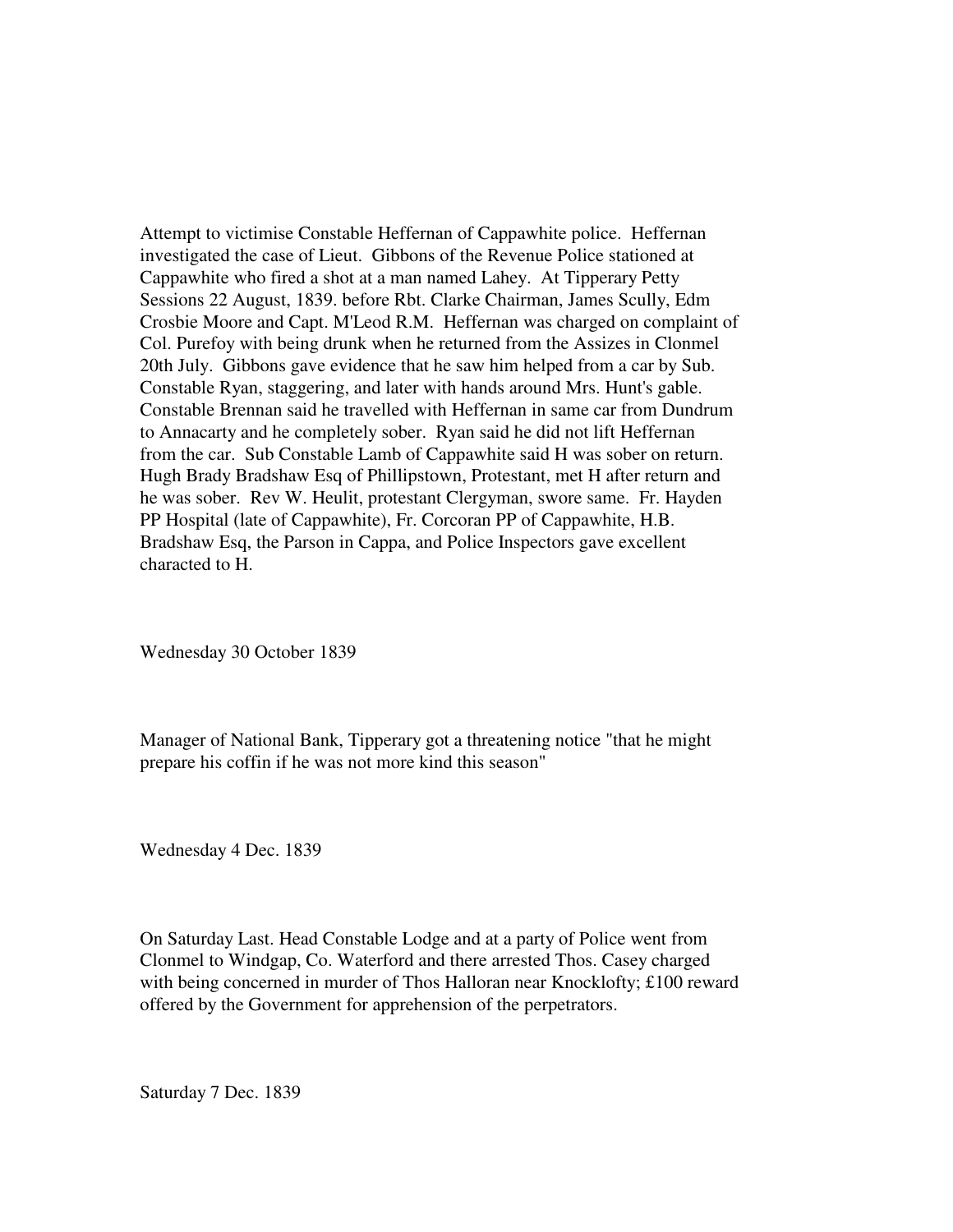The widowed mother of Denis Hayes, Schoolmaster, who was murdered near Borrisokane last month, was robbed when returning home to Loughrea, of her son's watch, which the Police had restored to her.

Ambushed by 20 masked men.

A telegram from Nenagh to-night states that while Constables, Finn, Mccarthy, and Byrne were cycling from their barrack at Rearcross to Newport Petty Sessions this morning they were fired at when they reached a place called Lackamore, a wild, bleak part of County Tipperary. Constable Byrne, who was leading, received a charge of large slugs in the shoulders and back, and fell into a ditch. His two comrades were shot in the head and killed instantly.

Constable Byrne climbed over a ditch and fired his revolver in the direction of his assailants, who appear to have fled immediately. A little later the Constable saw nearly 20 men running through the wood. He was able to ride his cycle back to Newport Station, where he reported the matter and then collapsed. It is believed that 30 shots were fired at the three men. There have been no arrests.

After a long interval of peace, Tipperary has again become the theatre of assassination, and those other crimes for which its annals have obtained so infamous a notoriety. The Nenagh papers which reached us this morning contain a fearful catalogue of outrages, including the particulars of Mr. Daniel Egan's murder, of the old stamp-manslaughter, firing at the person, into dwellings, threatening notices, etc. The following details are extracted from the Vindicator. Repeal authority. (I hope I have this right, its very hard to read. Mary).

Cloughjordan: July 2nd. One of the most cruel, cold-blooded murders that has ever disgraced humanity was perperated within 3 miles of this village. As Mr. Daniel Egan of Ballydonagh, a most respectable young man, aged 24 years, the unfortunate victim in this case, was proceeding on his way to Mass, to Barna, in the company of his Parents and sisters. It appears he stopped some perches behind them. The "Mass Path" led to a narrow lane with a high ditch on each side through which they had to pass. He had not gone far in the lane when a pistol was discharged from behind the ditch, and his father, on turning around when he heard the report, saw his son prostrate in the lane, a lifeless corpse. He received two large slugs, one entered his side immediately opposite his heart, and the other a few inches lower. An inquest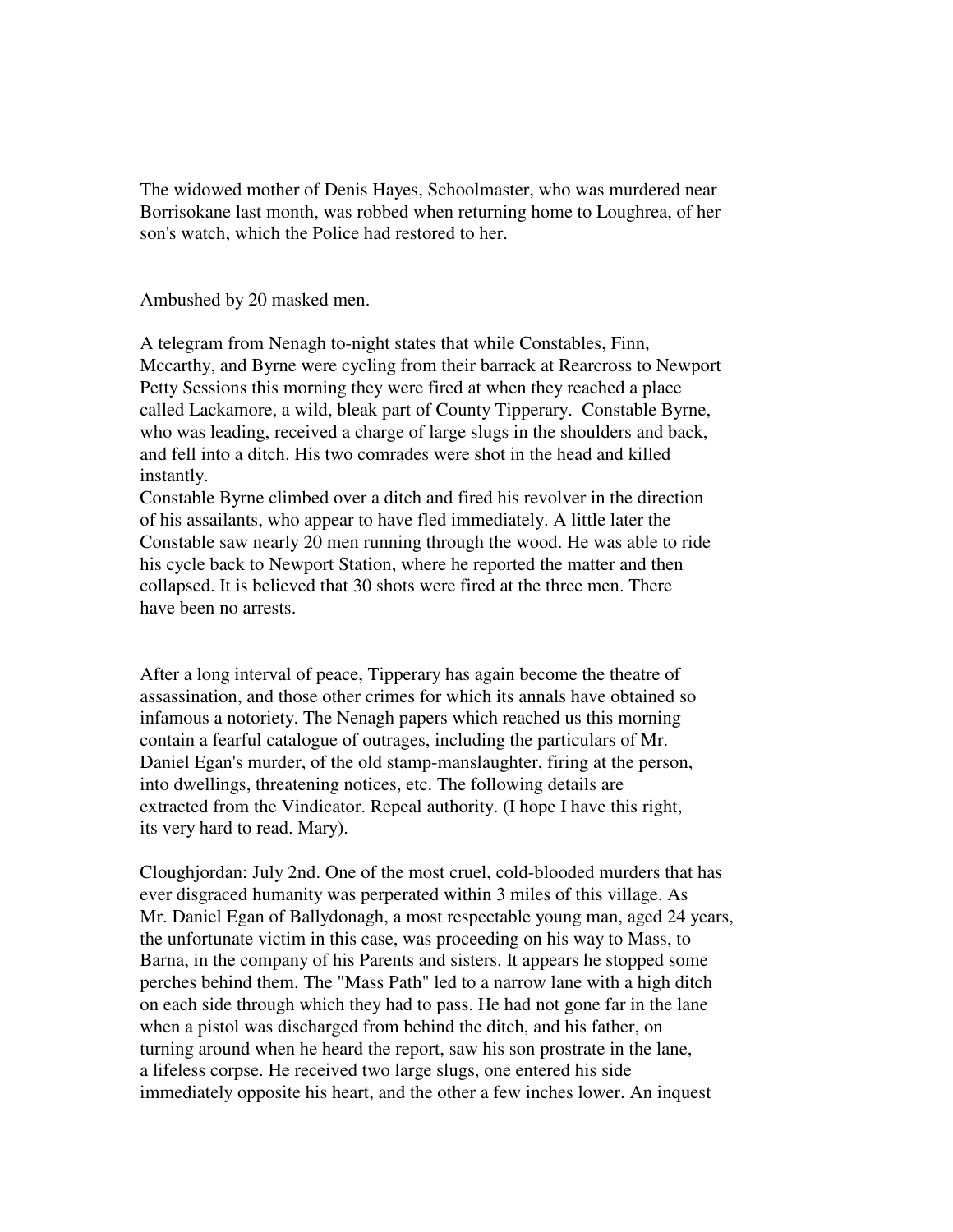will be held on the body today. On examining the place where the shooting happened, it was found that the assassin had a hole bored through the top of the ditch, so large that he could take deliberate aim.. The deed was committed by one person only, he was seen running from the place after the shot was fired. The only reason that can be assigned, is that his father is a middle Landlord and bound to pay the head rent, though he had not for the last two years even so much from his tenants , and in consequence was obliged to harsh measures to recover it. It is rumoured that three men have been taken on suspicion, also a girl who was coming up at the time the deed was committed. It is said that she will identify the murderer.

On the night of Friday 28th, at 11O'Clock the house of Mr Michael Hawley, of Ballycapple, Poor Law Guardian, a most respectable farmer, was attacked by some wanton ruffians, who, after breaking his windows, fired a shot through the door. The ball passed through the kitchen, where some of his family were but a few minutes before, and lodged in the wall. Five minutes had not elapsed when Constable M'Loskey and his men, who were as usual on patrol, came running to the door, but the midnight miscreants must have heard the tramp of their feet, which enabled them, with the darkness of the night, to escape their praiseworthy vigilance. On examination the constable found a notice on the door, of which the following is a copy. !Michael Haly take warning by this admit Gordon no longer in your house for if you do I will come again and send you to hell that is wan word for it let Martin Flarty take the same warning thomas holy? let him take the same no more but by all the letters that is on this bit of paper if I come again I will settle all of you.! The person alluded to above is a teacher , a quiet inoffensive man, whom Mr. Hawley and other neighbours have kept in their houses alternately for the last 6 years during which time his conduct has been exemplary.

On the same night the house of Mr. Shoebottom, a respectable farmer , was visited by the same gang, who after firing a shot, posted a notice on his door, nearly verbatim with the above. It is but a fortnight hence since Mr. Shoebottom had his windows broken and a shot fired, when Mrs Shoebottom was but a few inches from where the ball passed.

On friday night 29th a man named Michael Rahilly received a gunshot wound and only survived a few hours afterwards. It was inflicted by a man named Richard Tobin, a caretaker, in the employ of Mr. Simon Lowe, justice of the peace. Tobin was taken into custody by the Spring-house police, to whom he had reported the occurance, alleging that an attack had been made on him by Rahilly. An inquest was held on the body by the Coroner, Captain Bradshaw, on Saturday last when a verdict of manslaughter was returned against Tobin, who has been fully committed for trial on the charge of manslaughter for the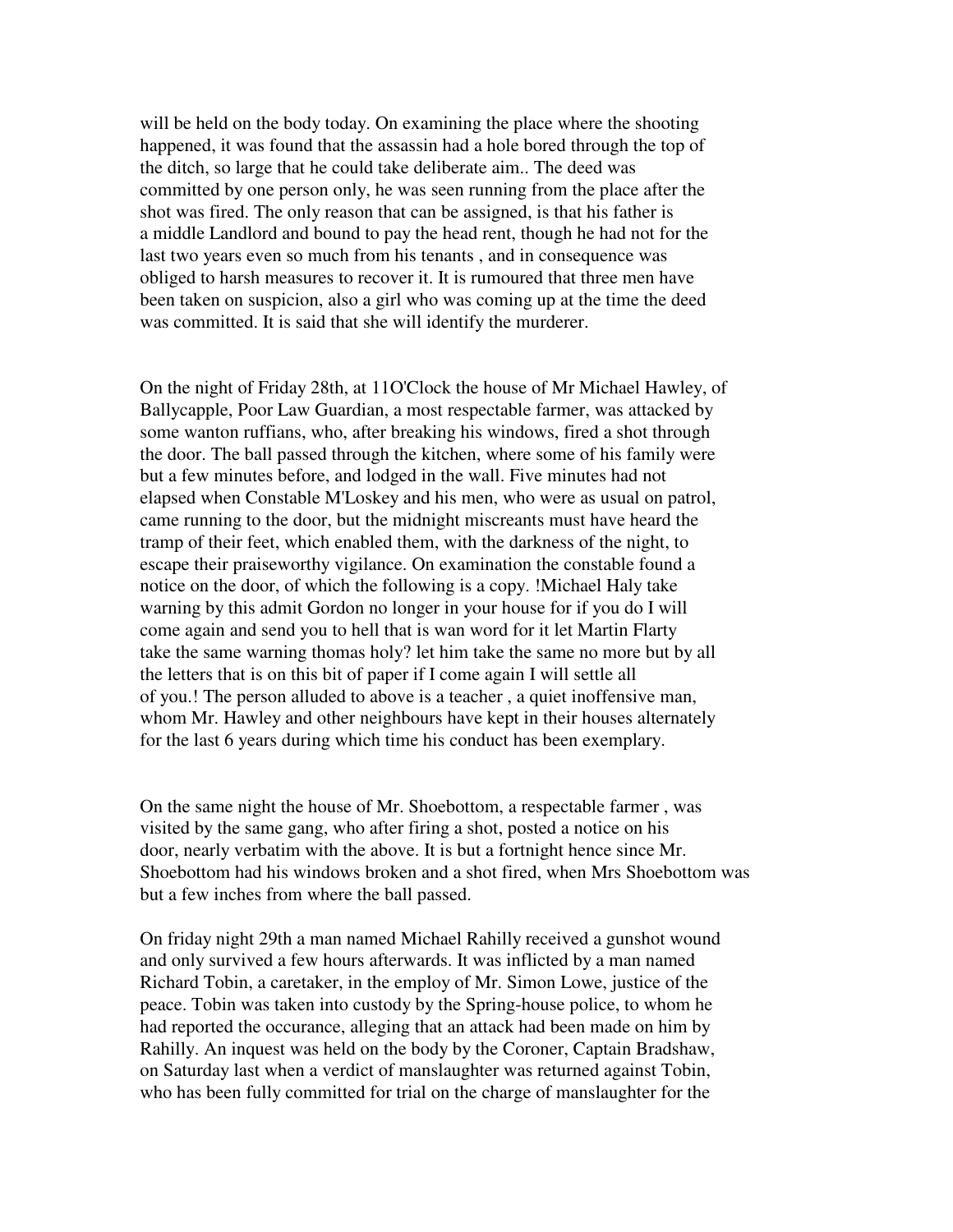evening assizes at Clonmel.

Special Commission for Tipperary.

The Special Commission for Tipperary has been struck for Monday the 24th inst. to be holden at Clonmel, for both ridings of the County. Subjoined is a list of the Prisoners, with the nature of their offences. They are to be transmitted from Nenagh to Clonmel for Trial. The numbers are but few in comparison to the many that are to be kept over for the ordinary assizes, but as a local paper observes, though but few, they constitute the very worse characters in the Northern Division of the County.

John Daly, Edward Roughan, William Carthy, John Ryan(Garricus)?, and Edward Connors, charged with conspiring against and attempting to murder Mr. U. Bayly.

Michael, John, and James Connolly, Richard Connolly and Mary Connolly (an old woman over 60 years of age), charged with the wilful murder of Edward Dillon of Kilmakill, near Thurles.

John Gorman, Patrick Bourke, Thomas Sadleir, John Smith, Edward Hogan, and Daniel Tierney, charged with attacking the house of Patrick Ralph, of Coolbawn.

John Mulcahy, appearing in arms at Ganmore?.

Patrick Malampy, Edward Malampy, George Hewitt, Denis Brien, Patrick Hickey, Patrick Alyward, charged at firing at Edward Malampy.

John Cleary, Thomas McGrath, and Thomas Brien, charged with robbing and attacking the dwelling of Patrick Ryan.

John Dooley and Patrick Ryan charged with robbing James Powell on the highway of 40s.

Martin Kane (who has turned approver), Michael Whelan, Timothy Hogan, and Patrick Coonan, charged with assaulting with arms and robbing the dwelling house of Michael Haskett near Borrisokane.

John Leahy, Thomas Looby, Denis Leahy, and Richard Connolly, charged with robbery of firearms out of the house of Nicholas Dunbar.

(I don't have the date of this, just the year)M.

Committed to Nenagh Goal, by John G. Jones, R.M., Philip Maher for the murder of Thomas Shanahan, process-server, near Borrisoleigh, on the 21st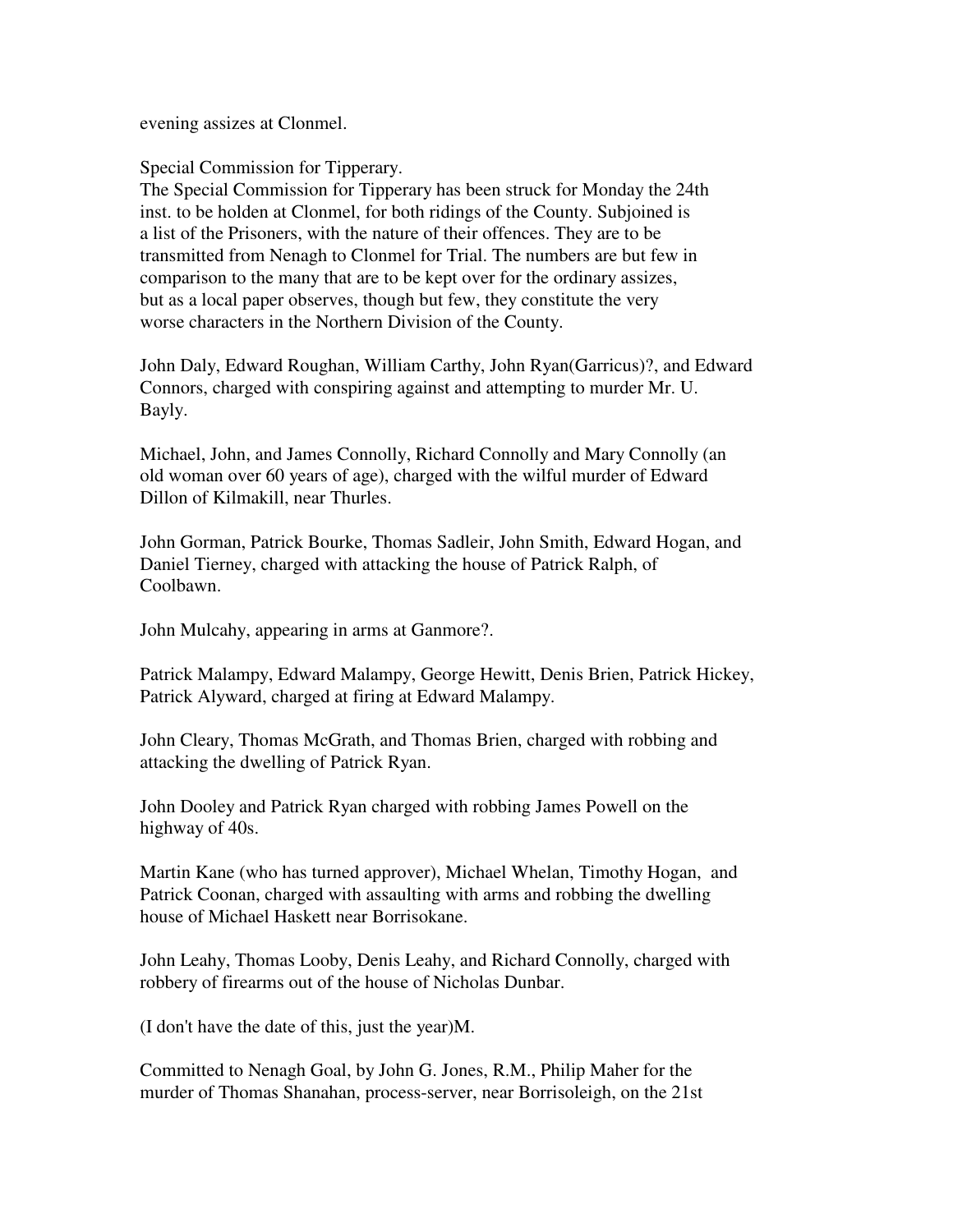Oct. 1844; also for the robbery of Quinlan and Cormack, near Annameadle: Michael Meares of Fantane. and Philip Maher for the attack on Hogan, near Bawn, when John Hogan was severely injured from a gunshot wound; Edmond Ryan, John Conway, Thomas Dwyer, and John Kennedy , of Bawn, the latter being a respectable farmers son, and the person who bought the party to Hogan's house. This gang was connected with several other persons who were engaged to go in all directions in the North Riding of Tipperary committing outrage and murder. Since these arrests several bad characters have absconded. There is most satisfactory evidence against the people arrested and the breaking up of such a gang is looked on as one of the most important events that could have occurred to this country. One of the gang has turned approver, and it is thought that the perpetrators of all the outrages will be shortly brought to justice.

The Nenagh Guardian of the 20th November 1876

Assault near Thurles.

A Respectable farmer named Lowry, from near Drombane, farming over 200 acres of land, has been so severely beaten that his life is in imminent danger. He has refused to give information of the persons who assaulted him. Mr. Denis O'Brein, J.P., and the Sub-Inspector, Mr. McArdle, were at his residence on Friday, but he refused to make any deposition. His head is seriously fractured.

The Nenagh Guardian which has reached us today announces that the disturbed districts of the northern part of the County are now nightly patolled by the 17th Lancers, accompanied by a party of the constabulary, whilst the neighbourhoods of Puccawn, Toomevara, and the Silver Mines,are occupied by detachments of the 20th Regiment. The same journal publishes a long list of additional Rockite notices, two attempts to murder, in one of which a father and son were dragged out of bed and beaten in a cruel and unmerciful manner with sticks and fire arms. A Coroners inquest has been held on the bodies of the two men named Gleeson and Tierney, the account of whose murders have already appeared in The Times. It appears that the unhappy men have had a dispute with the three persons named. Needham, relative to an encroachment on some grass land, words led to blows, and that finally Gleeson and Tierney were knocked down by stones by the Needhams, and only survived 5 to 6 hours afterwards. The jury returned a verdict in accordance with the evidence. The assassins have for the present eluded the hands of justice. The deceased were both comfortable farmers holding from 35 to 40 acres of land. One of the murderers was a brother-in-law of Tierney. Government has offered a reward of 100s for the discovery of the murderers of Hayes one of the late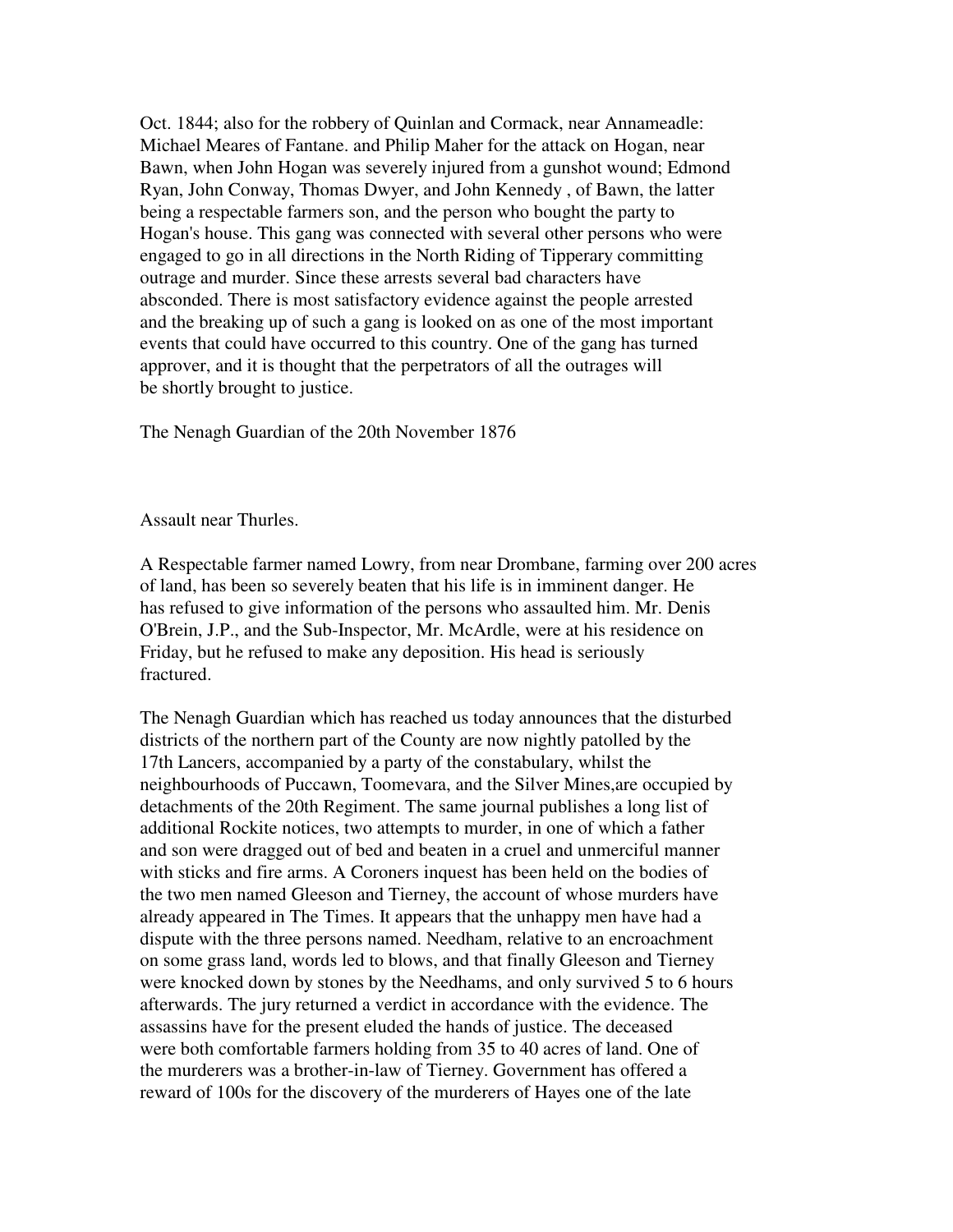victims to the conspiracy.

To the editor of the times.

Sir, As at the present moment, the Property Defence Association of Ireland is before the public, it may not be out of place to mention what they have done in my individual case. I am a landlord, resident since I inherited now over 40 years, and hold in my own hands 1,500 acres of land. On the 5th of November last, notices were posted up warning my farm labourers to cease working for me the following day. This order 29 out of 35 obeyed. I was at the time engaged in saving my root crops, and not prepared in other ways for the winter storms. I kept the stock fed during the following week with my reduced staff, thinking that the others might see the error of their ways and return, as most of them lived in my cottages rent free, and possessed other advantages.

On the 11th of November I applied to the Assocation for assistance in men and on the 14th of that month, 10 men and an overlooker reached me. With their help, I have saved my root crops, thatched my corn stacks, shod my horses, and repaired wilfully broken fences, and am in a fair way to weather the rest of the winter. I pay the Association large wages for the use of the men, but in my own district I might have offered 10s. a day and not got men. Almost everything has to come from Dublin, 80 miles away, and I cannot dispose of the produce of my farm locally. Without the help of the Association I should probably have lost most of my root crops and some of the stock through want of attention. And not only have I been benifited by the action of the Association, but other residents whose labourers were wavering in their allegiance have had their hands strengthened by the misfortunes under which my late labourers are suffering, being out of their homes, and only allowed a small pittance by the Ladies Land League. Any of your readers who are doubtful of the usefulness, non sectarian, and non political character of the Property Defence association, can obtain from me, further information.

I am, Sir, Faithfully Yours. John Trant. Dovea, Thurles, Co. Tipperary.

John Trant lived in Dovea, in the Parish of Drom and Inch.

Notice issued after suppression of the Land League advising tenants to start a rent strike.

This is one of a number of notices on the theme of No Rent issued at various times after the suppression of the Land League. The work of the League was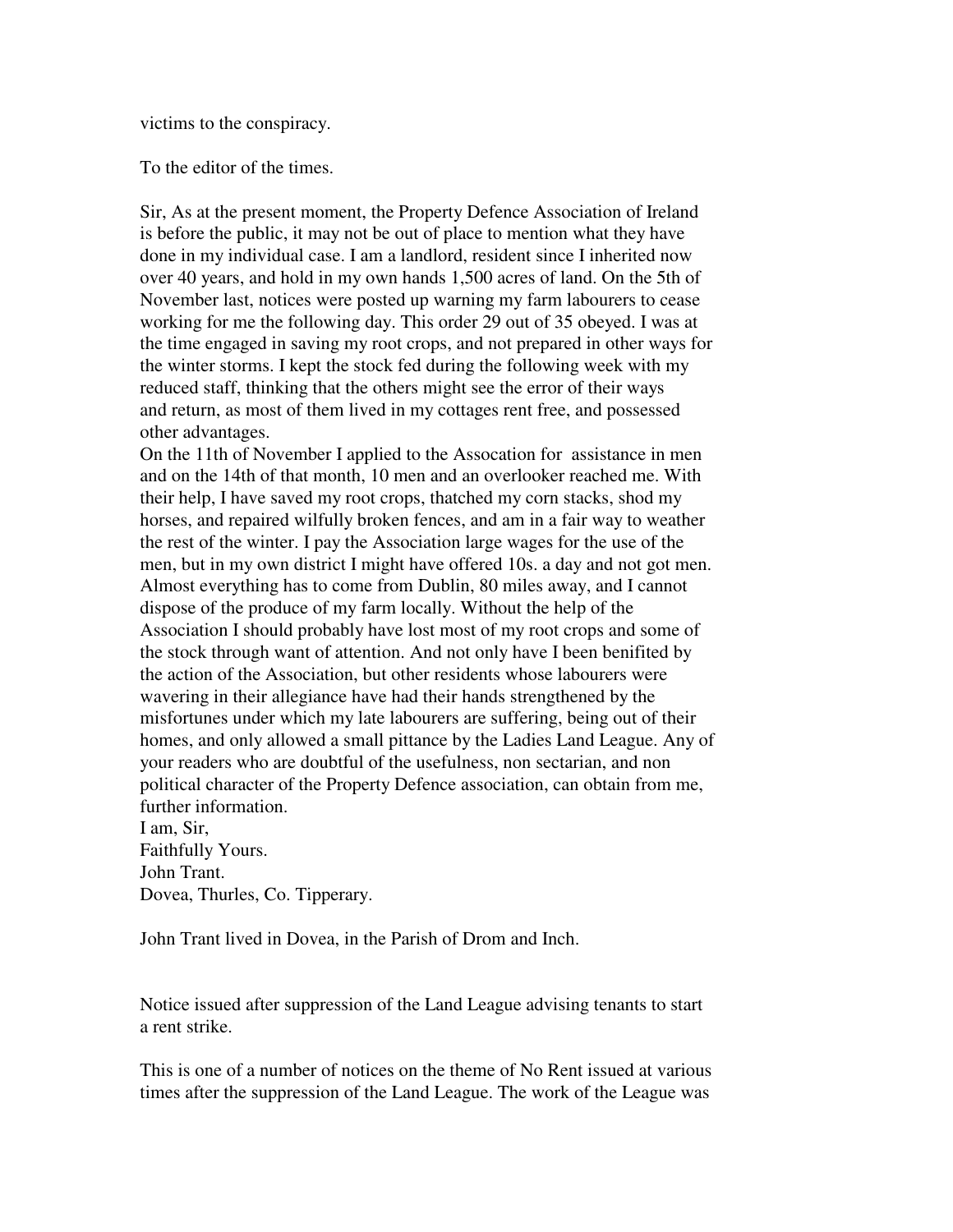continued for a time by the Ladies Irish National Land League. Patrick Egan escaped arrest as he was then working from Paris. The no rent campaign was largely a failure. The Clergy condemmed it and the tenants for the most part were satisfied in the short-term with the provisions of the 1881 Land Act for having rents fixed by the land Courts. This is undated but would be after 20th Oct. 1881.

#### TO THE PEOPLE OF IRELAND.

The Government of England has declared war against the Irish People. The organisation that has protected them against the ravages of Landlordism has been declared "unlawful and Criminal". A reign of terror has commenced. Meet the action of the English Government with a determined passive resistance. The No Rent banner has been raised, and it remains with the people now to prove themselves dastards or men.

## PAY NO RENT. AVOID THE LAND COURT.

Such is the program now before the country. Adopt it, and it will lead you to free land and happy homes. Reject it, and slavery and degradation will be your portion.

#### PAY NO RENT.

The person who does should be visited with the severest sentence of social ostracism.

#### AVOID THE LAND COURT.

Cast out the person who enters it as a renegade to his country and to the cause of his fellow men.

#### HOLD THE HARVEST.

Is the watchword, To do that effectually you should, as far as possible, turn it into money. Sell your stock when such a course will not entail a loss. Make a friendly arrangement with your creditors about your interests in your farms. A short and sharp struggle now, and the vilest oppression that ever afflicted humanity will be wiped away.

#### NO RENT.

Your brethern in America have risen to the Crisis and are ready to supply you with unlimited funds, provided you maintain your attitude of passive resistance and PAY NO RENT.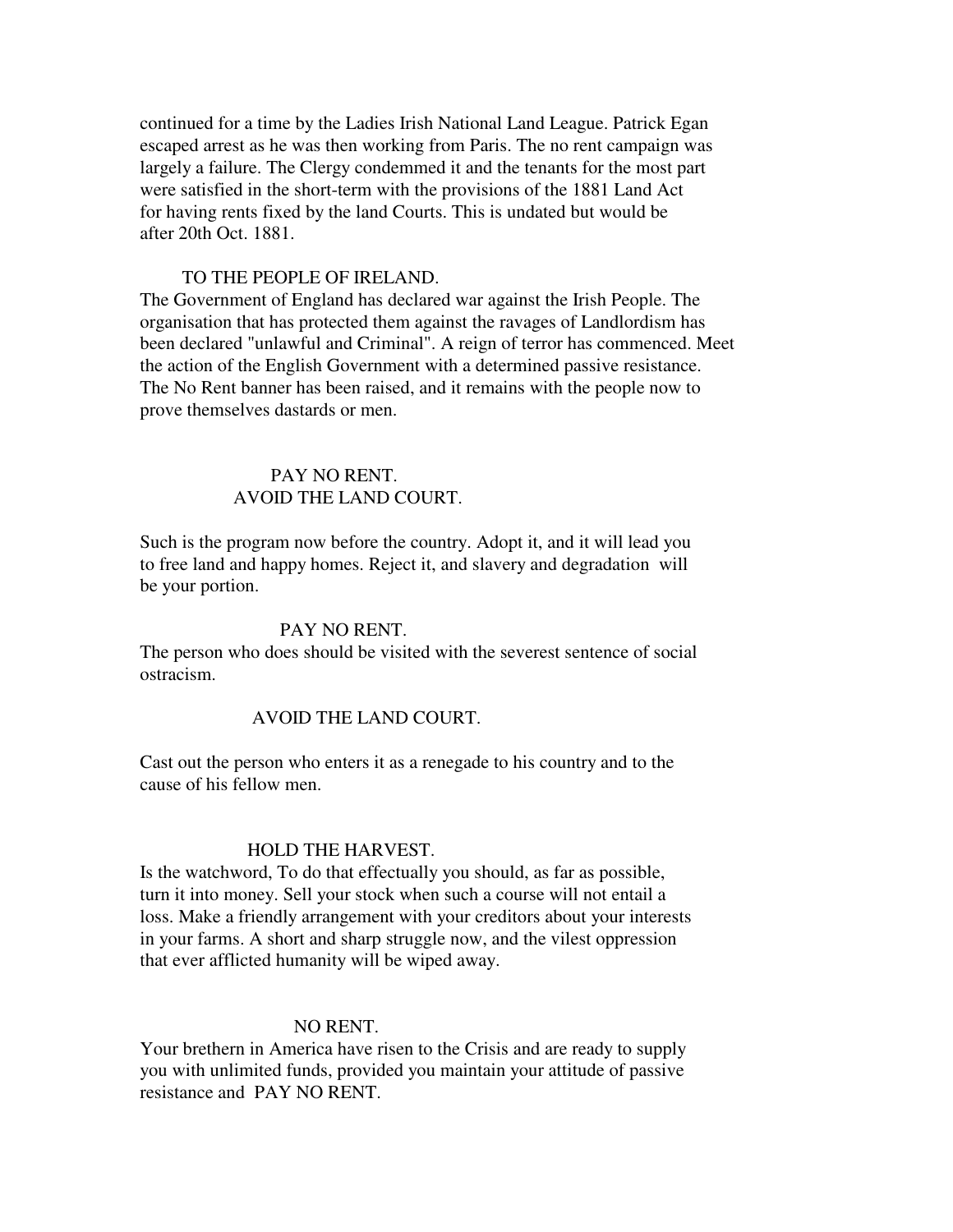#### NO RENT.

"The tenants of Ireland have still one tremendous move in their power and that is quietly stay at home and pay no rent. I believe that, if they unitedly adopted a policy of passive resistance, which I do not seehow it would be possible for the landlords to combat, it would lead to one of the greatest revolutions that Ireland has never known." Nassau William, Senior Professor Political Economy, University of Oxford.

"I do not suggest an impossible hypothesis to your majesty when I state the possibility (I might state it more strongly) of the tenantry of the country refusing to pay tithes or rent. The Clergy and the landlords might have recourse to the law, but how is the law to be enforced?. How can they distrain for rent and tithes upon millions of tenants" The Duke of Wellington to the King.

"The land, therefore, of any country is the common property of the people of that country, because its real owner, the Creator who made it has transferred it as a voluntry gift to them". Dr. Nulty, Bishop of Meath.

#### PAY NO RENT.

By Order. Patrick Egan,-Treasurer.

Last night between 10 and 11 O'Clock, a number of men attacked the Roskeen Police Barrack in the Thurles district of County Tipperary. It was very dark at the time, and they were able to approach the Barrack, which is built on an eminence, unobserved. There are 14 men in the station, and the majority of them were in bed when shots were fired at the window. The Police returned the fire and send up rockets, which were seen in Thurles, and a large party of policemen was dispatched in motor-lorries. They arrived while the attack was in progress, but , owing to the darkness, were unable to see the raiders. Just as the lorries pulled up a volley was fired at them, and one of the drivers was wounded in the hand. The Policemen jumped from the lorries and fired in the direction from which the shots had come, and the raiders fled. No one in the barrack was injured. A little later a party of soldiers arived from Thurles, and with the policemen patrolled the district for some hours.

#### FIRED ON AFTER LEAVING CATHOLIC CHURCH.

#### Dublin March 17th.

Another Policeman has been murdered in Tipperary, A comrade was wounded at the same time.The shooting took place at 7'30 yesterday evening in the village square of Toomevara, which is stated to have been filled with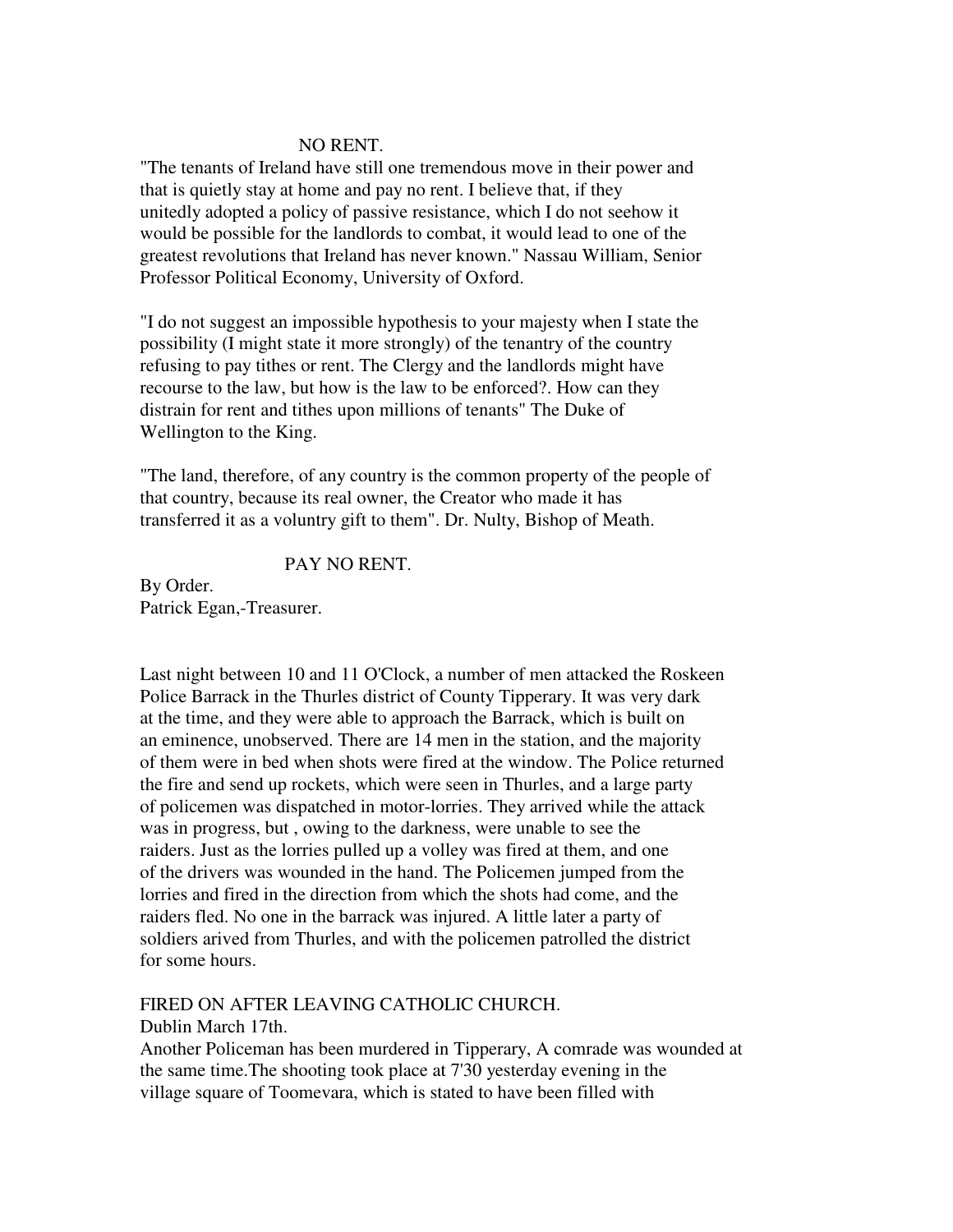people. They were returning from a service in the Roman Catholic Church. Constables Rock and Healy, of the local police force, were amongst the worshippers, and were on their way to their barracks when they were shot. They were unarmed. Just as they reached the square, some persons who were behind them opened fire with revolvers. Constable Rock fell on the pathway fatally wounded, and Constable Healy staggered away with a bullet wound in his body. Rock appealed to his assailants to show him mercy and they replied by firing three more shots at him, all of which took effect. The murderers then dissapeared into the crowd. Dr. Powell of Nenagh was summoned to the wounded constables. Rock had been shot in four places and died a few hours after. Healy's wound is not believed to be serious. A civilian named Treacy who was passing when the shooting started was wounded in the leg by a bullet.

Today soldiers and policemen from Nenagh searched the district, but have made no arrests.

On Wednesday night, two shots were fired into the nursery windows of the Abbey, Fethard, the residence of W.H. Latham Esq., a gentleman of inoffensive manners, and who liberally bestowed, a short time ago, the Abbey of Fethard to the Augustinian Friars for a chapel. We trust the perpetrators of this outrage will be discovered".

At the fair of Borrisoleigh on Saturday when business was just commencing, two desperate factions named the "Rossoultys" or "Black Hens", and the "Stapletons" or "Magpies" having met by appointment, rushed upon each other with fury. Business was at once suspended and the people quitted the town with their stock, and happy was he who escaped without the tap from the shillelagh of the "Black Hens" or "Magpies." After a desperate fight, the "Black Hens" gave way and fled in disorder to the hills, pursued by the victorious "Magpies", who in turn were pursued by the Thurles police that had just arrived.

On Sunday 31st August 1828. a vast number of persons amounting to upwards of 5,000, some on horseback, others on foot, came into Borrisoleigh and assembled on the Fair Green, when the leaders, Patrick Ryan, or "Paddy Fotherig" and Thomas Kelly, came forward and embraced each other, walked round the Fair Green arm in arm followed by their respective parties and all declared they were resolved to live in future in peace and concord with each other. The Fair Green for some years had been the scene of much rioting and bloody encounters.

On Wednesday and Thursday last, the Rev Dr. Butler, Thurles visited the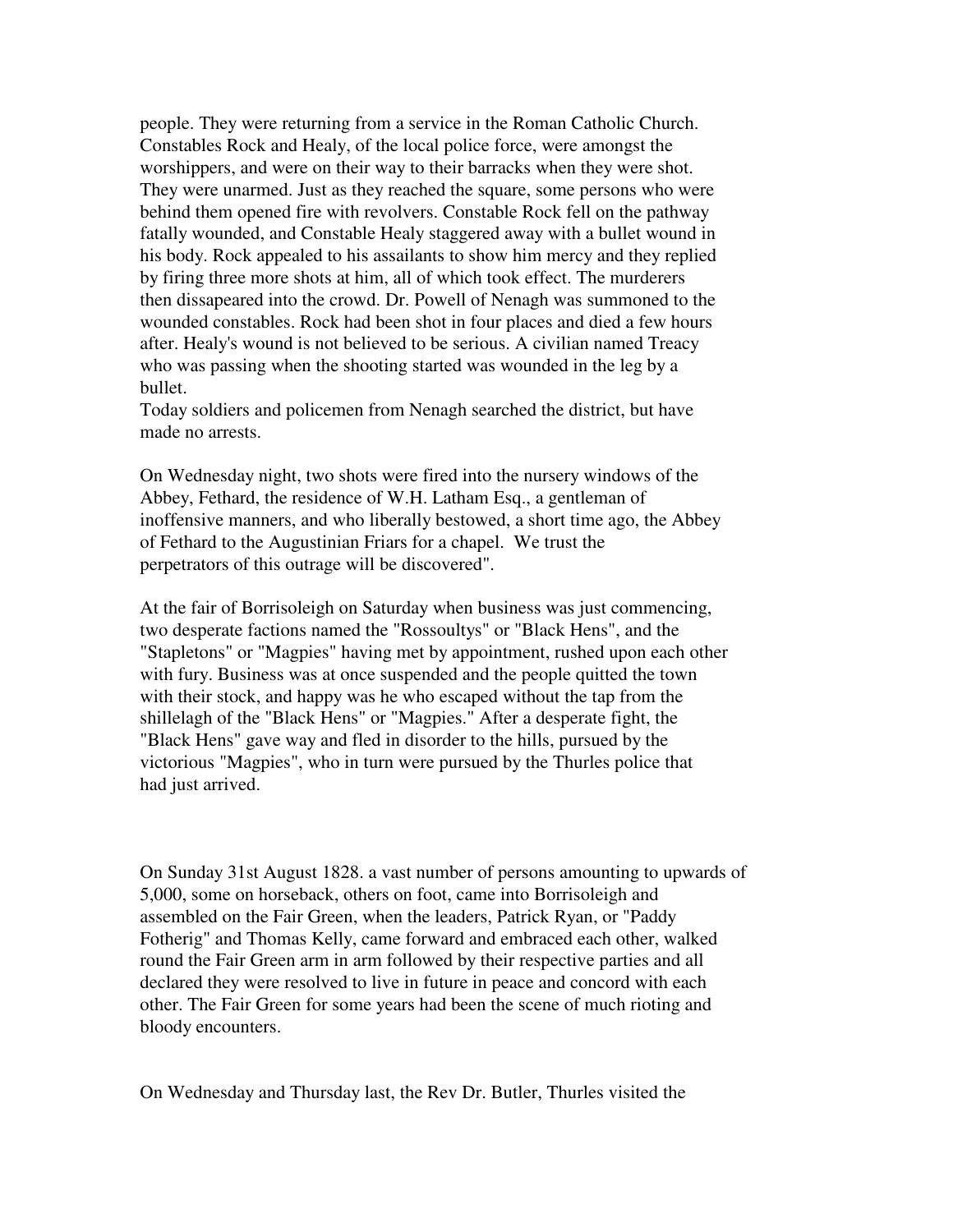parishes of Holycross & Moycarkey and convened the parishioners for the purpose of exhorting them against joining in the unhappy rising of the White Boys, or taking the Oaths administered by them. Those of the parishes, who met on the occasion, pledged themselves to each other to exert their endeavours for carrying his laudable admonition into execution. The Whiteboys in defiance, fixed same day for swearing in the parishioners. Mr John Mannion of Shanbally with those loyal to AB. proceeded to White Boys rendezvous at 5 a.m. and sought to persuade the 1000 or more gathered there to refuse the Oath, but White Boys carried on swearing in of members, and ordered Mannin and his companions to swear also. They refused. "They fired on him and threw several stones at him and the people with him immediately surrounded and disarmed them....".

Proclamation by the Chief Secretary that the Land League is an unlawful and Criminal association, 20th October 1881.

The Land Act of August 1881seemed to go a long way towards meeting tenants demands on fair rent, free sale and fixity of tenure and Gladstone expected that as a result agitation and outrage would peter out. However the Land league had reservations about the long term advantages of the Act, particularly the provisions for the fixing of rents by the Land Courts and decided to see how it worked in practice before adopting a definite stand. In the meantime the agitation and associated intimidation and violence continued. The Government decided that the attitude of the Land League would make the Act unworkable and decided to imprison the leaders to give it a better chance to prove its worth. Parnell was arrested on 13th October and the other leaders in the days following. The league responded with a No Rent manifesto on the 18th October and the Government then supressed the League by proclamation on the 20th. October.

This type of Proclamation was normally posted in public places and also published in the press.

# THE PROCLAMATION.

#### BY THE LORD LIEUTENANT OF IRELAND COWPER.

Whereas an Assocation styling itself "The Irish National Land League" has existed for some time past, assuming to interfere with the Queen's subjects in the free exercise of their lawful rights, and especially to control the relations of Landlords and Tenants in Ireland:

And whereas the designs of the said Association have been sought to be effected by an organized system of intimidation, attempting to obstruct the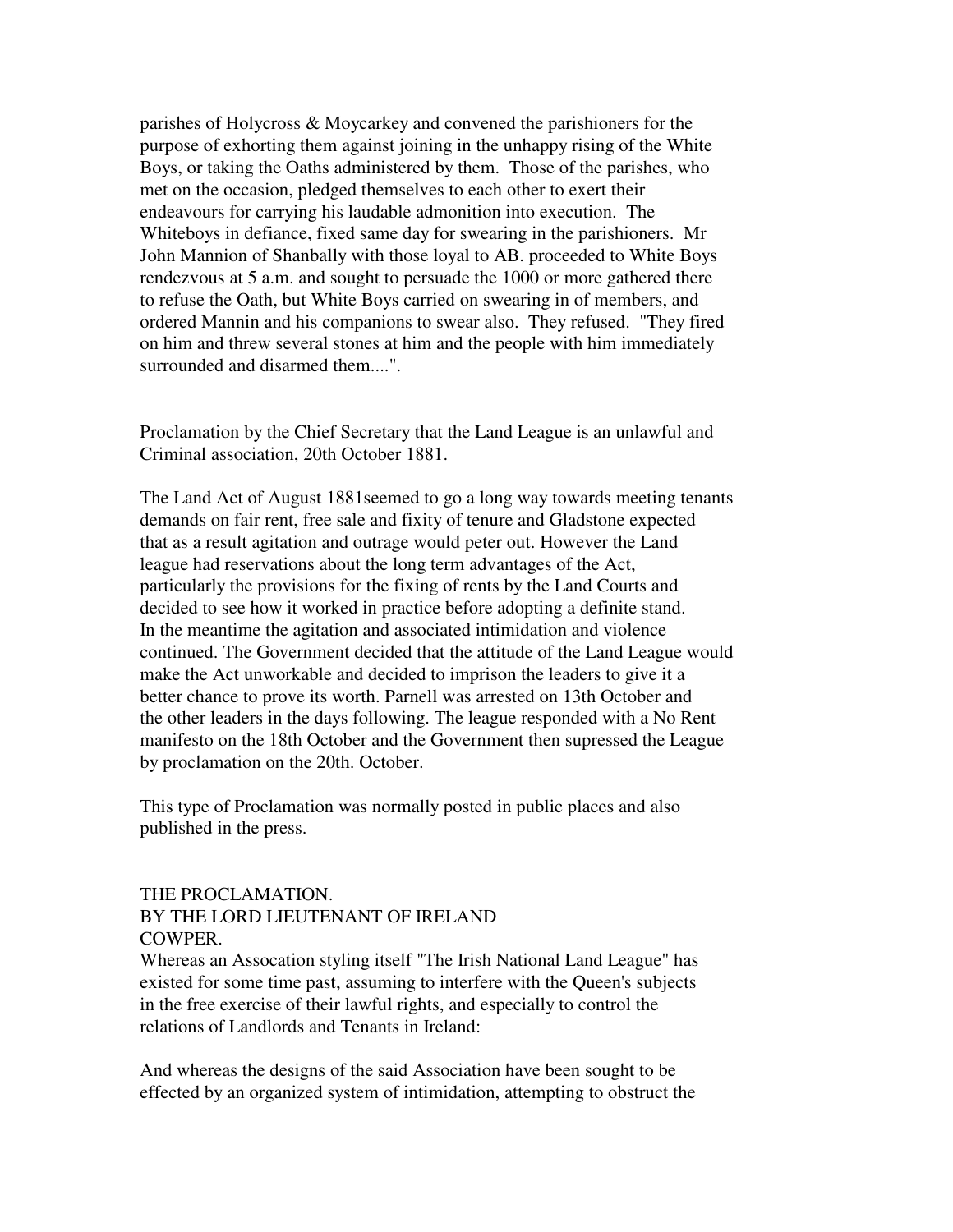service of Process and execution of the Queens's Writ's, and seeking to deter the Queen's subjects from fulfilling their contracts and following their lawful callings and occupations.:

And whereas the said Assocation has now avowed its purpose to be to prevent the payment of all rent, and to effect the subversion of the Law as administered in the Queen's name in Ireland:

NOW WE hereby warn all persons that the said assocation styling itself "The Irish National Land League" or by whatsoever other name it may be called or known, is an unlawful and criminal Association: and that all meetings and assemblies to carry out or promote its designs or purposes are alike, unlawful and criminal, and will be prevented, and, if necessary, dispersed by force.

AND WE, do hereby warn all subjects of her Majesty the Queen , who may have become connected with the said Association, to disconnect themselves therefrom, and abstain from giving further countenance thereto.

AND WE do hereby make known that all the powers and resources at Our command will be employed to protect the Queens subjects in Ireland, in the free exercise of their lawful rights, and the peaceful pursuit of their lawful callings and occupations; to enforce the fulfilment of all lawful obligations, and to save the process of the Law and the execution of the Queens writs from hindrance or obstruction.

AND WE do hereby call on all loyal and well-affected subjects of the Queen to aid us in upholding and maintaining the authority of the Law, and the Supremacy of the Queen in this Her Realm of Ireland.

Dated at Dublin Castle. this Twentieth day of October, 1881. By his Excellency's Command. W.E.FORSTER.

# GOD SAVE THE QUEEN.

Dublin. Printed by Frederick Pilkington, 87-89 Abbey Street, Dublin. Printer to the Queen's most excellent Majesty. Copy of a letter send to the editor of the Times from Charles E. Boycott.

# TO THE EDITOR OF THE TIMES.

Sir,-The following details may be interesting to your readers as exemplifying the power of the land League. On the 22nd of September a process-server, escorted by a police force of 17 men, retreated on my house for protection, followed by a howling mob of people, who yelled and hooted at the members of my family. On the ensuing day, Sept. 23rd, the people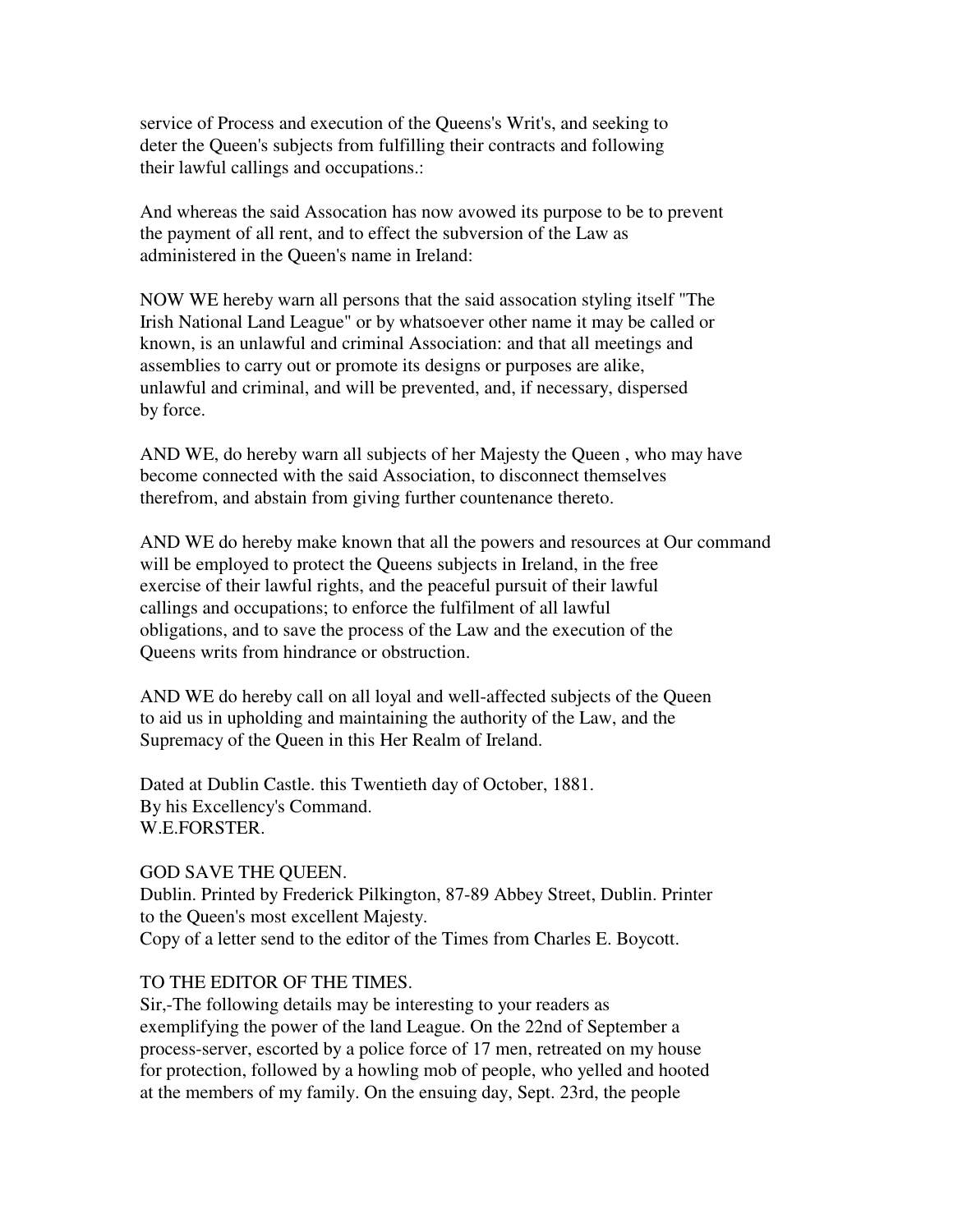collected in crowds upon my farm, and some hundred or so came up to my house, and ordered off, under threats of ulterior consequences, all of my farm labourers, workmen, and stablemen, commanding them to never work for me again. My Herd has been also frightened by them in giving up his employment, though he has refused to give up the house he holds from me as part of his emolument. Another herd on an off farm has also been compelled to resign his situation. My Blacksmith has received a letter threatening him with murder if he does any more work for me, and my laundress has also been ordered to give up my washing. A little boy, 12 years of age, who carried my post-bag to and from the neighbouring town of Ballinrobe, was struck and threatened on Sept. 27th, and ordered to desist from his work, since which time I have send my little nephew for my letters, and even he, on the 2nd. October, was stopped on the road, and threatened if he continued to act as my messenger. The Shopkeepers have been ordered to stop all supplies to my house, and I have just received a message from the postmistress to say that the telegraph messenger was stopped and threatened on the road when bringing out a message to me, and that she does not think it safe to send any more telegrams which may come for me in the future for fear they should be abstracted and the messenger injured. My farm is public property; the people wander over it with impunity. My crops are trampled on, carried away in quantities, and destroyed wholesale. The locks on my gate are smashed, the gates thrown open, the walls thrown down, and the stock driven out on the roads. I can get no workman to do anything, and my ruin is openly avowed as the object of the Land League, unless I throw up everything, and leave the Country. I say nothing about the danger to my own life, which is apparent to anybody that knows the country.

Charles. E. Boycott. Lough Mask-house, Ballinrobe. Co. Mayo. Oct. 14th 1880.

(Captain Boycott was resident agent for Lord Erne and was engaged in farming part of the estate at Lough Mask. On the 28th of November he and his family left to go to England.)

#### The Orkney Property In Tipperary.

The speech delivered by Captain Fitzmaurice in the debate on the third reading of the Irish Poor Law Bill, and the statements therein made with respect to the Earl of Orkney's property in Tipperary, have drawn forth a very remarkable counterstatement in the form of a letter addressed to the gallant member, by Mr. Trant of Dovea, a gentleman who has recently filled the office of high-sheriff of the county in which the estates in question are situate. The letter is subjoined; and it will, perhaps, be admitted that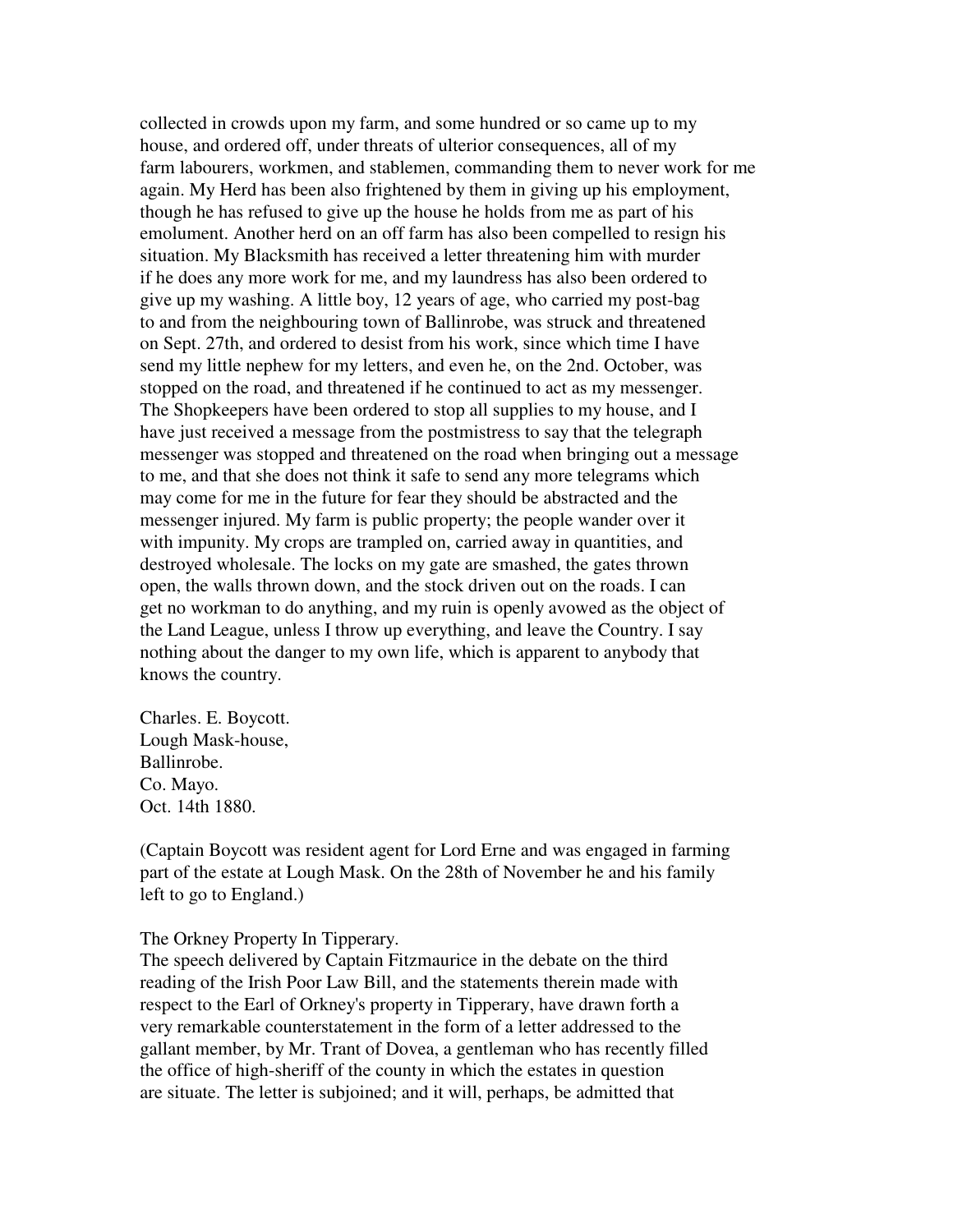the revelations here made are not the least curious that have been brought to light by the extraordinary circumstances of the times.

#### Dovea, Thurles, April 21st. 1847.

"Sir,-Having seen in the Dublin Evening Mail of the 19th inst, the report of a speech made by you, on the 15th inst, in the House of Commons, I think it but right to give you some more accurate information than you seem to be in possession of as to the state of your brother's (The Earl of Orkney) property in this neighbourhood. In that speech if correctly reported, you say-'At the very moment the attack was made , his (Captain Fitzmaurice) brother (Earl of Orkney) though not in Ireland, had instructed his agents to draw for any reasonable amount of funds the meet the emergency which existed; means were afforded to two tenants to sow their land, and by the course pursued, not a single labourer on his brother's property had applied for employment under the officers of the Board of Works.'. In the above speech you allege three distinct facts-

1. That the agent was instructed to draw for any reasonable amount of funds to meet the emergency that existed.

2. Means were afforded to two tenants to sow their lands.

3. That by the course pursued not a single labourer on your brother's property had applied for employment under the officers of the Board of Works.

"In the first place; I can show you that your primary assertion, though strong, and perhaps sufficient to satisfy an indifferent listener, is inconsistent with the fact that the poor relief committee of the electoral division of Inch, in the County of Tipperary, in which body I have the honour to be a member , and where your noble relative has very considerable property, have for the last two seasons of distress and destitution made several pressing applications to the Earl of Orkney for a subscription or donation in aid of the fund, through his agent, Mr. Galway (who, I believe, resides somewhere in the County of Limerick, about 30 Irish Miles from the property over which he is agent) and always received a decided refusal up to last month, when we were forwarded the munificent donation of 10s., but which we should value at its utmost worth, as I do not think that any other poor relief committee in whose district he has property has been so successful. You then state, that means were afforded to two tenants to sow their lands. I have frequently heard that John Bull was easily gulled; but that the advocate of the possessor of a rent roll of about 5000s per annum in this country should camely state, as a proof of the very considerable assistance afforded during these times, that means were afforded to two tenants to sow their lands, is, on the scene of the actual want and misery, almost incredible, and, in truth, brings discredit on the Imperial Parliament, and is an argument-one of no light weight -to show the incapabillity of the English Parliament's being a judge of Irish affairs. No Irish resident of any class of Society but would smile, were not the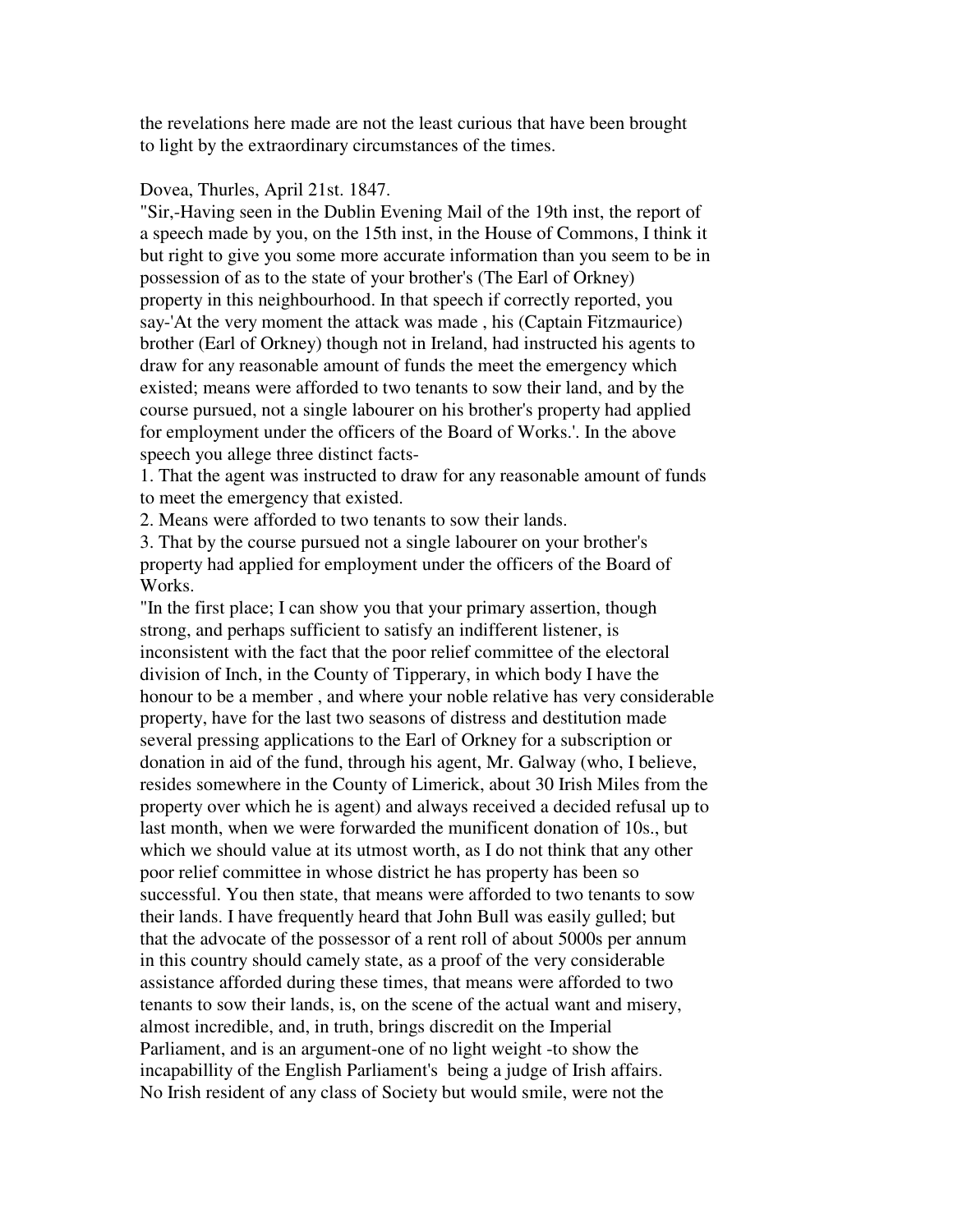inclination to merriment banished from their minds by the daily sight of gaunt famine , now not striding through the land, but a recognized inhabitant".

With reference to your third statement 'That not a single labourer on your brother's property had applied for employment under the officers of the Board of Works. ". I can inform you that upwards of 20 families on the estate of the Earl of Orkney, immediately adjoining mine, are, and have been, constantly employed on the public works for the last year; notwithstanding which several of those must have perished if it had not been for the gratuitous relief, as well as the additional employment, given to them by me. Should these facts appear to you to be exaggerated or unfounded, or should my not being personally acquanted with you induce you to give less credence to them than you otherwise would. I can furnish you with extracts from the minutes of the proceedings of the Poor relief Committee, and with a list of names of all the persons on the Earl of Orkneys estate employed on the Public Works. I can also refer you for the truth and accuracy of my statement to Mr. John Gore Jones, resident magistrate, Thurles: The Rev. R. Carey, Protestant clergyman, The Rev. Mr. Mullany, Parish Priest: or any resident landlord in the North Riding of Tipperary. I have the honour to be. Sir, Your obidient servant.

John Trant.

Chairman, Inch Poor Relief Committee.

In the National Library I (Mary) came across part of a document and letter dated May. 1846. This letter regarding subscriptions for the famine relief was written by Richard Carey and Thomas Mullaney, protestant clergyman and Parish Priest of Inch. It was addressed to Thomas Laffan Kelly who was agent for a number of Tipperary Landlords.

Drom. Borrisoleigh May 1846.

Sir,

 In compliance with your request, we forward on the other side a list of the local subscribers to the relief fund of the Parish of Inch. Co. Tipperary. We beg also to state the money is being and will be expended on the purchase of food for which labour and half price cost are required in most cases. Some portion is given gratis to those unable to work.

List of Local Subscribers.

John Trant Esq. High Sheriff. £40. George Ryan, Inch House. £40 Francis O'Brien Esq. £10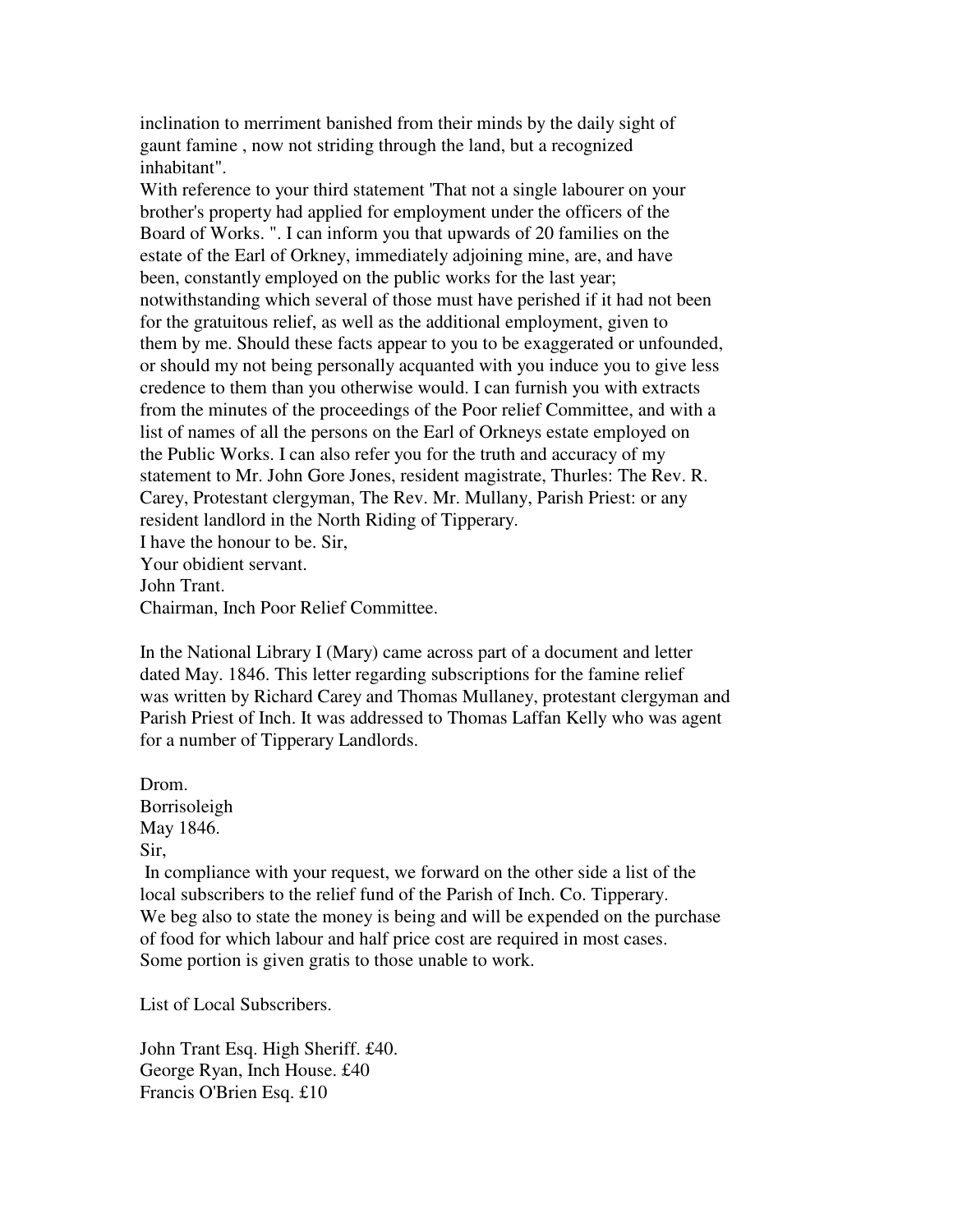Ml. O'Meara Esq. £10 Rev. Thos. Mullaney £12 Rev. Richard Carey £5. Mr. Ed. Callinan, Dovea (Richard Callanan's family) £5. Mr. Ed. Long. (My Family) £4. The list concludes Ten to twelve farmers have paid 1 to 2 pounds. So it seems that Trant was telling the truth, that the biggest landowner (Earl of Orkney) in the Parish of Inch, up to 1846 hadn't given a penny to the famine relief.

Startling news of a widespread series of outrages, resulting in the deaths of seven servants of the crown and the wounding of 12 others reached Dublin this morning. they seem to suggest a pre-arrainged attack on members of the RIC throughout the Country. Official Reports received up to this afternoon show that between last night and 12 O'Clock today attempts were made on the lives of 52 policemen. The following are the particulars of the Outrages reported.

Donegal; At Killybegs, a police patrol consisting of a sergeant and three men were ambushed by a large party of armed men. One constable was wounded. The Police returned fire and the attackers fled.

Longford; District Inspector Killegher was shot dead in Tiernan's hotel in Granard.

King's County;Sergeant Henry Cronin, RIC Tullamore was fired on when proceeding from his home to the Barrack and died in King's County Infirmary.

Co. Tyrone. At Dungannon a police patrol was fired at by a party of men in ambush and a constable was wounded.

Co. Tipperary. At the village of Ballyduff a police patrol was fired on, one constable was killed and another wounded.

At Killenaule an attempt was made to shoot an army officer, who escaped injury. He returned the fire, and one of his assailants is believed to be killed. A Military Sergeant was wounded.

County Kerry. At Killorgan, Constables Caseley and Evans were shot dead.

County Kilkenny; Two constables were fired on but escaped.

I can't read the date on this. M.

A Murderer Arrested.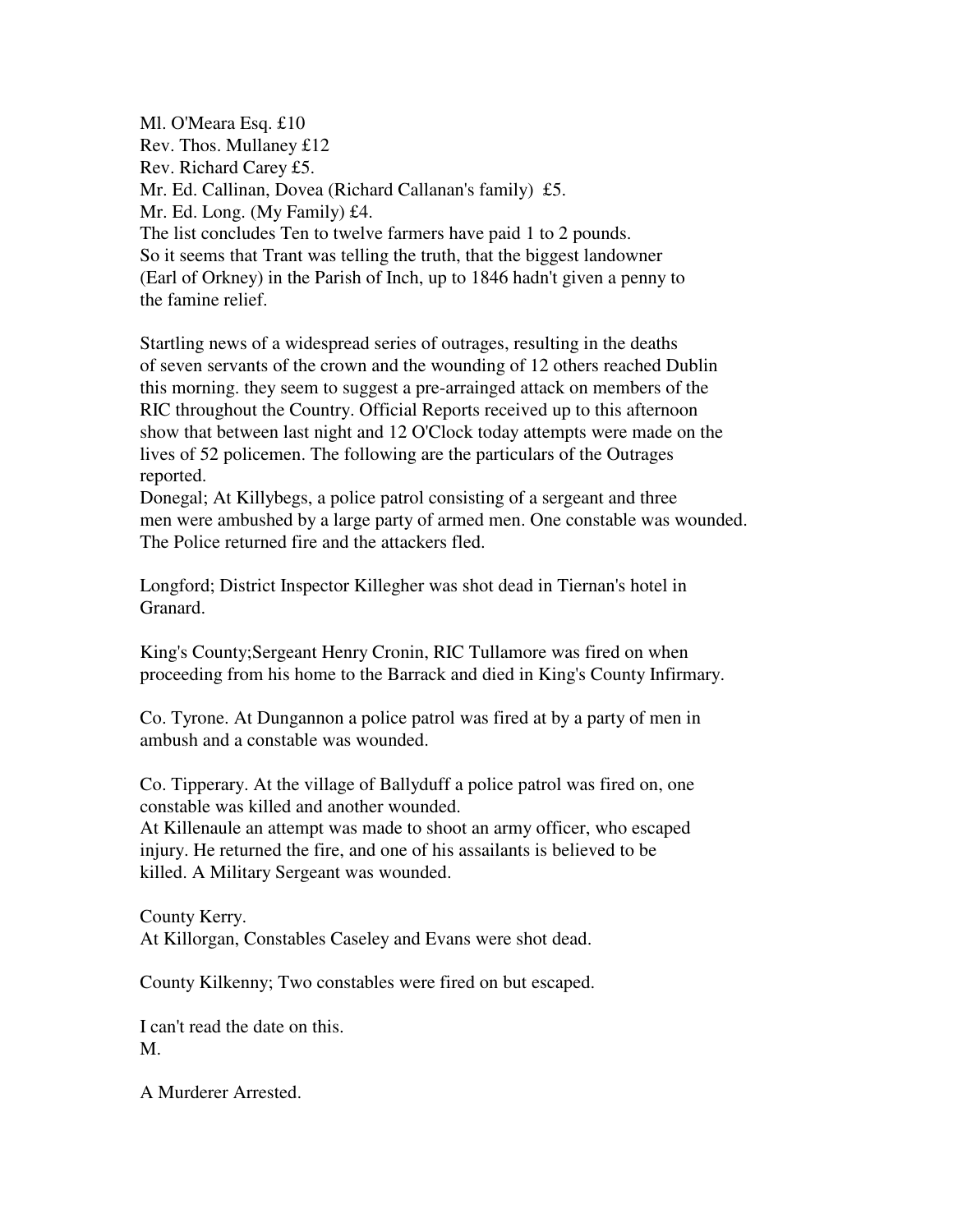On Wednesday night, Mr. Brown, an officer in the Irish Police Force, arrived in Cardiff, having in his custody two Irishmen, named Terence Curboy, and Michael Banan, who had contrived to escape from Ireland to this country after committing very serious offences against the law. Curboy, who appeared a young man about 20 years of age, is charged with having barbarously murdered a man named Gleeson at Toomavara, in the County of Tipperary, by shooting him with a blunderbuss, and then, when his victim lay struggling in agony, terminating his existence by hitting him on the head with the butt end of the piece. This atrocious outrage was, it is said committed without the slightest reasonable provocation. The prisoner was taken at the Drim colliery, in this Country, by Mr. Brown, after a protracted and arduous search, which he continued under great difficulties with unbated ardour and determination. He left Tipperary in order to trace the prisoner, (if possible) and after making minute enquiries throught the several iron and coal works of Monmouthshire, and Glamorganshire, he succeeded in capturing the suspected murderer, as above stated. In the course of his search he accidentally fell in with Michael Banan, who escaped from justice, after being involved in some Whiteboy transactions, about two or three years ago, his comrade in that outrage having been transported. The Prisoners were lodged in the county goal on wednesday night , and left by steamer on Thursday morning for Bristol, whence they proceeded to Ireland by one of the Irish Packets. Curboy seemed to feel acutely the position he was placed in.

#### West Tipperary.

Hard Weather. Snow and frost have slowed up traffic. Some roads on the Slieve Felims are dangerous to motor traffic. Some Pedestrians have taken nasty spills on the icy surfaces-one lady dislocating her arm. Road work had to be abandoned here for some days.

Deaths-The death of Mr. William Breen, Ballinahow, late of Rossacrowe, Anacarty, is much regretted. He won many prizes at sports meetings in the three jumps and standing jump events in which he was capable of very good performances over 50 years ago.

The death of Mrs.D. Lonergan, Limerick Street, Cappawhite is much regretted. She was mother of Mr.P.J.Lonergan, postman on the Cross Ayle-Glasdrum route.

#### Ballingarry

The death of Mr. Joseph Manning, Kyle, occured on Sunday.

The death of Mr. John Sheehan, The Commons, occured at Cashel Hospital on Monday.

Another death is that of Edmond Britton, Coalbrook, which also took place at Cashel Hospital on Monday.

#### Thurles.

There is a fairly extensive scheme of road and footpath improvements at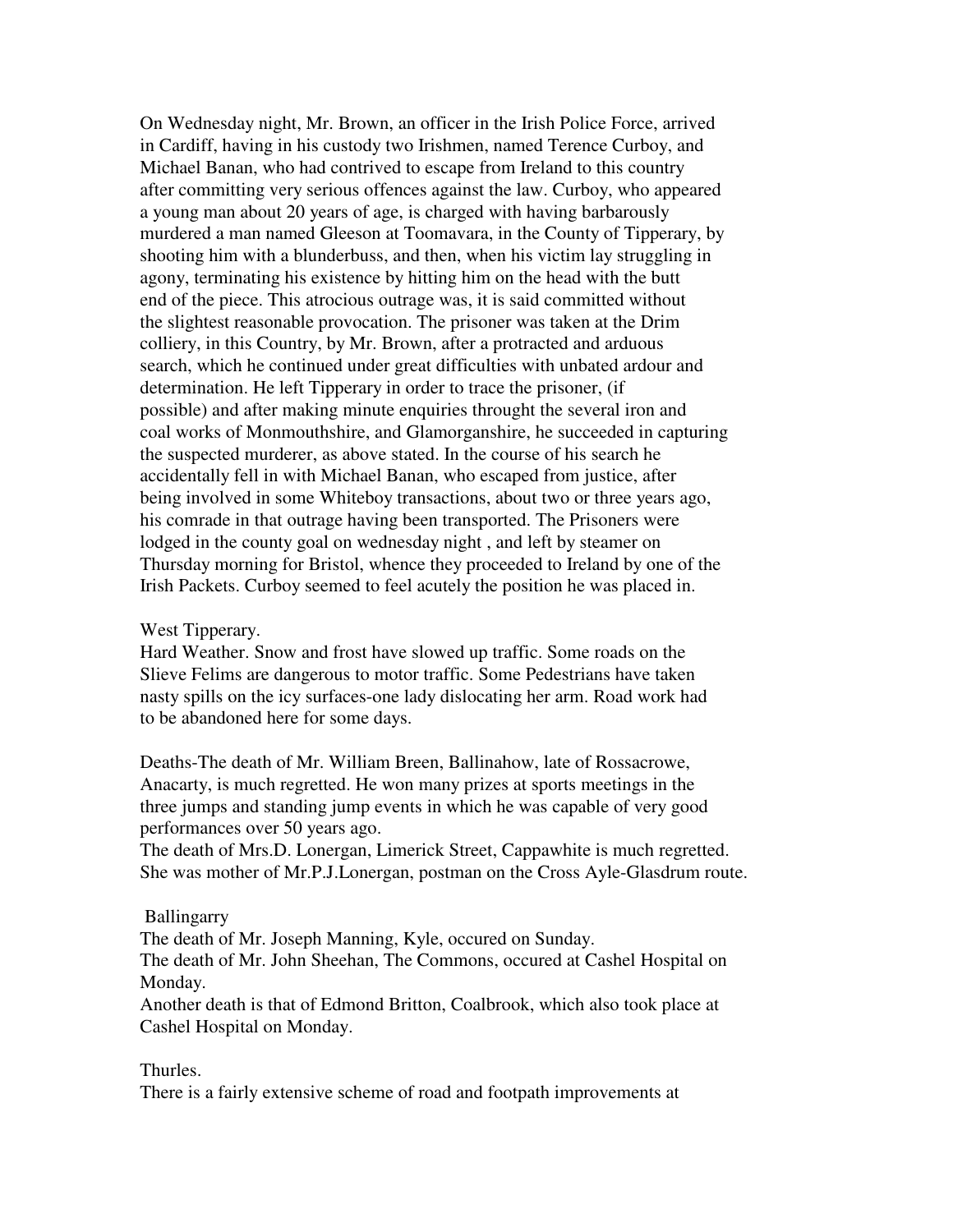present under way in the town. An excellent job has been done on Thomond Road, portion of which has been resurfaced, and work has started on the improvement of the footpaths, which were badly in need of repair.

#### Doctors Write and Judges Differ.

"I can never read medical certificates but this one is particularly indecipherable" said Justice Gleeson at the District Court, when handed a medical certificate by the defence in a school non-attendance case. It was stated by the mother that the child (who was absent 19 days out of 30), was suffering from Chicken Pock and a stye on her eye, beng "in a very bad state". The Justice, looking at the cert., remarked admist laughter, "It looks like bronchitis to me."He adjourned the case to the next court to see would there be any improvment in the child's attendance in the meantime.

 Warning-There were quite a few non-attendance cases for hearing, and some pathetic stories were told in defence. One woman with a family of ten and in delicate health, said she kept the child at home "as she was a great help to her", in looking after the other children.

In another case where a school girl had been absent a long time, and there was a large family, it was stated that the mother was also delicate and the father unemployed. The justice fined the father 7/6 and issued a warning that in future he might make a committal order in these cases if the absentees did not show an improvement in their attendance. One child was absent 30 days out of 47 and another 21 out of 43. Elecution.

Mr Dennis Franks, Professor of Elocution who is at present travelling through County Tipperary, giving recitals in schools and colleges, visited the Ursuline Convent this week. He was particularly impressed by the elocution of three students of the Convent, Misses Mary Fitzgerald, Mary Walsh and Anne Lonergan.

1815. March 15. Clonmel Herald. Daniel Trihy of Fishmoyne gives notice that he has surrendered himself for trial at ensuing assizes, being charged, on suspicion, with the murder of Timothy Gleeson of Fishmoyne.

1830. Jan 29. Clonmel Herald.

Two Lonergans, Dwyer, Hennessy and Fox were executed in the Glen of Aherlow.

Thos. McIncrow, Wm. McIncrow, John Dunne and Francis Dwyer committed to jail for aiding James McIncrow in carrying away Eleanor Heany of Brittas,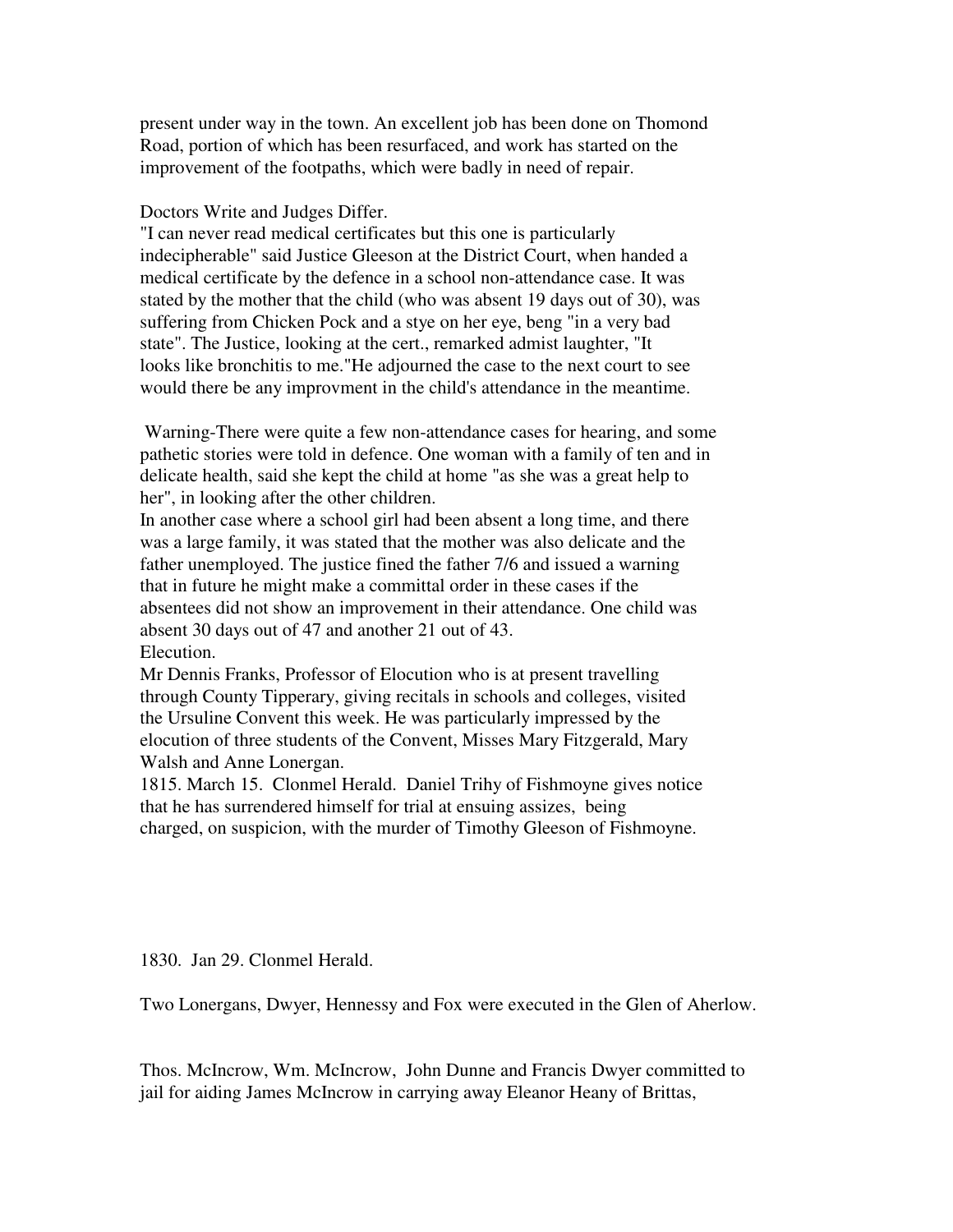near Cashel, on Jan 6th last.

Tipperary free Press, March 13th 1833.

## TITHE SUFFERERS FUND.

On Monday Leonard Keating, Esq. and the proprietor of the Free Press, waited upon the Sheriff, and made the necessary arrangements preparatory to the release from captivity of that talented young gentleman, John Keating O'Dwyer, Esq. which gratifying event took place on yesterday. There is still one sufferer , Mr. Lysaght Pennefather, whose incarceration, owing to private causes, has been unfortunately protracted. Mr. P. has saved us the the disagreeable task of rebutting the low and mean insinuations which have been groundlessly cast upon the men of this county. Any dereliction of principle we shall take care to place to the account of the delinquent without allowing any portion of blame to attach to those undeserving of it. This much we shall only say, that the Patriotic men of Tipperary cannot be swayed by the sectarian prejudices which only those who entertain them habitually, could attribute to them, of this fact Mr. Pennefather is aware , and of course he never felt for a moment he was abandoned. Thus stands the case-a heavy debt remains yet to be discharged-this is not the time and the place to tell how the debt has accumulated-it is sufficient to say, that if those Parishes that have been hitherto criminally apathetic, perform their duty-no stain shall remain on the honour of Tipperary. The following subscriptions have been received since our last publication.

From the Parish of Tipperary, per John O'Leary Esq. £32.10.0.

Parish of Golden per Rev. Mr. Quinlan. £11.0.0..

Parish of Caher. Per John O'Shea, Esq. £12.4.6.

Powerstown and Lisronagh, per John Dunphy. Esq. £9.1.1.

(Includes the sub. Of the Rev. Mr. Wall 30s. and the Rev. Mr. Maher 10s.)

From Richard Lalor Sheil Esq. M.P. per J. Cahill Esq. £50.0.0.

From the Parish of Thurles, per do. £30.17.1.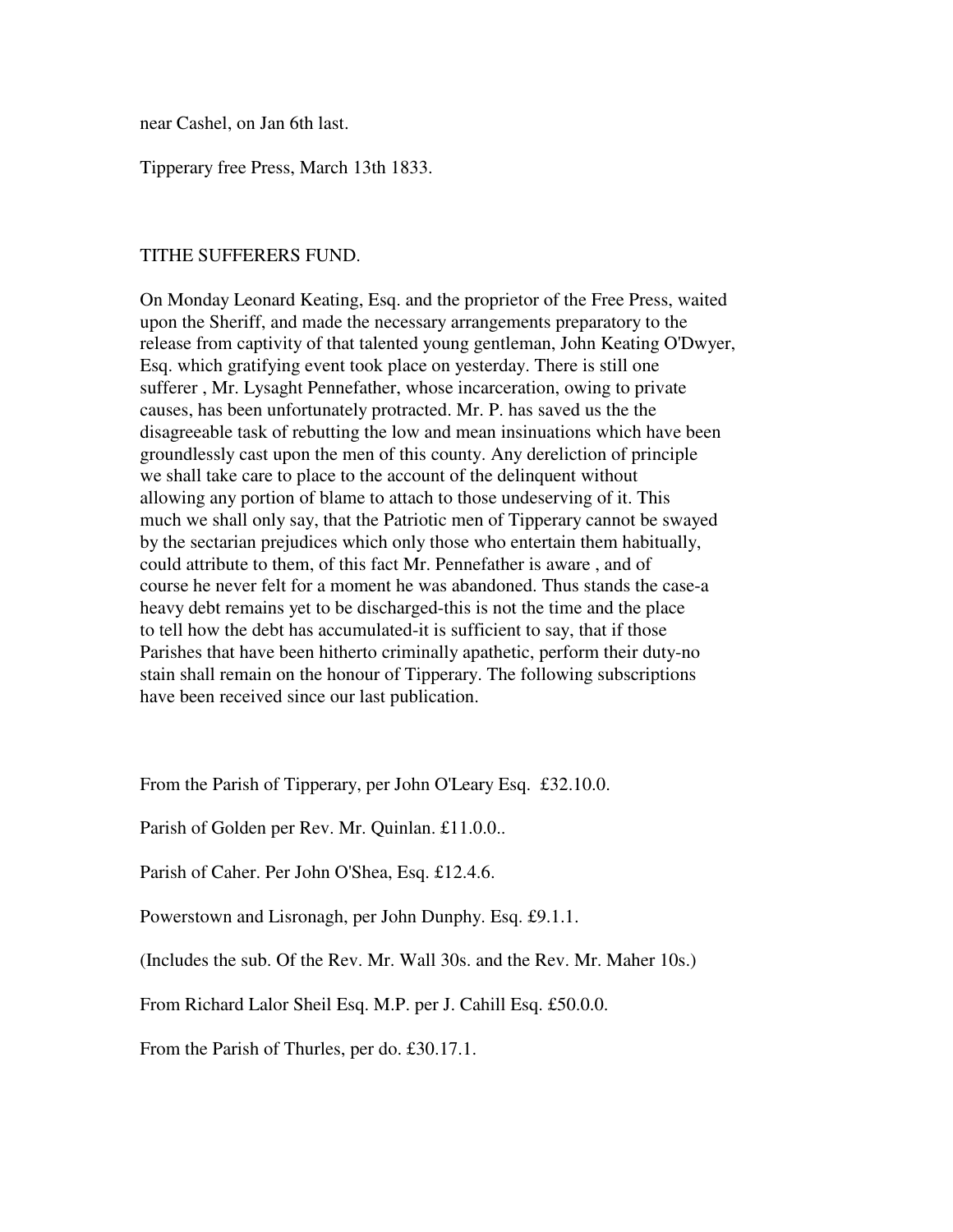## ANTI-GAGGING MEETING.

On Sunday last there was a very numerous meeting of the men of Gortnahoe, and Glangool, over which presided that excellent clergyman and sterling Patriot the Rev. Mr. Meighan. P.P. The spirited resolutions, unanimously adopted, will be found in our advertising columns. On the Sunday previous the Parishioners of Whitechurch and Tubrid assembled and have also placed upon record "a strong unvarnished protest" against the unhallowed measures of the Whigs.

## IN CHANCERY.

Ellen Scully and Mary Joyce Codd Plaintiffs.

John Scully, executor of William Scully and others, Defendants.

Pursuant to an order made in this cause bearing the date the 28th. February last, I require all persons claiming to be Creditors, or having demands against the real or personal estate of William Scully, late of Dually, in the County of Tipperary, to come in and prove their demands before me at my chambers on the Inns-Quay, in the City of Dublin, on or before the 25th. March, inst. Otherwise they will be precluded from the benefit of the said order.

Dated the 9th day of March. 1833

J.S.Townsend.

John Grene, Solicitor for the Plaintiffs.

Chambers, 23 Capel Street. Dublin.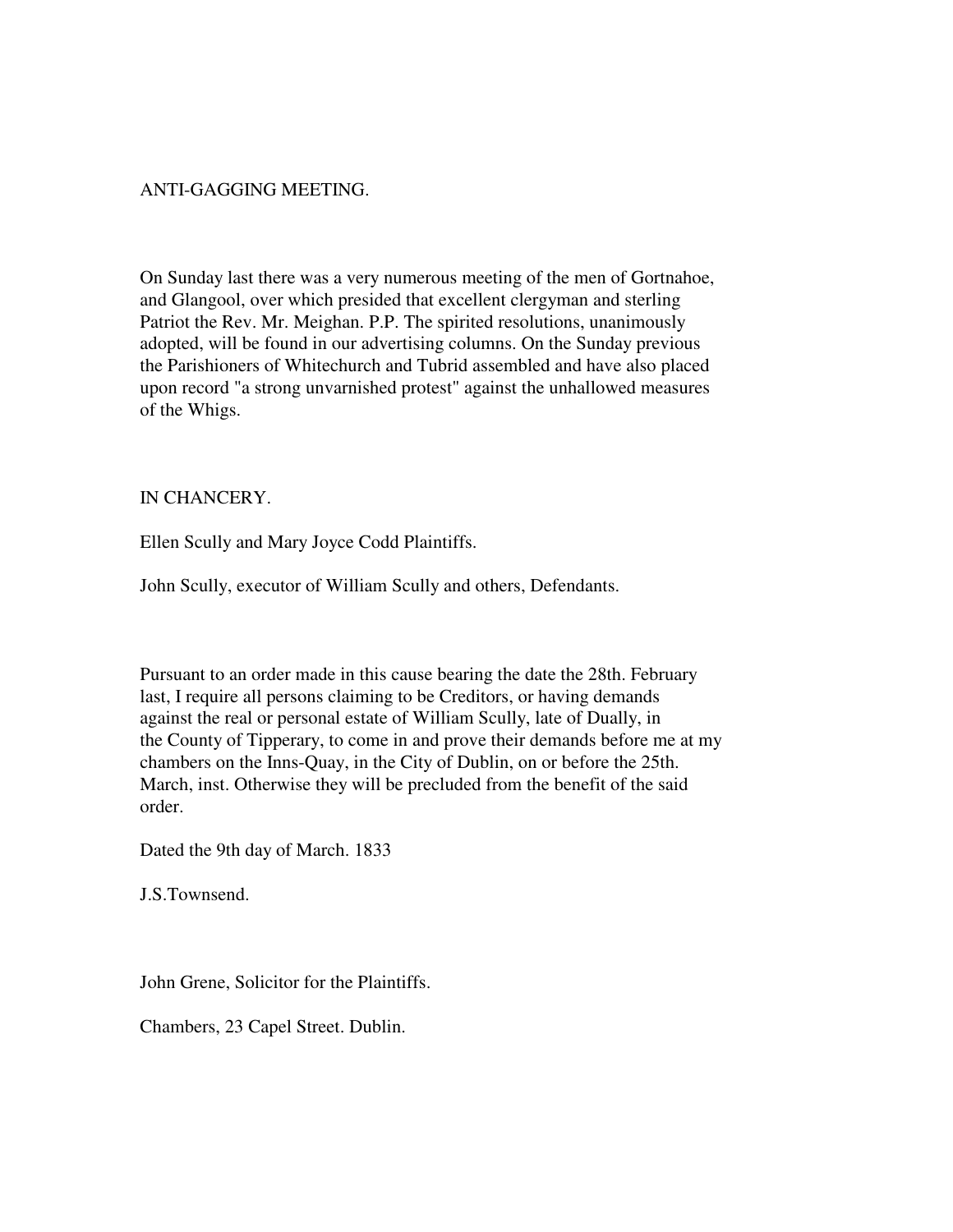## A COVERED CARRIAGE.

Nearly as good as new, can be drawn by one or two horses, to be seen at Mr. Julian's Coach Maker, during the Assizes.

#### ALSO

### A PAIR OF HORSES.

Perfectly trained to double or single harness-one of them safe and pleasant for a Lady to ride. Time can be given for payment if necessary.

Reports from the County Tipp assizes reported in the Tipp Free Press dated March 20th 1833.

#### CROWN COURT.

The Hon. Justice Torrens took his seat on the bench this morning within five minutes to 10 O'Clock. the court was called for three quarters of an hour, in hearing and disposing of burning petitions; after which the Grand Panel for the County was called over by Mr. Carmichael, and the following Petit Jury was sworn:- Richard Charles Blackmore John Barnes. Robert Keating. Nicholas Maher. William Lonergan. Francis Greene. Daniel Joseph Murphy. James Prendergast. John Luther. John Minikin. George Everard. James Keating. Margaret Hare, a square bodied, bluff faced young woman, was placed at the bar, for stealing a pair of shoes and a cloak, the property of Patrick? Collins, who resided within 5 miles of Nenagh. Peter? Collins, a meagre loooking man, sworn-. The court frequently remonstrated with witness , on the necessity of speaking out, and direct him that it was his intention not to allow expenses to those who would not address themselves in audible language to the Jury and the Court. This, I find said Judge Torrens has been introduced by Baron Gurney. The witness who pleaded deafness was, with difficulty informed of what the learned Judge said. He, at length said, that he lived in a Parish 5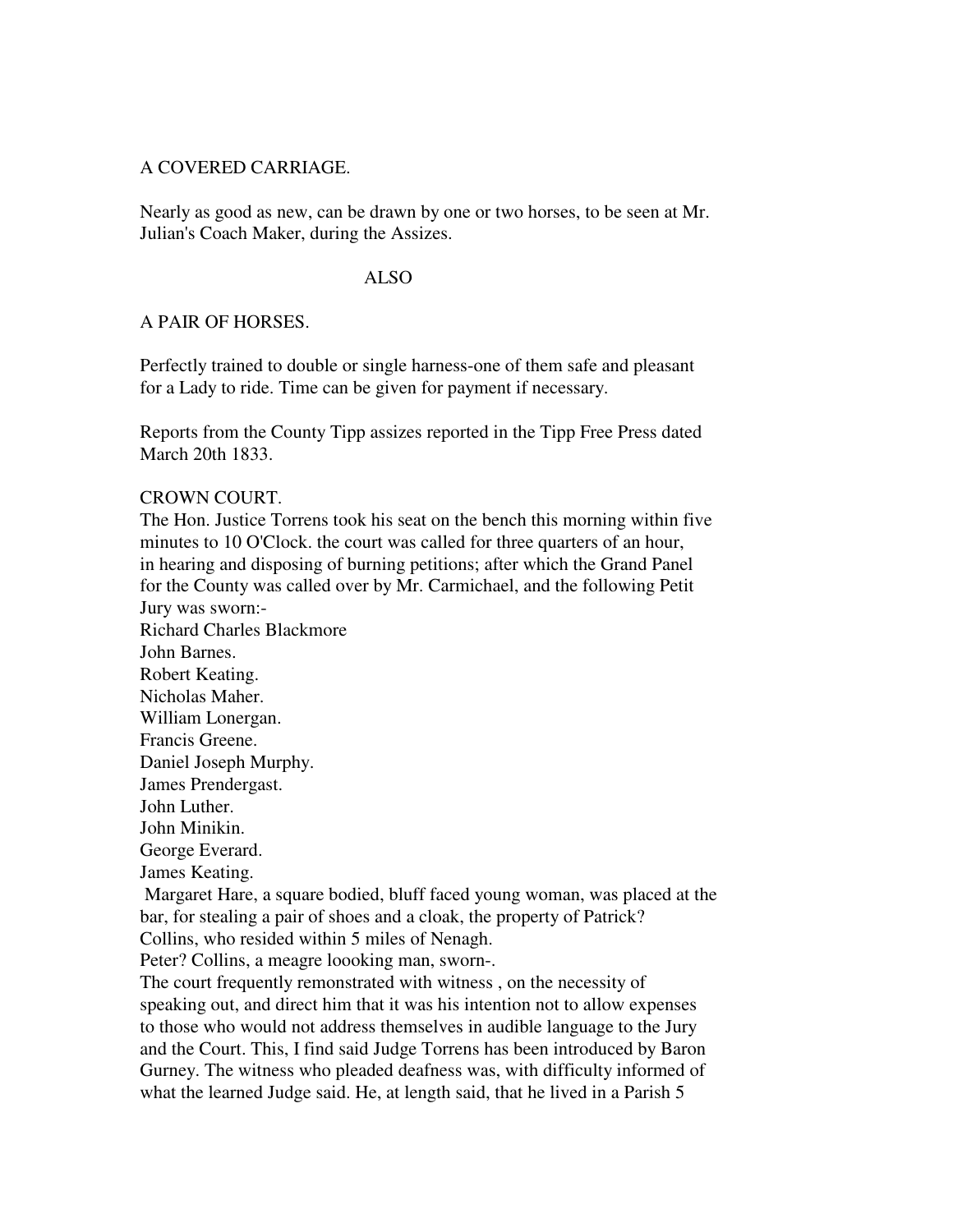miles from Nenagh, was robbed of a pair of shoes and a cloak at night, when asleep, has every reason to know who took them;- (Here he identified the prisoner), she came into his house at night, and first opened the door herself; followed her to the County Clare-(Laughter)-where he found her as well as his shoes and cloak; when he went to the house to look for her, she went under the bed to hide, knew her to be before that about the neighbourhood, did not think she had any way of living; when he took her in the house, he brought her to the police, she then acknowledged to have taken the cloak. Witness was Cross examined by the Court, but nothing in contradiction to his direct evidence elicited. He did not get the cloak or shoes for 8? days after they had been stolen.

Court; Well Prisoner have you any questions to ask witness.

Prisoner-O my Lord, the varmint, ask him plase your worship, did he not lend it to me, Your Lord.

Court; Well witness, you hear what the prisoner says-she says you lent her the coat.

Witness-Wisha faith I never did, your Honours Glory.

Prisoner-O;my Lord, its all a conspiration against me-he only wants you8 darlent Honour the transportation money, my Lord.

Bridget Collins Sworn:

Court-Did you ever lend your cloak to the prisoner?

Witness-Never my Lord.

Prisoner-Within be my cowkins? (or sowkins), she did my Lord.

Clerk of the Court-Would you wish to ask any questions of the witness-prisoner?

Prisoner-No questions plase your worship nly she lint me the cloak, My Lord. Bridget Collins gave prisoner entertainment for two days, never saw her working or otherwise employed, took her in for those days through charity.

Mr. Keating (Juror)-Witness had you had any acquaintance with the prisoner previously to this.

Witness-No your honour.

A Policeman came forward and proved to the capture of the female heroine, who appeared all the time quite fraught with virtuous indignation. Guilty.

The learned Judge said; Prisoner, you appear to be an idle and very disorderly person, you have robbed your neighbour who gave you hospitality-You are to be transported for 7 years.

# NEXT CASE.

John Keeffe, a youth appearantly about 15 years of age was presented by the Grand Jury as a vagrant. Policeman Morgan, swore that he had no means of living, but the produce of his robberies-he had been charged with robbery 12 times before in the town of Nenagh, was tried once and found guilty, the sums were so trifling, that those from whom he stole them, did not think it worth while prosecuting him therefor.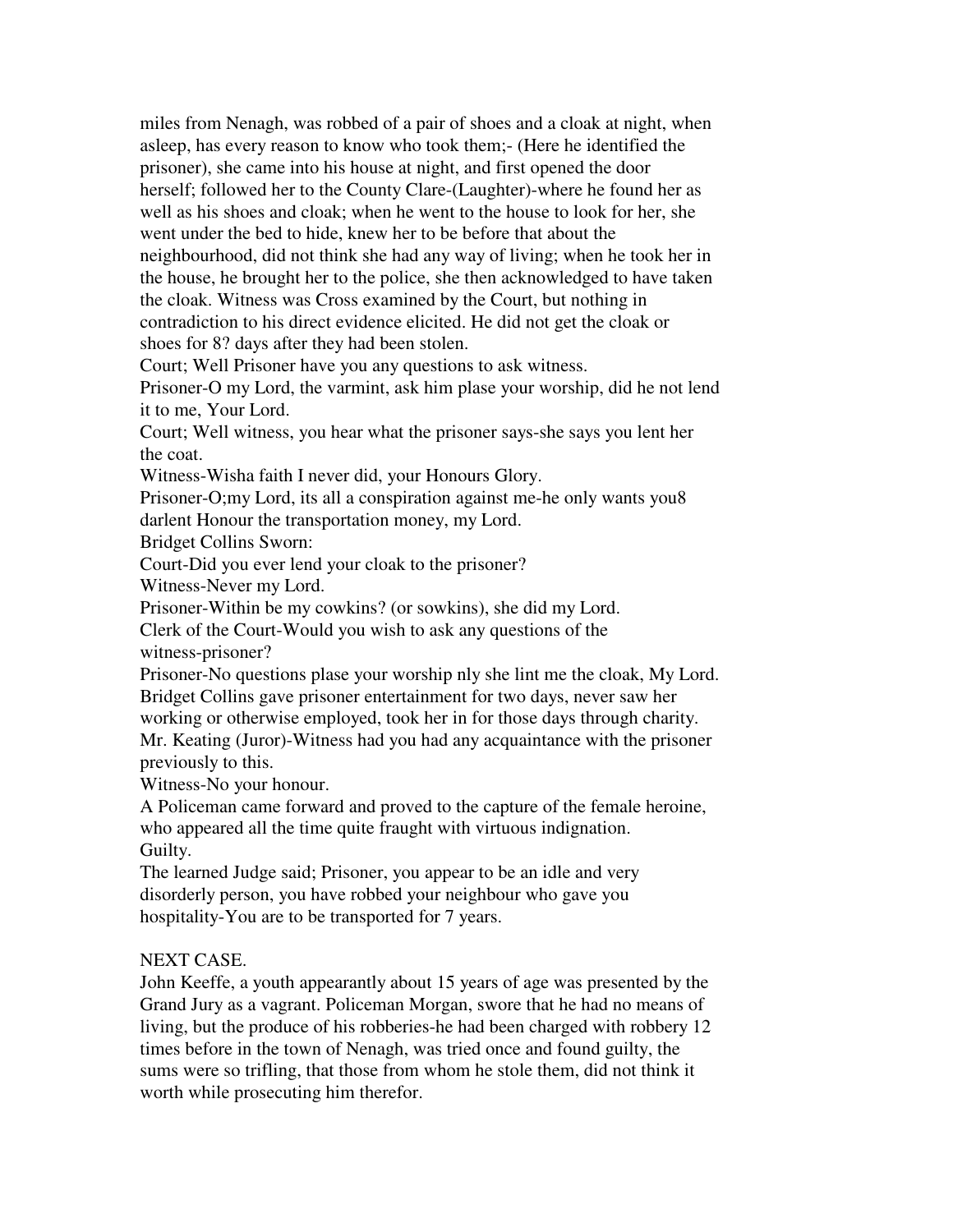Guilty-To be transported at the end of three months, if no character be procured for him.

## NEXT CASE.

Nicholas Dalton was placed at the bar for the robbery of Thomas Slattery. Thomas Slattery sworn-Remembers the 22nd of December last, he had, on that day, £18 in notes, and 9s in silver, in his pocket, was in the house of one Cahill, at Kilsheelan, where he went into with the prisoner, whom he and his brother met when returning from the fair in Carrick, lying on the road in a helpless state, as he (prisoner) alledged from weak fits into which he was subjected to lapse. They went to bed together at night and in the morning he found that the waistcoat which he had on him during the night was opened and the money taken out of it.; after giving information, it was discovered that the prisoner on being searched, had a peculiar sixpence which the witness had in his possession for 18 months before. Guilty-To be transported for 7 years.

### NEXT CASE.

Patrick Fox and Michael Fox were placed at the bar for a grievous assault on Owen Ryan.

Owen Ryan, sworn, examined by Mr. Scott, knowas Patrick and Michael Fox, they are neighbours of his, remebers last Jan., was coming from Limerick on ed. night with 2 loads of wheat, Fox met him on the road, and pulled the cape of his riding coat over his head, it was night at this time, around 11 O'Clock, was sure and certain Fox was there, knows him well, had a dispute with him bout 3 years ago. Michael Fox was the one who first came up to him, and he threw Fox on his knees. Foxes brother then struck him with a sharp instrument, on the back of the head, the blow did not knock him down, nor did he care much about it only he felt it a little uneasy. The Foxes then and two others fell upon him, they all beat and bruised him, and took the pennyworth of tobacco out of his pocket, and two pence in change. When they had beaten him severely, they threw him aside on the road, and leaving him apparently lifeless, they said"There is one of the number". (Here the witness presented his head to the court which was actually rigid with furrows). Knew the Foxes well so as could not be mistaken in them, does not know who the other men were, who were with them..

Cross examined by Mr. Hatchell-The night was dark, but he knew the Foxes well, was not tipsy returning from Limerick; Left Limerick about 4 O'Clock, and was not drunk, on his oath. Here the learned counsel went into a very long and able cross-examination, but did not shake the direct evidence of the witness in the least, who appeared althro' to be most good humouredly and well minded.

Policeman Smith arrested the Foxes about two hours after the affray occured and found the blood of Michael Fox flowing from his knees, and his trousers dirty and coat. Fox said to Ryan2You know Owen Ryan that neither you, nor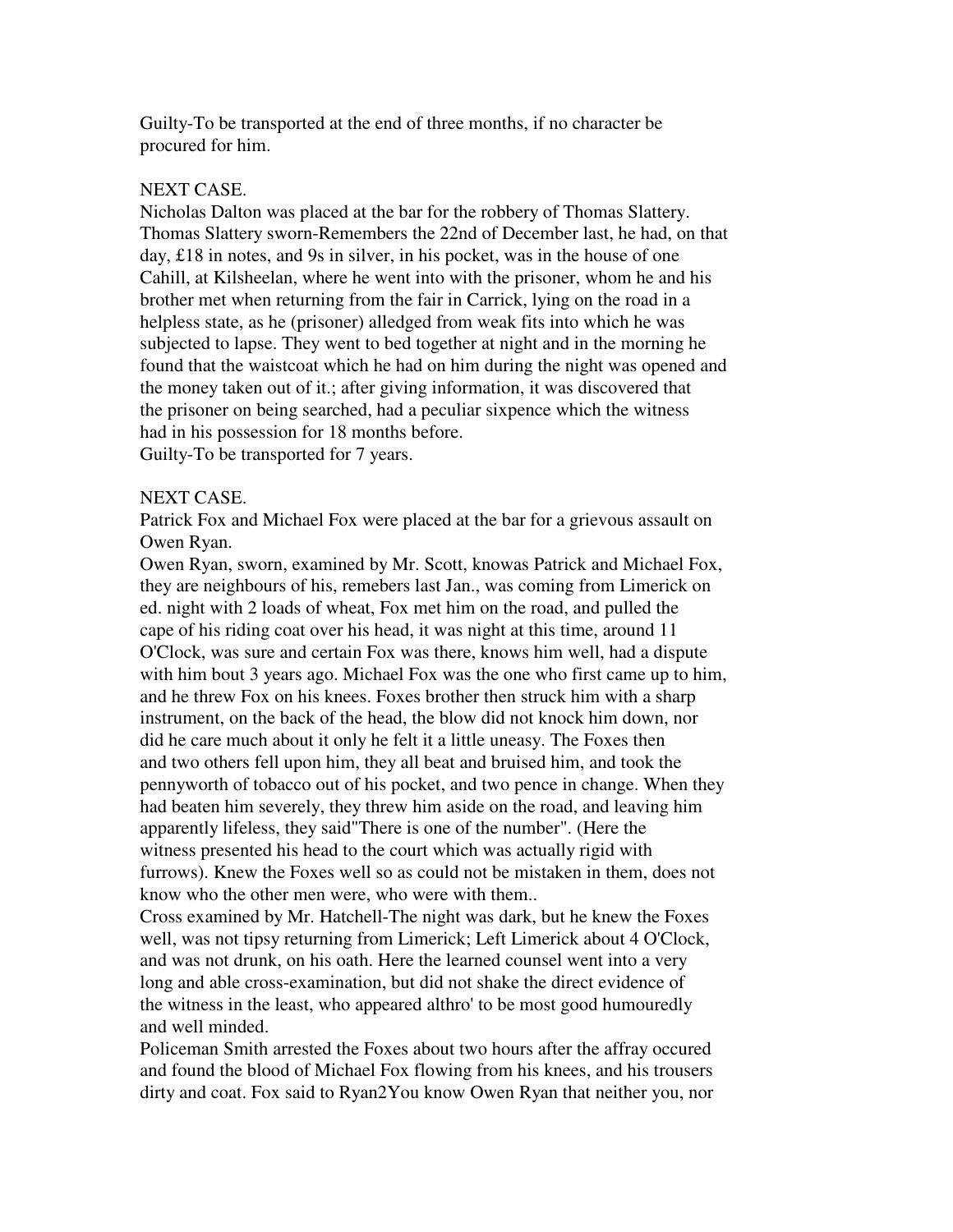your father, nor your brother was man enough for us.

Here the prosecution ceased.

FOR DEFENCE.

Thomas Walsh, examined by Mr. Hatchell, sworn,-Knowas that the Foxes had nothing to do in the matter. Went to Limerick to see a friend, on coming home went into Foxes, they were both in bed; they were all awake in the house that night as the Foxes had an unhealthy sister, who when she'd catch cold would throw up blood, when he was leaving the house to go home, and as he had his hand on the latch of the door, he heard the cries of Owen Ryan, "Bloodily" calling out not to murder him, Ryan said he was a son of Darby Ryan, Ryan was a neighbour of his.

Cross-examined by Mr. Smith, You are a neighbour of Owen Ryans and you would not go to save him, was afraid of being beat himself, and the night was so dark, is a friend of Fox, a near friend, is not a friend of Ryans, is a neighbour though he believes, a second or first cousin of Fox. The judge having summed up the evidence, the jury immediately returning a verdict of guilty.

Both of them transported for 7 years.

Reports from the County Tipp assizes reported in the Tipp Free Press dated March 20th 1833.

Peter Lyons was placed at the bar, charged with a grevious assault on Malachy Ryan at Cappa, also of robbing him of £14.2.0. on the 27th of Jan last. Malachi Ryan sworn-examined by Mr. Scott. K.C. Knows Peter Lyons, saw him in Cappa, remembers the 27th of Jan. last saw him that day in Cappa, at the house of Mrs Keane, they were both together, went down the street again, saw him take a tongs out of the house and put it under his coat, did not know why he took the tongs, supposed it was a spite he had against someone in the street, had never thought it was against him, when they were both going down by the pound gate, Lyons told witness to wait for him awhile, as he had business inside for a moment, witness waited a long time and I returned to look for prisoner, who when witness came up , told him he had lost something and was looking for it. Witness was looking for what he had said he had lost with prisoner, when he struck witness on the left side of the head, and then took the tongs out also; witness lay insensible for some time at length, when he recovered he found he was missing his money. On Cross-Examination by Mr Hatchell, it was elicited that witness was a pensioner in the East India Company, and had been robbed of his pension by Lyons, a short time after drawing it. He had lost his left eye and an arm in the service. Nothing however, contrary to his strict examination was elicited, and the prisoner was found guilty. (Sentence not yet passed.).

# Next Case.

Patrick Reddy, Thomas Fogarty, and William Condon, were placed at the bar,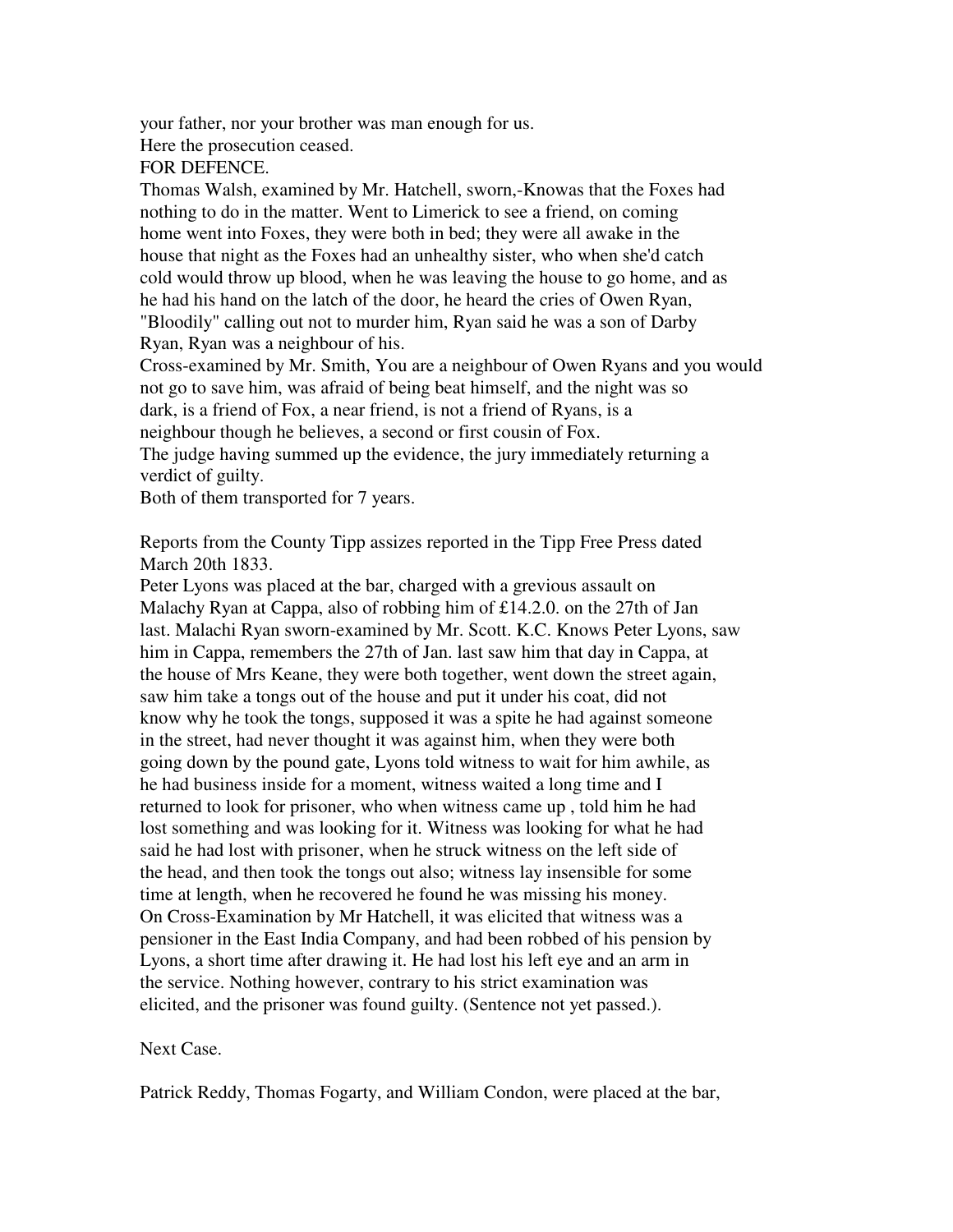charged with stealing a cloak, bed and other articles out of the Cholera Hospital of Carrick-On-Suir. The witness who came forward to prove against the prisoners, was of rather impeached character, and a verdict of not guilty was then given by the Jury. .

### Next Case.

Duncan King pleaded guilty to the charge, having stolen goods in Templemore. Sentence to be passed.

## Next Case.

Alice Condon was placed at the bar charged with a grevious assault on Alice Bryan. (The readers of this journal, must have been acquainted with this transaction) in consequence of the non appearance of evidence. The prisoner was discharged.

Court-It is very lucky for you Alice Condon that the prosecutrix don't appear here, your'se is a very serious one.

Mr. Smith, Your Lord, she doesn't speak english. (Laughter).

Court (To the Jailer)-Mr Sanford, tell the prisoner if you speak Irish, that she would be transported were she able to be prosecuted and found guilty of the charge against her.

## Crown Court-Monday.

The Hon. Justice Torrens took his seat on the bench this morning at 9'55. The Grand Panel for the County having been called over by Mr. Carmichael, the following Petit Jury were sworn.

John Doherty, John Wilson, Alexander Carew, Hugh Llyod, Charles Minchin, Nich. Magher, Robert Jones, Thomas Heffernan, D.J.Murphy, John Minnikin, Alex Bass and Bail Byrne.

Richard Dunn, Edmond Walsh, and Thomas Dillon were placed at the bar, charged with the murder of Patrick Doheny on the 15th of last August at Urlingford.

Michael Doheny sworn, examined by Mr. Scott.K.C.

Well, Doheny, was deceased any relation of yours?. Within as to the matter of that, Sir, as far as I can say, he was my son by all accounts. (Loud Laughter). Remembers the fair day in Urlingford, his son Patrick was in company with him on that day, Knows Neal's Public House, went into it with his son a little before nightfall, when they went in there was company there, among them was one Jack Langford, and William Ahearne: After they had sat down the prisoners drank to the health of Bodin who was an enemy of his son's; the son then drank a toast to a person's health who was inimical to them; there was a quarrel on a former occasion between those persons-about four years since; he was going out when he heard words running high between his son and the other party; Was asked, as he was going out, would he not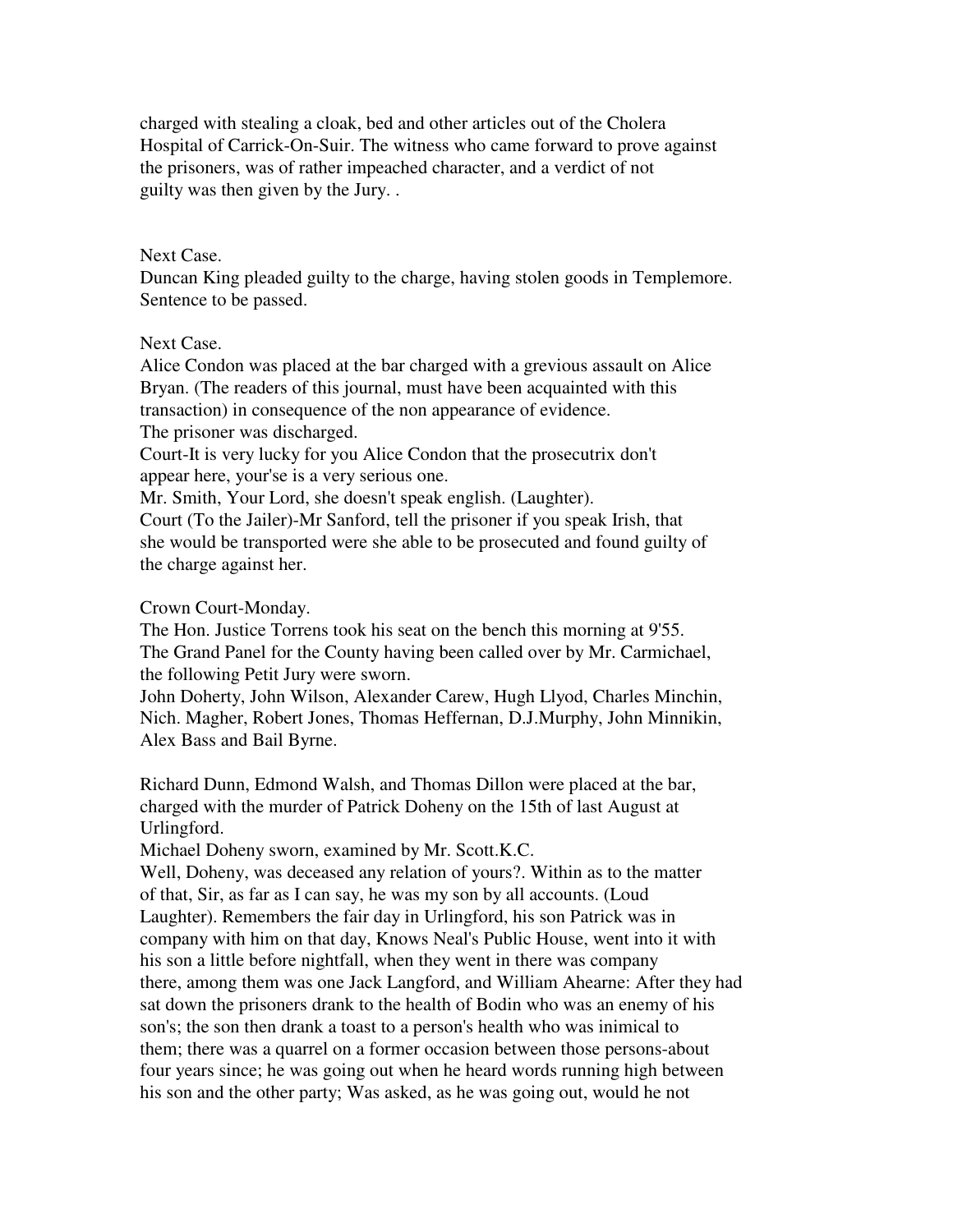drink his beer. Bodin went into the next Public House and called out a party therefrom; his son was then struck by the party very severely; he got blows on the side of the head, and died a few days afterwards. Was attended by Dr. Greene of Urlingford and afterwards by Dr. Doyle of Killenaule. Mr. Hatchell cross examined the witness but nothing material was elicited.

Judith Doheny was the mother of the deceased, and proved the identity of the prisoners.

James Doyle, B. Kelly, and Patrick Byrne were then called on for for the defence to prove an alibi. The jury retired for about a quarter of an hour and brought in a verdict; Guilty of manslaughter.

His Lordship then said; Richard Dunn, Edmond Walsh, and Thomas Dillon, you have been found severally guilty of the crime of manslaughter, and I am convinced that your deed might well warrant conviction for all the guilt of murder; but the jury with that charitableness characteristic of them, have taken a merciful view of your case, and by their verdict have pronounced you guilty of the milder offence of manslaughter. I have not the slightest doubt on my mind of the guilt of each and every one of you, and altho' a case was attempted to be made out for one of you in particular, by the evidence of the alibi witness, I have before me, in addition to the evidence of the prosecutors, the testimony of an individual which the crown did not bring forward to prove against you-this testimony is conclusive against you and must be satisfactory to the jury. I therefore look on your case as a most aggravated one, and falling little short of the capital offence of murder-for which reason I shall order you and each of you to be transported for the rest of your natural lives. The Prisoners were then withdrawn from the bar. While the jury were in the room adjudging the above case, (Mansalughter of Doheny), the following Petit jury were sworn. Anthony Lamphier, George Smithwick, Oliver Mills, Clement Carroll, Daniel Byrne, James Kelly, Robert O'Donnell, John Toppin, Robert Collins,

Patrick Walsh, John Fitzpatrick, Thomas Faulkner.

 Thomas Hackett, William Maher and Thomas McGrath were placed at the bar, charged with having assaulted the habitation of William Tyne, and with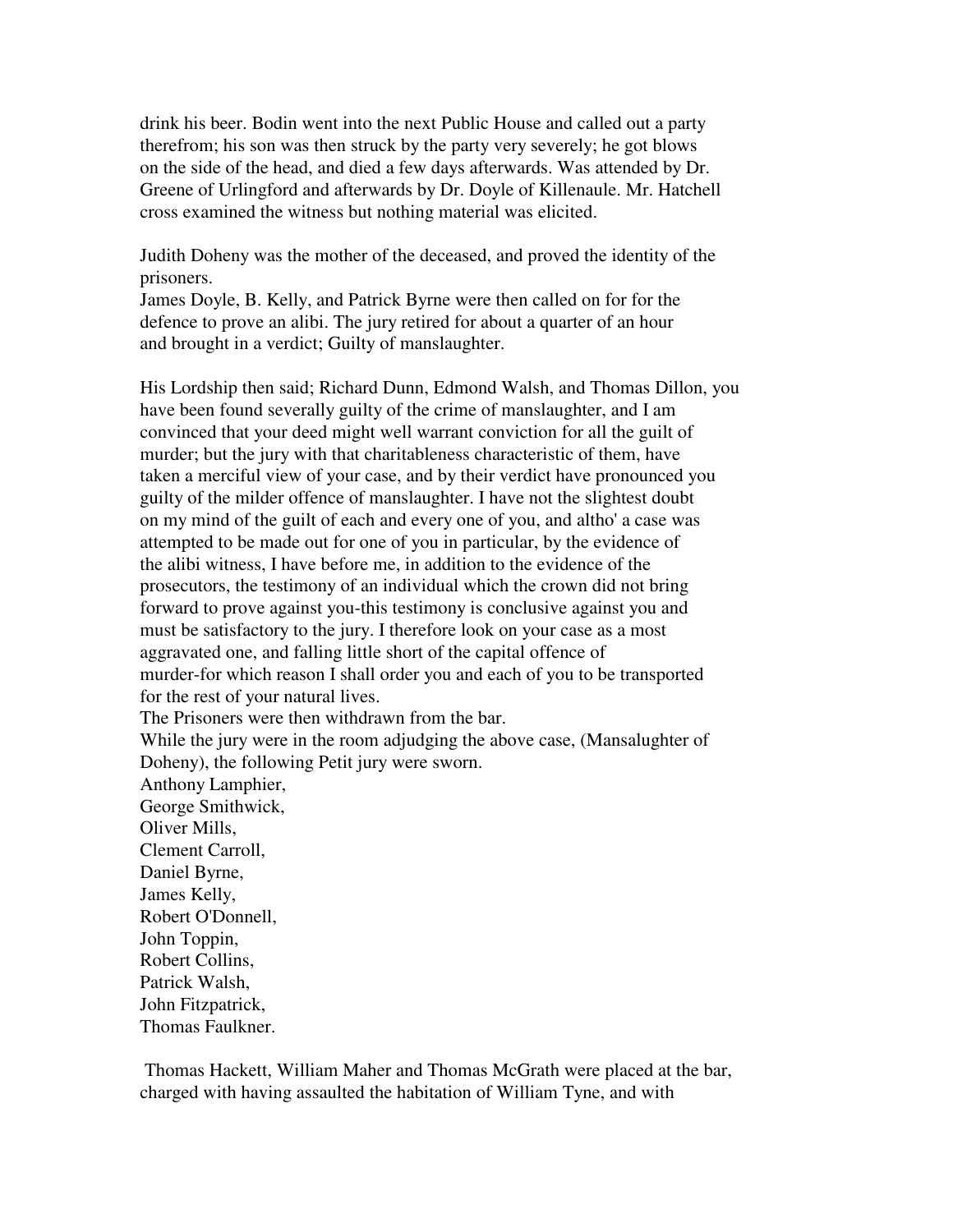ordering him to quit his employment. William Tyne remembers the night his house was attacked; those who attacked it; "took the three cows out of it";" was in the service of Mr. Llyod, of Rathoof as caretaker of his place, had been in his service 5 months previously; Thomas Meagher held that situation before him; Thomas Meagher is William Meaghers father; it was by night they came to attack his house, the door was first broken open and two men who came in found spades in his house with which they cut down his house. knew the three men on his oath, tho' there were others there whom he did not know; the two men who took down the spades were Thomas Hackett and William McGrath, knew them three years before that period; saw Meagher aferwards; they wanted him to swear to give up his employment; but he would not do so; said the reason they came to him was; that he was a bad member and that he should quit; they wanted him to kneel down; but he refused; they did not beat him; but said he would be out of that place in six days.

Mr. Hatchell cross-examined the witness.

A few Policeman were brought forward who arrested the prisoners.

Pierce Llyod Esq. gave Maher and McGrath an excellent character, knew them from their boyhood, they were in his occupation also.

Captain Jacob also gave them an excellent character.

Mr Basil Bryan knew Hackett for several years and he had ever bore a good character.

Mr. Charles Minchin proved the same for Hackett.

The jury after consultation of 20 minutes returned a verdict of guilty. After the trial of Thomas Hackett, William Maher, and Thomas McGrath, the former jury were recalled, and Roger Feely was placed at the bar for the abduction of Mary Lanigan.

Mary Lanigan, an innocent looking country girl, about 18 years of age, was examined by Mr. Scott.K.C. remembers the 8th of last Feb in the evening; remembers being carried away; had not gone to rest previous to that, it was yet early in the evening, perhaps not more than 4 O'Clock, her brothers, mother and sisters were together with her in the house; her father is dead, the house was shut at the time; and a rap came to the door, and some persons called out for their servant boy whose name was Dan Maher; a number of persons then came into the house when the door was opened, but she could not tell how many there were; they spoke to her not to stir; one of them ran towards her to catch her, but she ran to the crane, and held firmly to it for a while, she was at length dragged from it; she was then taken from the house; was taken away against her consent; they took her to no house; they took her near to one which belonged to an aunt of Roger Feely; after they had taken her so far they put her behind a horse which Roger Feely rode; she knew Roger Feely before that time; they had not gone far when the Police came up.

Mr. Scott-Did Feely say anything to you?-He did, he said he wanted to marry me.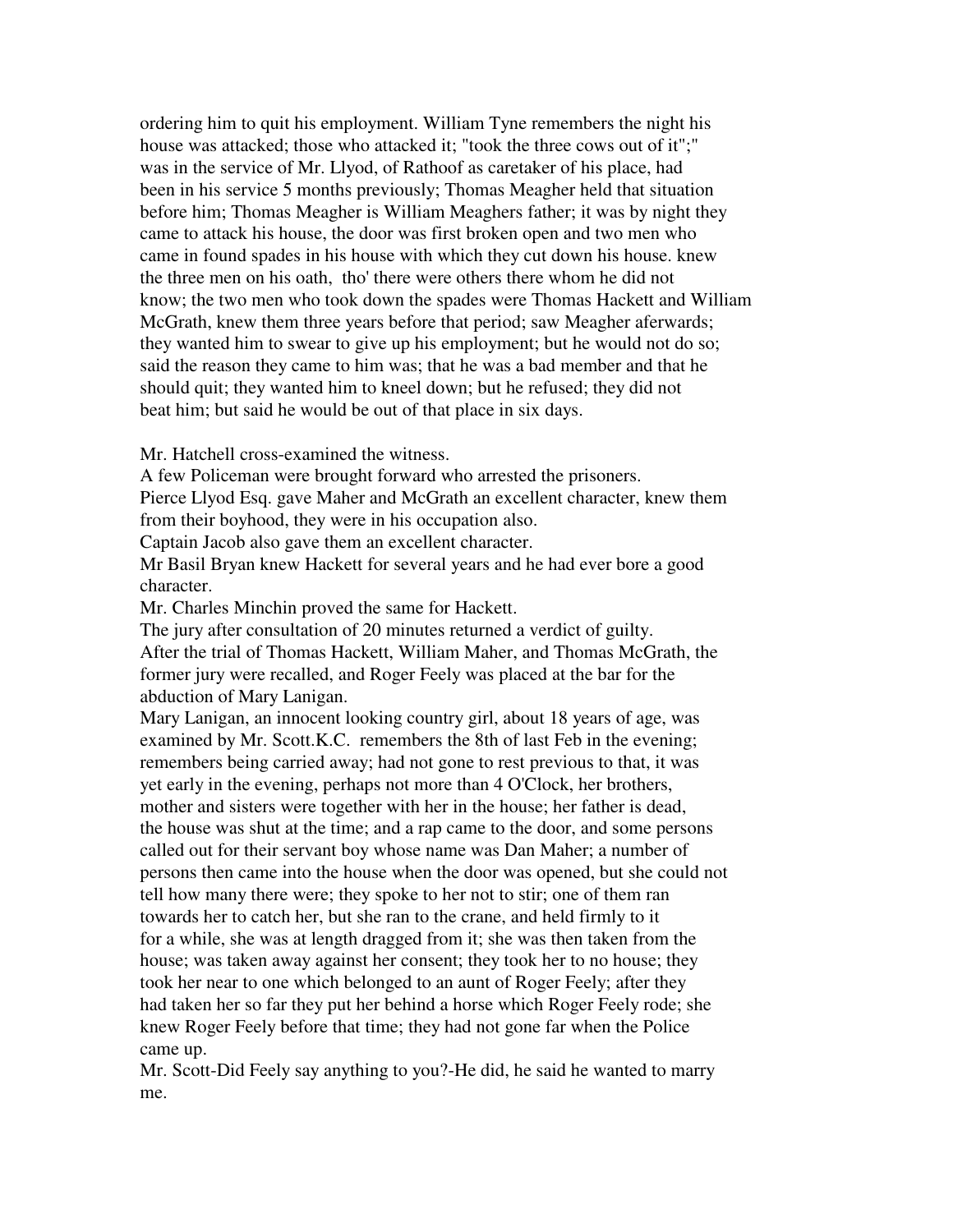Mr. Scott-Had you been courting him before that time.

Witness-Indeed I had not Sir.

Mr. Scott-Upon your oath was it against your will that you were taken off that evening.

Witness-Oh, then in troth, it was, Sir.

Mr. Scott-How far did they take you on horse-back.

Witness-We went a quarter of a mile, Sir.

Mr. Scott-Would you know Feely if you saw him, turn around and try can you see him in the court.

(The next bit is hard to read, it looks like) The rod was placed on the

prisoners head and someone in the gallery was heard to give a loud shriek.

Mr. Scott-How far does the prisoner live from you.

Witness-He live about four fields away,

Mr. Scott-Did you know who brought the horse to you.

Witness-No. Sir. I did not.

Scott-Was there a saddle on the horse at the time.

Wit. I cannot tell. Sir.

Scott-but there was no pillion.

Wit.-No there was not Sir.

Mr Hatchell cross-examined the witness.

Mr.. H. Well Mary, how far from your house did they take you.

Wit. Not far, Sir.

Mr.H. There were men about you?

Wit. There were.

Mr.H. It was strange that you called no one to assist you.

Wit. I did not say anything, Sir.

Mr.H. Did you not beckon to the prisoner there now.?

Wit. No, Sir.

Mr.H. Did you not shake hands with him when you and the party came up to him.?

Wit. I did not, Sir.

Mr. H. Did you not get on the horse willingly?.

Wit. I did not.

Mr. H. How far did you go on the horse/. Not far, Sir.

Mr. H. Did the horse walk, run or gallop.?

Wit. It walked a little, Sir.

Mr. H. You were behind the prisoner?

Wit. I suppose, Sir.

Mr. H.-And you had no pillion?.

Wit. No. Sir.

Mr. H. -How can you tell the jury with any degree of seriousness, or truth,

that you can ride without a pillion, and not fall off the horse?

Wit. I didn't go far enough to fall off.

Mr. H. Now, Mary, my dear, did you say anything to Feely when you and he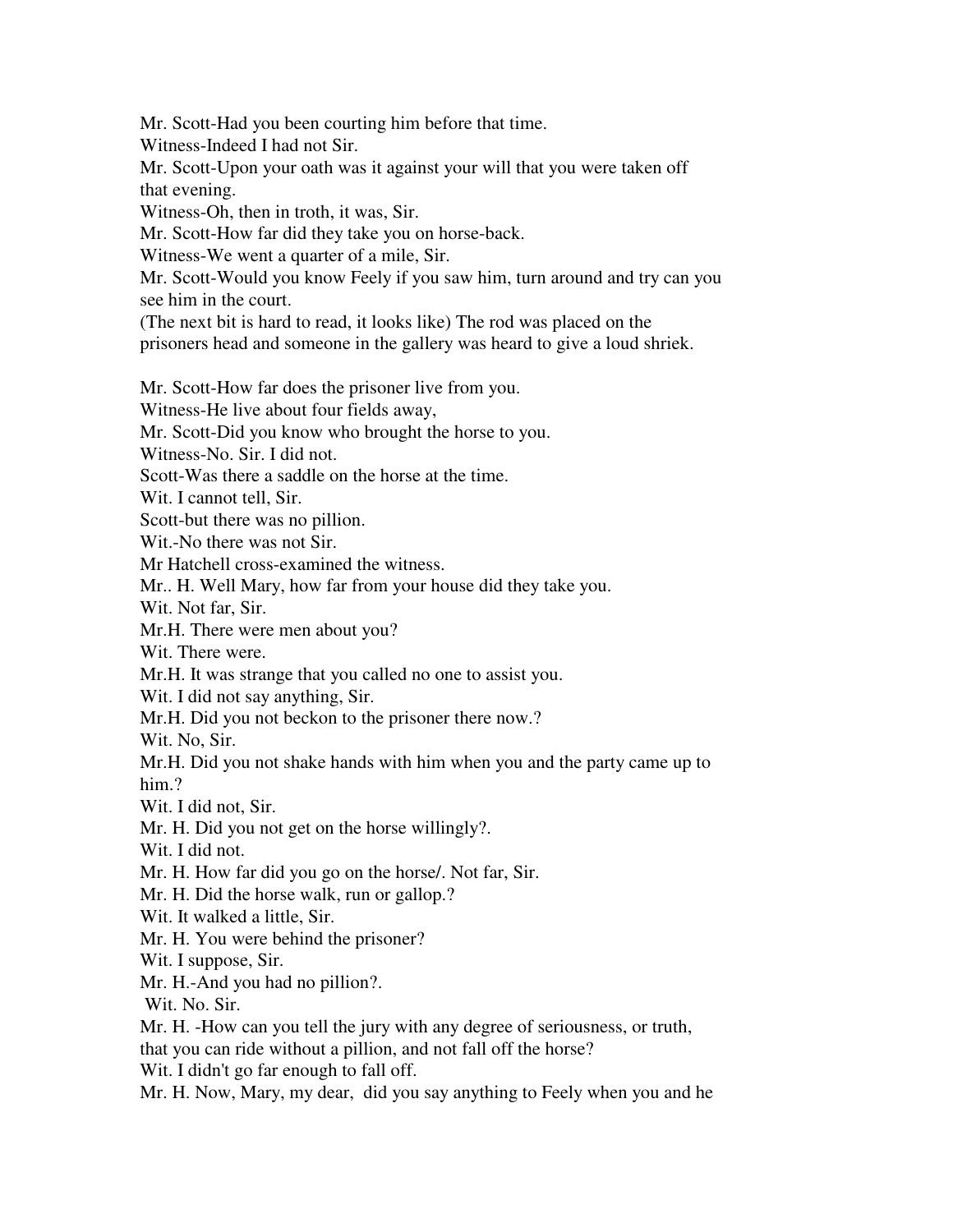were together on the horse. Wit. No, I did not, Sir. Mr. H. Did you pass any houses on your romantic journey that evening. Wit.-We passed one house, Sir. Mr. H. -Did you call out as you passed? Wit. Nor, Sir, I was afraid to speak, nor did I call out. Mr. H. So, Mary, you said nothing to Mr. Feely.? Wit. Nothing. Mr. H.-And was there anything said to you, my dear. Wit. Feely said he'd take me away and marry me. Mr. H. I am very glad, Rody Feely, says you.! Wit. Oh no Sir, I did not say that. Mr. H. Well then what did you say? Come now, speak out, my child, tell the gentlemen of the jury, what did you say. Wit. I said nothing, Sir. Mr.H.-Well then, I am very sorry, Mr. Feely, did you say that. Wit. No. Sir, I did not. Mr. H. Oh Ho. then you know, Mary, that silence gives consent. Wit. Why then, if it does, I didn't give consent for the matter of it.. Mr. H. -Will you favour us, by informing us how you held yourself on the back of the horse, Mary?. Wit. The horse didn't go more than 50 yards while I was on the back of it. Mr.H.-Did he move slowly? Wit. Not very, Sir. Mr. H.-Did he not?. Wit. No Sir. Mr. H. -Walk? Wit-A little Sir. Mr.H.-Now Mary, had you not a hold of Mr. Feely when you were with him on the horse. Come now and speak up and let us all hear you. Wit. I had a hold of him with my left hand, Sir. Nr.H.-Where was your right hand all the time, Mary.? Wit-I had my right hand engaged with holding up my cloak, Sir. Mr. H. Was there another horse with you at this time.? Wit. There was Sir. Mr. H.-And a man on it?. Yes, Sir, two men on it. Mr.H,-Now, Mary, do not you really suppose that is was to take special and particular care of you that Mr. Feely had you with him on the horse. Wit- don't know, Sir. Mr. H.-Now Mary, good girl, don't you believe that that was his intention. Wit-I don't know, Sir. Mr. Vass, a juror-You mentioned about your cloak a while since-do you think persons are in the habit of wearing their cloaks at the fire at night.? Wit.-Oh Sir, they had a cloak which they put on me when we went outside that night.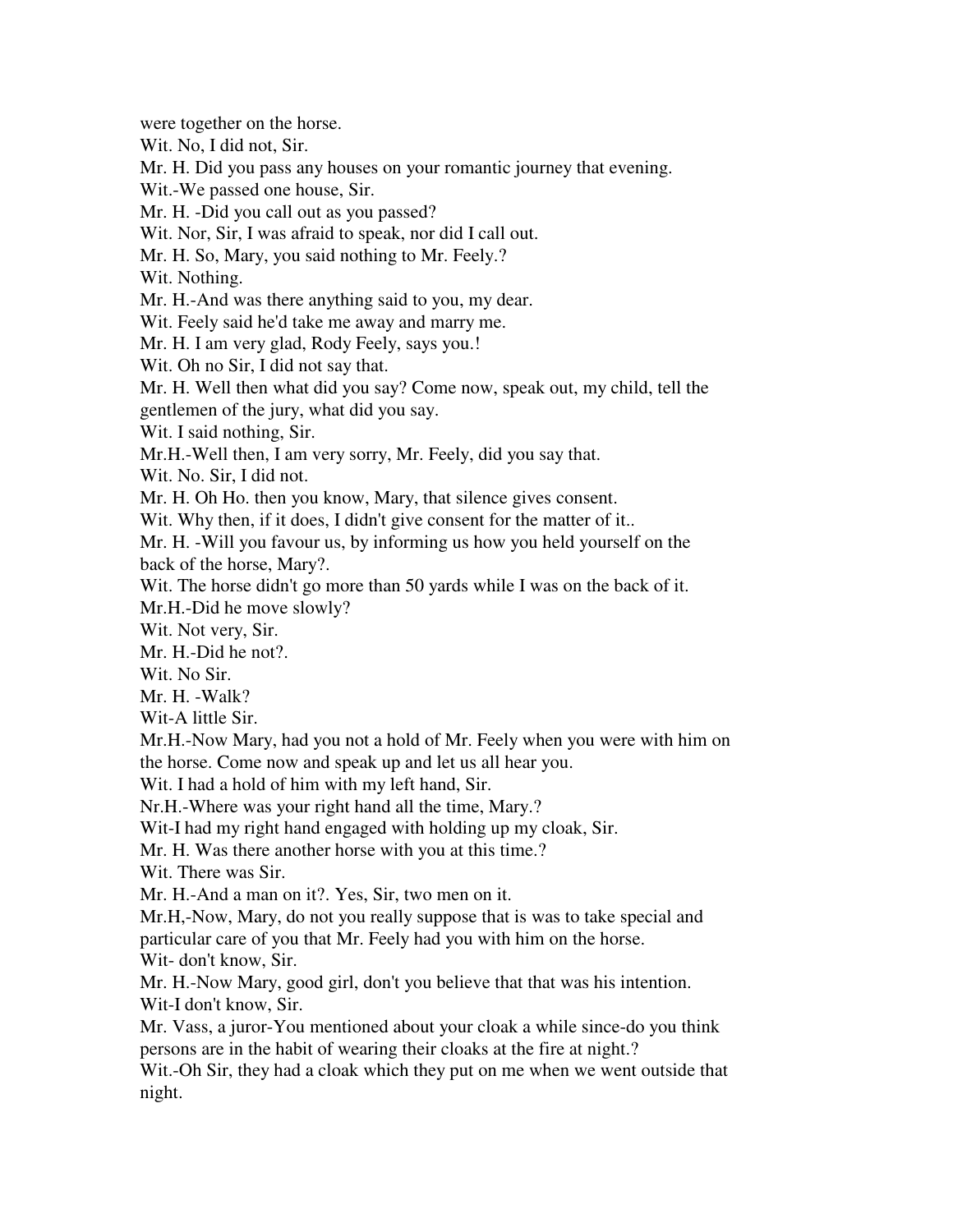Mr.H.-You never squeezed his hand!. No Sir, I did not.

Court-How old are you, good girl?

Wit. I am about 18, Sir.

Mr. H. Was it willingly you came forward here to prosecute this youn man?

Wit. -I would not prosecute anyone who would leave me alone.

Mr.H.-Your brothers were angry, I suppose, at the conduct of Feely.?

Wit. Oh that was no wonder, Sir.

Mr. H.-Have you ever been at Feely's house?. No, Sir, I have not.

Mr. H.-Nor you never said you would marry him?

Wit. No, Sir, I wouldn't marry him.

Thomas Lanigan sworn-Is brother to the last witness, remembers the 8th Feb. persons rapped at the door, were admitted by the servant boy, whose name they had called, one of the persons was disguised, and had a gun; that person said that if he stirred he would drive the contents of the gun through him, saw some of them take hold of his sister, when he saw that got up at once and ran to the fellow who held the gun, and when he had done so, others ran on him and lashed him, during this time his sister had been carried off and the door closed; when he got up , he went out and ran in the direction of Templetoohy, where the Police Barracks is, he then sought the Police, and they all went in pursuit of the persons who had taken his sister. The Barrack is half a mile from where he lives , saw his sister that night; the police took Robert Feely and his sister, the others fled. Mr. Hatchell cross-examined.- Feely is a neighbours child, I suppose.? Witness-He is, Sir.

Mr. H. -And he has ground, I believe.

Wit. he has Sir, about 15 acres.

Mr. H. And how many acres had your father.

Wit.-He had about 35 acres, Sir.

Mr.H. How many of you are there at home.?

Wit. There are 7 of us, Sir.

Mr.H. -That is the average quantity in this Country-My Lord, a man, wife, and 7 children-(A Laugh).

Mr.H.-Were you ever in company with prisoner?

Wit. I was, Sir.

Mr.H.-were you and your sister ever together in his company?

Wit. We were, but not often.

Mr.H.-Were you and your sister ever in a Public House with the prisoner.? Wit-We were, Sir.

Mr. H. Didn't Feely and your sister sit at the same table with each other, and moreover near each other.?

Wit. They did, Sir.

Mr.H. Did you ever sit in the company of a female yourself?

Wit. I did Sir.

Mr.H.- and I believe you saw no harm in it?

witness-None in the world, Sir.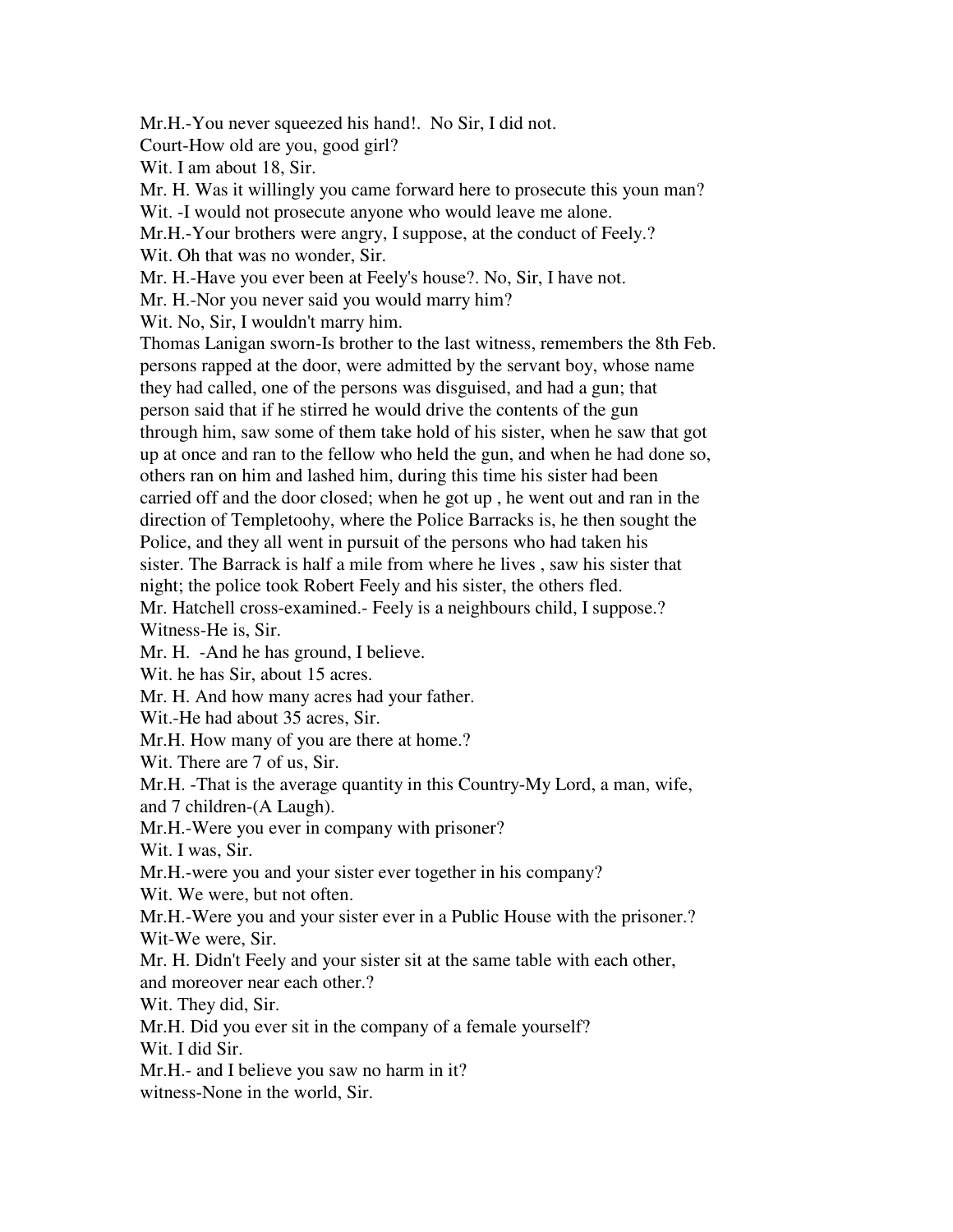Arthur Ardagh (Policeman) was called on , and proved the capture of the unhappy pair.

The Judge then summoned up the evidence, and the jury without quitting their box, returned a verdict of guilty.

Sentence not yet passed.

On the following weeks Free Press under the heading Rule of Court, the sentences are all listed.

Roger Feely is down under the list for sentenced to death.

Next Case.

Milo Burke and Thomas Hayes were placed at the bar,charged with having stolen arms from the house of Nicholas Madden, at Traverstown, in December 1831.

Nicholas Madden identified the prisoners and his wife corroborated the statment of the fire arms being stolen, but could not say by whom. Several persons were called to provide an alibi. the most curious feature in this trial , and one also which the learned Judge, said was the most unprecedented he had witnessed, was the voluntary submission of a person named Joseph Cuff (who had been in jail for some trivial offence), who came forward and said it was he and others who robbed the place, and that the other prisoners had nothing to do with it. He was Cross-examined by Mr. Scott, but his evidence was in some degree, slightly shaken. The Judge charged the jury at some length, who returned a verdict of guilty against both prisoners. Sentence of death recorded.

William Murphy, an illiterate and aged country man was placed at the bar charged with being the medium thro which a threatening letter was delivered to William Flinn. Murphy, it appears, had been threatened with the ire of the writers if he had not delivered it, and tho it was against his will he did so. Verdict-Guilty. To be confined for one month. Cornelius Doherty was placed at the bar for firing shots at the house of Daniel Deegan, as also for wounding said Dergan-Not Guilty. (Names spelled exactly as is in paper.)

James and Michael Murphy were placed at the bar for delivering a threatening notice to Jn. Byrne. Verdict-Guilty. To be transported for 7 years.

Crown Court;Tuesday.

The Hon. Justic Torrens took his seat on the bench this morning shortly after 9 O'Clock; when the Petit Jury was sworn.

Thomas Burke was placed at the bar charged with having stolen money and assaulting Catherine Davoren in Templemore.

Catherine Davoren, a tall severe looking woman, sworn. examined by Mr. Scott. K.C. Knows Thomas Burke, saw him in Templemore, he took from her after having thrown her into the channel, a purse which she had around her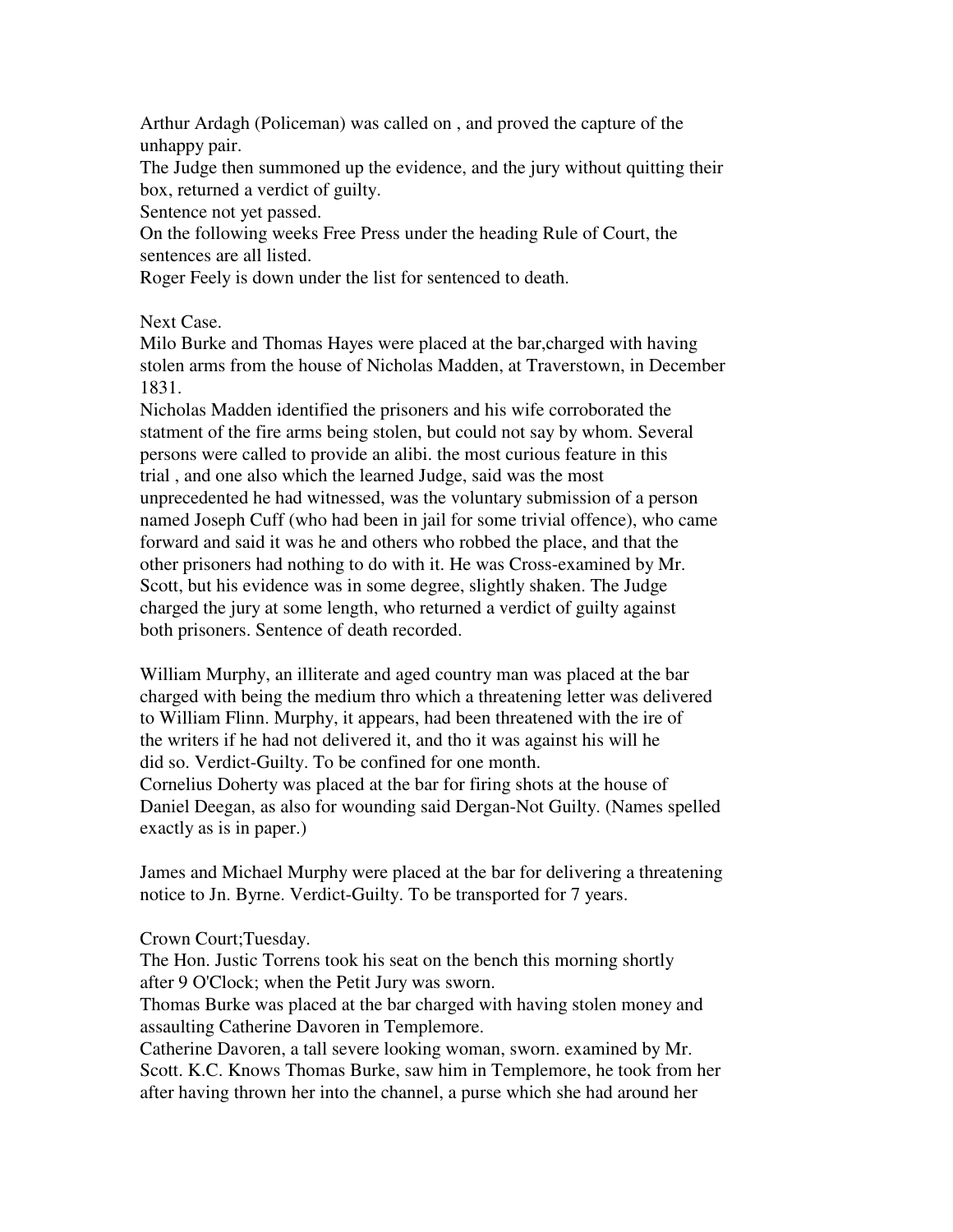neck containing bank notes to the amount of £4.10.0. and some silver, it was on a market day, the prisoner was about throwing a stone when she first saw him and she told him not to do so.

Cross examined by Mr. Hatchell-The prisoner you say threw you down, Mrs Davoren?

Wit. Why thin faith he did so, Sir.

Mr.H.-And ill-treated you also?

Wit.-Yes to be sure, Sir.

Mr. H.-How many people were there by when this was done to you.

Wit.-A good many, Sir.

Mr. H,-Would you tell us Mr.?Davoren, where you live in Templemore.

Wit.-For the matter of that, I live in Pig-Foot lane, your honour. (Loud Laughter).

Mr.H.-How many Darrigs do they live in Pig-Foot lane, Kitty Davoren? Wit. -I doesn't know, sure.

Mr.H. -You don't know, you say, is there three or four or one?

Wit. -Oh, as for that matter, there may be 15, your Worship.

Mr.H.-Your husband, I have a belief, belongs to one of the factions, Which is it to the Cummins or Darrigs, he belongs.

Wit. -He doesn't belong to either of them, your honour.

Mr.H. -He does not belong to either of them, how do you know that-now I think he does.

Wit. Oh!, he does not, if he did' I'd know myself better than you, Sir. (Loud Laughter).

Mr.H.-Is your husband deaf, Katty?

Wit.-Wisha faith he is not deaf, your honour.

Mr.H.-And you sell pigs feet in Templemore, Mrs Davorn.?

Wit. I sell good pork and bacon.

Mr.H. -Well, were you not able to save your bacon on the day you say Burke robbed you, he treated you so very hardly that we must suppose you were not well off after him.

Wit.-Oh, as to that, my bacon was well saved before my Lord. (Loud Laughter).

Mr.H.-And you swear that you are not of the party of Cummins or Darrigs. Wit.-I am of no party.

Mr.H.-Nor your husband.

Wit.-No, indeed.

Mr.H. - Were you ever in a fight in Templemore, Katty.

Wit.-No.

Mr.H.-Did you ever see a fight in Templemore?.

Wit. -Aye, did I ever see a fight in Templemore, aye, saw 500 fights in

Templemore. (Laughter).

Mr.H.-And you never joined in any of them?

Wit. No.In troth.

Mr.H.-You have a nephew, I believe, named Fogarty.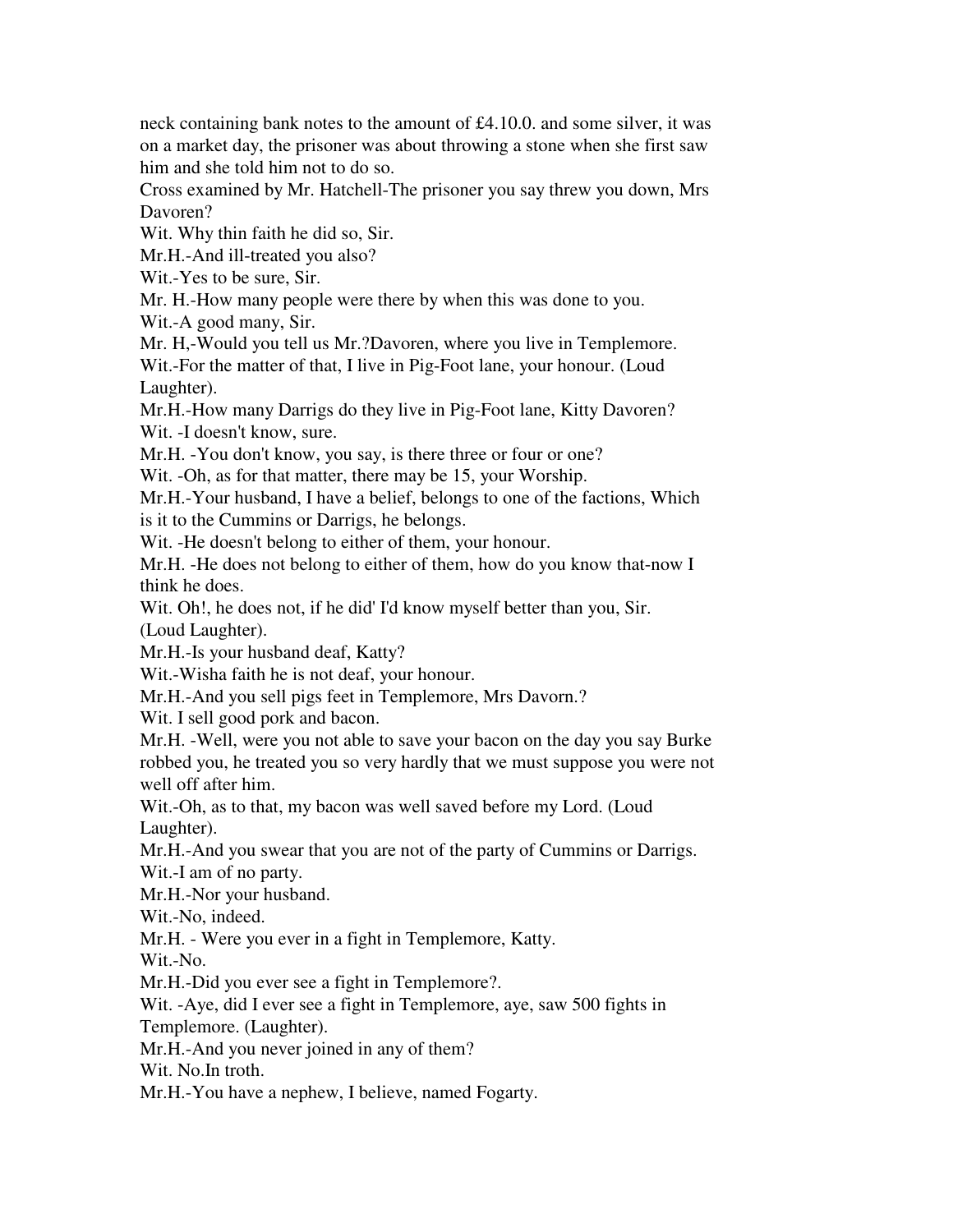Wit.-I have indeed, and a fine ruffian he is. (Laughter).

Mr.H.-Was he ever in a battle? Eh.

Mr.H.-Was Fogarty ever in a battle, I say?

Wit.-Whats it to me if he ever was.(Laughter).

Here the learned counsel went into an able cross-examination of the witness which produced (from time to time, roars of laughter).

Several witnesses came forward who proved that Mrs. Davoren scolded the prisoner and gave provocation, and he was accordingly acquitted.

Tuesday contd.

Richard Burke was then placed at the bar charged with the murder of Wm. Ryan at Tipperary.

Several witnesses proved to the fact of deceased having been struck by the prisoner and others, without having given provacation but merely saying "here's Ryan". Deceased was "hearty" when he said so.

Other witnesses were then brought forward for the defence who proved an alibi at the instant of the committal of the murder, but the evidence was rather contradictory in detail.

The learned Judge summed up the evidence at great length and minutely charged the jury, who retired for about an hour and half and brought in a verdict of guilty.

The prisoner who was standing in the dockwas then brought forward to the front of the bar and the learned Judge thus addressed him: Richard Burke, you have been found guilty of one of the most serious offences known to our laws, the crime of murder, under circumstances too which preclude from me the possibility of holding out the slightest hopes of mercy to you. In your defence every fair consideration was held out to the jury and in doing so, I feel I have nothing to regret. But the jury perceiving such contradictory statements in the testimony of the witnesses who came forward in your favour, rightly discarded all the evidence which might have been adduced to justify what you have done. There was no provocation given to you in the least to warrent so cruel an act, you sprang on your victim, who was unarmed, and in doing so, exclaimed in terms that must made everyone shudder who hears it, that "Yours was the arm that when passions were roused, always brought blood and brains with its blow". As this is the first example made for a case of murder consequent on faction or party business, (it having appeared that you were of a party as well as the deceased) I trust that your punishment will be a warning to all those who may presume for pardon on such grounds hereafter. Young man!, you have but a short time to live-the laws both human and divine require an "Example" for such horrible atrocities. I wish to make one observation to your evidence. It was so very conflicting, that the jury most wisely discarded it in every particular-in this they acted wisely. I have now no power to arrest your sentence, nor would I permit feelings of compassion to sway me in your favour. Make use therefore, young man, of the short time you have to live;-seek by repentance in this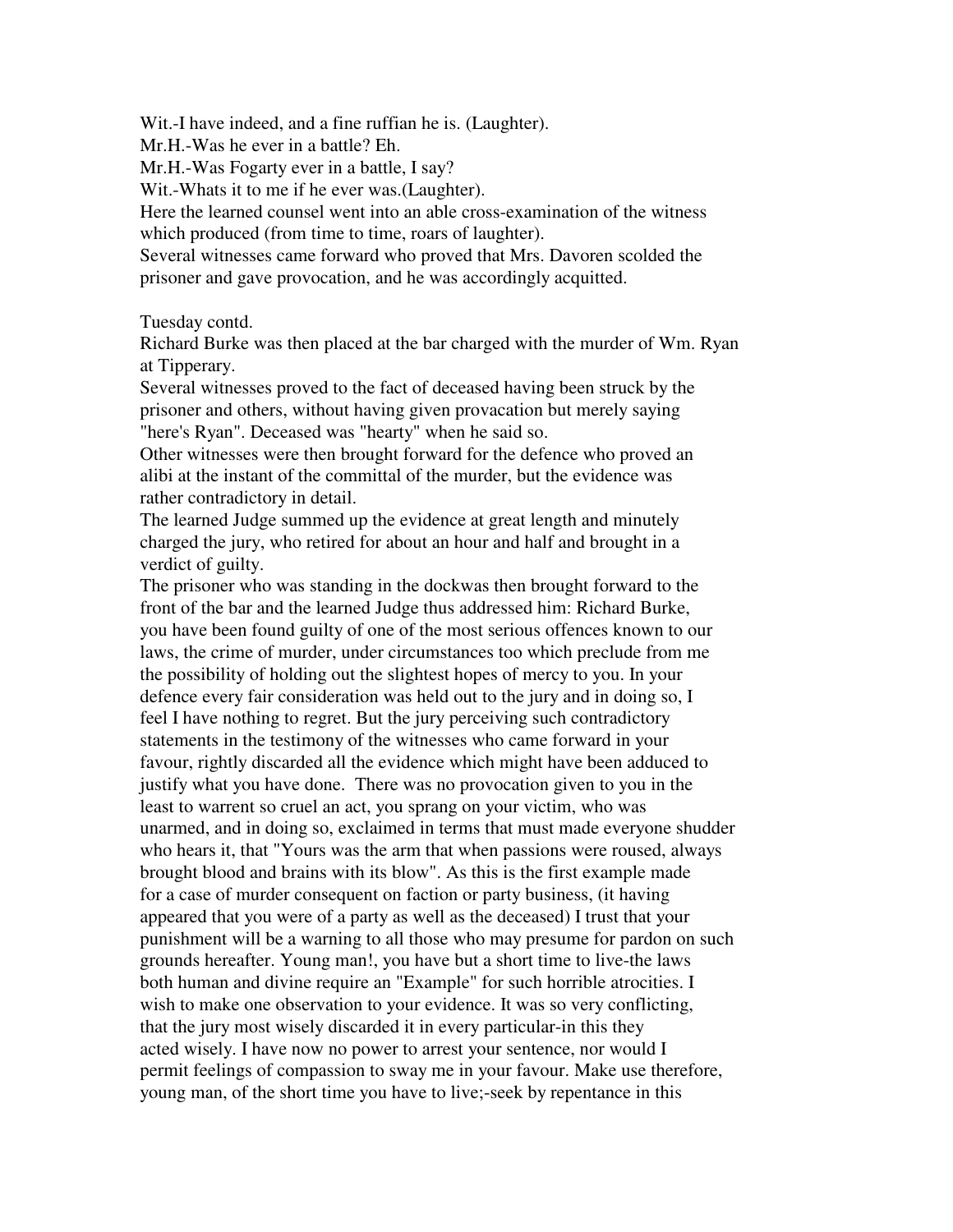world to be called to the Thrown of grace and mercy in the next. The sentence of the law is-that you, Richard Burke be removed from whence you now are, to whence you came, and from thence to the common place of execution on Thursday next, and may the Lord have mercy on your soul. The prisoner was then removed from the Bar.

#### From Tipp Free Press for the 27th March 1833 Execution.

On Thursday, Richard Burke who was found guilty on tuesday of having murdered Patrick Brien (Wm. Ryan in Court Case), about 15 months ago, and whose trial was reported in our last edition, underwent the awful sentence of the law in front of the County Goal. This unfortunate young man had scarcely attained the age of manhood, he seemed fully conscious of his awful situation, yet collected and firm-he acknowledged his guilt, and placed his acquaintance with crime to the account of bad company, inebriety, and late hours, against which he earnestly cautioned the assembled multitude. The murder was occassioned by one of those party feuds which are the bane and disgrace of our unhappy Country, and the premature fate of this unfortunate young man should serve to deter our peasantry from indulging in foolish, mischievous and too often fatal quarrels.

#### Robbery of Fethard Chapel.

John Kelly was placed at the bar charged with having stolen a chalice and other articles from the Chapel of Fethard, in February last. Rev. Redmond Burke, examined by Mr. Scott,K.C.-Is curate of Fethard, remembers last Feb. the Chapel of Fethard was broken into on the 10th of that month, the Chalice and other silver items were taken therefrom, saw a part of the stolen property on the following day in Clonmel, they were broken up, but is able to state from the marks on them, that they were the same as had been in the Chapel of Fethard for many years. Mr. Denis Madden-Silversmith, sworn-Recollects Feb.last; remembers that information came to town to Captain Gunn, that the Chapel of Fethard was robbed of silver articles. Sergeant Moylan of the police brought the the letter to him and told him to be on the look out; On the same evening the prisoner Kelly called on him "between the two lights" and his lady was standing at the door; He (Prisoner) asked her did she buy silver and she answered yes, he then (Madden) desired lights to be brought to the shop in order that he may see the silver; the prisoner exposed a parcel in which a great deal of silver was tied up, and said pointing to one piece-here is an epaulet which I got to sell, and there are spangles on it; witness said that there were no spangles in general on epaulets, but did not much contradict him; the prisoner then took out the silver, and in it there was a large piece, almost a quarter of a yard long, which at once led him (Madden) to suspect that it was belonging to the Chapel. This said he (Madden) must have been part of a bowl, yes answered the prisoner, it is part of a bowl which I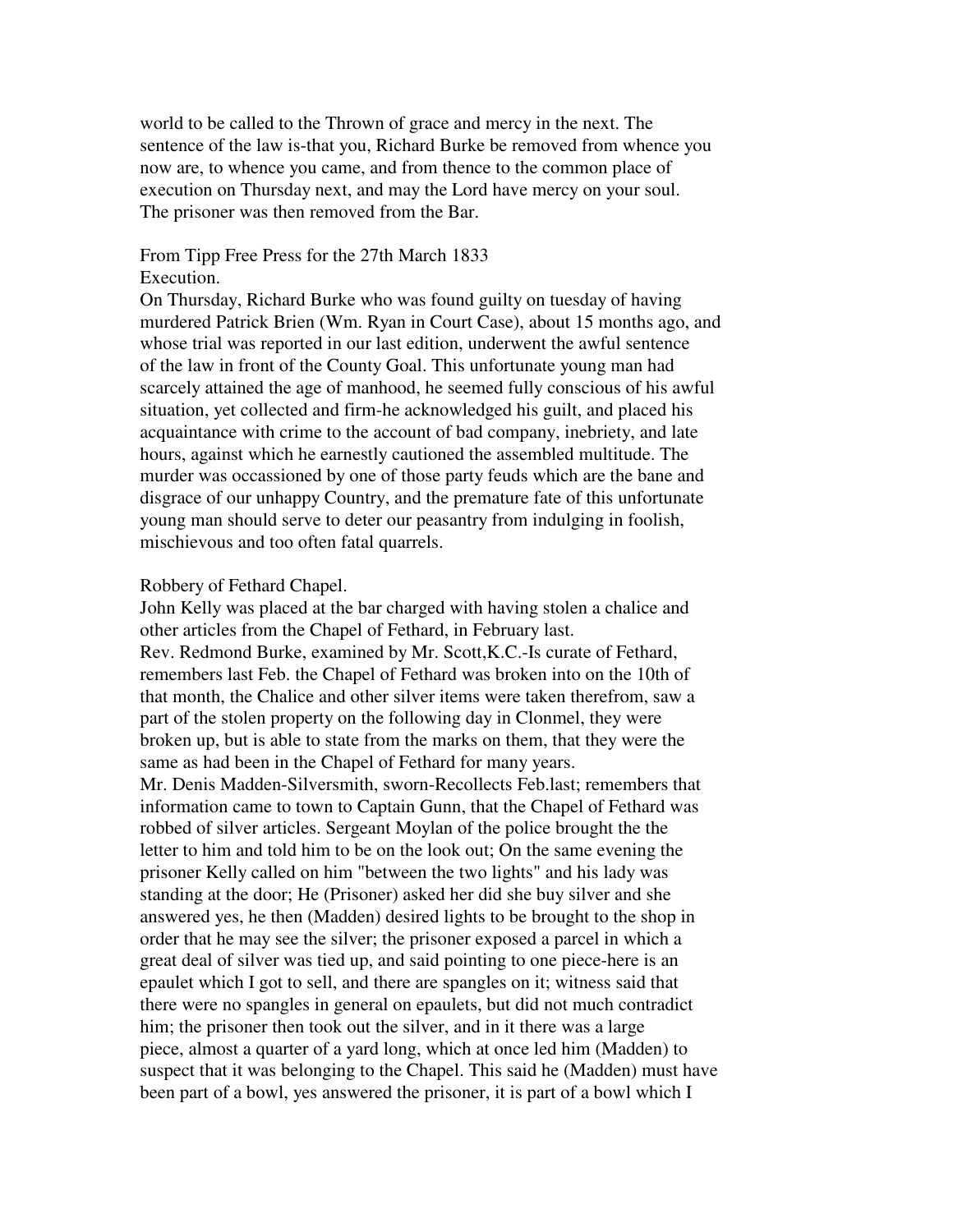got from a parson who sayeth he would make more money by selling it than keeping it perfect. Well said (Madden) to the prisoner, if you leave it here until the morning, I shall examine it, and try whether it is silver or not-and if you want change in the meantime, I can lend it to you. I then, My Lord, said Madden offered him a sixpence, but he said it was not enough, so I then gave him a shilling and told him to be with me early in the morning. When he (prisoner) went I proceeded to the Police Barrack in quest of Sergeant Moylan, but he was out on duty, I went again at 11 O'Clock and he was not there at that time, after that I left word that if he should come in, to send him down to me, and when I saw Moylan, I told him the whole transaction, and he and the prisoner met together on the following morning in my shop, when I gave him up(prisoner) to the sergeant. Sergeant Moylan corroborated the latter part of the testimony of witness, and proved to the taking of the silver, etc. from Kelly. The Prishner? then asked a few questions of Mr.Maden which he satisfactorily answered. The jury after a few moments consultation found the prisoner guilty. Court-You shall be transported, Kelly for the term of 7 years.

Kelly-Very well, your Lordship, will I be liberated after that number of years?

Court-I can't tell you that, Kelly.

James and Judith Blake, two most wretched objects were placed at the bar for coining-Not guilty. CC. Malone gave prisoners a very good character.

Michael Hayes was placed at the bar charged with the murder of Launcelot Hearne-Not Guilty.

John Flinn was placed at the bar charged with having received money known to have been stolen-Guilty.

The court rose shortly before 6 O'Clock.

#### Mutual Love.

A lady and Gentleman, who had never seen each other before, met by accident on Saturday evening last, and after an acquaintance of about two hours , marriage was proposed; to this the Lady had no objections. The following morning, Sunday the parties proceeded to a neighbouring village, for the purpose of attending the Hymeneal Altar, but very unfortunately the resident Clergyman had just left home to do duty at another Church-no alternative but to wait, although impatiently till Monday, when they were joined together in Holy Matrimony. We trust this match will verify the proverb which says-

"Happy's the wooing, That's not long a doing"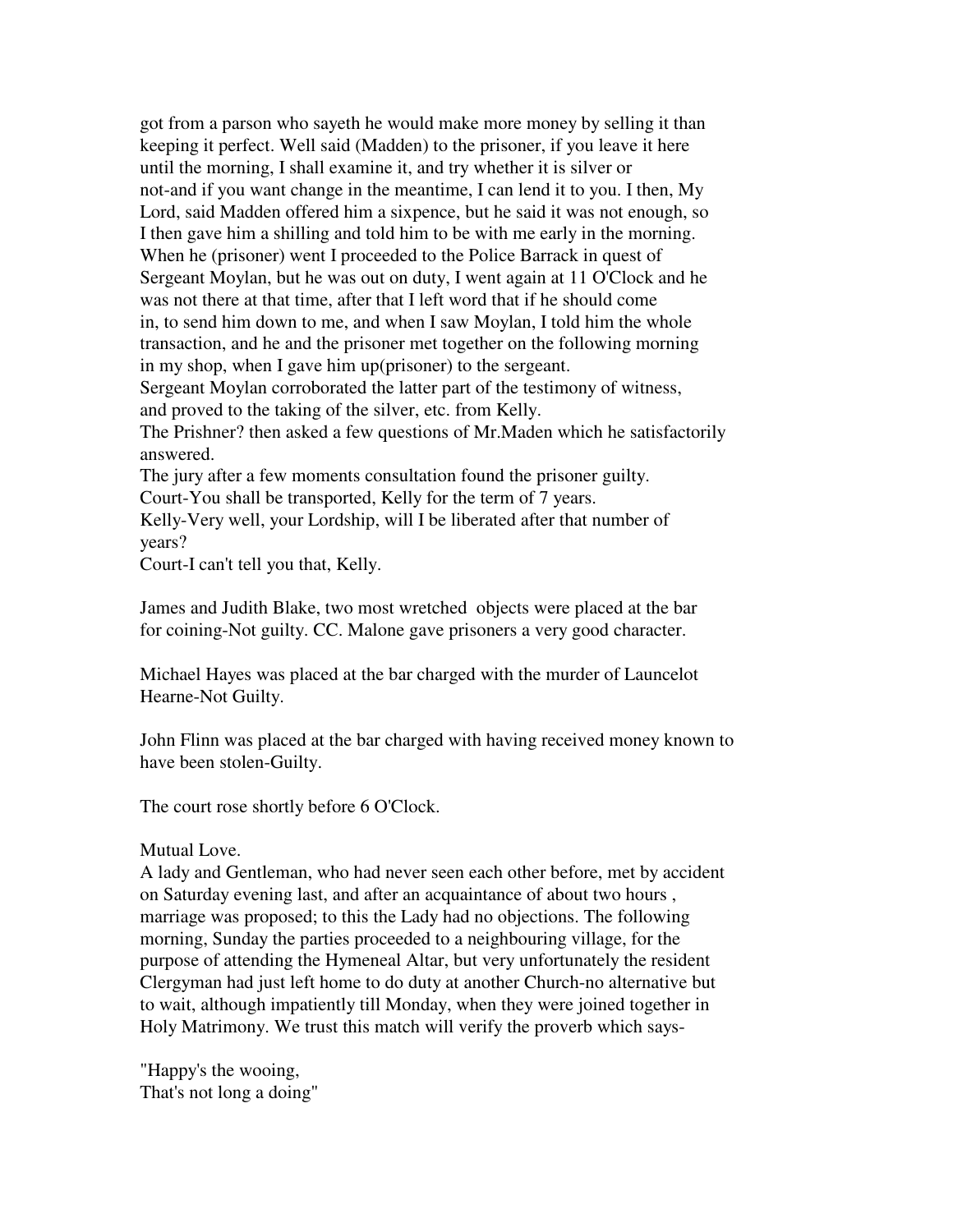Before Judge Torrens.

Thomas Devit, for the murder of Daniel Kennedy was placed at the bar. John Kennedy sworn-Remembers when his cousin came by his death; it was in the town of Newport; witness and deceased were selling stock belonging to prisoner, which they had distrained for rent; on leaving the town, the prisoner and a party met them, and Rody Devit began to quarrel with the deceased; prisoner struck deceased with a stick or wattle; and knocked him down; he lived for 10 or 12 days after; deceased gave no cause nor struck no blow before he was knocked down.

Court;This is the third homicide which we have tried occurring in the open day, and in the populous towns of Tipperary, Toomevara, and Newport.

Cross examined-Witness, his brother and cousin were together with a tenant, there were three or four more friends also, there were 15 men in prisoner's party, there were a great many blows, and several were cut, the deceased was taken by the police as well as others after the battle. Witness was not struck and did not see deceased get any other blow.

Denis Kennedy corroborated the evidence of the last witness on his cross-examination by Mr. Hatchell, he afforded some amusement.

Mr.H.-Well, Denis, you were in the fight.

Wit.-I was, the moment I came up I got a blow.

Mr. H.-Did you not give e'er a blow yourself, Denis?

Wit-Faith I did to be sure.

Mr.H.- I suppose you knocked down the fellow who struck you?

Wit.-No, I couldn't see him, but I knocked down the fellow next to me. (laughter).

Mr.H. -Sure, he didn't strike you?

Wit.-No, but he was striking my friends, and that was all the same. (great laughter).

Mr.H.-I suppose you had a fine wattle in your hand, Denis?

Wit.-No, faith, I had nothing in my hand but my fist-(roars of laughter).

Mr.H.-Come now, Denis, tell the truth, had not you a stone in your fist?

Wit.-(With amazement),-Who told you that.

Mr.H.-Oh, I know all about it, Denis-(Seriously).

Wit-Well that was afterwards sure, and I didn't throw it at nobody you know,-(Loud laughter).

Mr.H.-You may go down now, Denis.

Doctor McKeogh, sworn-Saw the body of the deceased after his death; he had a large contused wound in his head from which part of the brain protruded, the wound seemed to be inflicted by an irregular instrument or stone-it was the cause of his death.

For the Defence.

Patrick Ryan saw the deceased strike the prisoner; witness saw the whole transaction, he was the purchaser of the stock, prisoner demanded a receipt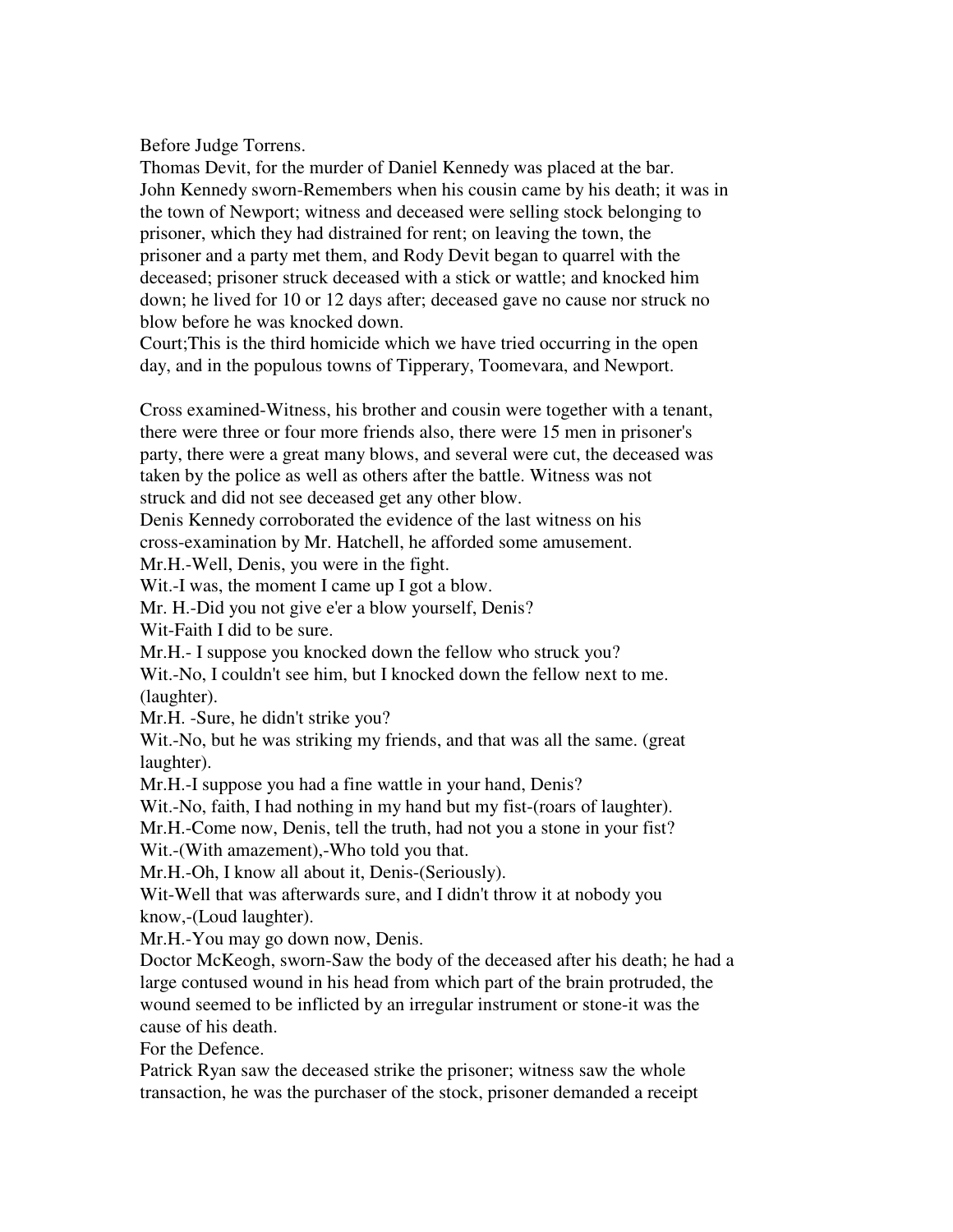from Kennedy, and as he went outside the house one of the Kennedy's struck prisoner with a stone in the nose, and told him that was the receipt he'd get-(laughter)-swears positively that prisoner was in the house washing the blood off, when deceased was struck outside; the prisoner went with the witness as far as his own house, and witness drove home the stock he had purchased at the auction the same evening; will swear positively that prisoner took no part in the fight, after he was struck by deceased; witness lives about 10 miles from Newport, and went home with his stock on the same night.

Verdict-Not guilty of murder, but guilty of manslaughter.

Thomas Devit was confined for one month, and give security to keep the peace for 7 yearhimself in £20, and two sureties of £10 each.

Thomas Mara, was charged with an assault on Thomas Fermoy-discharged-no prosecution.

Thomas Donohoe, Maurice Keily, David Condon, Jeremiah McGrath, and Michael Kearney, for appearing in arms by day, not guilty, they also stood indicted for riot, and submitted.

Court-Set them aside and I will consider the case before the end of the assizes.

Richard Kelly for stealing two swine, the property of William O'Brien-Guilty

Pat Burke for maiming a cow, the property of William Gooley. Gerald Fitzgerald Esq-sworn-Is a magistrate of this county, saw Wm. Shea dead from a gunshot wound, had previously taken his information in July, in company with Mr. Long, the present High Sheriff, does not recollect whether his information was elicited by interrogatory, the usual course which witness pursues, is, to hear the story, which is generally told in a rambling manner, he then puts it into shape, reads it for the party, and corrects it, if necessary. Dr. Fitzgerald then read the information of the late Wm.O'Shea, herdsman to Mr. Dwyer, in which he stated that the prisoner, Pat Burke, was one of the two men whom he had seen enter in the field, and fire two shots, that on the next morning he found Gooley's cow wounded, and that the prisoner was a son of a person evicted of the lands. Wm. Gooley sworn- Recollects that his cow was shot on the lands of Monamee, about the 4th June last, there was more than one wound on th cow, there were four holes in the cows side, and she was shot through the back. Norry Gooley sworn-Went to milk the cow and found her shot; there was a piece of paper tied around her horn which she brought to her father. Richard Long Esq-High Sheriff, sworn- Gooley brought the paper now produced to witness on the 5th June, was present when Shea gave his informations, which were read to him distinctly, and which witness saw him sign with his mark; it was intimated to witness that Shea knew the party who shot the cow;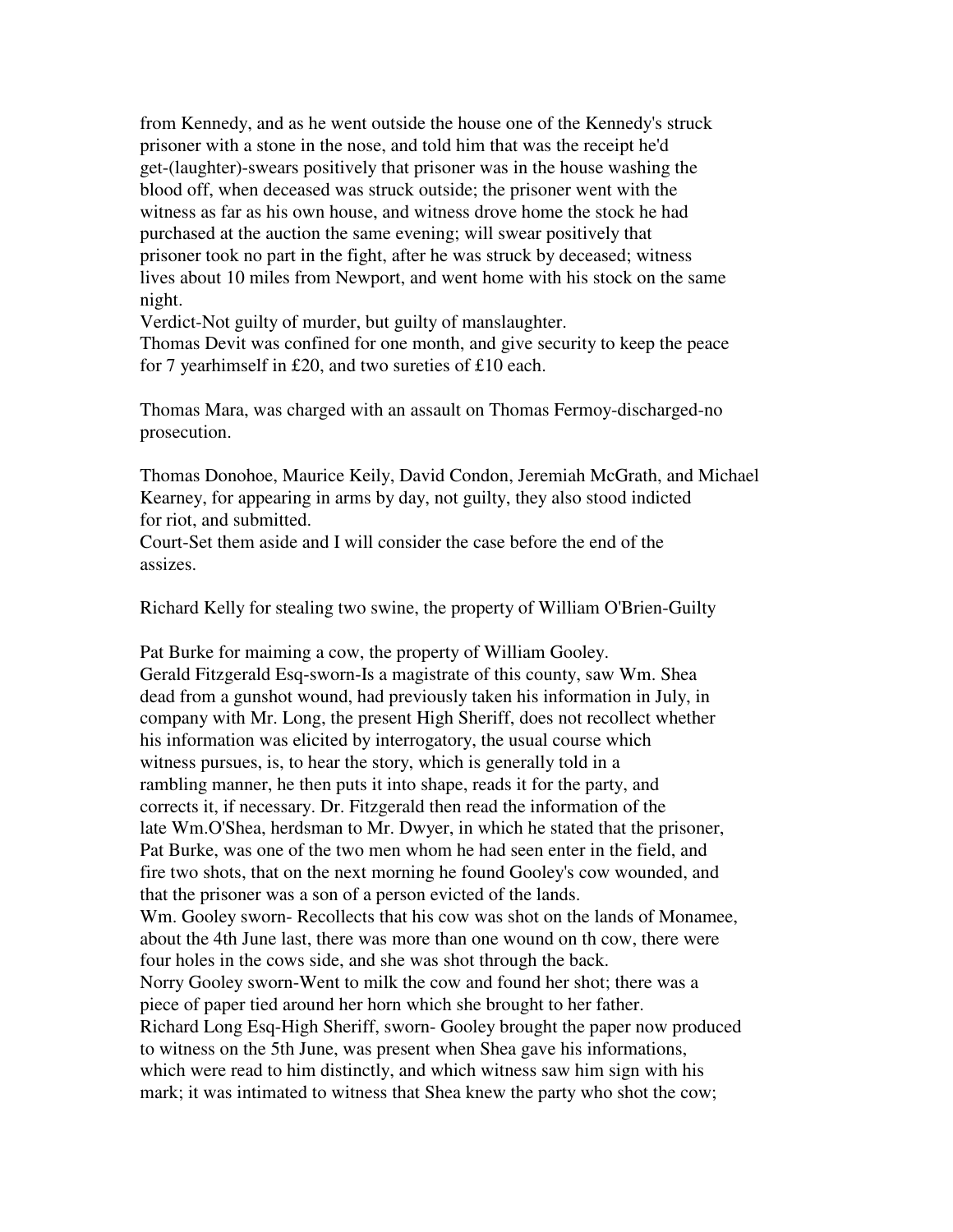witness sent for him, and under the impression of great fear for the consequences , he told the name of Pat. Burke and another person, as the men who had wounded the cow. Shea was caretaker of the land to his death, before which there was a notice served on a relative of his , that if the ground was not given up, he (Shea) would be treated as the cow was; the deceased stated in his informations that he was concealed under a ditch when the shots were fired.

Constable Watson sworn-Knows the prisoner 17 years and 9 months, he is a son of Ulick Burke, witness is a Scotchman, but is in the Police nearly 19 years, and quartered at Ardmayle during all that period. For the Defence.

Margaret Burke sworn; Is sister to the prisoner, slept in a bed in the same room, saw him go to bed the night the cow was shot, and rise the next morning.

Ulick Burke sworn- remembers the night the cow was shot, as Capt. Long told him the next day when he was passing; that there was bad work the night before, prisoner is the son of witness, supped with him that night, and saw him go to bed, after which he locked his door, left the key in the door. Cross examined by Mr. O'Dwyer-The field where the cow was shot, was a quarter mile from witnesses house, it was part of a farm of which witness was dispossessed.

The learned Judge charged the jury at considerable length.

(Out of this case, arose the capital conviction of Edmond Breen, for the murder of Shea, which will be found elsewhere)

The jury retired for an hour and then returned a verdict of guilty. (I can't find what sentence was passed, Mary).

# Next Case Called.

Mr. F. Brannigan, for wounding two horses at Carrick-On-Suir. Pierce Whelan sworn-Said that he is a boat hauler; that he put his horse out on commanage, and the horse strayed into Brannigan's ground; Witness went in search of horse and saw prisoner cut the ears off his horse,and then cut the ears of another horse, witness's two horses were cropt by Brannigan, and part of the ear of another horse, there were three other persons helping Brannigan, did not know them, caught the two honest horses first, and then the wicked horse, and the moment they touched him, (the wicked horse), he screeched out, so as he could be heard a quarter of a mile away. (Laughter). Cross-exained by Mr. Hatchell,-Mr.H.-Now, upon your oath, Peery, wasn't it the wicked horse that bit off the two honest horses ears and then bit off his own. (Loud Laughter).

Witness-Oh Good Morning to you! (Loud Laughter)

Mr.H.-Now, Peery, what kind of clothes did the men wear who were along with Brannigan?

Witness-Arrah, how could I tell, since I didn't know them, atall, atall. Mr.H,.-O, you didn't but you knew Mr. Brannigan, Peery.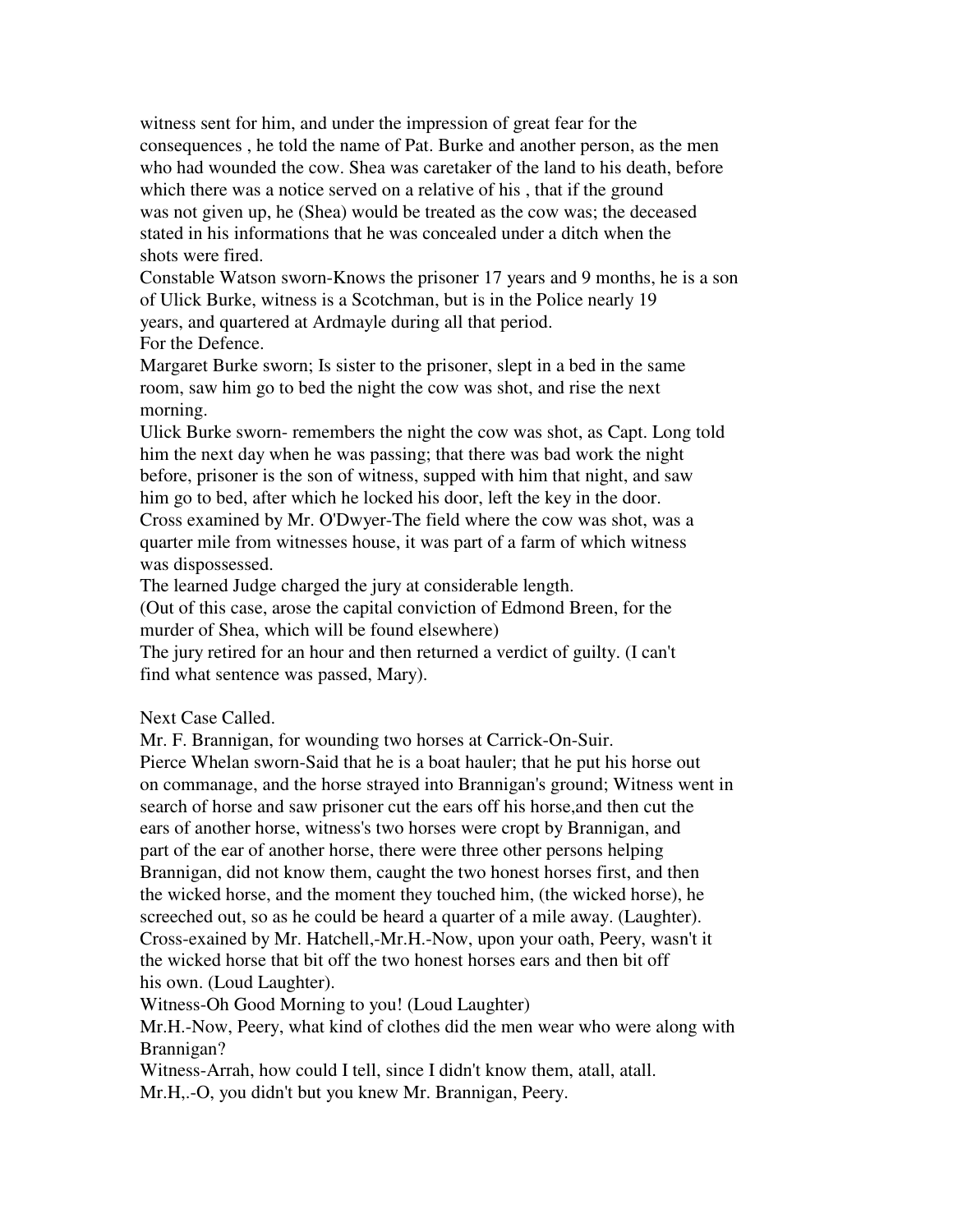Witness-To be sure I did, I'd know him if he was biled (boiled). (Loud Laughter).

Mr. H. -Tell us, Peery, how your blind horse found his way into Mr. Brannigan's well fenced field.

Witness-I believe the crather got in at the gate, Your Honour. (Great Laughter).

Mr. H.- You may go now, Peery, to your blind horse.

Witness- Oh, sure the crather died, your honour, from the usage.

Peery then advanced a step towards the court, and after a grand bow, and flourish of his caubeen, (Anglice Hat). he said-Won't I get my expinsis, My Lord?

The Court-I'll tell you that, bye and bye.

Verdict-Brannigan not guilty.

Court-this story seems to me to be a fabrication.

To be sold by Auction.

On Tuesday the 26th inst.

At the Ball-Room, Cahir. a quantity of fashionable furniture.

Comprising in part, Bedsteads and hangings,

Beds and bedding, chairs and tables, carpets and rugs, Dumb Waiters, Liquer Stand, Dish Covers, Boot Rack, Trays, lamp, sofas, slip mat, Glass, delft, and china ware, kitchen requisites, with numerous other articles.

Also a excellent Piano Forte, and a fashionable Out-side jaunting car, and harness.

Above are the property of an Officer leaving Cahir, and will be sold without reserve.

Sale will commence at 11 o'Clock. SHEE-Broker. Cahir, March 20th 1833

America. Emigration to the United States.

An opportunity now offers to those disposed to emigrate, whereby they can have every facility necessary for settling advantageously.

A Mercantile Gentleman who has resided several years in the interior of the United States, and whose acquaintance with it is very extensive, is now visiting the South of Ireland, and intending to return soon,proposes to take charge of 200 families to settle, and to direct them in all that is essential in securing comforts and success.

The plan that he recommends, is for a considerable number of individuals to emigrate in a body, and settle in one neighbourhood. The part of the country he is recommending is Michigan-which lies on the western end of Lake Erie, the whole of the route from Ireland can be performed by water, and at little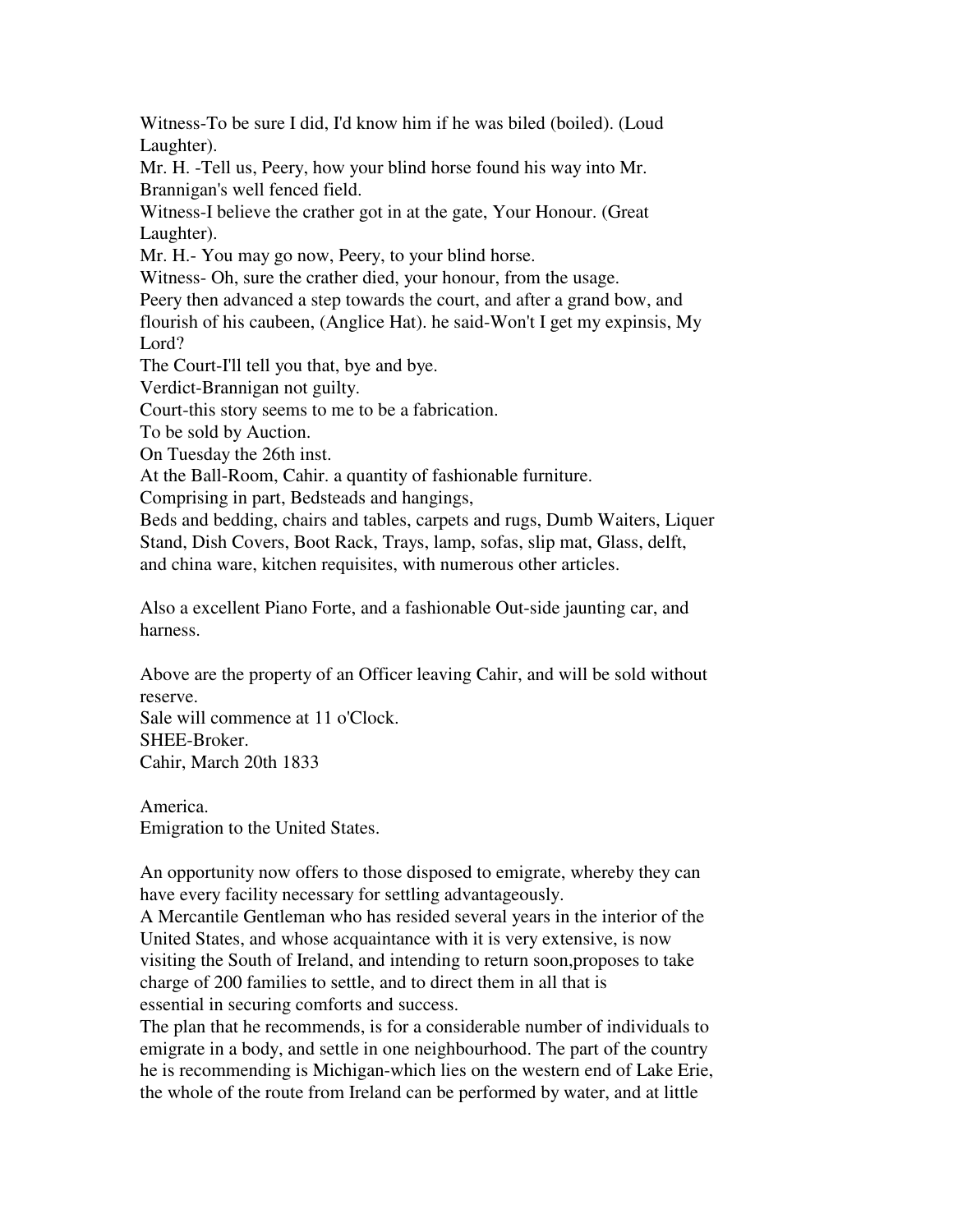expense. The title to the land of location is made by the United States Government, and the present price is fixed at about 5s6d per acre in fee. The soil is extremely rich; producing for 20 to 30 years without having recourse to manure, it yields an average of 30 bushels of wheat to the english acre-which commands there from 4s to 4s6d. per bushel(Of about 60 pounds); wheat is the principle grain for tillage; the Country everywhere is intersected with navigable rivers and the facilities of Intercourse are very great with New York, and also the Canadian market. the strongest proof of the fertility of that part of the country is, that upwards of 15,000 native Americans migrated there within the last year, from the earlier settled parts of America.

The class of persons who are tendered the advantages of the present opportunity are those who, for a family of 5, could command not less than £300, this sum would defray all the expenses of their passages and provisions; purchase in fee 160 acres of land, buy a years provisions-the necessary mplements of husbandry, a horse, cow, two oxen, the small articles of housekeeping, and pay for the erection of a house. 200? would barely suffice for all these purposes; but it would be necessary to have a little more than required in order to meet the contingencies of the first year, which, of course, it would take to make a crop, and after the expiration of that period (with good conduct) there could be no earthly possibility of the settler being otherwise than blest with the general comforts of life in abundance, and, eventually rich.

Should settlers desire it, the lands will be bought for them, the provisions laid in, and stock purchased, all ready for their arrival. In forwarding this project, much expense and loss of time must be incurred by the person undertaking it, in consideration of which he will charge 6 per cent commission.

However the public may be indisposed to professions of philarthropy?, it is not less gratifing to him to avow, that one of his principle motives in offering, is with a view of securing a conpeteney and comfortable house, to as many that are fortunate enough to have the necessary means of compassing it, and which, will further enable them to lay the foundations of independence for their rising families. Personal communications to be had with O'Brian Dillon, Esq; Solicitor, at his residence, Nenagh, County Tipperary, until the 10th of April. Dated 18th March 1833.

From the diocese of Cashel and Emly.

Students of Irish College Salamanca on the 3rd Aug. 1790. Messrs Patrick Mangan, Daniel Murray, Kyran Marum, John Power, George Murphy, Robert Laffan, John McMullin, Daniel Philips, Charles Burke, James Coleman, James Byrne, James Byrne, John Grady, Walter Balfe, John Robinson, Patrick Walsh,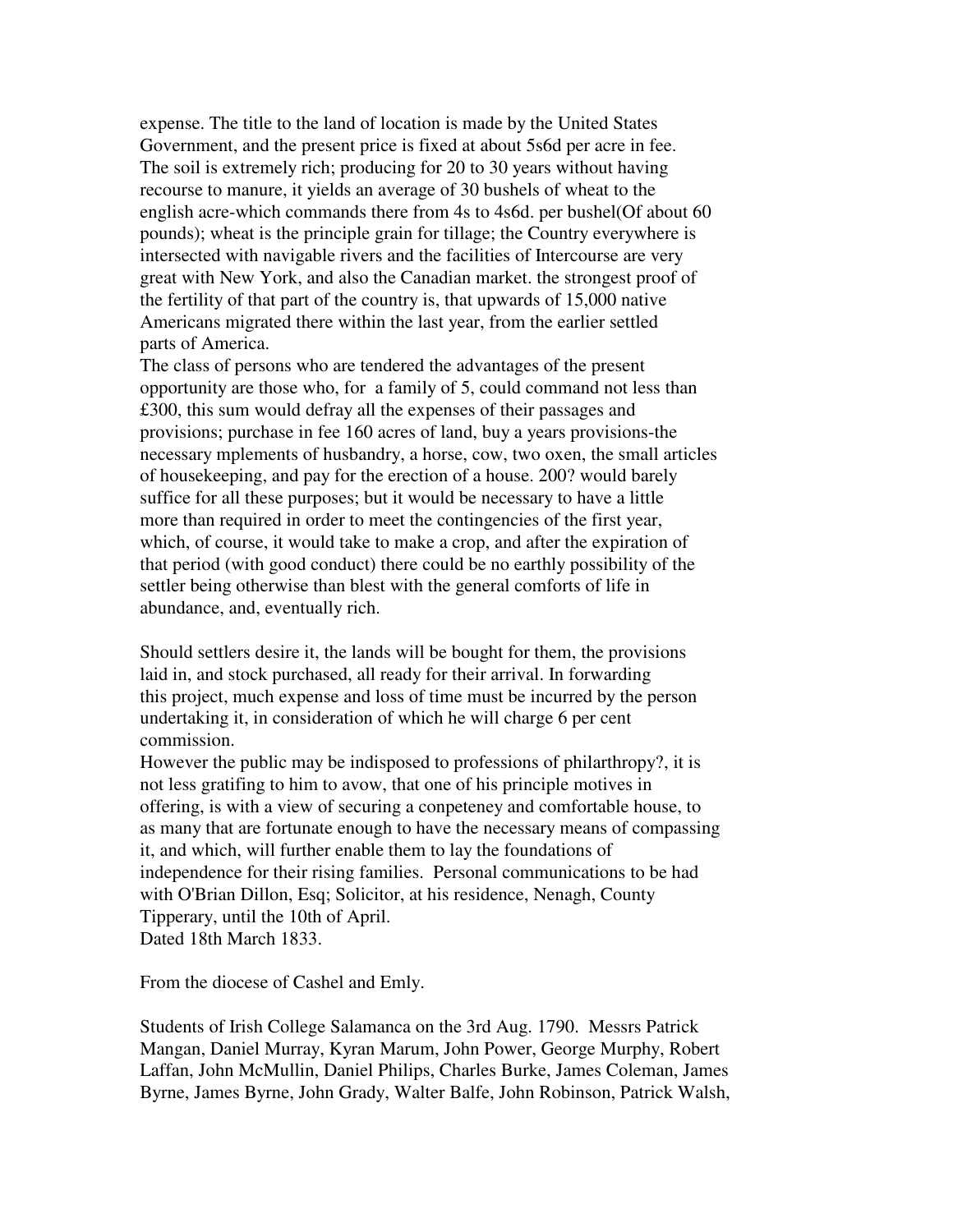Francis Lennan, John Heron, Edward Kiernan, Richard Burke, George Shea, James Magawan, Demetrius Tuohy, John McKeon, Oliver O' Kelly.

1803. To let for 3 years - 159 acres in Fishmoyne. Apply to Theobald Butler of Fishmoyne.

1816. To let:- Drom House - 50a. in the house division. Lands lately held by William Russell and Ed. Fanning; McDonnells farm - 50a; Killedra - 50a - held by Dan Ryan. Proposals to James Fogarty of Clonismullen, Con Cahill of Rathleasty and Phil Cahill, attorney in Dublin.

1677. (18th Ch. II) Grant to Theobald Mathew (Thurles) and his heirs for ever of the lands of Coolcroo, Two-Mile-Borris and Athshanboy (Upperchurch).

## 1677

Grant to John Grace, and his heirs for ever, the castle, town and lands of Brittas; also lands in Athshanboy. Upperchurch.

1630. Richard Oge Bourke of Barracurra, Ballycahill, died 1630. Redmond Bourke, his great grand nephew, - at a later date got the lands as his heir. Some rent out of lands was paid to the Duke of Ormond.

Armstrongs:- William Armstrong came to Ireland in 1670 and settled in the old castle at Farney Bridge, on a lease granted by Duke of Ormond. He was Capt. of a troop of horse attached to the Tipperary Miliatia in 1688. He married Alice, daughter of Sir Thomas Deane of Suffolk.

1757. Lease by John Damer for 31 years to Con Cahill, of Rathleasty - 157a, formerly held by Cahill, Hanly and Butler.

Mount Alt Ballycahill, 80acres to be let for a term of years; house only built a few years; also part of lands of Annefield. Apply to Thomas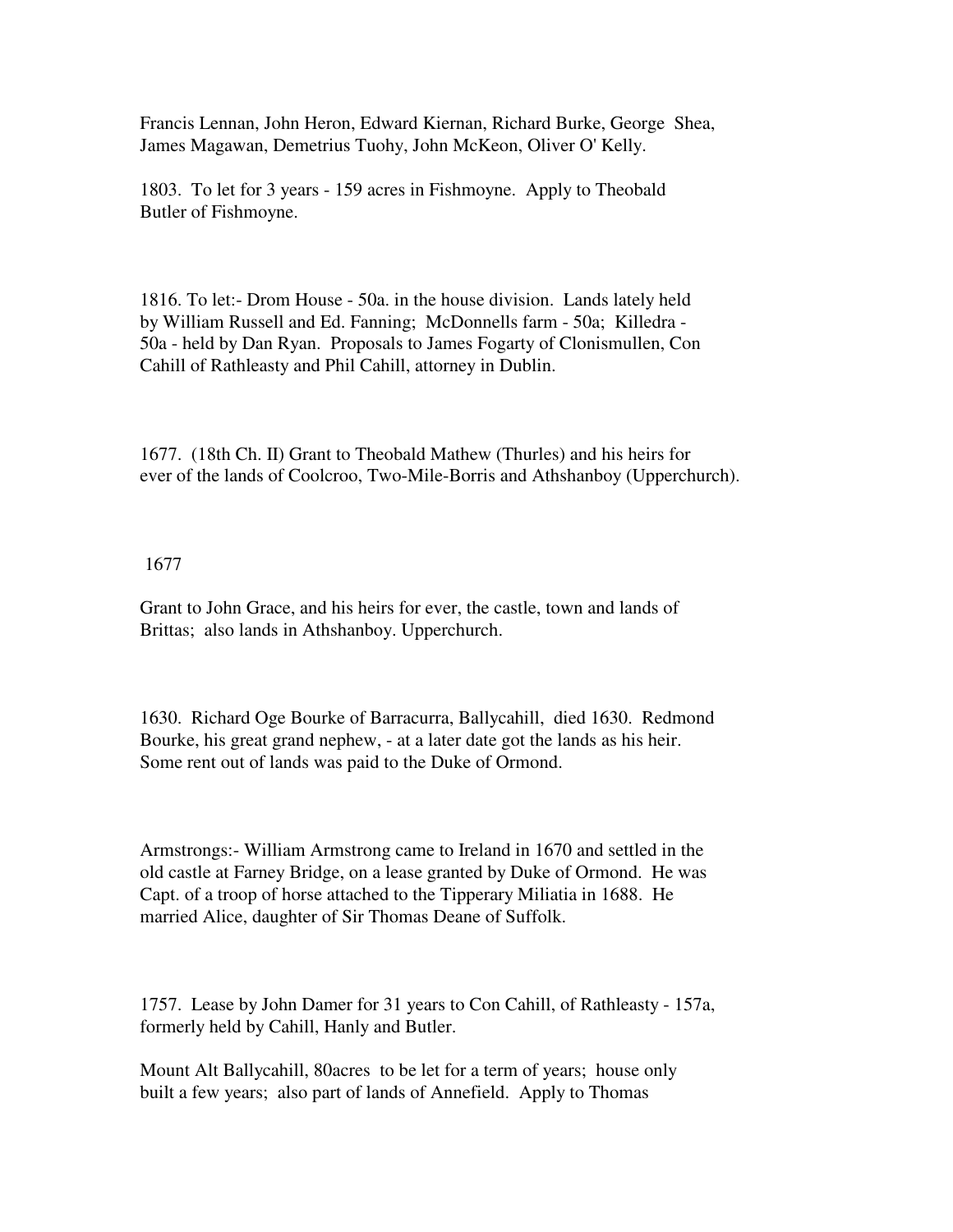Lanigan, Castlefogarty.

1815. Purchased in recent years:-

(1) Annefield by John Byrne of Dublin for £15,000.

(2) Graigpadden, Moyne, Tullamac James, Barrettstown, Cabra, and Gatterstown - the whole lot - by Nicholas Maher of Dublin for £40,000.

(3) Boulick near Littlefield - by John Byrne (Dublin) for £15,000.

(4) Property near Thurles town by T. Kirwan for £9000.

(5) Property near Thurles town by Thomas Ryan for £6000.

(6) John Lalor of Crannagh bought Longorchard for £6000, and Anameadle for £10,000.

Times Newspaper.

8-6-1863

George Twiss, Esq. Birdhill, taking into consideration the depression produced by the unfavourable harvest of last year upon the farming interests, has with consideration and liberality made an abatement of 20% on the September Gale to his tenants on the Ballymaloon and Inchamore Estates. Nenagh Guardian.

12-12-1919

Early yesterday morning armed police and soldiers surrounded and searched Mr. Ryan's licenced premises, Drombane Cross, about 6 miles from Thurles, arrested in bed his two sons, John and Thomas Ryan, and conveyed them to Thurles. Friends of the arrested men supplied them with food in the barrick lock up. Both men have already been in jail for drilling. Later under military escort they were conveyed, accompanied by two members of the RIC, to Kingstown, at 7'15 last evening. They were placed on board the RMS Ulster, and left for Holyhead.

8-3-1867.

Thurles.

Great excitement prevails here at present. All persons are very uneasy. The Country gentlemen all carried in their arms to the Police Barracks yesterday, and several parties remained in the Hotel here last night. The townspeople did not go to bed last night, as it was reported that the Police Barrack would be attacked. Several gentlemen's houses and five or six Police Barracks in this locality were attacked by a party of upwards of 150 men, and all arms were carried away. 1000 bullets were found near this town on yesterday evening. It is reported that two police barracks were burned in the neighbourhood of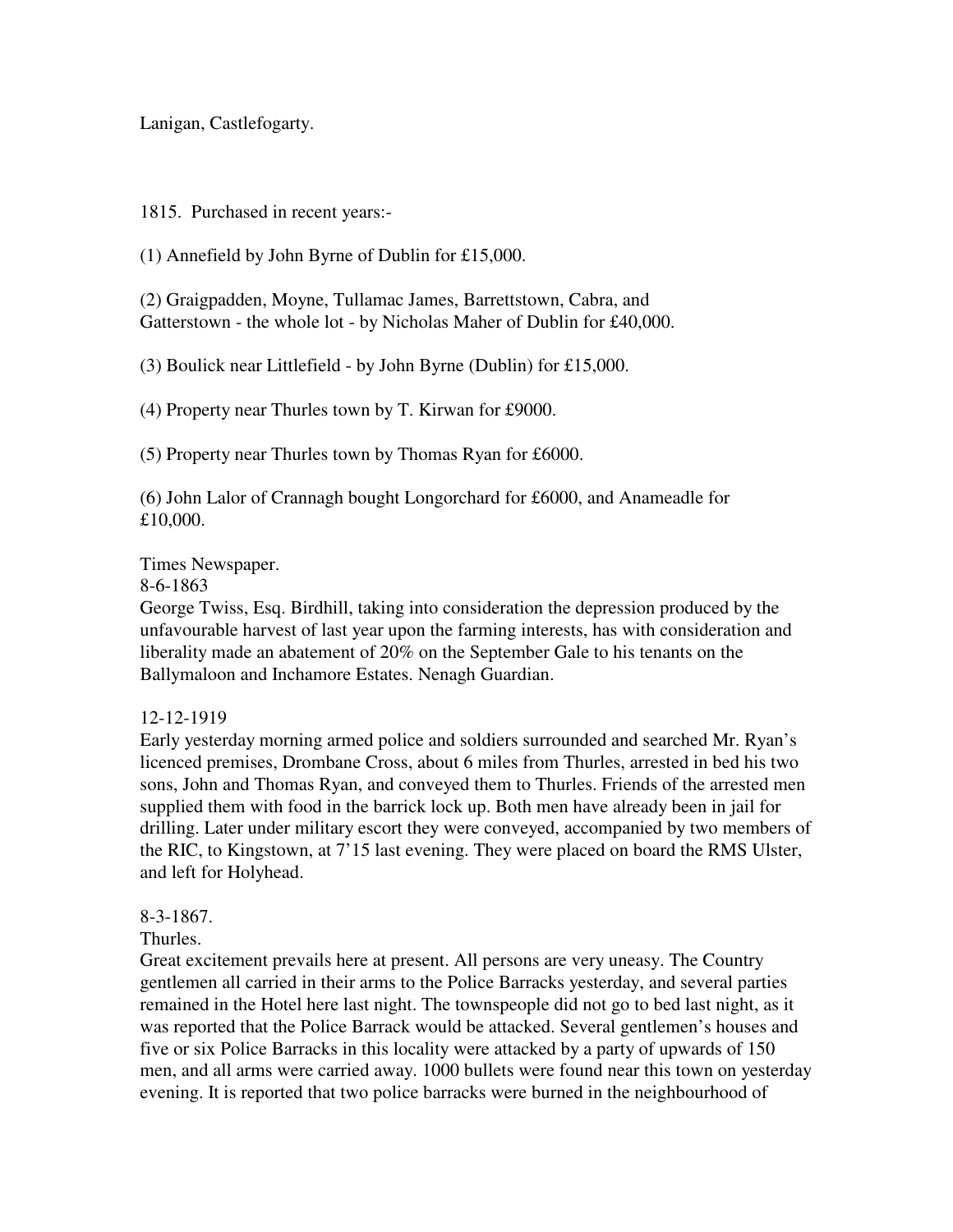Borrisoleigh. All the Police in the Country Stations are here at present. Several families have left their houses, upwards of 2000 men passed through Bllycahill, near this town, yesterday. It is reported that up to 5000 are at present on the Hill of Barnane. All persons are drawing their money out of the Bank, and business is almost suspended. Troops are expected to arrive here this evening.

#### 25-10-1862

On Thursday last a harvest home entertainment on an unusually extensive scale took place at Barnane, the charming residence of John Carden, Esq., in the County of Tipperary.

Two hundred of Mr. Carden's tenants and labourers with their families sat down to dinner in the covered racket-court, together with a number of ladies and gentlemen,who seemed greatly to enjoy the scene of festivities and happiness thus presented to them. Ample justice having been done to the good things provided, the Queen's health was given and drunk with enthusiasm. On Mr. Carden's health being proposed by one of the tenants, he observed, in returning thanks, "that it was pleasant in this severe weather to find oneself under shelter and before a good dinner, especially when so much distress prevails elsewhere, but that it was far more satisfactory to feel that amongst a number of persons thus assembled together, and representing a large class outside, no feeling but that of kindness and good will prevailed, and that the elements of discord were even more effectually excluded than the severities of the season". Mr. Carden proceeded to remark that the condition of the labouring classes now engaged more attention than formerly; that when distress came--as is being exemplified at the present moment in the case of the distressed operatives in Lancashire-it excited general sympathy; and he expressed a hope that their next meeting might be connected with some practical purpose, such as the encouragement of those who, by the attention they bestowed, with a view to the neatness of their houses, the cultivation of their gardens, and the education of their children, might appear to have made the best use of the advantages which Providence conferred upon them. These remarks elicited much applause, admidst, which Mr. Carden resumed his seat. "The Health of the ladies present" and of the "Wives and Daughters" of the farmers and labourers, was next proposed, and was responded to in a humourus speech by Mr. Boulcott, of the 86<sup>th</sup> Regiment. Mr. Fitzgerald, one of Mr. Carden's employees, then rose and gave expression to the fullness of his heart by eulogising Mr. Carden's character as a Landlord and extensive employer. The tables being cleared away, a country dance was formed, headed by the ladies and gentlemen present, after which the festivities of the evening were prolonged to a late hour by the country people.

#### 2-3-1863

A report has been current in the town of Nenagh today, Saturday, that a ganger named Benson, employed on the railway in course of construction from Roscrea to Birdhill, was yesterday evening fired at while he was superintending the raising of stones in a Quarry near Moneygall, on the borders of this County. It is understood that the shot took effect, and wounded Benson in the fleshy part of his arm, but did not inflict any serious injury on the limb. The would be murderer is unknown.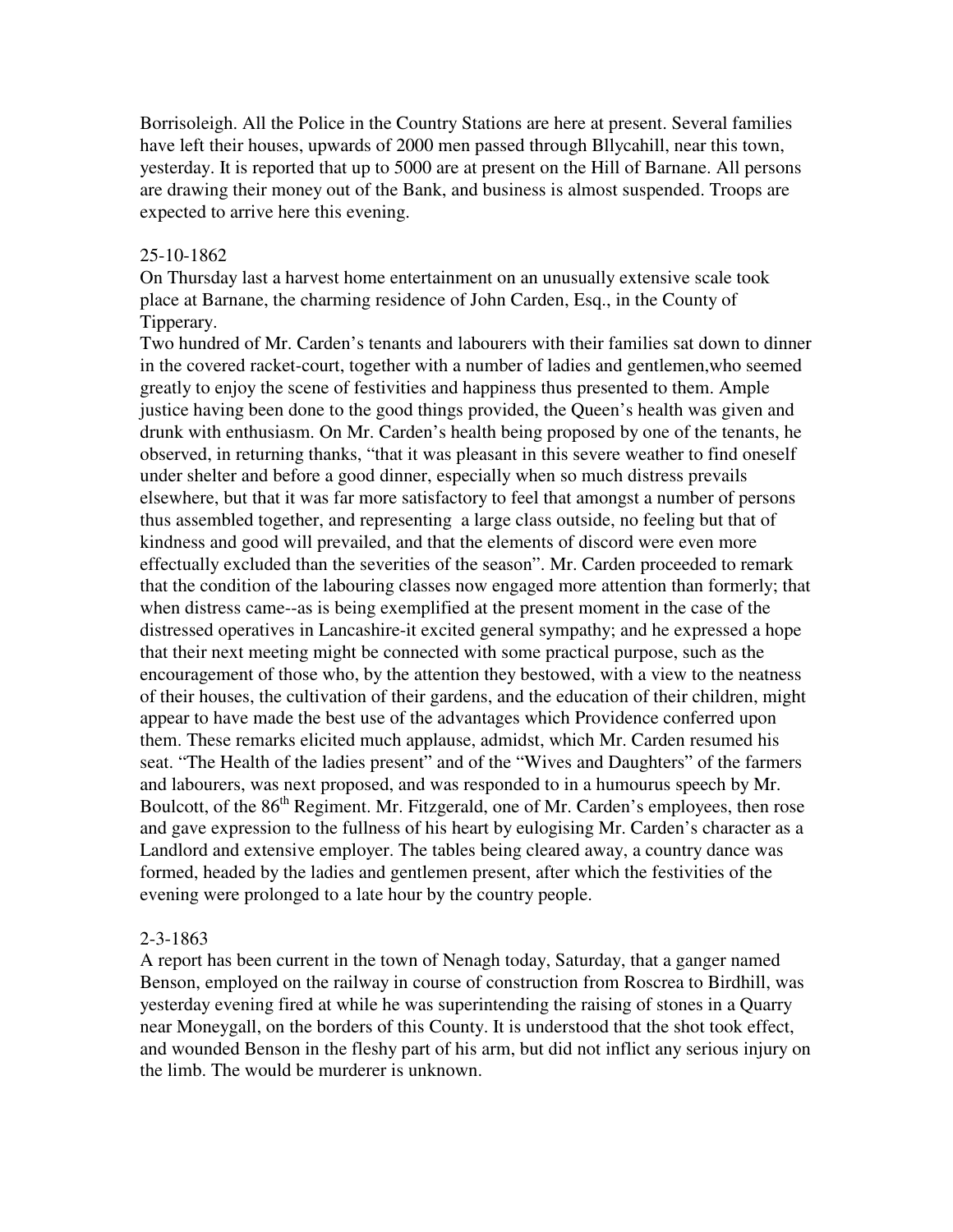## 9-5-1863

Several sheep have been lately stolen from the lands of different farmers in the neighbourhood of Loughorna. We have heard that one man, from whom a sheep had been previously stolen, a few nights ago caught two fellows in the act of killing another of his flock, and yet he refuses to prosecute the parties, though he knows them well. (Nenagh Guardian).

## 30-3-1863 Times

At the last Templemore Petty sessions, a mild looking woman named Bridget Shanahan was brought up charged with dressing herself in man's apparel, and firing into the house of John Shanahan at Curraghmore. Mr. Jones R.M. said they could not proceed with the inquiry, as the principal witness was ordered by the Government to Dublin. Mr. Sheppard, Solicitor, said he appeared for the accused, and as the crown were not ready to go, his client ought to be bailed out. Mr. Jones said the case was of a character that did not admit of bail. The Magistrates, however, having considered the matter, allowed bail to be accepted, and two persons were bound over in £40 each for the appearance of the accused at the next Petty Sessions. (Nenagh Guardian)

## 8-8-1867

At three o'clock yesterday as two highly respectable farmers from the County of Tipperary, one named Green and the other O'Flaherty, were standing on the rocks near the Amphithentre, in Kilkee, a billow from the Atlantic rolled in furiously and took both men, carrying them out to sea. The next wave carried them so near the rocks as to enable a Mr. Bolster, who stood by, to reach the drowing men, his coat, on which they laid hold, and were with great difficulty saved. Mr. O'Flaherty is fearfully mangled. His wounds were immediately dressed by Dr. Madigan, of Kilkee. Mr. Green is under medical treatment.

## 5-11-1859

As the first train from Cork to Dublin was passing along that part of the line between Goold's Cross and Thurles, near Holycross, two women were observed by the engine driver incautiously and leisurely walking on the very track along which the train was dashing at full speed. The whistle sounded long and shrill, but the women seemed to heed it not, for they turned not aside, but continued their course. Again the whistle sounded, and many of the passengers stretched out of the carriage windows to ascertain the cause of alarm. Some two or three hundred yards still separated the flying monster from the two females, who now became alarmed, and seemed to be at a loss to know where to run for safety. As the shrill scream of the engine grows louder, the women are seen moving from side to side of the railway track, as if bewildered; The engine is reversed, but onward it dashes from the impetus of its recent speed. Many hastily resumed their seats, doubtless to be spared the sickening sight of the apparently inevitable doom of the two terrified creatures. In another moment the train had whirled past them, just as they had reached the centre of the down line, and had escaped the danger of their perilous position.

#### 11-9-1862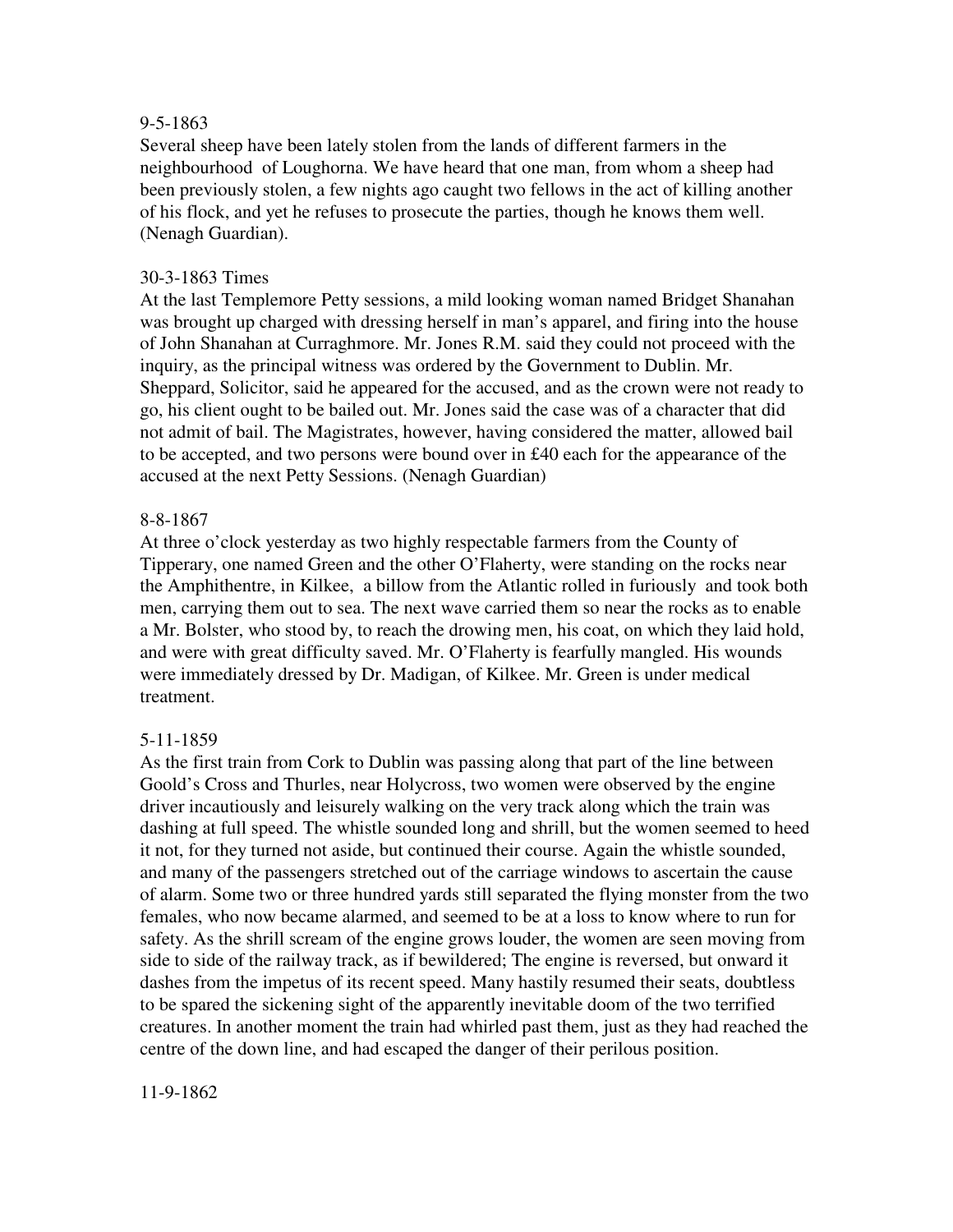A young man named William Fogerty has been returned for trial to Thurles Quarter Sessions for sending a threatening letter of a novel character to Mr. J. Brindley, of Ballincur, near Nenagh. It was posted on an outhouse, and it warned Mr. Brinley unless he dealt fairly with the writer respecting a certain money order for the sum of £20, the contents of a pistol would be sent through his body. The writing in a copy-book found in the prisoner's trunk, and in which was written some threats against Mr. Brinley, was similar to that in the notice. The accused was arrested through the vigilance of Constable M'Mahon of Capparoe Station, and informations were sworn against him before Lord Dunally.

#### 15-9-1874

A fearful tragedy was perpetrated on Sunday night in North Tipperary, at a place called Killenaule, on the border of the King's County, about one mile from Parsonstown. A respectable farmer named James Scanlan was shot dead at his own door. The Parsonstown Constabulary were immediately apprised of the occurrence, and at once proceeded to the scene of the outrage. Mr. Scanlan was recently married, and lived in the house along with his father-in-law, an old man, named Martin Bourke. Some short time since Bourke was heard saying he would shoot Scanlan, and this at once led to his arrest. Another man named Quinlan was arrested, as well as a brother in law of the deceased, and conveyed to Parsonstown Bridewell. The Coroner's jury have returned a verdict of wilful murder against some person or person's unknown, but the magisterial inquiry has been adjourned, the prisoners being remanded. The most intense excitement prevails in the district.

## 6-10-1865

Thomas Hogan, who is a regularly enrolled volunteer in the South Tipperary Artillery Militia, was charged by Constable Thomas Sullivan with publicly proclaiming himself a fenian. The constable stated that he was on duty last Sunday night, at 11 o'clock, when he arrested the prisoner for being drunk and disorderly. When arrested the prisoner exclaimed, "I am now doing no harm; but I will tell you what I am, I am a real Fenian". The valourous militiaman was ordered to pay two sureties of £20.10. Each, and himself in £5, to conduct himself for twelve months, or the alternative of going to jail for 14 days. He was immediately removed to Private Life for that period.

## 7-4-1869 Clonmel Chronicle

Recently Miss Harding (in religion Sister Mary Isidore) daughter of Wm. Harding, of Tipperary made her solemn profession in the Convent of St. Clare, Nuns Island, Galway.

Yesterday the remains of a woman named Norry Morton, who had lived to the extraordinary age of 110 years, were conveyed to their last resting place in Killusty Churchyard, followed by a numerous and a very respectable assemblage. Fifty eight years ago she and her husband came to this county in search of agricultural work, and entered the service of Mr. John Byrne, of Killusty, with whose family she remained until the hour of her death. Up to a week or a fortnight ago she might be seen busily occupied about the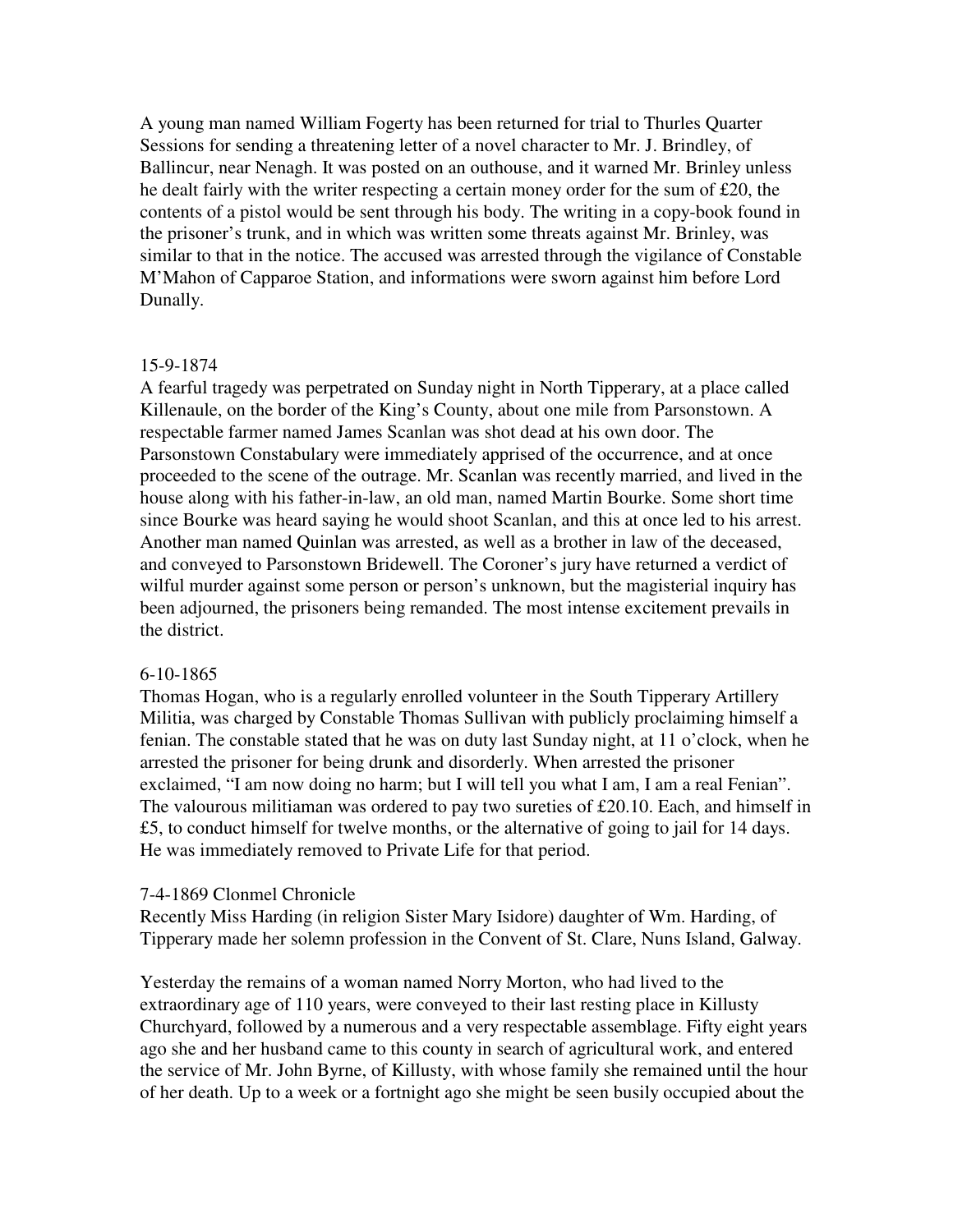farm. Her husband died not many years ago, but she lived on, her only wish being that, when summoned away, she might be interred in the burial ground of the family with whom she had live so long, and to whom the faithful creature was greatly attached. This wish has been at length gratified.

There was an attack made on the night of the 5th March on the residence of Mr. Kernan, Derryvalla, in the Killenaule Police District, by some 20 men with their faces blackened, who carried off a double-barrelled fowling-piece, a pistol, and £10 in money. One of the ruffians struck a young lady in the face, who had been staying in the house. No arrests have been made.

Mrs Catherine Bradshaw, wife of Thomas Bradshaw, Esq, Cullen Cottage, died on the 1st ult. in her 82nd year.

A suit brought for oral slander at the late County Waterford Assizes by a farmer named Hackett, of Mullinahone, against a Landlord named Blunden, resulted, after a second trial, in a verdict for plaintiff of one farthing damages.

Freeman's Journal 8th April 1817.

Kilkenny April 5th.

On Tuesday night last, a house of Edmond Phelan, Esq. in which his herd resides, at Lisdowney, in this County, was attacked by a party of armed men, who demanded admitttance, which was very spiritedly refused by Grace, the Herdsman, on which the party fired into the house and Grace fired out at them. They still continued to fire into the house and one of the shots wounded Grace in the thigh, notwithstanding which he still refused them admittance. Finding, however, that they could not intimidate Grace, they went to a neighbouring house, procured fire and set the house on firew. Grace still refused admittance and continued to defend himself until the house began to fall upon him, being entirely in flames. No longer able to remain within, Grace rushed out, on which the party fired three shots at him, one of which wounded him in the arm, but did not prevent him from effecting his escape. The same party had on that morning robbed, Crofton Laurenson, Esq. High Constable of Galmoy, and two of his Policemen on their way to the Assizes of 120/. two pistols, and their horses; their attack on Grace was made, it is conceived on account of his having given some information as to the course they had took after committing that robbery.

Freeman' Journal April 8th 1817.

Newry April 5th.

The office houses of a man named M'Kenna, who resides in the neighbouring of Ball's Mill, was last night set on fire and consumed-7 head of cattle were in the houses, part of which belonged to two neighbouring men. No reason can be assigned, except that it was reported M'Kenna had taken corn acres in the neighbourhood of Greggan, a method of letting land very common in the country, and never known to provoke malice before. The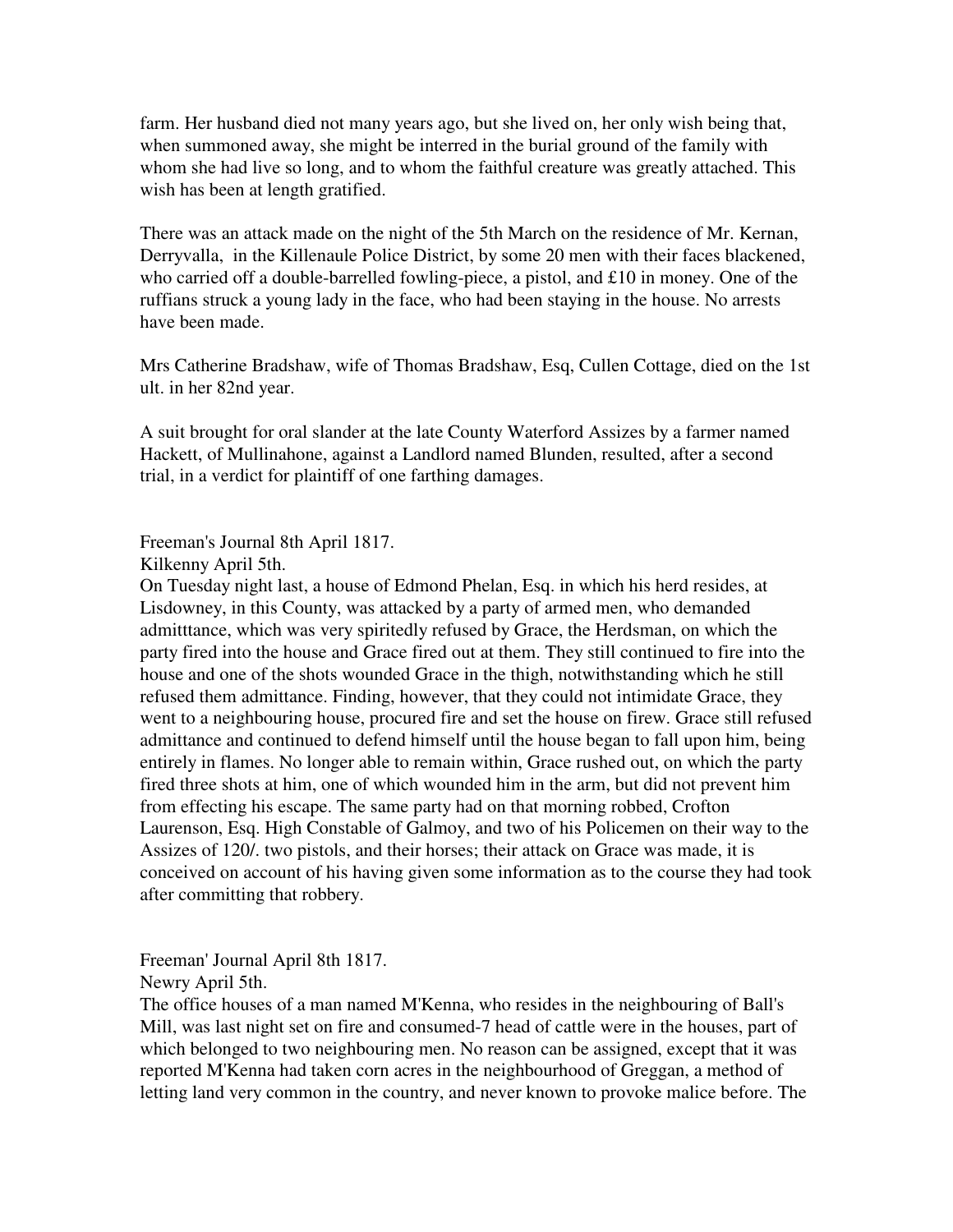dwelling house was on the opposite side of the road, and of course escaped. On Monday night last, as John M'Nally, a respectable young man, was returning home from the market of Castlewellan, to his house in Newcastle, he was murdered on the high road in Drumcree, by strangling. An inquest was held by Mr. Caddell, the coroner, who committed to gaol, a man of the name of Patrick Morgan, on strong suspicion. On Sunday morning the 30th March at 6 O'Clock, the walled park of Mrs Corry of this town, was broken into, and a quantity of timber stolen, and on the following Monday, 31st of March, the same park was broken into, and four sheep, the property of Mrs. Corry, were killed and taken away. The wall that encloses this park is 14 feet high. Information having been made before Smithson Corry Esq. against a man named Bernard Magennis and John Magennis, his son, both of High Street, who were seen carrying away the timber as it as thrown over the wall, a party of constables proceeded on a search warrant, in pursuit of the timber, which they found in the house of Bernard Magennis, and took John Magennis into custody, but Bernard escaped, and has not since been heard of. In searching through the same street, within a few doors of Magennis's houses, the constables discovered in a house of a man named Edward M'Anearny,a trap door, on which was laid a large chest. On descending into the cellar, they found the carcases of two sheep, which had the appearance of been recently killed, the skins were also found in this placed, one of which has been identified, as also a leather strap, which was round the neck of one of the sheep. On searching the house there were found some iron spikes about one foot long, which might have served for scaling the wall-Some rakes, pitchforks, shovels, a bottle of aquafortis, and some unbleached linen. Edward M'Anearny and his son John were apprehended and were this morning transmitted to Downpatrick.

10th April 1817 Freemans Journal.

To Samuel Smith and John Caldwell, Esqrs, Church Wardens of the Parish of St. Michan.

We, the undersigned request you will please call a meeting of the Householders of the Parish on a very early day, to take into consideration the Bill now pending in Parliament, for lighting the City of Dublin with Gas Light, and if found necessary, to present a petition to Parliament, declaring our sentiments on the same. William Milner. Thomas Callaghan. James Heiton. Henry Stewart. James Reed. Abm. Pitts. William Pilkington. John Rothwell. William Somerville. R. Kells. Wm. Smith. Lestr. Beddy William Hill. James Dillon.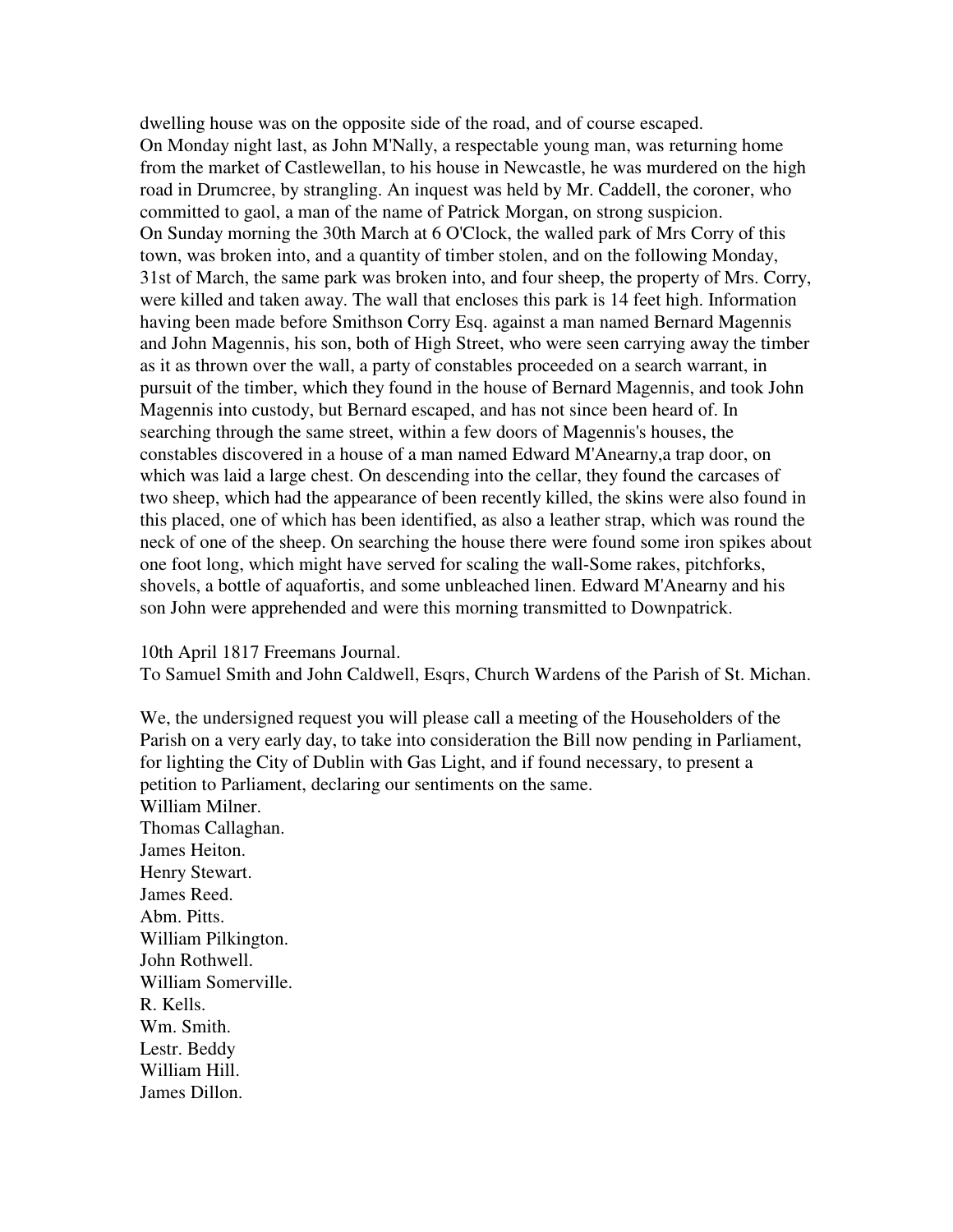Robert Barnes. George Steele. H. Ebling. W. Singleton. Joseph Levett. Pursuant to the above requisition, we do hereby appoint a meeting of the Householders of St. Michan's Parish to be held at the Vestry Room on Friday the 11th inst, at 12 O'Clock, for the above purpose. Samuel Smith John Caldwell. Church Wardens.

Dublin Evening Post 10-9-1801.

County Meath.

To be let, for such terms as may be agreed on the following lands, part of the estate of his Grace the Archbishop of Dublin, situate lying, and being in the manor of Moylagh, Barony of Moy?enrath, and Co. Meath.

Monamore, containing about 125 acres, now occupied by J. Murray.

Part of Coolderry, containing about 136 acres, now occupied by John and Edward Carlew.

Part of Coolderry, containing about 15 acres, now occupied by Val. Cusack.

Part of Hazestown, containing about 86 acres, now occupied by Val Cusack.

Part of Hazestown, containing about 10 acres, now occupied by J. Sheridan.

Part of Little Johnstown, containing about 150 acres, now occupied by Mich. Dwan, Thomas Sheridan, Pat Ennis, and J. Moran.

Part of Tramon, containing about 30 acres, now occupied by the reps. of Ger. Leyns. Part of Cullentree containing about 179 acres, now occupied by the reps of the late Edward Bryan.

Clonmowley, containing about 130 acres, now occupied by the Widow Flyn and James Fagan.

Balin, containing about 139 acres, now occupied by Mich. Duffy, James Lowe, Dan Meaghan, and Rich Flynn.

A plot of ground near Rathmulion, containing about 16 acres, now occupied by Mich. Mealy.

Part of Kilmore, containing about 15 acres, now occupied by John Cormack and James Ryan.

Part of Strantybeg?, containing about 6 acres now occupied by Christ. Cusack.

The above lands are all arable, pasture and meadow, and lie near the towns of Rathmulion, Langwood?, Summerhill and Trim-Proposals in writing will be received by

the Rev. Cha. Beresford and Conyngham McAlpine, esq. 79 Marlborough Street, Dublin.

10-11-1862 Times. Most Rev. Doctor Leahy. Archbishop of Cashel.

This pastoral is addressed "To those calling themselves the Three-year-old and the Fouryear old factions in the Parish of Emly and thereabouts."

The Archbishop with grief complains that those people-"almost alone of the people of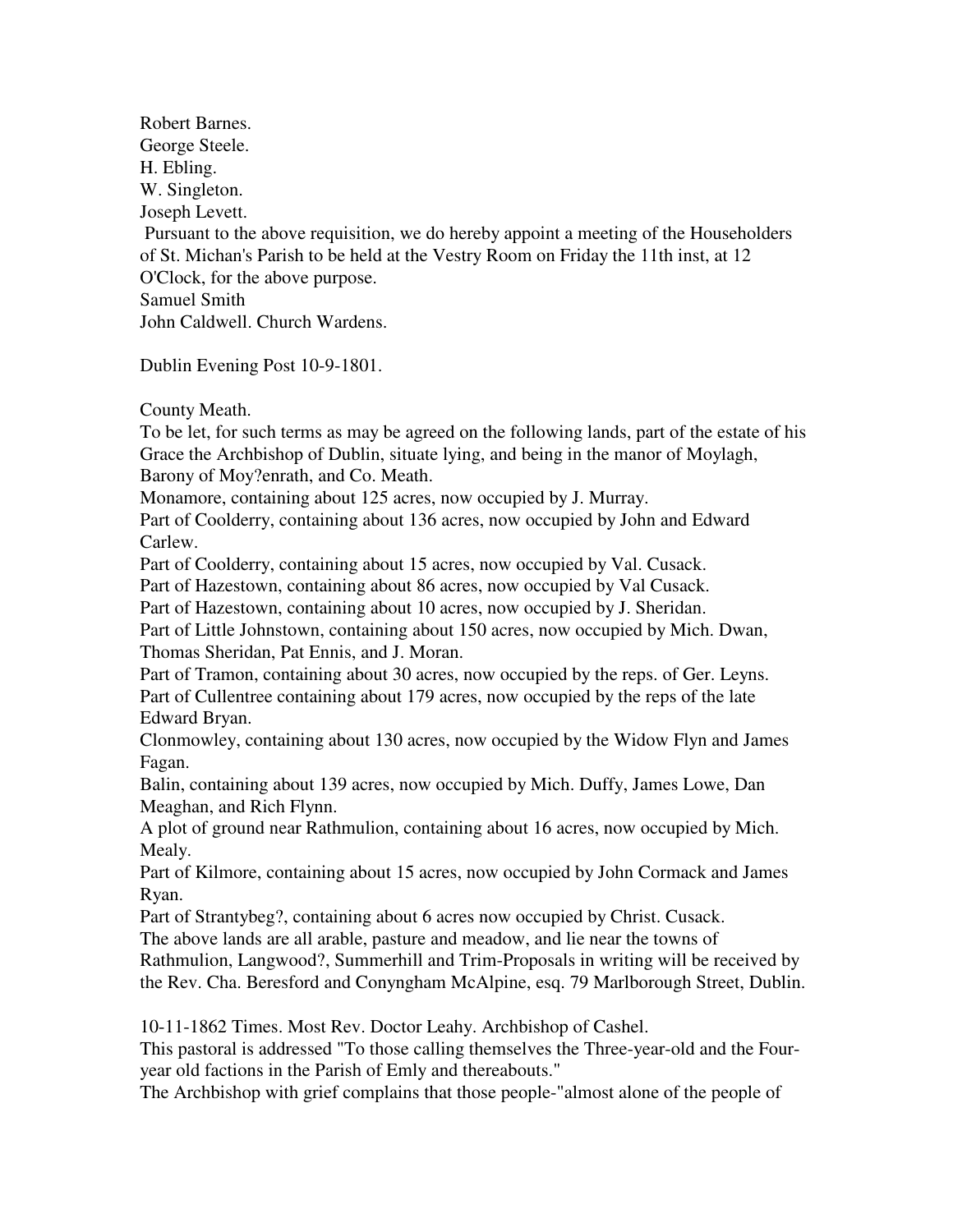Ireland certainly alone of all the people of these dioceses"-have revived those wicked factions which some years ago were the disgrace of the County. Emly is the stronghold of the two factions-the "Three year olds and the "Four year olds". He then goes on at length about the two factions and then ends the Pastoral with a well authenticated detail of murders and maimings, and other grevious bodily injuries that have occurred in the district in the last six years.

Perhaps such a record was was never before embodied in any Bishop's pastoral. 9th July 1856. Denis Quinlan, (four year old), Parish of Emly, killed at the fair of Hospital.

August 1856-John Fitzgerald, (four year old) killed at his own door in Emly. October 1856 -John Kenna, parish of Emly, killed at Rodus, in the same Parish, He did not belong to either faction.

September 1858-Michael Hayes, Parish of Hospital, (four year old) killed at the fair of Hospital.

1859 -James Brown, Knockany, received a stab wound, which put his life in danger. 1859-At a funeral in Kilteely, John McGrath of Emly, (four year old), badly fractured. 1860, Nov. 6th, Returning from the fair of Knockany, Edward Fitzgibbon was killed 1860, One Murphy, a three year old, was killed between Ballylanders and Galbally. June 12th 1860-At the fair of Ballybrood, several persons were injured in a faction fight between the Mulcahys and Connollys of Caherline, and the Smalls of Kilteely on one side, and the Lundons and Conways of Kilteely on the other.

May 1861-At a funeral at Emly a wicked fight took place between the Three and Four year olds, from which nine persons from the Parish of Emly, and four from the parish of Hospital were punished by Sergeant Howley at the sessions of Cashel.

1861-John Moloney, a three year old, and Daniel Connors, a four year old, began to fight at the Chapel gate on a Sunday, and having retired to a field close by fought it out during Mass, in the presence of several spectators.

December 1861-At a hurling in the Parish of Emly a man named Taylor was badly fractured, for which a man named Kennedy was sentenced to three of four years penal servitude.

1861-A man named Callaghan, not of any party, returning from the fair of Emly, was killed.

1861-At a hurling in Kilteely, a man named Small was badly fractured by persons of the opposite faction. This occurrence arose out of a faction fight at the fair of Ballybrood, in 1860.

1862-At the fair of Kilteely, Moloney, a Three year old, badly beaten by Connolly, a four year old.

April 1862 -At the fair of Ballincreena,? Parish of Knocklong, Roger Egan was badly fractured by some of the three year olds, because he was seen in the company with some of the opposite party, though he did not belong to either.

August 22nd 1862. Edward Fitzgerald, Hospital, was killed in the same place 1862-Michael Buckley, of Emly was badly fractured.

The cause of the feud which has led to such deplorable results was so trivial and ludicrous that it would be almost incredible if given on a less authority than this pastoral. The cause was too ludicrous to be more than alluded to by the Archbishop. It was all about a BULL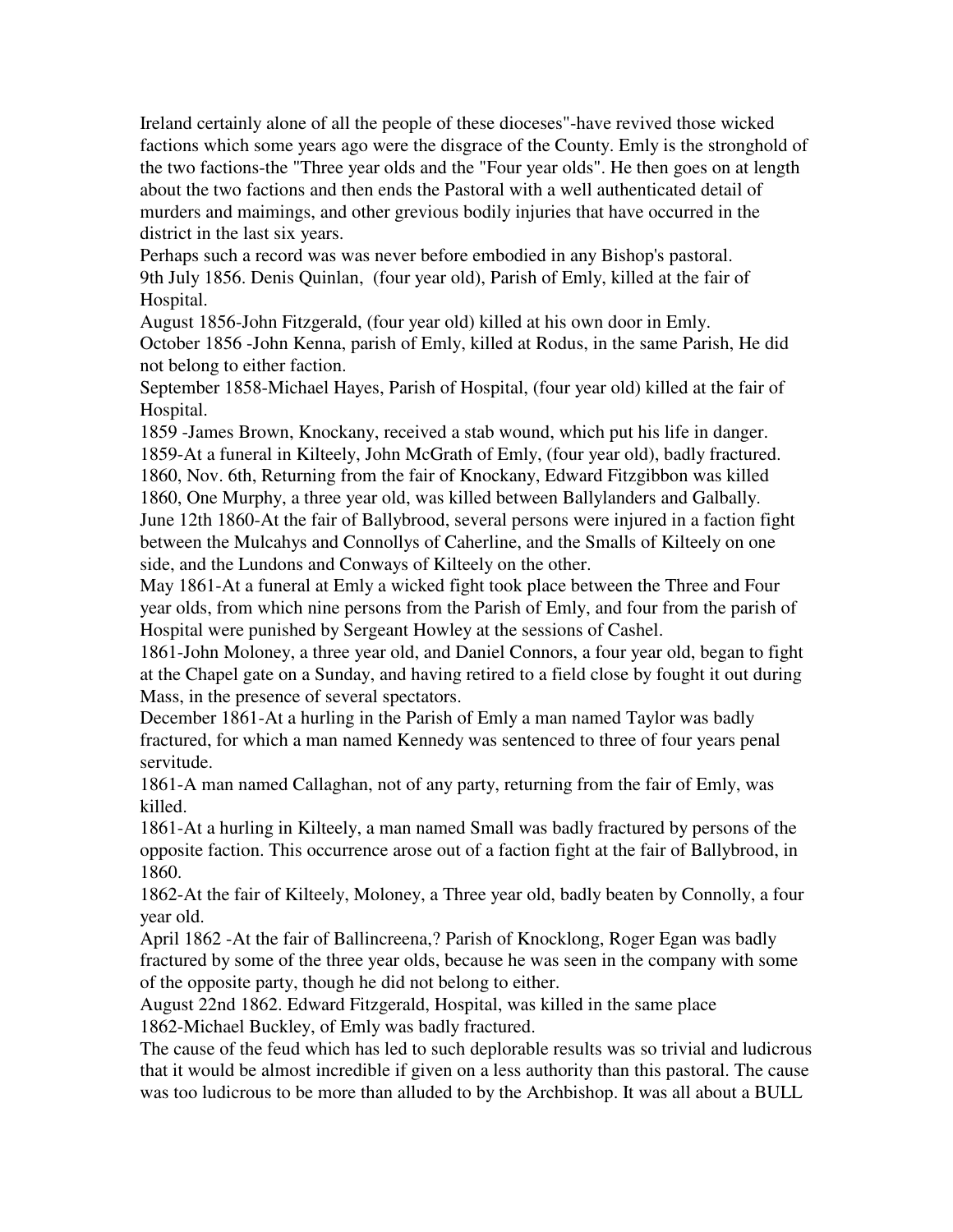and the age of the Bull.

(My son has just come in to ask me what am I laughing at, I've just remembered many years ago, my father took me to a hurling match in Bansha, between Drom and Inch, can't remember the other team, presume it was Bansha, one of the players for the other side hit one of the Drom and Inch lads, his father rushed on to the field to have a go at the lad who hit him, the other fellow's father then ran into the field to save his son, and in the space of about two minutes, every players father was on the field, the match had to be called of. I suppose you could call that a faction fight.)

12-3-1801 Dublin Evening Post.

Queen's County.

Whereas a Paper was posted up in Ballybrittas, the 25th of last Feb. which was as follows;

"Threatening the Gentlemen and Farmers of the Parish of Lea, in said County, immediately to give provisions and employment to the poor, otherwise their houses should be burned, their cattle taken and destroyed, and that they might expect to be attacked every night-and denouncing death to the persons that would take down said Paper."

And whereas, another paper was posted up against the wall of the Thoisel or Market House of Portarlington, the 28th day of last Feb. threatening the life of Richard Dowdall, Esq. a Magistrate of the said County, as it is imagined for taking down the Paper so posted up in Ballybrittas.

Now we, the undersigned inhabitants of Portarlington, and its vicinity, having a just sense of the evil tendency of such atrocious acts, will pay the sum of one hundred guineas to the person or persons who will discover and bring to justice the person or persons that wrote or caused to be written the above papers, so as he or they may be prosecuted to conviction in six calendar months from the date hereof.

Richard Warburton, Jonathan Chetwood,

John Vignoles, George Core, Paul Mazych, Cottrell Mercier, John Kelly, King's County Denis Kelly, Thomas Stannus, James Stannus, Richard Clarke, Richard Grattan, George Harrison, George Harrison, Jnr. Edward Geoghan, George Phelan,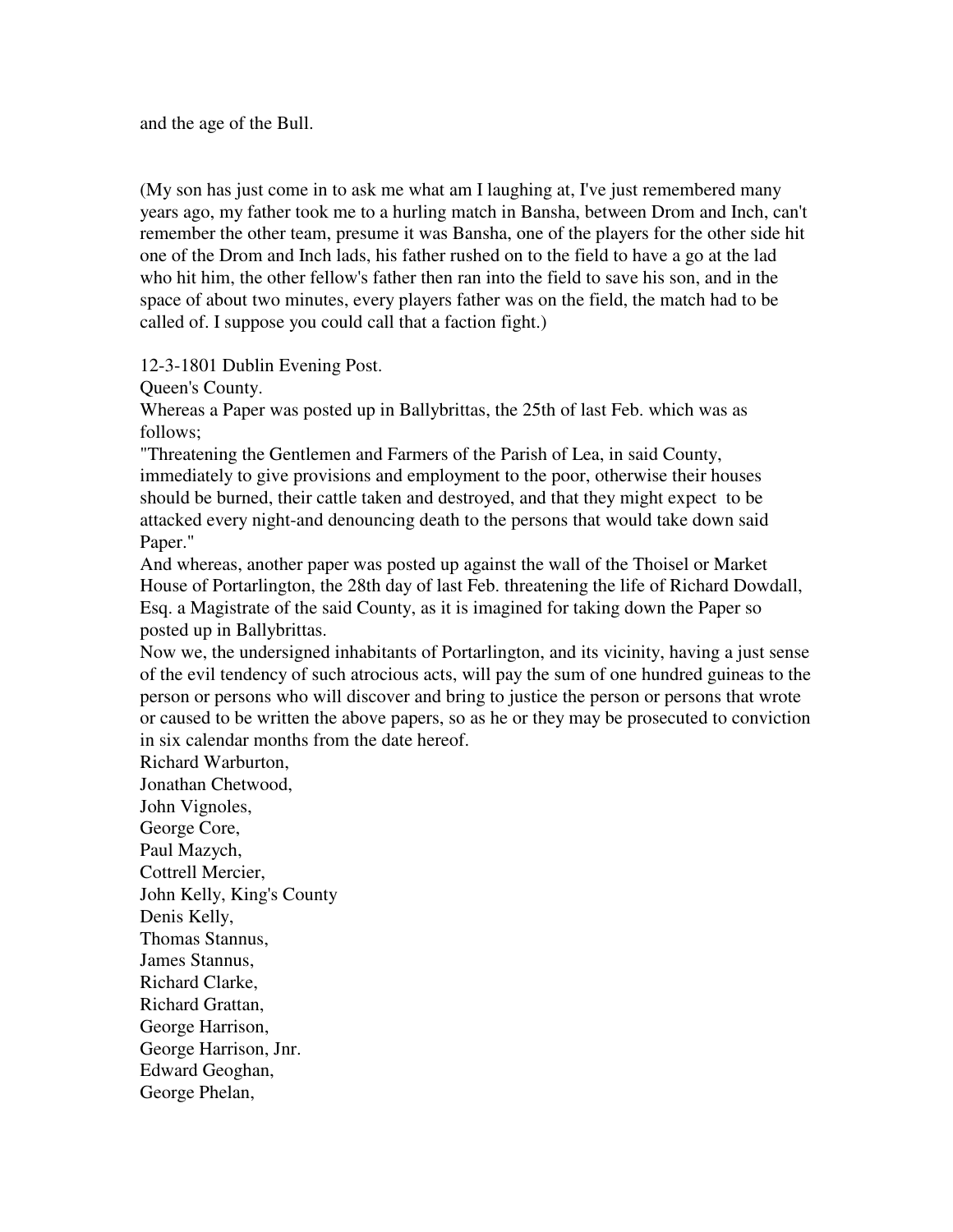Joshua Kemmis, Arthur Cary, John Blair, M.D. George Chapman, Henry Cary, Anthony Cary, Robert Vicors, Thomas Terson. N.B. Any person giving private information, so as to lead to conviction, will be entitled to the reward, and the strictest secrecy observed.

As a further reward I will give the sum of 20 guineas to the person or persons who will discover the person or persons that wrote or caused to be written that Paper that threatened my life, so as he may be convicted of the same.

Portarlington,

March 7th 1801.

R. Dowdall.

12-8-1868 Nenagh Guardian.

The latest phase of Police Rule.

One of the most outrageous acts of official tyranny and police insolence which we have read of for a long time was committed in Borrisoleigh, on Tuesday. On that day a posse of the Royal Irish made a raid on the shop of Mr. Patrick Maher, a most respectable trader, and seized about five stones weight of paper bags, used by him in his trade, which they carried away with them in triumph and confiscated, as "treasonable documents" we suppose. One of the bags has been forwarded to us by a correspondent. On the upper portion of the bag there is a harp, surrounded with a wreath of shamrocks, and underneath " Patrick Maher's Grocery, Spirits, Hardware, Drug, Oils, Colours, and Window Glass Warehouse, Borrisoleigh, -T. Harrington, printer, Johnstown." We suppose the harp and shamrocks were what the loyal constables objected to. But can it be possible that the authorities will allow a lot of ignorant policemen to rob a respectable trader of articles for which he has paid his money, simply because the harp and shamrocks are objectionable to them. If so, they should seize Mr. Harrington's types, for it was he who put the emblems on the bags. They should seize any books upon which Mr. Duffy, the publisher, has placed these emblems, and they should arrest any ladies who wear harps as brooches. In Dame Street, Sackville Street, Grafton Street, and other parts of Dublin, they will see plenty of harp and shamrock brooches offered for sale; and, surely, they have as good a right to order the police to confiscate these as to permit them to rob a shopkeeper of bags upon which the same emblems appear. We strongly advise Mr. Maher to summon the Police for robbery, for we are confident that their act was perfectly illegal.

15-9-1801 Dublin Evening Post.

Co. Carlow.

John Burne, Esq. Plaintiff, Elizabeth Byrne and others Defendants. Pursuant to an order made in this cause, and bearing the date, the 8th July, inst., I will on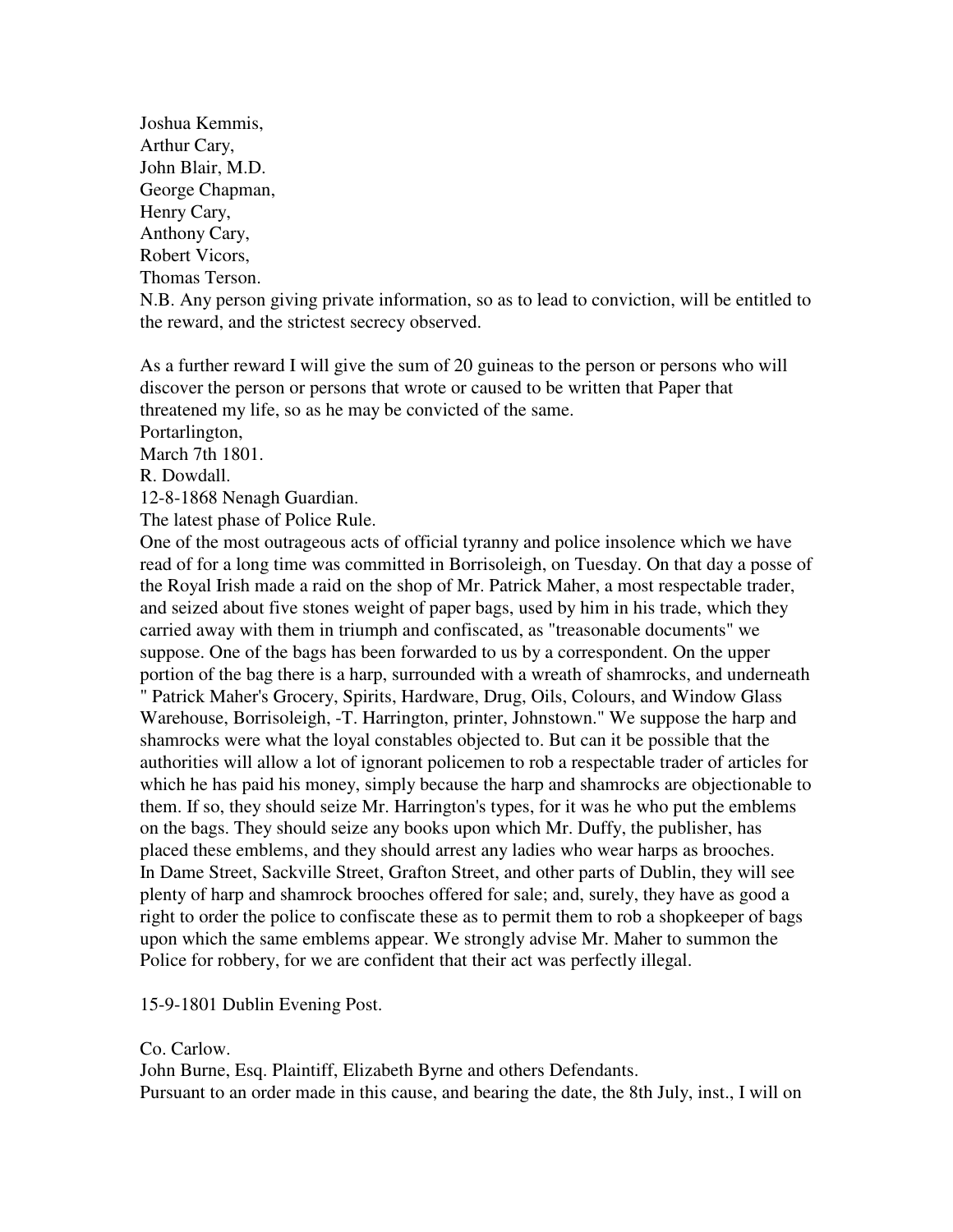Monday, the 27th of July, inst., at the Chancery Chamber, Dublin, at the hour of two O'clock, in the afternoon, let my public cant, to the highest and best bidders, for the term of three years, pending this cause, that part of the lands of Tinecarig, late in the possession of Michael Byrne, Wm. Byrne, and Patrick Byrne, the house quarter of Ballybrack, late in the possession of John Byrne, Hugh Byrne, and Mary Anne Byrne, that part of the lands of L\*\*\*\*lickins, late in the possession of Charles and James Kavanagh, and James Kavanagh;, that part of the lands in Ballyine, formerly in the possession of Patrick Doyle, and the demesne of Cournellan (save and except the house and gardens and ten acres of land adjoining, devised by the will of Edmond Byrne, Esq. to Eliza Byrne, widow.) all which said lands and premises are situate, lying and being in the County of Carlow.

Dated 9th July 1801

Stuart King.

The above Sitting is adjourned to Monday, the 18th day of Sept. next at two O'Clock in the afternoon.

Particulars may be known by applying to Robert Jackson, Esq. Graige, near Carlow, or to John Mills, Plaintiff's Solicitor, 174 Great Britain St. Dublin.

22-4-1817

Freemans Journal.

Cork Assizes.

At our assizes, on Saturday last, Samuel Miller, a corporal of the 81st Regiment was convicted and sentenced to be transported for seven years for picking the pocket of a man of the name of Richard Collins while standing in the Court House the preceding day. The following is a list of convictions in the County Court:-

Daniel Clifford and J. Loucey, for the murder of Col. Newman, were hanged on the 14th inst.

D. Lynch, for murder hanged on the 16th.

H. Neal, White Boy Act, and William Connell, burglary and robbery, to be hanged on the 26th inst.

John Griggan, White Boy Act, Timothy Buckley, burglary and robbery. David Foley and James Connell, on Lord Ellenborough's act, and D. Mccarthy, for uttering a forged note, before the Assistant Barrister, to be hanged on the 15th May.

Daniel Griffin, cow stealing, to be transported for life.

John Collins, Wm. Barry, J. Walsh, David Hennessy, J. Flinn, James Martin, J. Donegan, T. Linihan, Ellen Brien, Dan Sweeney, J. Sullivan, J. Brien, J. Murphy, and P. Shea, for various description of robbery, to be all transported for seven years.

Michael Guinea, suborned perjury before the Assistant Barrister, to be imprisoned three months, and publicly whipped through the town of Mallow, on the 30th inst.

Laurence Horogan, alias Seyward, for perjury, to be transported for seven years.

Patrick Daly, manslaughter, imprisoned 12 months and burned on the hand.

Cornelius Mahony, manslaughter, imprisoned three months and burned on the hand.

Wm. Stewart, manslaughter, imprisoned six months and burned on the hand.

Edward Connor, Snr. and Edward Connor, Jnr, for stealing potatoes, to be imprisoned for three months.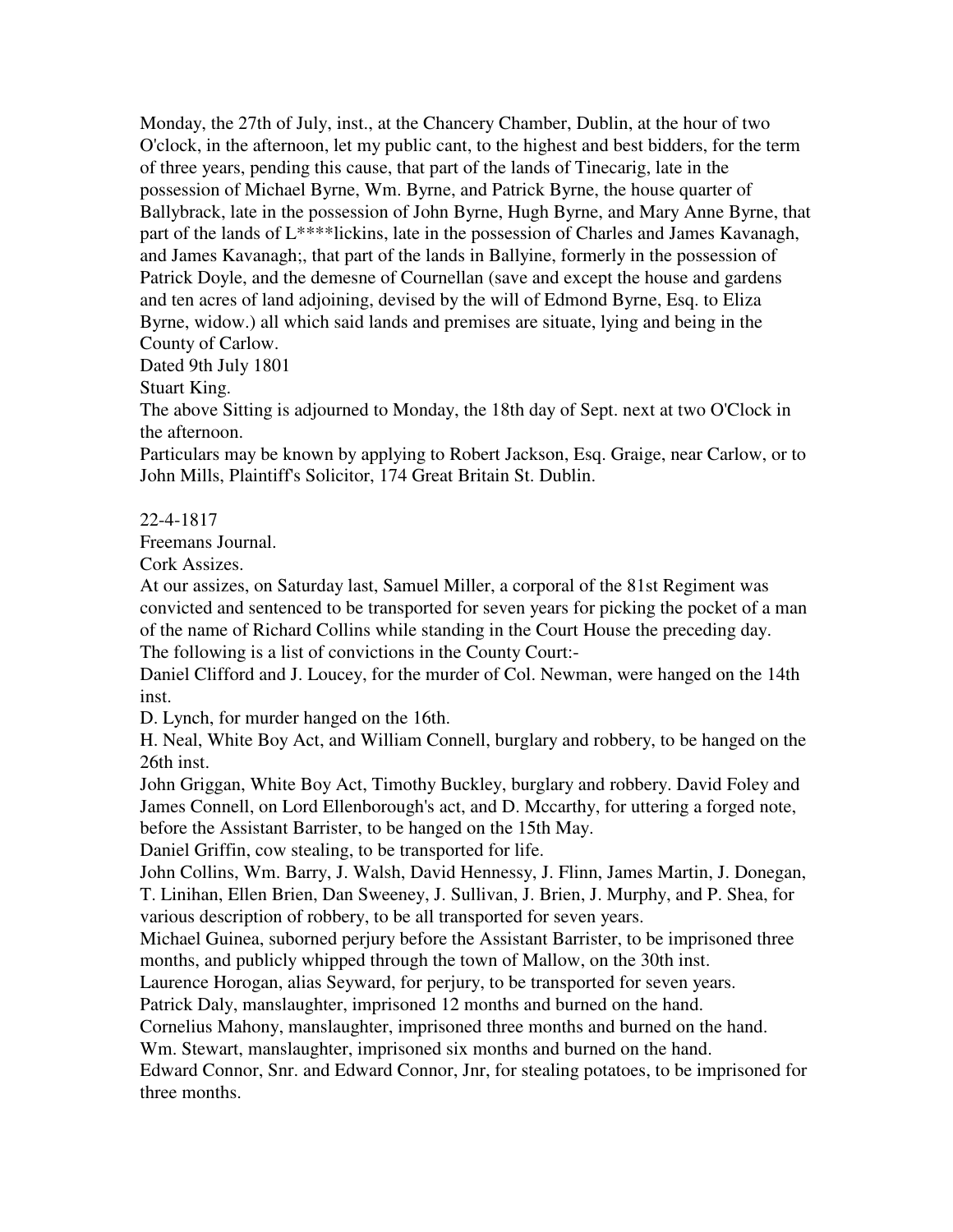James Troswell, for stealing a bow and fiddle, imprisoned three months.

Timothy Madden, sheep stealing, to be imprisoned three months.

Charles Regan, perjury, to be pillored on the 26th inst.

Richard Power and Dan Egan, for rescue?, the former to be imprisoned six months and fined 50/., the latter to be imprisoned three months.

Owen M'Auliffe for the attack on the late Sub-Sheriff to be imprisoned six months and fined 50/.

24-7-1869 Tipp Newspaper

On the evening of the 14th ult, Mr. William O'Brien, an assistant in Mr. McGrath's loan office, Queen Street, Nenagh, while riding his employer's horse, in Silver Street, Nenagh, sustained serious injury. The horse rearing fell upon the young man, crushing the body and leg frightfully, beside causing a fracture of the skull and concussion of the brain, from which he was in convulsions. Under the skilful care of Dr. Callahan, he will probably recover, though slowly.

On the 7th ult, an effort was made by a man named James Bourke, to take away the life of his step father, John Ryan, a shoemaker, of Kilcommon. It appears that Bourke, who lived with a farmer in the neighbourhood as a servant, went to the house of his step father on that evening and took some liqueur with him. Mrs. Ryan went out leaving them together, shortly after which Bourke presented a pistol at Ryan, fired two shots, and seeing the latter fall, fled. Ryan was wounded in the left side of the head and is now recovering.

William Power Esq, of Cashel, lately presented a large and commodious house to the Christian Brothers for their use as schools in that city, opposite the military barracks.

On the 16th ult. Patrick Hickey surrendered himself to the Hon. Martin Joseph French, R.M. at Cashel, for the stabbing of Michael Hickey at Cashel last Jan. He was sent under escort to Clonmel gaol the same day.

On the 14th ult. the solemn ceremony of profession took place at the Presentation Convent, Cashel. His Grace the Most Rev. Dr. Leahy, Archbishop of the diocese presided. The young lady who received the black veil was Miss Margaret Coman, in religion Sister Agnes, eldest daughter of Mr. John Coman, Merchant, Cashel.

The new Church in Killenaule has just received an additional embellishment in the erection of a splendid altar in honour of the Ever Blessed Virgin, and a magnificent stained glass window, in memory of the late Rev. Philip Scanlan, C.C.. The altar is of the purest Carrara marble on beautiful variegated pillars: surrounded by a tabernacle of white is a statue of the Blessed Virgin.

On June 10th, from information received, the police seized 500 pounds of powder in Shambles-Lane, Clonmel, in the store of a local merchant, who, under the Towns Improvement Act, was not empowered to have more than 10 pounds weight of powder on the premises, and same should be in a place approved of by the Commissioners.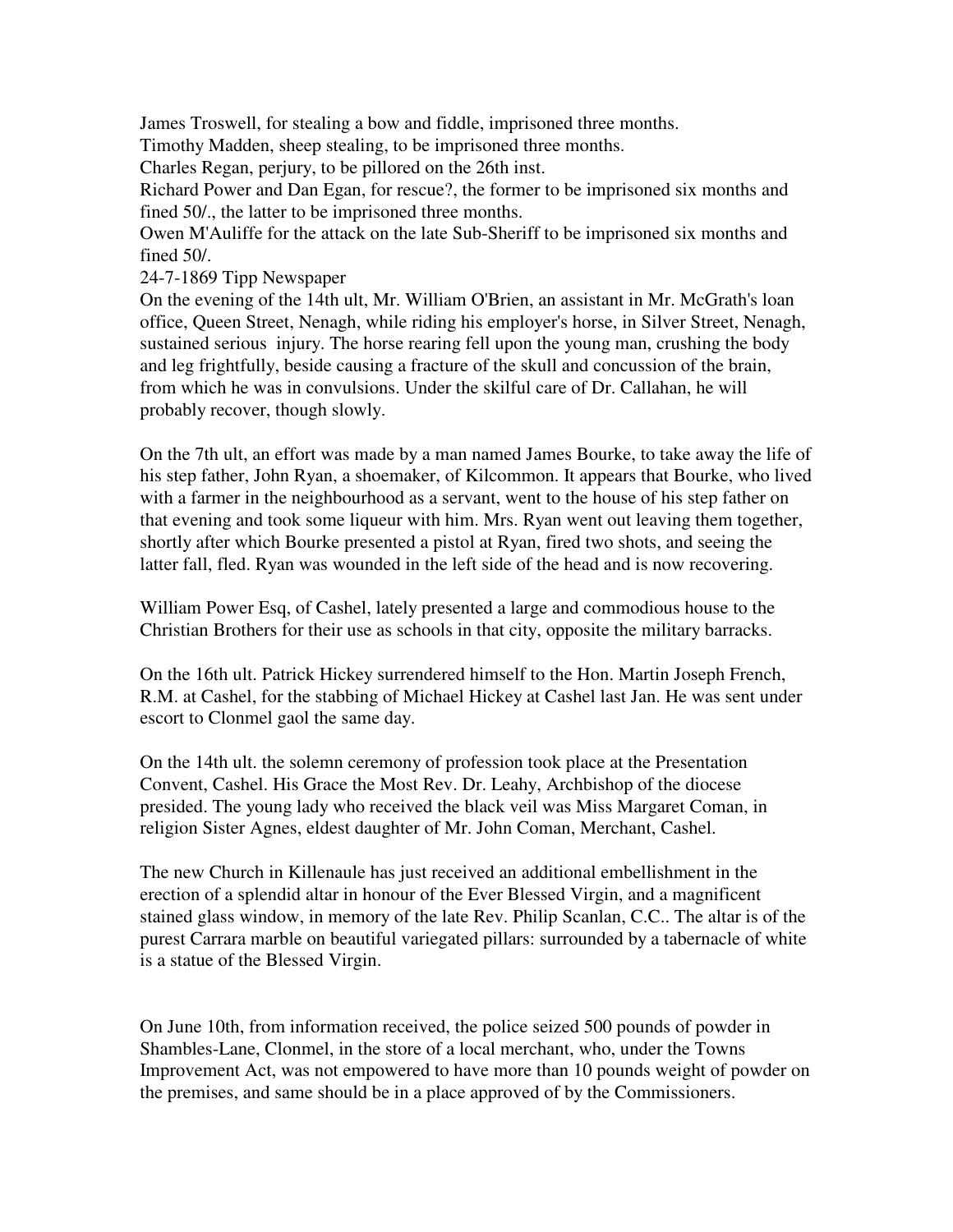Frederick James Fegan, Esq., of Ballinacourty, Co. Tipp, Secretary of Admiral Sir. William Martin, B&K.C.B., Commander-in -Chief at Plymouth, has been called to the Bar at Lincoln Inn.

There are 380 paupers in Nenagh Workhouse, and 269 recipients of out door relief.

Dublin Evening Post 28-11-1801

Co. Tipperary.

The following Capital Freehold Estates, to be sold by Private Contract, in the Barony of Kilnemanagh, viz.

| Farms.              | Tenants.               | Rents.     |
|---------------------|------------------------|------------|
| Ballymore           | James Murphy           | £455.11.4. |
| Ballymore.          | Dan and Pat Murphy.    | £525.10.6. |
| Skehane and Cumask. | Thomas Murphy.         | £152.8.6.  |
| Clonkelly.          | Samuel Alleyne.        | £146.14.9. |
| Shanballyduff       | Francis Phelan.        | £65.0.0    |
| Shaghavry.          | Mathias and B. Phelan. | ££300.0.0  |

The first four farms are near Cashel, and the other two between Cashel and Borrisoleigh. The tenants will show the premises, and descriptive particulars may be had at Mrs. Holland's at Cashel, of Ambrose Harvey, Esq. 19 Suffolk St. Dublin, and of Charles Hassalt, esq. 22 Suffolk. St. Dublin who is legally authorised to sell the premises. 29-3-1817.

Limerick Assizes.

The following is a correct detail of the Convictions that took place at the County Limerick Assizes, which ended on Monday evening.

Michael Keefe and John Neville for the murder of Thomas Dillon and wife, hanged on Friday the 21st March, and their bodies given to the Surgeons of the County Infirmary. Patrick Collins for the murder of John Collins, hanged on Monday 24th March, and his body given to the Surgeons for dissection.

Thomas Riedy for assaulting the dwelling house of Michael Meehan, of Monanouge, to be hanged on Saturday the 1st of June next.

James Clanchy for pig stealing, to be transported for 7 years.

James Clogan for sheep stealing, to be imprisoned for 6 months.

Simon Hayes for assaulting Richard Tracy, to be imprisoned for 12 months.

Darby Sheehan, for sheep stealing, to be transported for 7 years.

Thomas Sweeney, John M'Inerny, Patrick Keaty, and Patrick Fox, for rescuing goods distrained for rent, to be imprisoned one month each, and given security to keep the peace.

Francis Buckly, for assisting James Buckly to escape from the Bridewell of Bruff, to be imprisoned 3 months.

John Crowe, for forging a Sheriff's warrant to a decree, to be imprisoned 6 months. Patrick Sheehan for unlawful assembly, to be imprisoned 3 months and pay a fine of 5/. (imprisoned until fine is paid) and to be whipped through Ballingarry, on the 16th April.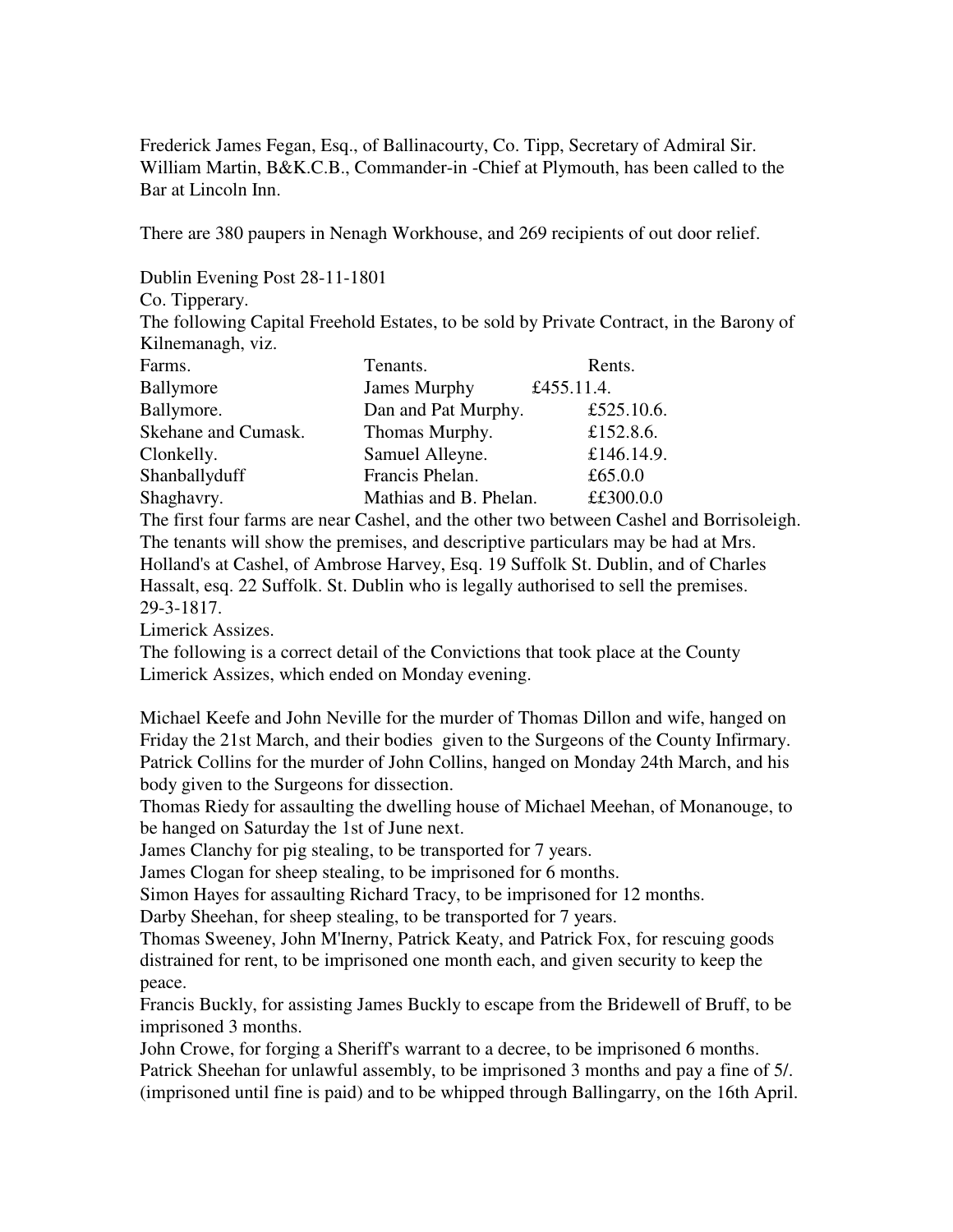Cornlious Brusnahan, for the murder of Thomas Slattery, guilty man-slaughter, to be burned on the hand and imprisoned 12 months.

Michael Sheahan, for cow stealing to be transported for 7 years.

James Cronican, jnr. for unlawful distillation, to be imprisoned 2 months and fined 10/. and six months imprisoned if fine is not paid.

## 29-9-1866 Tipperary Advocate.

On Thursday, Aug. 23rd. an auction of pews was held by Mr. Thomas Dowling, Auctioneer, Tipperary, in the New Roman Catholic Chapel of Lattin within four miles of Tipperary, which was largely attended by the Parishioners, There was very keen competition for the 38 pews which were put up for auction, and which brought the large sum of £1000, realizing from £17 to £40 each. Charles Moore, Esq. M.P. was amongst the higest bidders. The auction was held to liquidate a debt incurred by the Parishioners in building the structure, which was recently erected at Lattin, at a cost of about £3000-the Parish priest, the Rev.Mr.MaGrath, alone contributing £500. This gentleman has also commenced the erection of school houses, at the expense of the Parish, and it is stated that the surplus money remaining, after the liquidation of the debt due on the Chapel, will be applied by him towards the latter purpose.

## 5-10-1866 Nenagh Guardian.

It is now over two weeks since the reaping commenced in our district, and though the weather has been anything but favourable since, the sickle has been steadily at work. It was incidentally remarked by Mr. Poe, at the last meeting of the Board of Guardians, that reapers are unusually scarce, and that wages were never at a higher figure-the labourer preferring to go idle to entering the field for fourteen shillings per week. Few of our agricultural labourers need to go to England to cut the harvest this year. It is gratifying to see that the wheat crop is most luxuriant, and exceeds, by one fourth the yield of last year. The oat crop is at least an average.

3-3-1869 Tipperary Advocate.

On Wednesday, a man named Edward Treacy, residing at Ballynolty, near Tipperary, proceeded to that town for the purpose of selling butter, which he had left there a week previous. having disposed of the butter and received the price, he left to return home. At 4 PM on the same day he was found on the roadside about a mile and a half from his own house, murdered. On Wednesday an inquest was held on the body, and an open verdict returned. Two men named Byrne and Carroll were arrested, but as there was no evidence to criminate them they were discharged. Whatever may have been the object of the murder, it was not for the purpose of robbing the deceased, for the price of the butter (£50) was found in his coat pocket when the body was discovered.

# 17-2-1869

At The Tipperary Petty Sessions, on Jan 14th, a woman named Margaret Hourigan, Ballingland, summoned William Hughes, from the same locality, for assaulting her, under the following circumstances:- Hughes, it appears, was, on two or three previous occasions, observed by the complainant to be going among her cattle, in what appeared to her to be a rather mysterious manner, and believing him to be there for the purpose of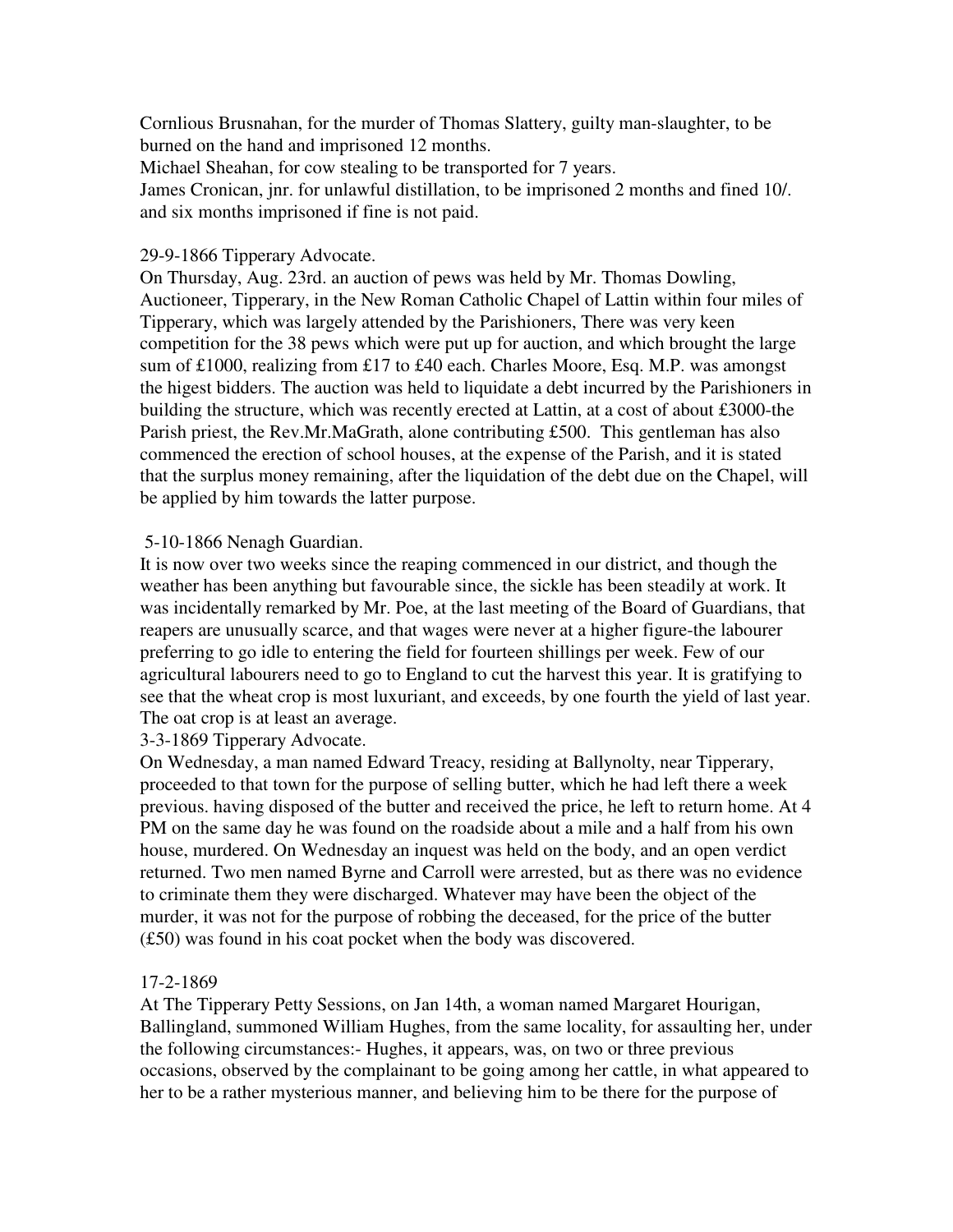going through a certain formula of incantation, in order to take away the produce of her milk, and have it added to his own dairy, she went to him to remonstrate with him on the impropriety of his conduct, and gave him to understand that if he went there on any future occasion, he would not leave the land well pleased with himself. Some hot words on the part of the defendant followed, as a matter of course, this angry remonstrance, and ultimately she swore Hughes struck and knocked her down. The bench imposed a fine of 2s. 6d. which was paid.

#### 10-2-1869 Clonmel Free Press.

A Fethard Correspondent informs us that on Friday last a boy named James Moore, of Vally, Fethard, was received into the Church by the Rev. James Cantwell, C.C., having first publicly abjured Protestantism. Catholicity has made rapid strides in the Parish since the Very Rev. Dean Cantwell undertook its pastoral charge.

#### 10-2-1869

On the evening of the 23rd Dec. Patrick Barry, aged 75 years was severely wounded with a stone by a young lad named Michael Ryan, in Nenagh, because Barry's son had called Ryan his nickname "Cat" while they were drinking in Flannery's Public House. Ryan has been committed to jail.

Captain Boycott.

Father John O'Malley P.P., of The Neale, County Mayo was the chief organizer of the struggle that brought Captain Boycott to his knees, and which won a noted victory for the Land League. He was the parish priest of a small village called The Neale, between Ballinrobe and Cong, in the County Mayo, and deservedly enjoyed great popularity for his kindly nature, his devotion to the poor, and jovial disposition. No good cause could fail in winning his whole-hearted advocacy, while he was one with the people in all their trials and hopes, a loyal counsellor and a faithful friend.

Captain Boycott, an Englishman, resided at Lough Mask House as agent for Lord Erne, a landlord who owned some of the land over which Father John's parish extended. The captain had been Lord Erne's land agent for some fifteen years, and was considered a domineering individual very exacting in his dealings with tenants and workers, and devoid of all sympathy towards the people generally. He farmed a considerable quantity of land on the estate managed by him, and employed a number of laborers in sowing and in harvest time. With these the captain had a dispute about wages in the summer months, and discovering also that they had changed in their manner were more independent and less obsequious, owing, of course, to the "demoralizing" Land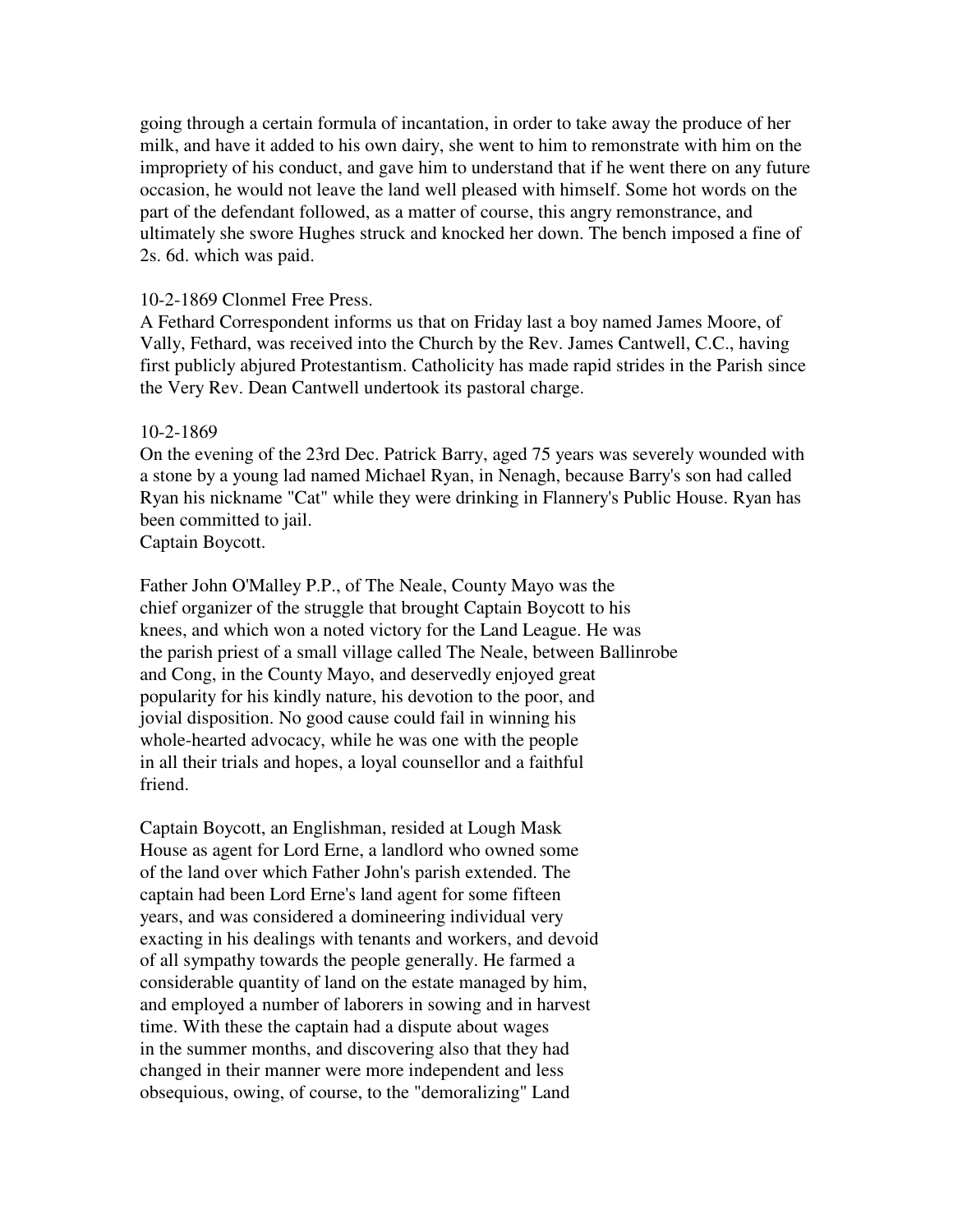League they were dismissed. This began the conflict between him and the surrounding community. No other laborers would be allowed to work for him. The league and Father John secured this.

It was now the Captain's turn to strike back. He was a courageous and resourceful man, and fought his corner with the true spirit of a plucky Englishman. He resolved, as a land agent, to hit back at those who had interfered with his workmen. He did this by refusing to listen to demands for abatement of rents when the tenants, following the general example, put before him the claims for concession based upon the previous bad seasons. The rents must be paid when due or out the tenants should go. To this stand an equally resolute reply was made without a reduction in the rent, nothing at all should be paid. And thus the issue was knit.

Processes of ejectment were obtained in due course from the court, but no one could be got to serve them. The law was made powerless where agents could not be got to execute its decrees. The league now became the aggressor. It carried the war into the captain's own country. The local black- smith refused to shoe any of his horses the herds who looked after his cattle left him; the baker in the nearest town refused to serve Lough Mask House with bread; the postman most reluctantly delivered his letters, and, finally, all his domestic servants declared they could no longer stay "the people were ag'inst it." To make matters worse, his root and other crops were ripe for gathering. The harvest had been plentiful, but there were no hands to reap it. Not a soul in the county could be got for love or money to do an hour's work for the man who had undertaken the big job of fighting the Land League. Hemmed in on all sides, protected by police day and night, in his walks and in his home (though not a soul dreamed of doing him any physical harm), the resolute old man wrote to the London press depicting his position and representing himself as being in the midst of a community of Irish rebels, a besieged, injured, and insulted Englishman.

England resounded with cries of indignation. Gentle ladies of the Boycott household were represented in the picture papers of London as working in the garden under the protection of armed police, while stories of visits paid to the neighboring cottages those of the tenants on the estate by these educated ladies, seeking in vain for household help, went the round of the British press, and created intense feeling against the "barbarous" Irish who had taken leave of their humanity under the vile teachings of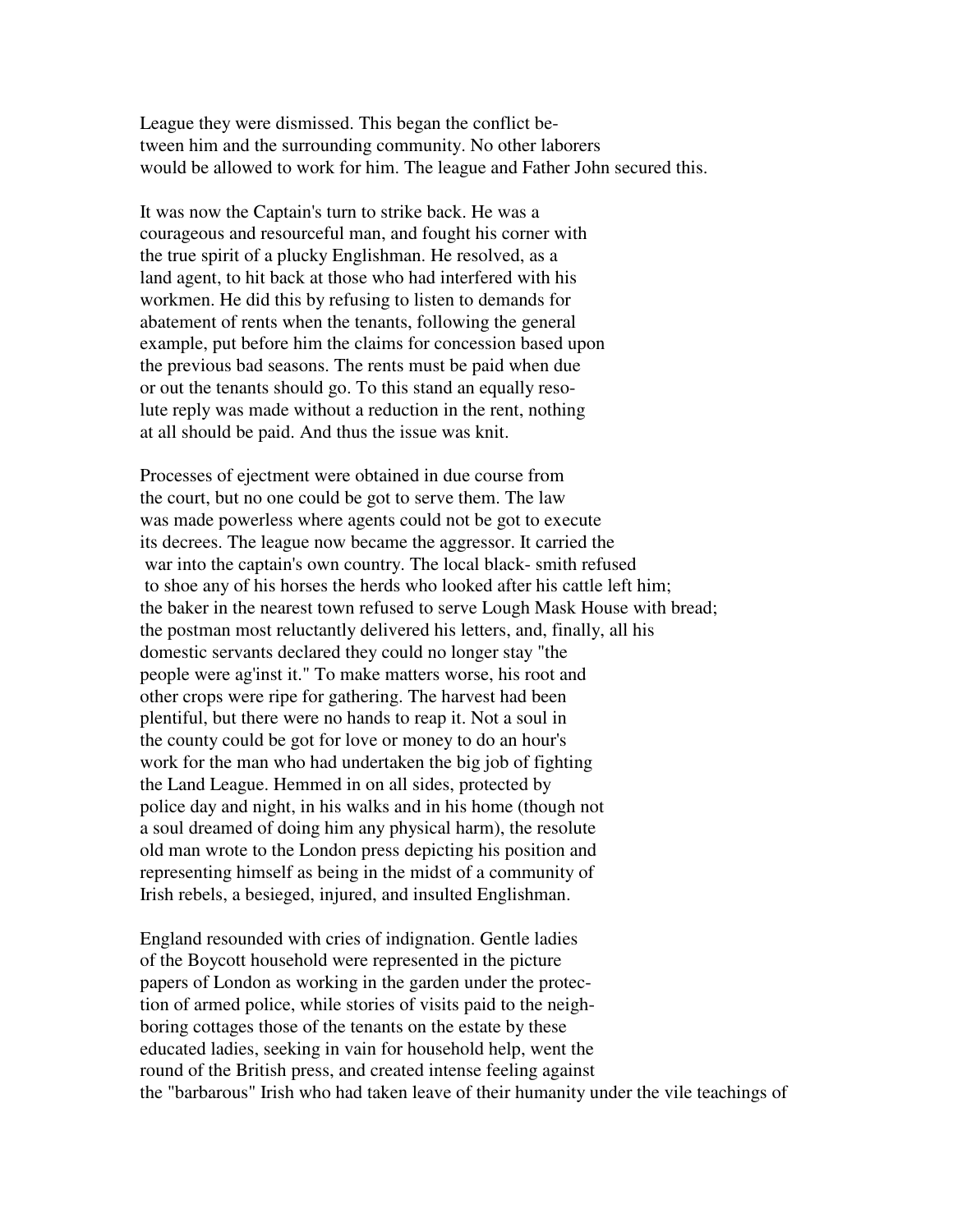the Land League. The government was denounced for not grappling with these "local tyrants," while students in English colleges sent messages of sympathy and of encouragement to Lough Mask House. But Captain Boycott, the land agent of the landlord, the Earl of Erne, and the former "master" of the tenants under his power, was reduced to a condition of absolute helplessness by the combination of the very people who had trembled before him and had dreaded his very frown only two short years before. And yet they only left him severely alone.

At last outside help was forthcoming. Orange laborers in Ulster were organized to rescue the captain's crops before the December frosts should destroy them in the ground. Fifty of these volunteers, under the lead of a Mr. Goddard, were to proceed to Lough Mask farm under a powerful escort of soldiers. It was to be an invasion of the league territory. An armed force was to save the land agent's potatoes from the perils of the approaching winter.

The fifty volunteer Orange laborers from Ulster were escorted by a force of two thousand troops to Claremorris, in Mayo, where the railway journey ended, and the tramp to Lough Mask House, over a distance of fifteen miles, was to begin. The league resorted to wise tactics under this direct provocation to disorder. A manifesto was issued calling on the people of Mayo to follow the same course adopted towards Captain Boycott to let the Orangemen and soldiers severely alone. They were not to be hooted or molested or supplied with anything. Cars were not to be let or lent for their use, nor food of any kind to be given or sold to them. They were to be looked at and laughed at; that was all. This advice was implicitly obeyed. "The Lough Mask Expedition," as it was called, was left to the tender mercies of a Connaught rainy season, and never in all the climatic records of that province did the Celtic Pluvius indulge more copiously in a pitiless downpour than during "the famous diggin' of Boycott's prayties," as the delighted peasantry named the costly and ridiculous proceeding.

The troops and the Orangemen reached their destination drenched to the skin. Their welcome was not of the most hospitable kind, even at the hands of the man whom they had come to relieve and support. They encamped upon his grounds in tents. Soldiers have a habit of "looking round" when on expeditions, and it was soon discovered in foraging searches that chickens, ducks, geese, young pigs, and many other things tempting to a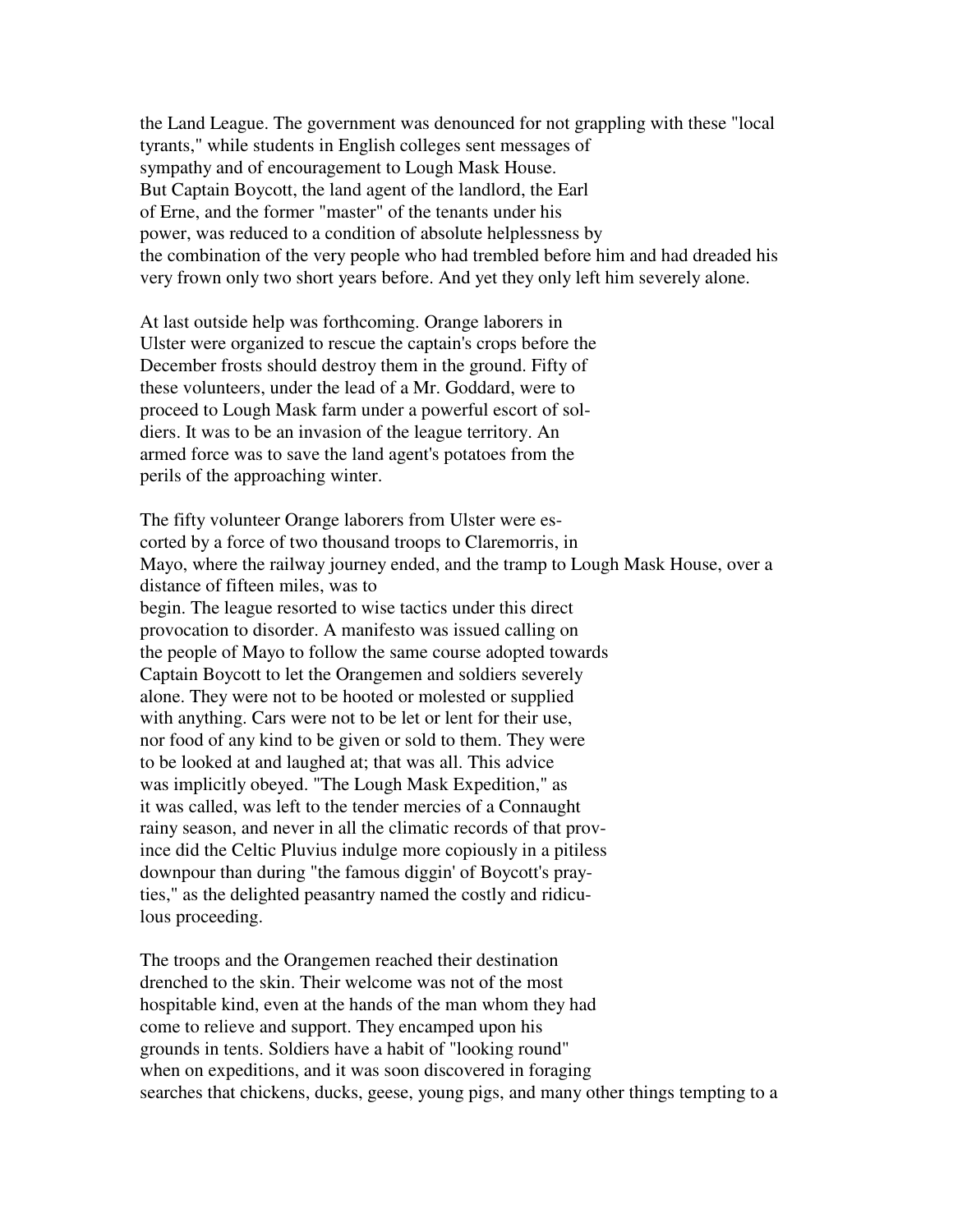#### Tommy Atkins appetite were to be

found in abundance in the captain's well-stocked yards. It soon became a question to him of being saved from his friends, when he saw his lawns trampled over, his ornamental grounds spoiled, and the military helping themselves to anything and everything which could militate to some extent against their doubly cold reception and the sufferings inflicted upon them by the continuous rains, not omitting the public laughter which the whole business and meaning of the expedition meant to them.

Some £350 worth of potatoes and other crops were eventually harvested by the "volunteers" during their stay at Lough Mask. This was the captain's own estimate of their value, and according to calculations made at the time it cost the sum of £3500 to the state and to the supporters of the expedition to have Boycott's potatoes dug.

On the day when the soldiers and their Orange charges were to leave Lough Mask Father John O'Malley was astir early. He visited the houses past which the troops were to march and he ordered the people to remain in-doors. The roads and the streets of the villages were to be deserted, while shops and business places in Ballinrobe were to be closed. These orders were loyally adhered to; Father John, with his portly form and his big, kindly face, and his umbrella carried across his shoulder, marching in advance of the military column to see that the way of retreat was quite clear. At one point of the route where the troops were halted Father John's eye detected a poor old woman leaning against a wall, intent on gazing with all the curiosity of her sex at the military. Not another human being except soldiers and Orangemen was in sight. Father John advanced upon her, his umbrella held in a most threatening manner, exclaiming:

"Did I not warn you to let the British army alone? How dare you come out here to intimidate her Majesty's troops? For shame! Be off now, and if you dare to molest these

two thousand heroes after their glorious campaign I'll make an example of you. Be off!" All this, in a loud voice, was heard by the potato warriors, while the jovial old soggarth, in mock wrath, shouldered his umbrella again and resumed his lead of the expedition until it disappeared beyond the boundary of his parish into the records of history and of ridicule.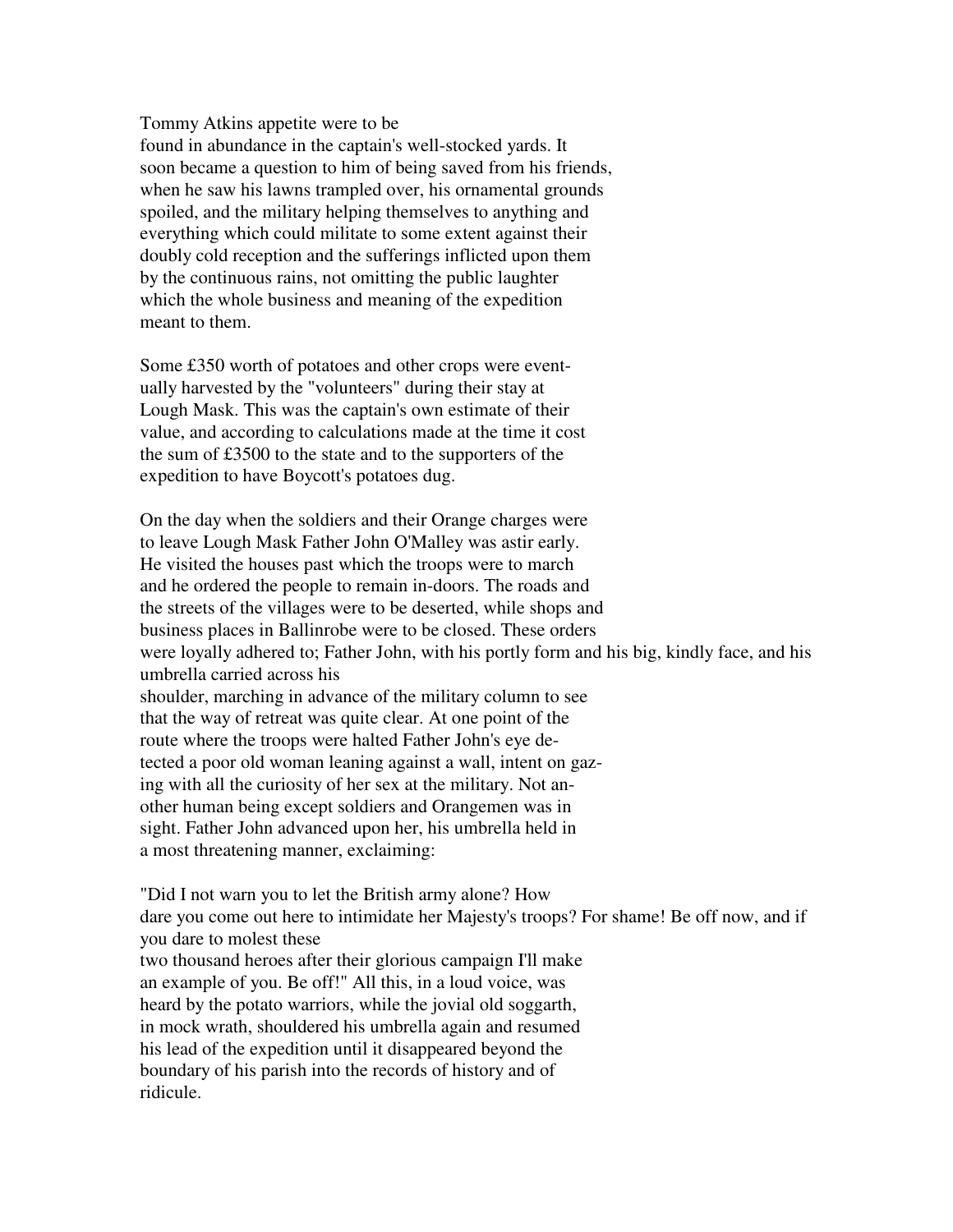Compensation Awards.

15-3-1884.Limerick and Cork.

The Gazette contains awards by the Lord Lieutenant, under the Crimes Act, of £25 compensation for injuries received by Patrick Cullum, of Askeaton, Co. Limerick, on the 29th Aug. 1883; and of £350 to Honorah Spence, of Tullebeg, Coachford, Co. Cork, for the murder of her husband on the 14th Oct. 1883.

## 16-1-1883 Limerick

At the Ballineety Presentments Sessions today a sum of £100 was granted as compensation to Mr. Samuel F. Dickson, for the destruction of a dairy-house alleged to have been maliciously burned at Ballyvarra, near Murroe. Lord Cloncurry was allowed compensation for the malicious injury to the boundary walls of farms from which tenants had been evicted.

## 16-10-1883 Derry.

Mr. Neligan, Q.C. Recorder of Derry, had two actions today at the Quarter Sessions claiming compensation under the Employer's Liability Act. In the first case, a woman named M'Elwee claimed £100 for the death of her son; and in the second case, Margaret Doherty, a widow, claimed £300 for the death of her son. Both the deceased had been killed by the falling of an old house which the defendant, Alexander M'Clure, a contractor was taking down. The Recorder explained the nature of the responsibility which the act imposed, and he gave a decree for a year's wages, amounting, in M'Elwee's case to £31.4.0. and in Doherty's case to £74., with costs in each case.

## 18-1-1883 Limerick.

At Murroe Presentments Sessions today, a farmer named Matthew Ryan was allowed compensation for the malicious burning of his dwelling house and effects on the night of the 26th of Feb. at Tinmalariff.

## 28-12-1882

Mr. Robert Wheeler, of Pallasbeg, near Dromkeen Railway station, Co. Limerick, applied for £5000 compensation for the murder of his son, Henry Wheeler, near Oola, on the night of the 12th Nov. 1880.

Mary Jane Roche, of Cross Road, Victoria Street, Dublin, applied for compensation for the murder

of her husband, Robert Roche, of Cloverfield, near Dromkeen, on the night of the 17th April 1882.

James McKenna applied for compensation for injuries inflicted on him on the night of the 18th of Nov. 1880, at or near Garranmore, near New Pallas, on which occasion he was employed as a caretaker, and was fired at and wounded.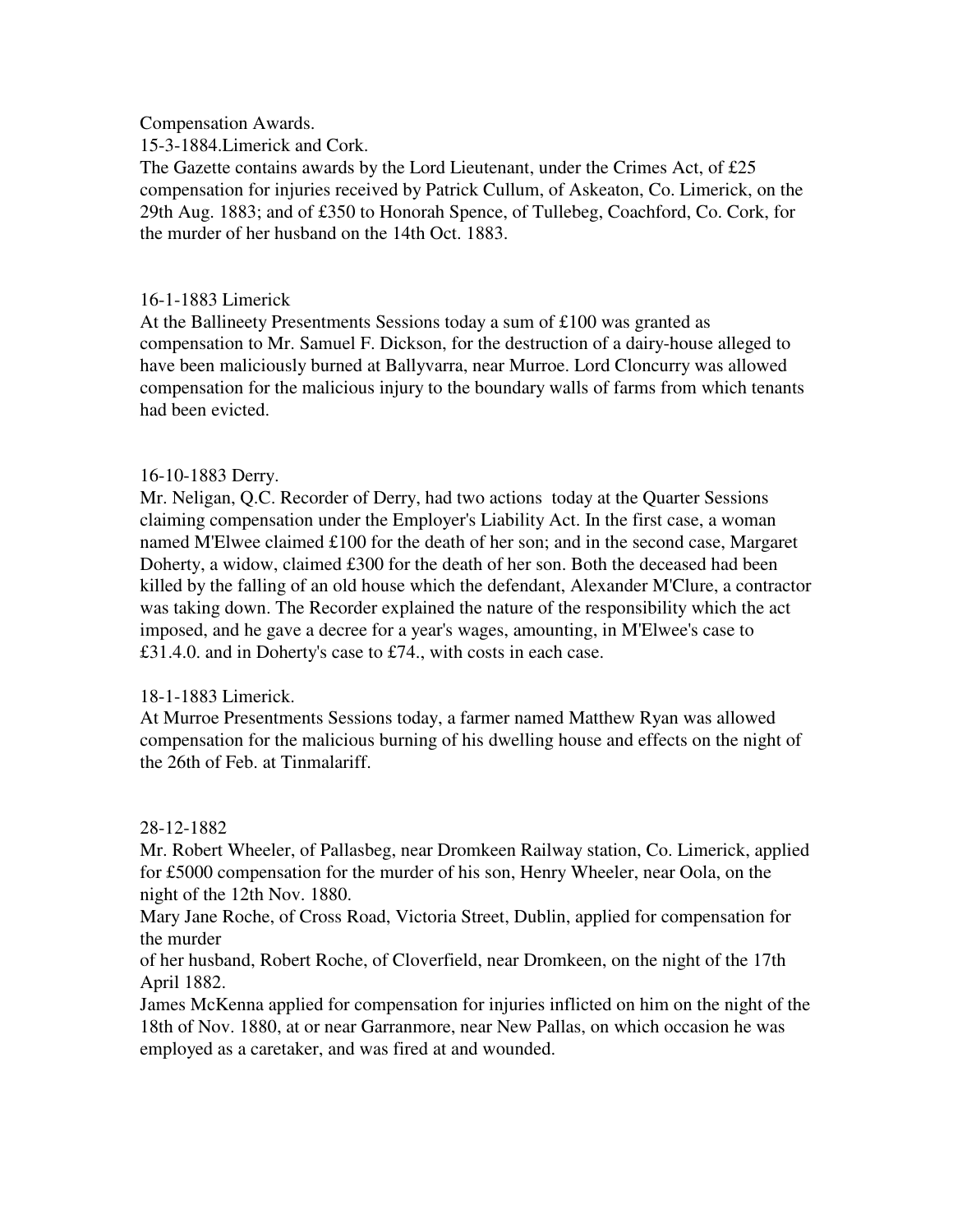#### 27-12-1882

Mr. J.A. Byrne, QC. sat today in the Court House in Ballinrobe, Co. Mayo, to investigate claims for compensation under the Crimes Act. There were eight cases to be inquired into, and the first was that of Lady Mountmorres, who claims for the murder of her husband at Clonbur on the 25th Sept. 1880. Among the other claims is one by Mr. Hearn, Petty Sessions Clerk, who seeks compensation for personal injuries inflicted on him on the 28th of Feb. 1880, when he was fired at and wounded a short distance from Ballinrobe. Another is by Thomas Huddy for the murder of his father at Lough Mask, and one by Michael Huddy for the murder of his son John Huddy, also one by John Gibbons, for the murder of his son near Clonbur on the 17th March last, and by Bridget Gibbons, wife of the last claimant, for personal injuries inflicted on her on the same occasion. There is a claim by John Dolan for personal injuries inflicted on him on the night of the 26th September, 1881, when he was dragged out of his room by a party of men, who cut of his ear. Michael Fennick claims for the murder of his son on the 29th June 1880.

#### To the Editor of the Tipperary free Press.

Bansha, Dec. 21st 1868.

Dear Sir-The Christmas is being made a most unhappy one to some of the unfortunate residents in this locality, and the evil, as usual, arises from the operation of that blood stained and accursed enactment-the land laws of Ireland. The Bakers are out on 'strike'-the joke is a grim one but it is true. Ejectment processes, the dread of the tenants-at-will, are coming into operation, at the suit of Mr. George Cole Baker,J.P. of Ballydavid. A tenant named Thomas Dwyer, paying £25 per annum rent, has been served with such a document. His rent was increased 5s. per acre last November, but sooner than quit his old home in which his father and grandfather were born, he agreed to pay the advance. The rent was paid up in full, Dwyer being and honest an industrious man, as are his wife and children, and at the next Cashel Quarter Sessions the presiding justices will be asked, and must, doubtless, issue the decree, to hurl himself and his family out on the road-in point of fact, to ruin him and his according to law. Since the service was effected on him, Dwyer went to Mr. Baker, and asked him in God's name what he meant by such a proceeding?-'twas his home, the home of his fathers; he was a good tenant; he paid his rent; would do anything to please 'his honor'-all in vain. Dwyer must leave his homestead. This is following suit to the work of a few years past, when several respectable farmers were sent forth to wander from this estate. The manner in which John Keatinge was improved off the property, from his home to a cabin, and from that to the roadside-the maddened man cut his throat, recovered, and is since a lunatic. But then-he was only a tenant farmer. The Rev. Mr. Baker now farms the land, with that adjoining from which the widow Grogan was evicted-a solvent tenant who paid £3 per acre. The Rev. Mr. Baker is a protestant clergyman, his son a justice of the peace-Church and State-God help us.

Yours Truly, A Farmer.

Dublin Gazette. 14-11-1833. Irish Sheriffs.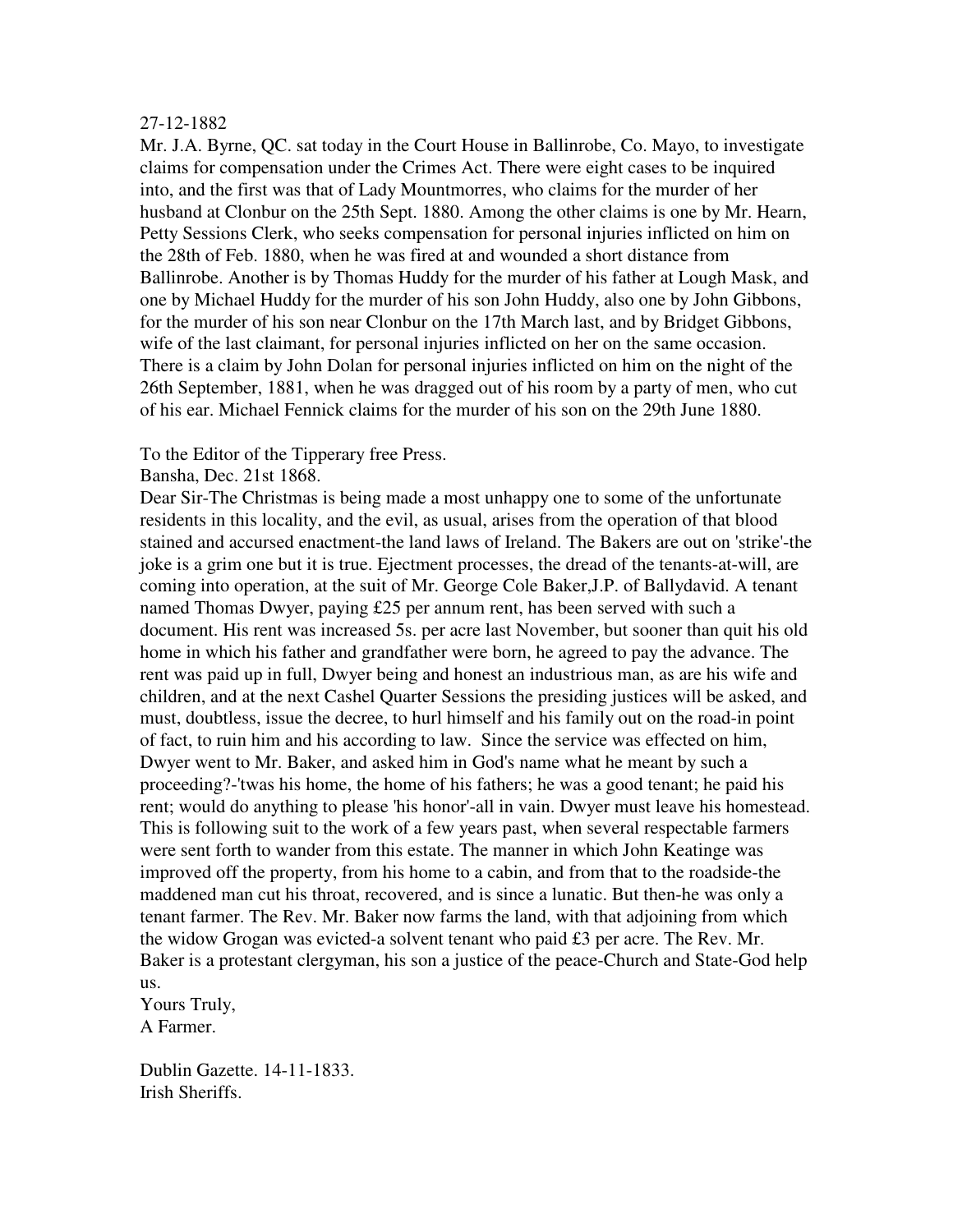Antrim-David Kerr, Hugh Lecky, J. Owens, Esqrs. Armagh-Sir. T. Molyneux, Bart. C. Brownlow, J.Y. Burgess, Esqrs. Carlow-J. Watson, P. Whelan, J. H. Eustace, Esqrs. Cavan-F. Hassard, William Rathbone, R. Fox. Esqrs. Clare-H. Butler, C. Mahon, D.J.Wilson, Esqrs. Cork-Viscount Bernard, Viscount Innismore, Adam Newman, Esqrs. Donegal-T. Brooke, D. Chambers, G. Young. Esqrs. Down-Earl of Hillsborough, R. Magennis, S. Cleland, Esqrs. Dublin-F. Hort, J.J. Bagot, J.G. Richards, Esqrs. Fermanagh-H. Montgomery, J. Lendrum, F. Barton, Esqrs. Galway-J. O'Hara, D. Persse, J. Cheavers, Esqrs. Kerry-W.T.Gun, J. O'Connell, J. Singleton, Esqrs. Kildare-Baron Roebeck, J. Cassidy, J. Bonman, Esqrs. Kilkenny-Hon. C.F.Walker, Sir. F.H. Loftus, Bart, J.K.Alyward, Esq. King's County-Lord Glandine, M.C.Smith, J. Smith, Esqrs. Leitrim-J. Wynne, P. Latouche, T.B. Jones, Esqrs. Limerick-Viscount Adare, F. Gould, G. Maunsell, Esqrs. Longford-R. Greville, esq. Sir. G. Fetherston, Bart. F. Jesson, Esq. Louth-G. Macartney, F. Donagh, G. Taffe, Esqrs. Mayo-Sir R. O'Donnell. Bart. J. Browne, J. Gilden, Esqrs. Meath-Sir.W. Somerville, Bart. R. Fowler, G. Nugent, Esqrs. Monoghan-Hon. W. Westenra, A. Ker, M. Anketell, Esqrs. Queen's County-T. Cosby, J. Pigott, E. Staples, Esqrs. Roscommon-Hon. R. King, D. Kelly, C. Molloy, Esqrs. Sligo-J. Ormsby, Esq. Sir. A. Creighton, J. Knott, Esq. Tipperary-Hon. J.A.D. Bloomfield, M.C.Moore, J. Bagwell, Esqrs. Tyrone-Viscount Corry, Robert Montgomery, John Lindsay, Esqrs. Waterford-Gervaise P. Bushe, William S. Curry, Richard Chearnley, Esqrs. Westmeath-R. Cooper, Esq. Sir Percy Nugent, Bart. R. Reynell, Esq. Wexford-W.M.Glascott, R. Doyne, E, Beattie, Esqrs. Wicklow-Colonel R. Howard, Sir George F. Hudson, Bart. C.D.Latouche, Esqrs.

From the Freeman Newspaper April 10th 1817.

To Samuel W. Tyndall and Alexander Montgomery, Esqrs, Church Wardens of St. Mary's Parish Dublin City.

We, the undersigned Parishioners, do request you will call a meeting of the Parish on as early a day as possible, in order to take into consideration the NEW GASLIGHT BILL, now pending in Parliament. Slater and M'Clain or M'Glain. Christmas B. Peter, Brian M'Auley, Francis Hawxford, James Crosbie,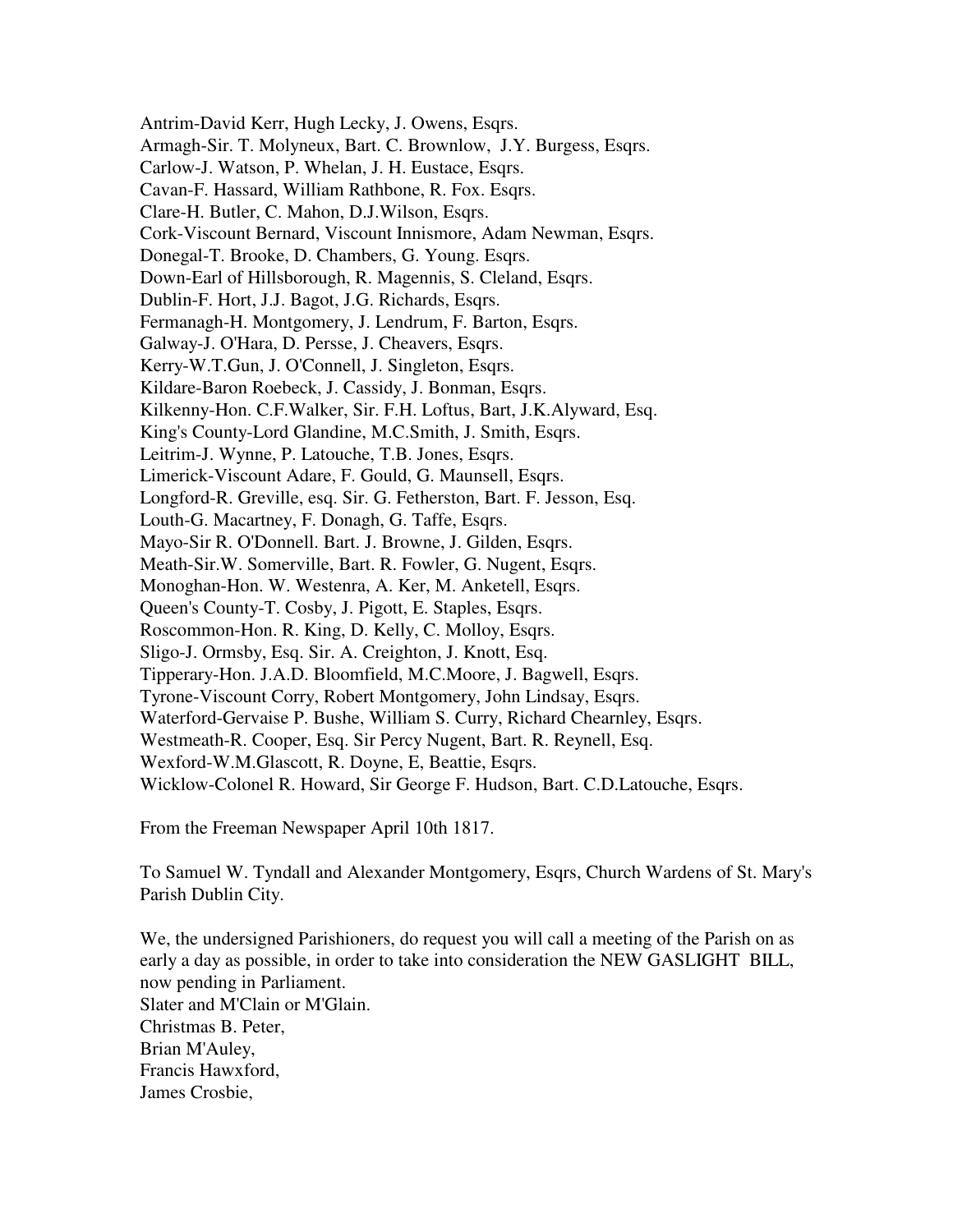Charles Thorp, Jnr. William Butler. Issac Morgane, P.H.Walsh. Howe and Craig. J. Runhorn, Jnr. Richard Kelly, William Shaw, Thomas Sherlock, Adam Boyd, Thomas Stroker, P. M'Bride. Joseph Pasley. John Holland, J. Barlow. Richard Wilkinson. John Harford. Geo. Meara. James Charles. Eugene Kelly. Geo. Ledwith. James Jesson. Peter Byrne, J. Chambers. James Tuke. John Hobart. Thomas Davock. Hugh Fitzpatrick. John Browne, Peter Greham, Richard Cahill. Richard Wright. Wm. M'Daniel. Joseph Gibson. James Smith. Thomas Mooney. William Swift. Henry Conle, James A. Fyan. Samuel M'Mahon, John Chartes. R. Knight, Edward Gorman, William White. Henry Bunn.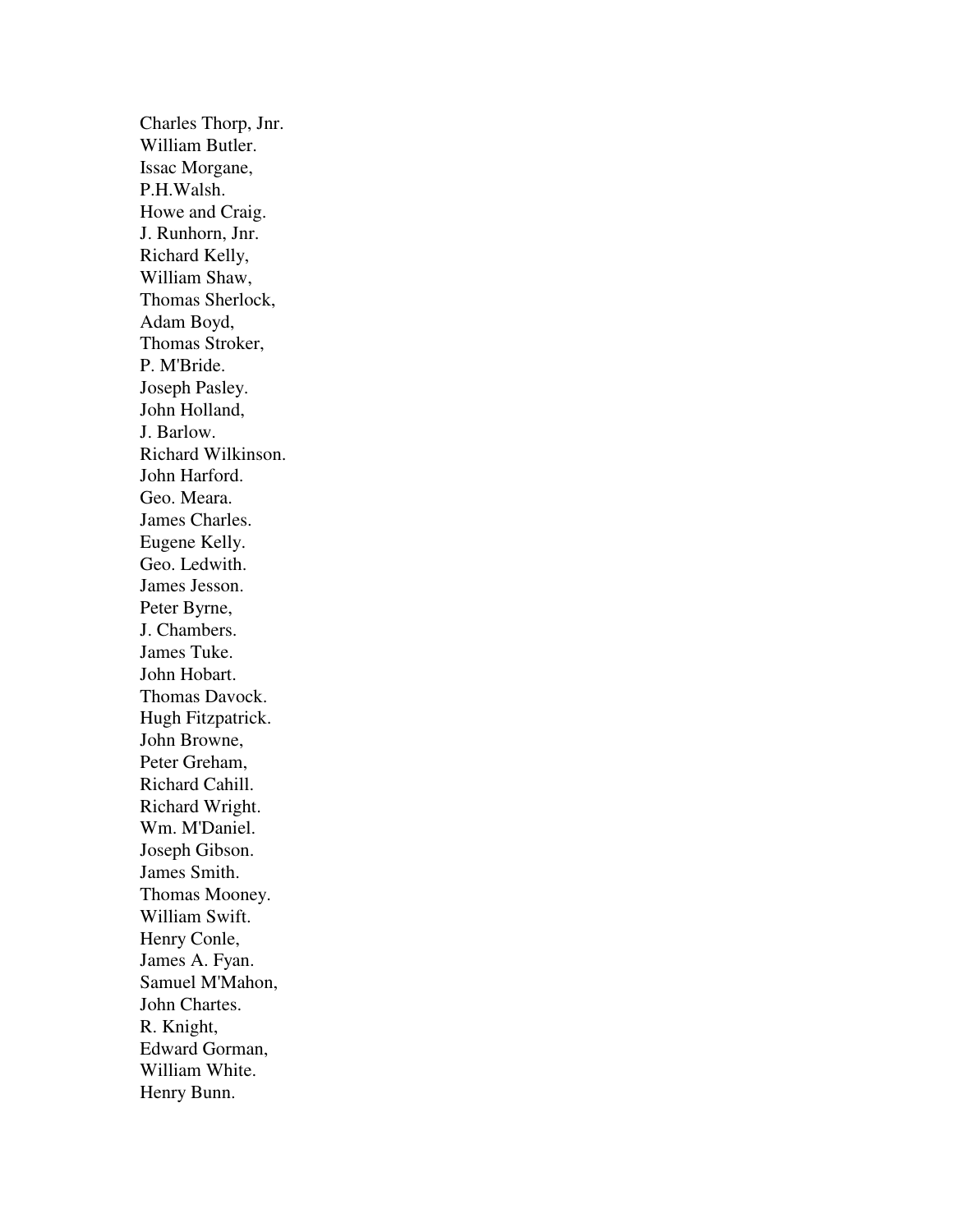William Devereux. James Leedom. Wm. P. Cutbert. Edward Armstrong. John Pemberton.

Pursuant to the above, we request a Meeting of the Parishioners at the Vestry Room, on Tuesday the 15th, at 2 O'Clock. Samuel W. Tyndall] Alex Montgomery ] Church Wardens.

Gazette 19-6-1821

To the Representatives or Heir at Law of Francis Bourke, late of Gurtnaskehey, in the County of Tipperary, deceased. TAKE notice, that in pursuance of the clause for perpetual renewal in the lease of the said lands of Gurtnaskehey, made by Robert. Clarke, of Burrossoleigh, in the said County of Tipperary, Esq. deceased, to the aforesaid Francis Bourke, bearing date the 24th day of July 1799, I hereby call upon you to take out a renewal of said lease, two of the lives mentioned therein being long since dead, namely, the said Francis Bourke and Thomas Ryan.— Dated at Grallagh, near Thurles, 6th February 1821. DANIEL GUYDER, legal Representative of the aforesaid Robert Clarke.

Unknown Newspaper. (Could be the Tipperary Advocate.) 7-3-1866

Patrick Rooney, an itinerant auctioneer, hailing from Thurles, was brought before the Mayor of Waterford, lately, charged with causing an obstruction by collecting a crowd in Broad St. while trying to sell his wares. He was fined £1.6.0., costs or a weeks imprisonment, under the town's Improvement Act.

The money was paid with a threat that an action would ensue, on the grounds that he was a licensed auctioneer, and that he could sell on market days where ever he liked, as had been decided before.

#### 18-4-1866.

At the late assizes an action was brought by a girl named Mary Quilinane, daughter of a small farmer, against Godfrey Adams, a retired solicitor, residing in Tipperary, for assault and battery, after inducing her to drink whiskey-the girl having gone to his house to sell eggs. The jury found for the plaintiff, £100 damages and costs.

#### 16-5-1866

Tom Rourke, of Holy ford, who was arrested by Sub-Inspector Rams bottom last October,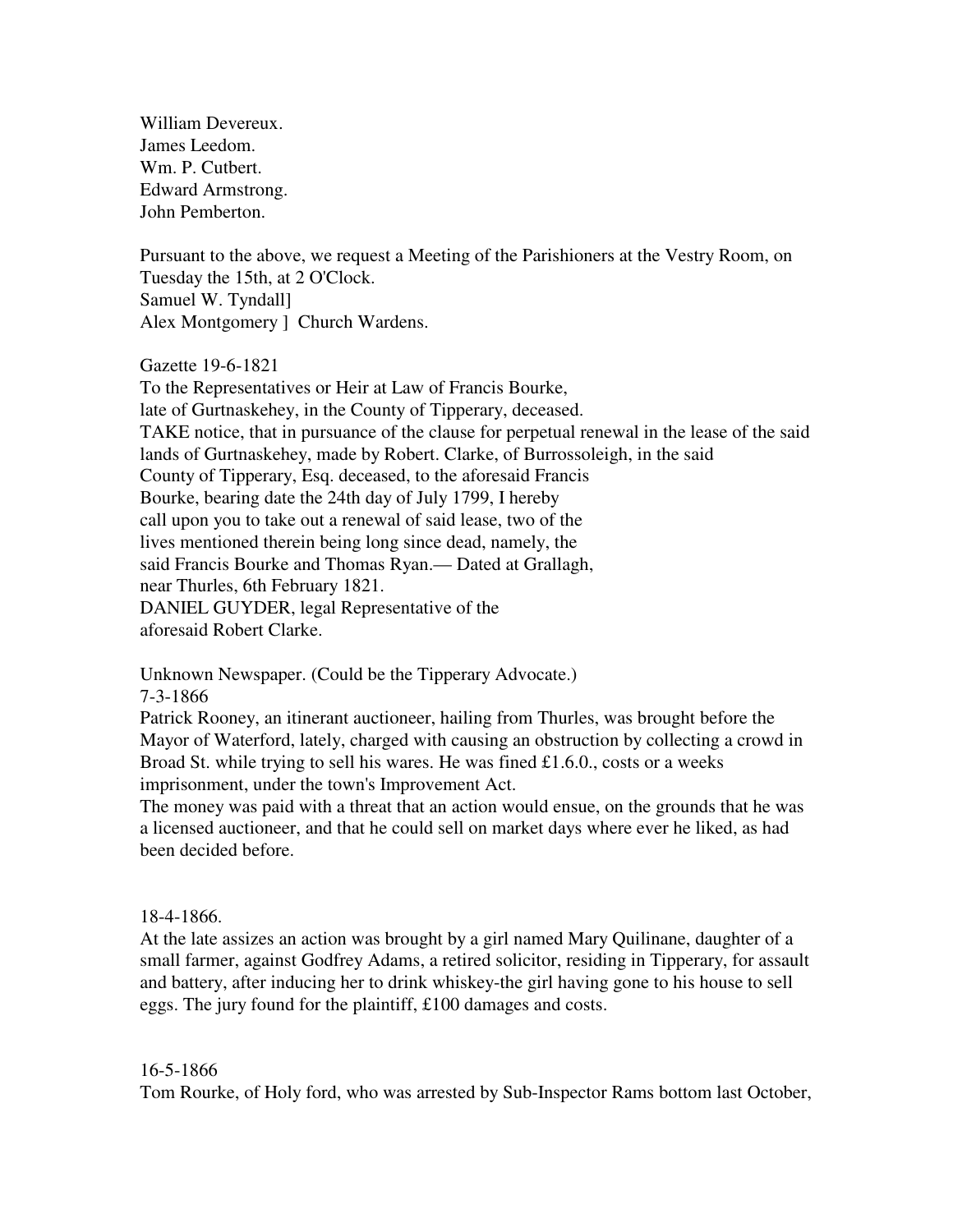was let out on his own recognizance. Thaddeus Tremayne (Roughen) of Tipperary, who was arrested on the 27th of last Sept. (in consequence of a letter written by him which was found in the Irish People office, in which were words to the effect---"Allow me to use my pen until such time as I can use a pike in the noble cause for which Emmett died"), was let out on giving two solvent sureties and himself in a very heavy amount.

20-10-1869 Unknown Newspaper. Evictions in Kilkenny. Rev. Father Doyle, of Ramsgrange, County Wexford, in a recent letter gives the following list of evictions from the lands of Tinneranny, in the Parish of Rosbercon, County Kilkenny, of which Mr. Patrick Hare is agent.: Thomas Fitzpatrick, wife and three children. Morgan Neill, wife and eight children. Widow Cloney and two children. Widow Hyans and three children. Ned Phelan, wife and five children. John Dooley, wife and three children. Widow Phelan and two children. Widow Shortal and five children. John Nolan, wife and three children. Thomas Fitzgerald, wife and two children. James Lawler, wife and six children. James Carroll, wife and three children. John Byrne, wife and eight children. Richard Aylward, wife and five children. Michael Brien, wife and three children. James Forristal, wife and three children. Widow Maloney and two children. Richard Aylward and three children. Edmund Foley and three children. ------------------------------------------------------

The Fall of Feudalism in Ireland or The Story of the Land League Revolution. Michael Davitt. 1904.

Dublin on October 21, 1879,

In response to a circular from Mr.Charles S. Parnell, M.P., a meeting was held in the Imperial Hotel, Dublin, on Tuesday, at two o'clock, for the purpose of forming a central body in connection with the present land agitation. The chair was taken by Mr. A. J. Kettle, P.L.G.

Among those present were: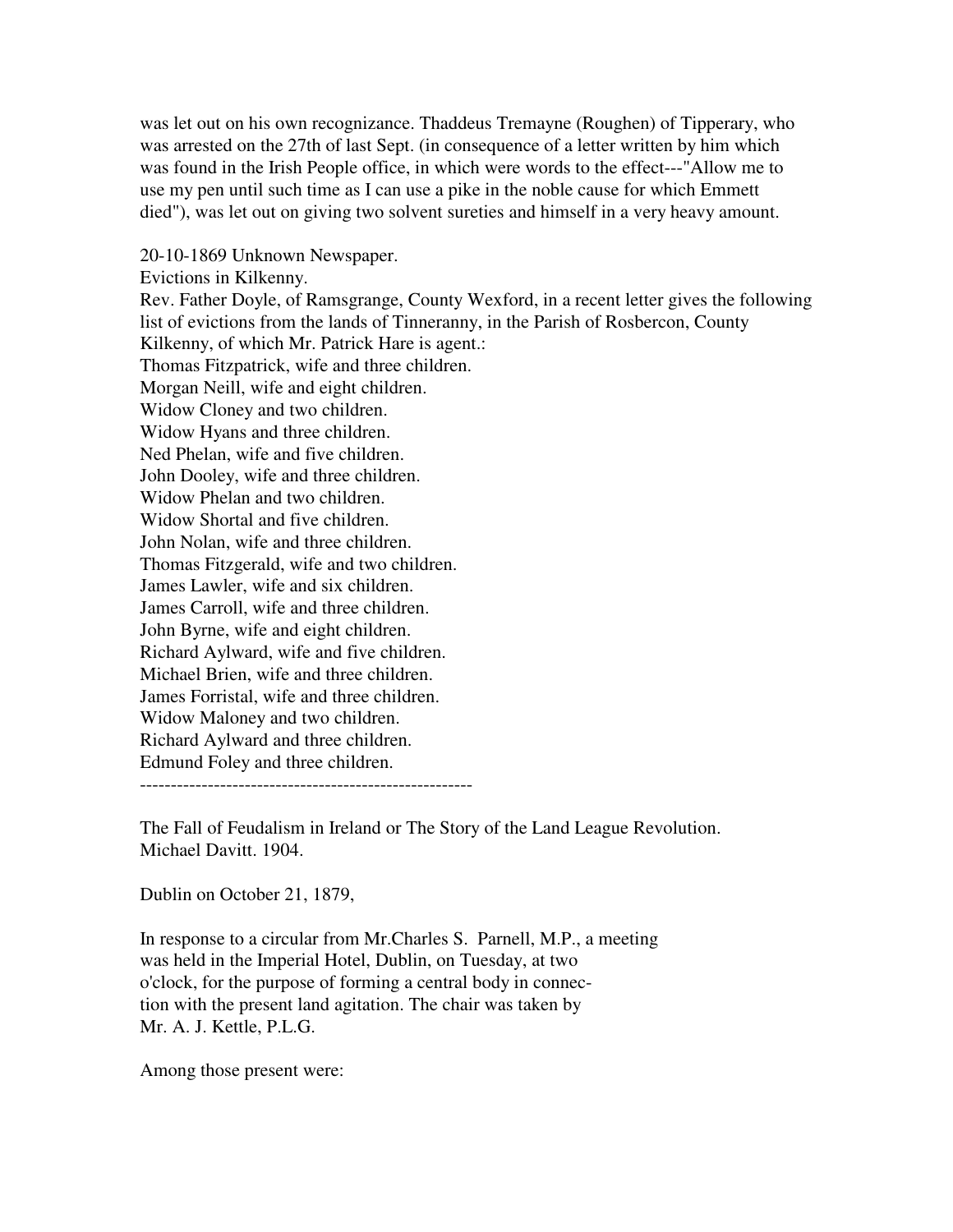Mr. C. S. Parnell, M.P.; Rev. Mr. Behan, C.C.; Laurence M'Court, P.L.G.; William Dillon, B.L.; James Rourke, George Delany, Rev. Father Sheehy, William Kelly, Donabate; Patrick Cummins, P.L.G. ; Thomas Roe, Dundalk Democrat; John Sweetman, Kells; Michael Davitt, Thomas Brennan, Thomas Grehan, Loughlinstown ; Patrick Egan, Thomas Ryan, J. F. Grehan, P.L.G., Cabinteely; T. D. Sullivan, Charles Reilly, Artane; Dr. Kenny, R. J. Donnelly, James O'Connor,

" The Rev. Father Behan, C.C., proposed, and Mr. William Dillon, B.L., seconded, the following resolution:

"'That an association be hereby formed to be named the Irish National Land League.'

" Proposed by Mr. W. Kelly, seconded by Mr. Thomas Roe:

"'That the objects of the league are: First, to bring about a reduction of rack-rents; second, to facilitate the obtaining of the ownership of the soil by the occupiers.'

"Proposed by Mr. Parnell, M.P., seconded by the Rev. Father Sheehy, C.C. :

"'That the objects of the league can be best attained by promoting organization among the tenant-farmers; by defending those who may be threatened with eviction for refusing to pay unjust rents ; by facilitating the working of the Bright clauses of the Land act during the winter ; and by obtaining such a reform in the laws relating to land as will enable every tenant to become the owner of his holding by pay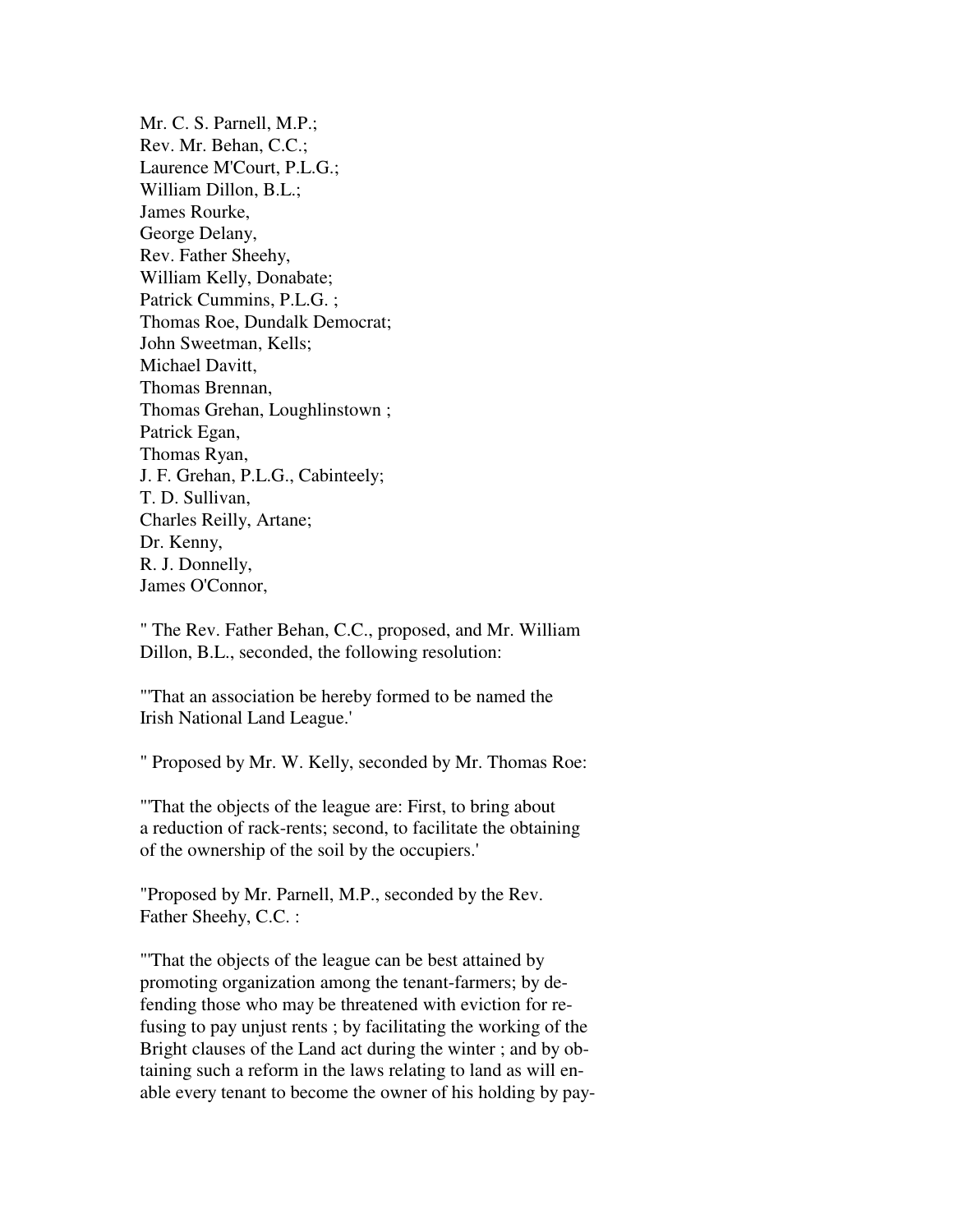ing a fair rent for a limited number of years.'

"Proposed by Mr. John Sweetman, seconded by Mr. T. D. Sullivan :

"That Mr. Charles S. Parnell, M.P., be elected president of this league.'

"Proposed by Mr. George Delany, seconded by Mr. W. H. Cobbe, Portarlington : ; ' That Mr. A. J . Kettle, Mr. Michael Davitt , and Mr. Thomas Brennan be appointed honorary secretaries of the league.'

"Proposed by Mr. Patrick Cummins, P.L.G., seconded by Mr. Laurence M'Court, P.L.G.:

'That Mr. J. G. Biggar, M.P., Mr. W. H. O'Sullivan, M.P., and Mr. Patrick Egan be appointed treasurers.'

"An appeal to the Irish race for the sustainment of the movement having been submitted, was approved and ordered to be circulated.

"On the motion of the Rev. Father Sheehy, seconded by Mr. Michael Davitt, it was resolved:

'That the president of this league, Mr. Parnell, be requested to proceed to America for the purpose of obtaining assistance from our exiled countrymen and other sympathizers for the objects for which this appeal is issued.'

"Proposed by Mr. Thomas Ryan, seconded by Mr. J. F. 1 That none of the funds of this league shall be used for the purchase of any landlord's interest in the land or for furthering the interests of any parliamentary candidate.'

"The following committee was appointed:

"Charles Stewart Parnell, M.P., president, Avondale, Rathdrum; Purcell O' Gorman, M.P., Waterford; John Ferguson,Glasgow; Dean of Cashel, W. Quirke; Dr. Cummins, Liverpool; Matthew Harris, Ballinasloe; Very Rev. Canon Bourke, P.P., Claremorris; J. O'Connor Power, M.P., London;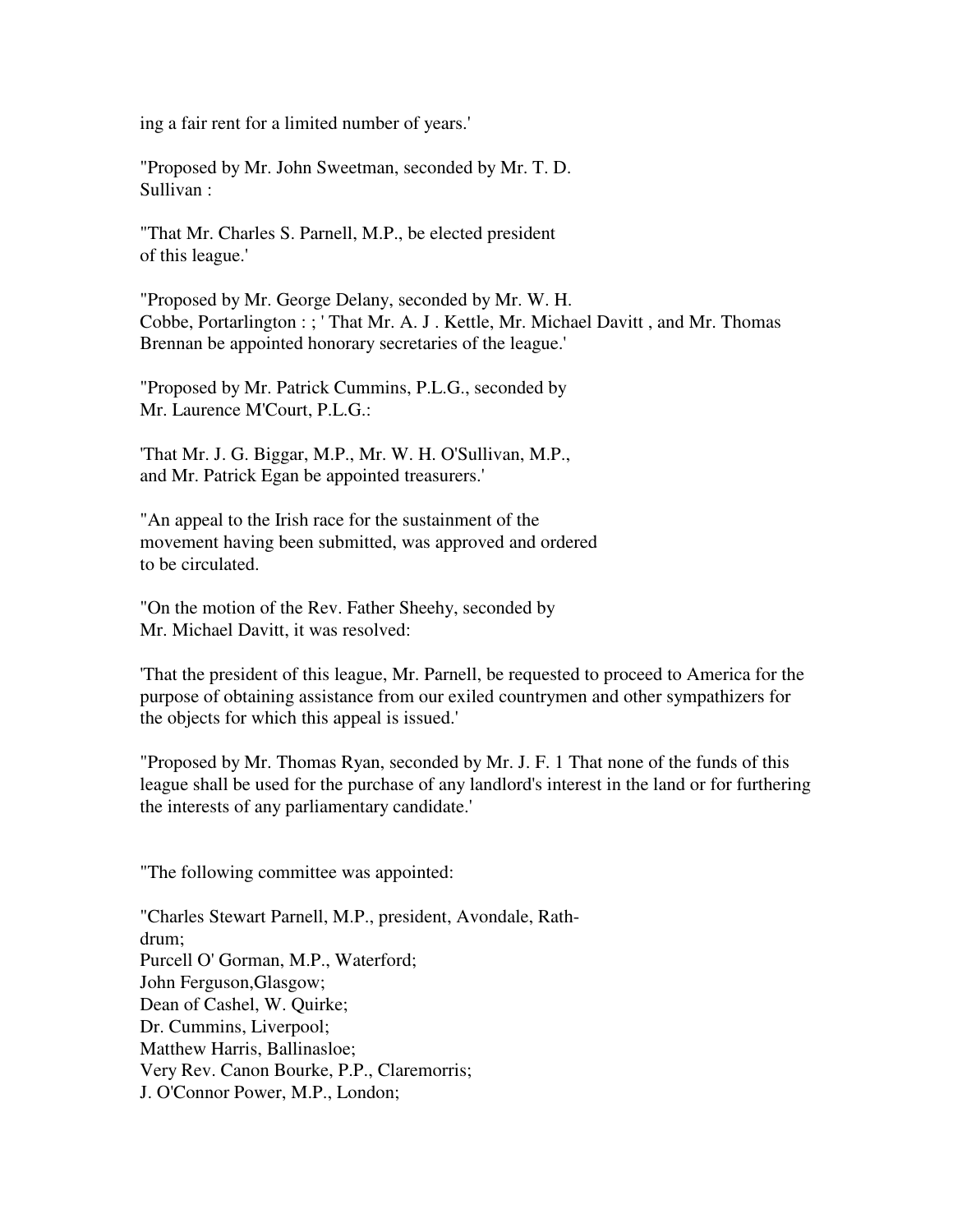Rev. John Behan, C.C., Francis Street, Dublin; Richard Lalor, Mountrath; J. L. Finegan, M.P., London; Rev. R. Sheehy, C.C., Kilmallock; J. J. Louden, Westport; O' Gorman Mahon,M.P., London; John Dillon; Rev. W. Joyce, P.P., Louisburgh, County Mayo; N. Ennis, M.P., Claremount, County Meath; Thomas Roe, Dundalk Democrat; Dr. J. R. M'Closkey, Londonderry; George Delany, Dublin; T. D. Sullivan, The Nation, Dublin; James Byrne, Wallstown Castle, Cork; Dr. J. E. Kenny, Dublin; Mulhallen Marum, J.P., Ballyragget; P. F. Johnston, Kanturk; Rev. M. Tormey, Beauparc; Very Rev. Canon Doyle, P.P., Ramsgrange; Philip J. Moran, Finen, Granard; O. J. Carraher, Cardestown, County Louth; Rev. J. White, P.P., Milltown-Malbay; P. Cummins, Rathmines; James Daly, Castlebar; P. M. Furlong, C.C., New Ross; Thomas Ryan, Dublin; James Rourke, Dublin; Richard Kelly, Tuam Herald; William Dillon, Dublin; I. J. Kennedy, T.C.,Dublin; M. O'Flaherty, Dunoman Castle, Croom; John Sweetman, Kells; M. F. Madden, Clonmel; J. C. Howe, London; J. F. Grehan, Cabinteely; Rev. D. Brennan, Kilmacow, County Kilkenny; William Kelly, Donabate, County Dublin; C. Reilly,Artane, County Dublin; L. M'Court, Dublin; Stephen O'Mara, Limerick; Thomas Grehan, Loughlinstown, County Dublin; Rev. M. K. Dunne, C.C., Enniscorthy ; Rev. M. J. Kenny, P.P.,Scariff; R. H. Medge, Navan; Rev. M. Conway, Skreen, Sligo."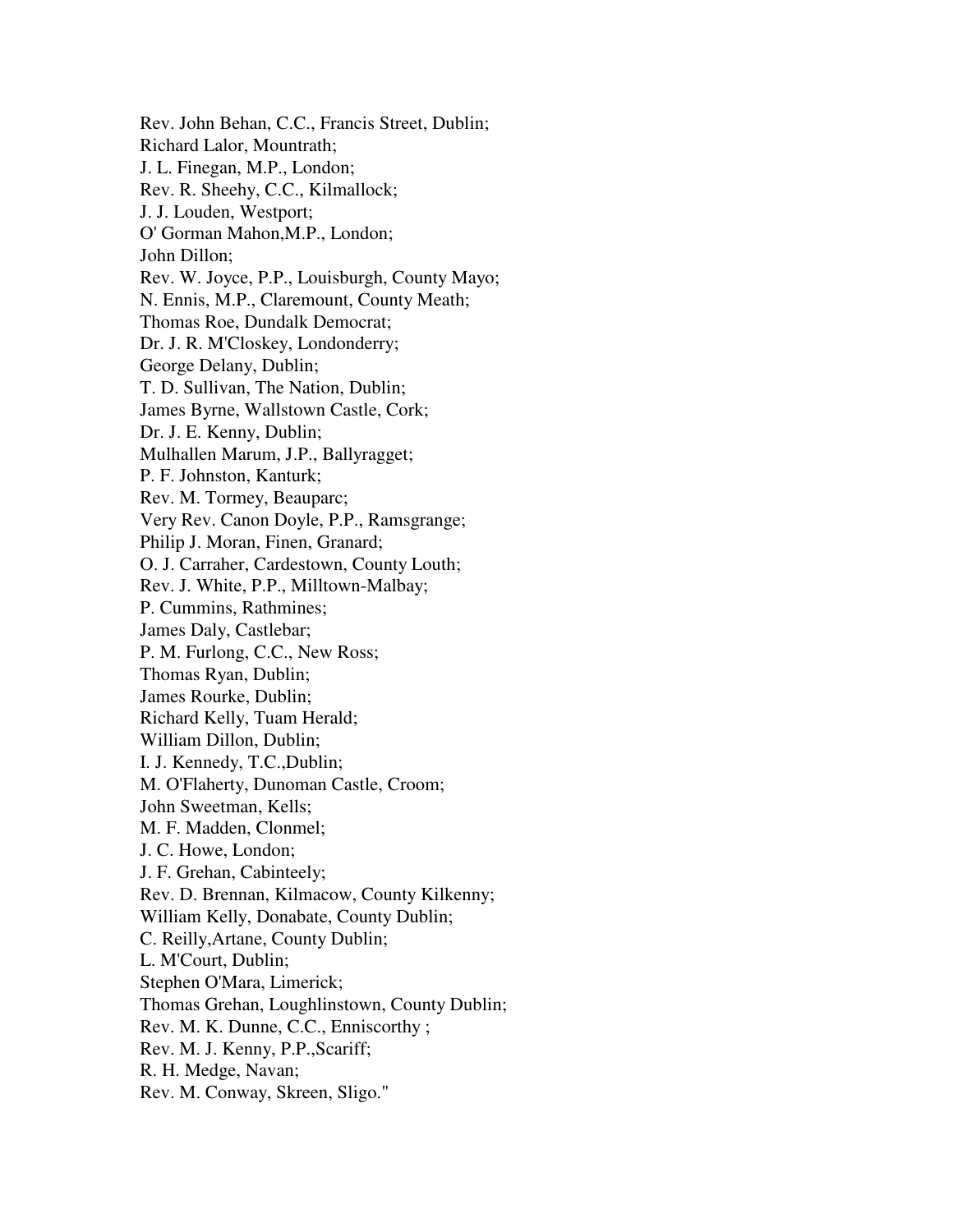The Fall of Feudalism in Ireland or The Story of the Land League Revolution. Michael Davitt. 1904.

According to the law of eviction, at this period, the processserver was required to hand the document containing the court's decree to the head of the family, or, failing this, to fasten it upon the door of the dwelling, or otherwise to deliver it inside the habitation. Little or no resistance, except on rare occasions, had hitherto been offered to this legal proceeding, the process-server being fully protected in the execution of his task by a constabulary guard. It was now resolved to have every opposition possible offered to this service short of an actual conflict with the police, with the double object of drawing public attention to the evils of the system and of intimidating the class of persons who volunteered to be the agents of the law in this phase of its operations.

Under the Land Act of 1870 a tenant against whom a process of eviction had been obtained was entitled to apply to a county court judge for a stay of proceedings, in order to file a claim for compensation for disturbance under the provisions of a certain section of that act. The law in this section gave power to the court to award compensation to the occupier of the holding, provided a case was made out proving to the satisfaction of the judge that an exorbitant rent had been exacted by the landlord. Little or no advantage had been taken since the passing of this act of this Gladstonian protection for tenants, owing to the cost involved in feeing a lawyer. The league resolved to provide the required assistance now, and in several cases judgments were obtained entitling the tenants to receive from the landlord, if he proceeded to eviction, sums three or four times in excess of the total arrears of rent claimed by him. By these means a great number of owners in the West were induced to come to reasonable terms with their tenantry rather than incur, not alone the popular odium caused by evictions, but the costly expense of righting the tenants' organization at each of these stages of legal procedure.

Where evictions were carried out on a failure of all the expedients of opposition, immediate aid was given by the league in money and in the provision of shelter where this could be obtained. If, as frequently happened, three or four families were turned out in a town-land, we paid the rent in one of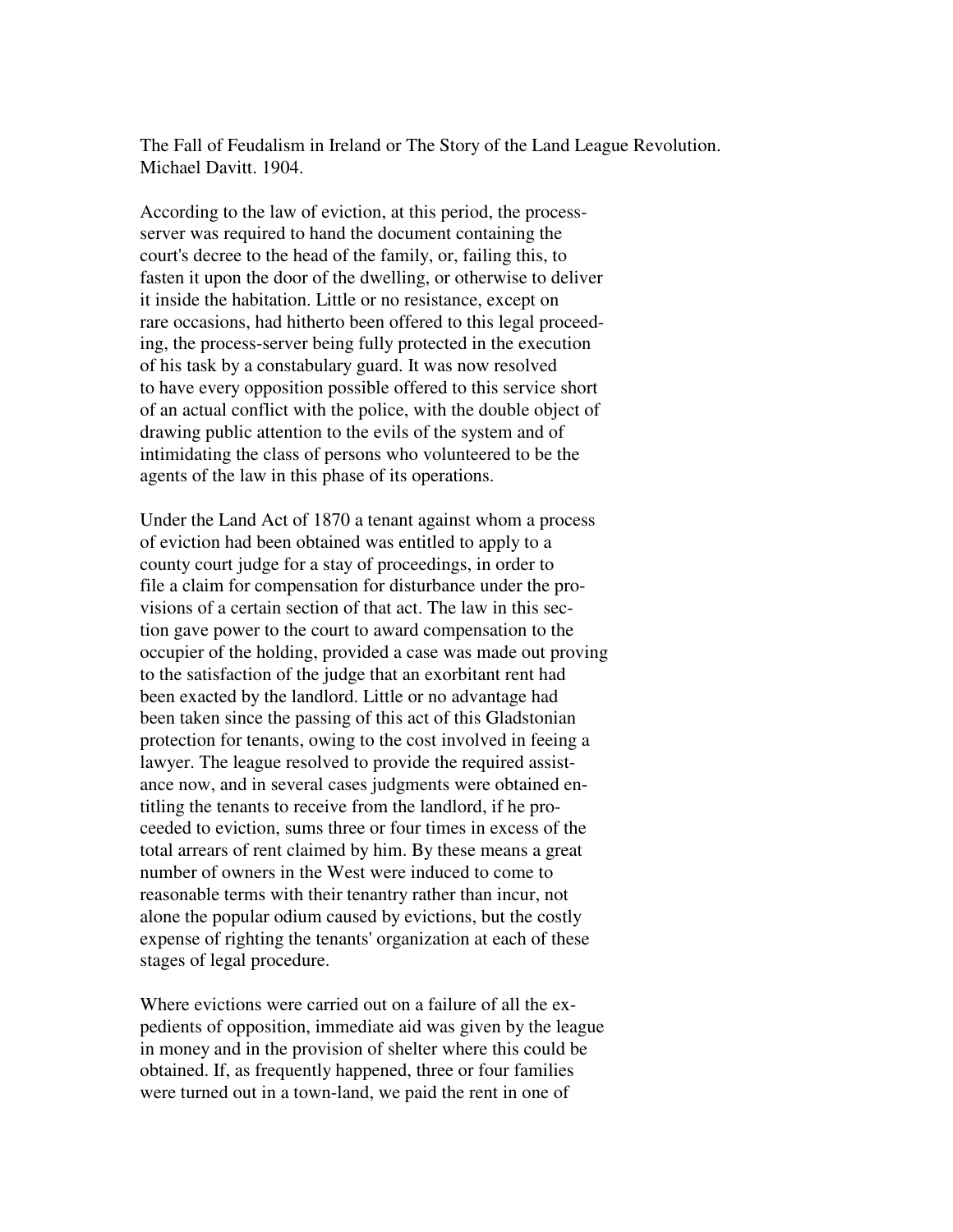these cases, and supported the others, who obtained accommodation on the redeemed tenancy, and remained near their holdings so as to be close at hand in the event of a "grabber " casting covetous eyes upon the vacant land. The armed forces of the law and landlord in conjunction might empty a cabin home of its inmates, but the league and popular sentiment combined would see to it that the land should earn no further rent for the owner.

"If a man is evicted, don't let another man take his farm. If he is so mean as to take it in spite of your protest, don't shoot him, but don't speak to him or his children have nothing to do with him or say to him. Don't deal with the grocery man that will sell him provisions. Keep from him as if he had the small-pox. Let him feel and know your avoidance of him, and why, and he'll have to move. If the landlord himself takes the farm, don't work for him. Don't sow it or reap it for him for any wages he may offer. Constables can't interfere. If you want to kill evictions don't take the land from which a tenant is evicted. Let the other tenants refuse to pay rent until he is reinstated. "If he is not sent back, then let the Land League know it. Americans don't want the money they sent to go to the landlords. Stand together. The English government can evict one or two, but they cannot evict the whole of Ireland. Don't take another's farm when evicted don't work for the man who does take it, and you kill landlordism. Americans want you to show that the people of Ireland own Ireland as they do by right and can by fact. I want you to pledge yourselves to do it without compromise at all."

The Fall of Feudalism in Ireland or The Story of the Land League Revolution. Michael Davitt. 1904.

Archbishop Croke,of Cashel and Emly who had fearlessly defended the league during the Forster regime, but who condemned the no-rent manifesto, gave voice to the national desire for a continuance of the fight about this time, in face of these and similar continued legal outrages. He felt that the work of uprooting landlordism was only half done, and in a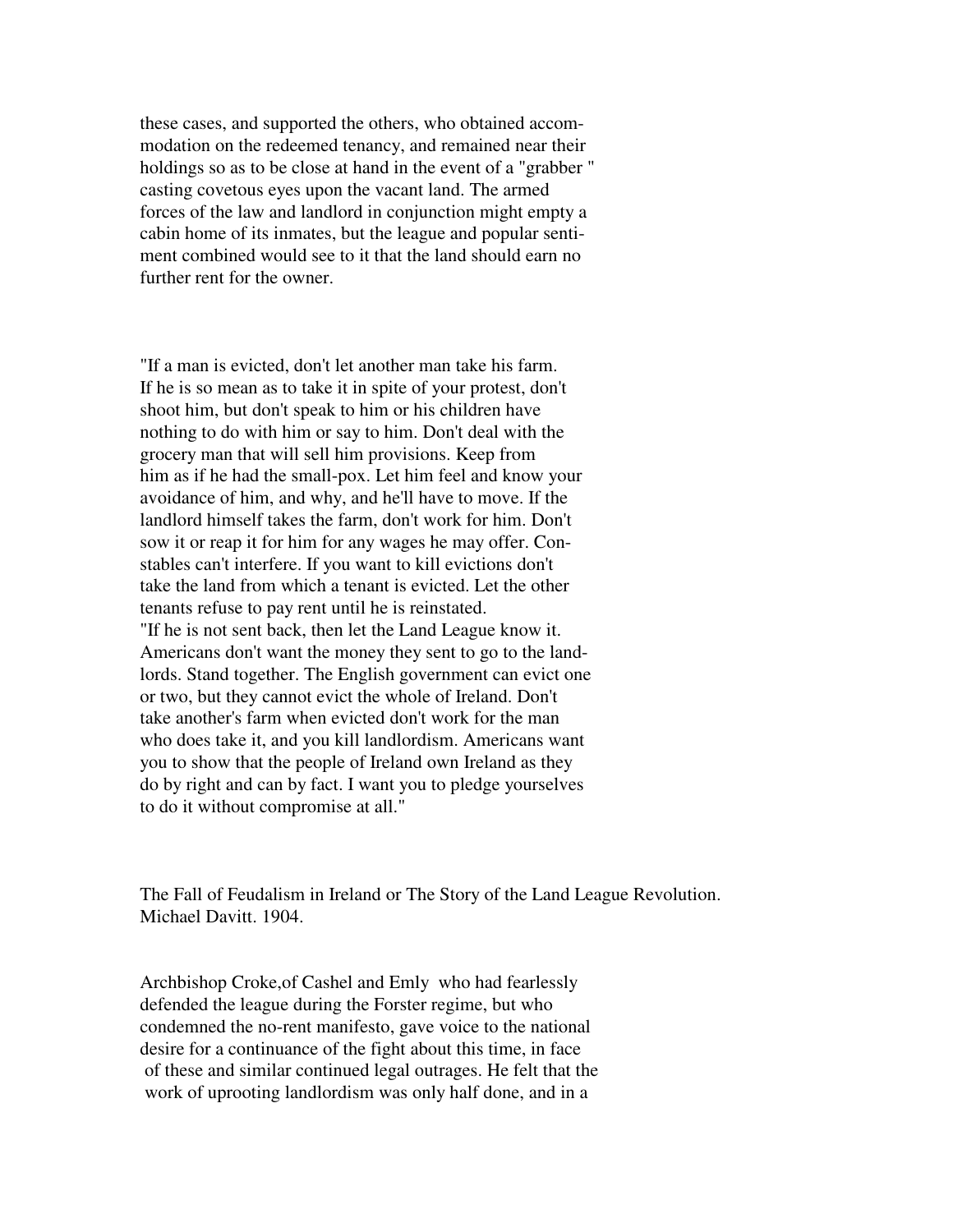speech at Galbally, he spoke out as follows:

"The Irish people have now paused in the fight in order to commence the struggle afresh for their rights. They want no leaders now, either lay or clerical, as they are well enough educated as to what their rights are. Landlordism has been brought to its knees by the Land League; but I do not know whether the male branch or the ladies' branch of the league deserves most thanks, for when the men were put in prison the ladies stepped into the breach and did their part nobly. I congratulate myself on having defended the ladies' league from the aspersions cast upon it at its inception, and will be always ready when called upon to take the part of the people in asserting their rights."

## 1908 A Boycotted Police.

The Dublin Daily Express (December 1) reports that on Sunday,November 29 : "A large body of constabulary, which had been drafted into Holycross during the recent rioting there, entered the local Roman Catholic Church for the purpose of attending Divine service.Immediately the entire congregation rose from their seats, and there was general commotion in the sacred edifice.The moment the police were seated the majority of the people present left the building. A woman confronted the police within the precincts of the Church and endeavoured to beat them back by striking them with her fists."

## 1908

January 2 Co. Tipperary. An attack was made on the mansion of Lieut. -Colonel Vivian Ryan-Lenigan, at Castlefogarty, the windows being smashed with stones. This gentleman's property has been disposed of under the Land Purchase Acts, and there are some of the tenants on the estate dissatisfied with the terms.

#### 1909

January 19. Co. Tipperary. Excitement ran high in Thurles to-day while County Court Judge Moore sat to hear processes against thirty-six tenants on the Carden Estate, and twenty on Colonel Carden's estate, for non-payment of rent. Great numbers of people came into the town at an early hour ; and at midday a band, followed by some thousands of people, marched through the principal street. One hundred and thirty extra policemen were drafted into the town, and a big body of these was posted near the Court-house. Judge Moore granted decrees in all the cases which came before him.

## Dublin Daily Express, Jan. 27.1909

Co. Tipperary. Shortly after midnight a band of men armed with sticks and stones made a determined raid on the dwelling house of William Kennedy, at Knockasharoon, smashing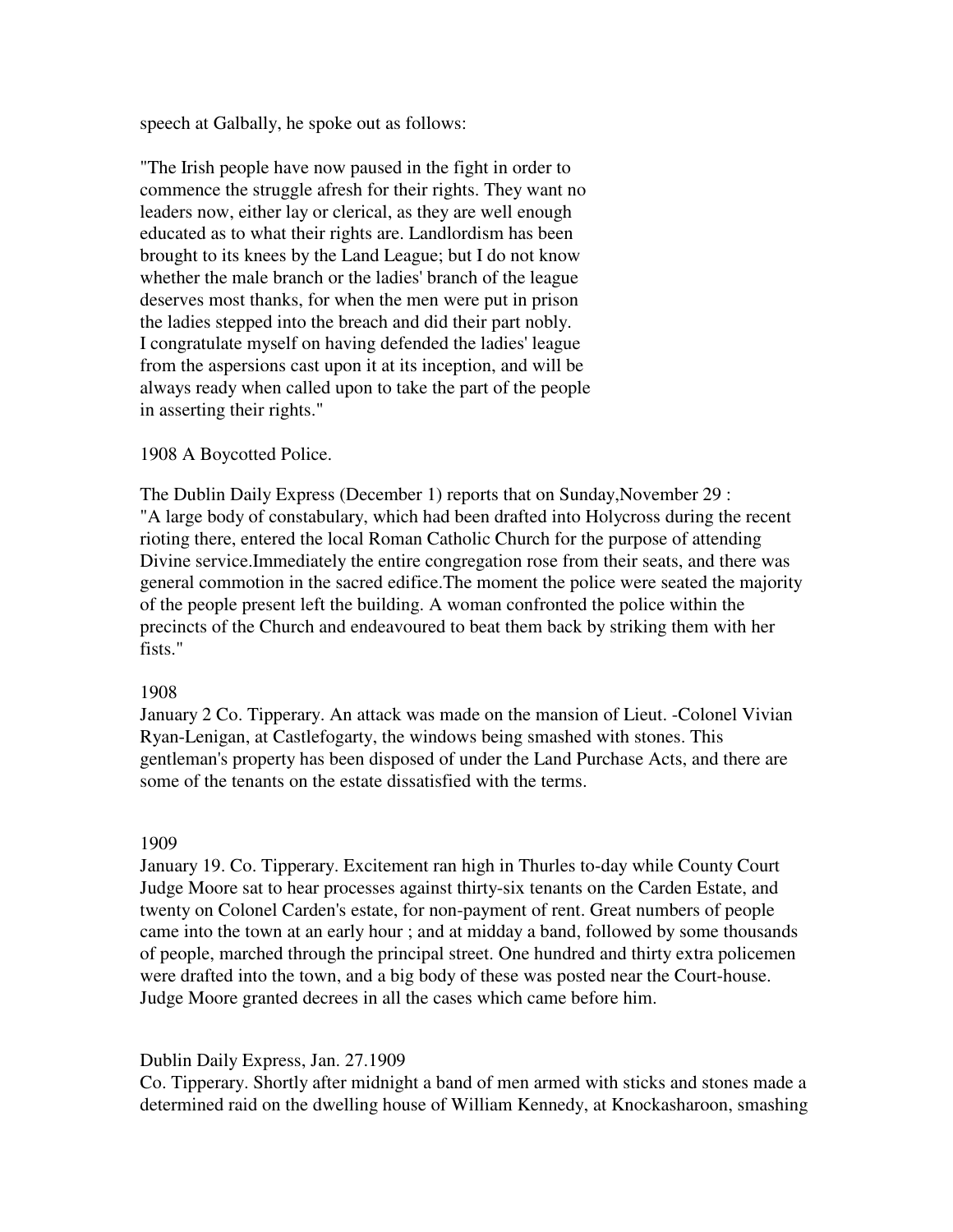in the window and bursting the doors. Not satisfied with this destruction the mob turned its attention to the walls, gates and piers surrounding the farm and did much damage. Kennedy and his brother encountered them in a lane leading to the house, and a fierce riot followed, but after a severe struggle the Kennedys were overpowered and badly beaten about the head and body. Two men, named Richard and Michael Small, were afterwards arrested, and were later charged before a magistrate with being concerned in the affray ; they were remanded, bail being accepted.It is stated that Kennedy's farm is being claimed by a certain family in the neighbourhood.

## February 20th Co. Tipperary.

At the Thurles Petty Sessions 11 men were charged with disorderly conduct at Holycross on January 31, with intent to intimidate. Evidence showed that the defendants formed part of a band which assembled at a spot between the village and the Protestant Church and played during the time that service was proceeding. The police informed them that they must not disturb the congregation ;they did not desist, however, but continued making much more noise. After some consultation the chairman said that the magistrates refused to bind defendants to the peace. In the afternoon, when about 60 or 70 extra police, drafted into the town for the day, were being marched to the railway station, they were followed by a crowd, stones were thrown, and a baton charge had to be made.

March 11th. Co. Tipperary. Andrew Fogarty, a civil bill , officer, proceeded to the estate of Colonel FitzGibbon Trant, J.P., for the purpose of serving ejectment processes for rent on his tenants. He was accompanied by a bodyguard of 11 policemen, when a crowd quickly assembled and followed the officer in his movements as he effected service after service, but he was allowed to complete his duties without molestation, and returned to Thurles.

March 30 Co. Tipperary. At Cashel Petty Sessions, a farmer named Patrick Foely (Foley) was charged with having maliciously injured a gate and fence at Attyhill, the property of a Mrs. Isabella Loney. Evidence was given that Mrs. Loney recently came into possession of some lands, part of which was let for grazing, and since then the damage had been done The police took plaster casts of the foot-prints near the fence,and they corresponded with the boots worn by defendant. The accused was returned for trial.

May 19 Co. Tipperary. At the Templemore Petty Sessions, Thomas Ryan was charged with assaulting a Mrs. Mary Fanning, of Killanagan, on May 12. Mrs. Fanning deposed that on the night of the date in question her husband was away, and Ryan rode into the yard on horseback and struck her a blow with a stick on the head. The defendant was ordered to give bail for future good behaviour, or in default two months' imprisonment. He refused to give the bail.The solicitor for the prosecution said defendant was one of a crowd who had been frequently before the Bench in consequence of a disturbance over the farm.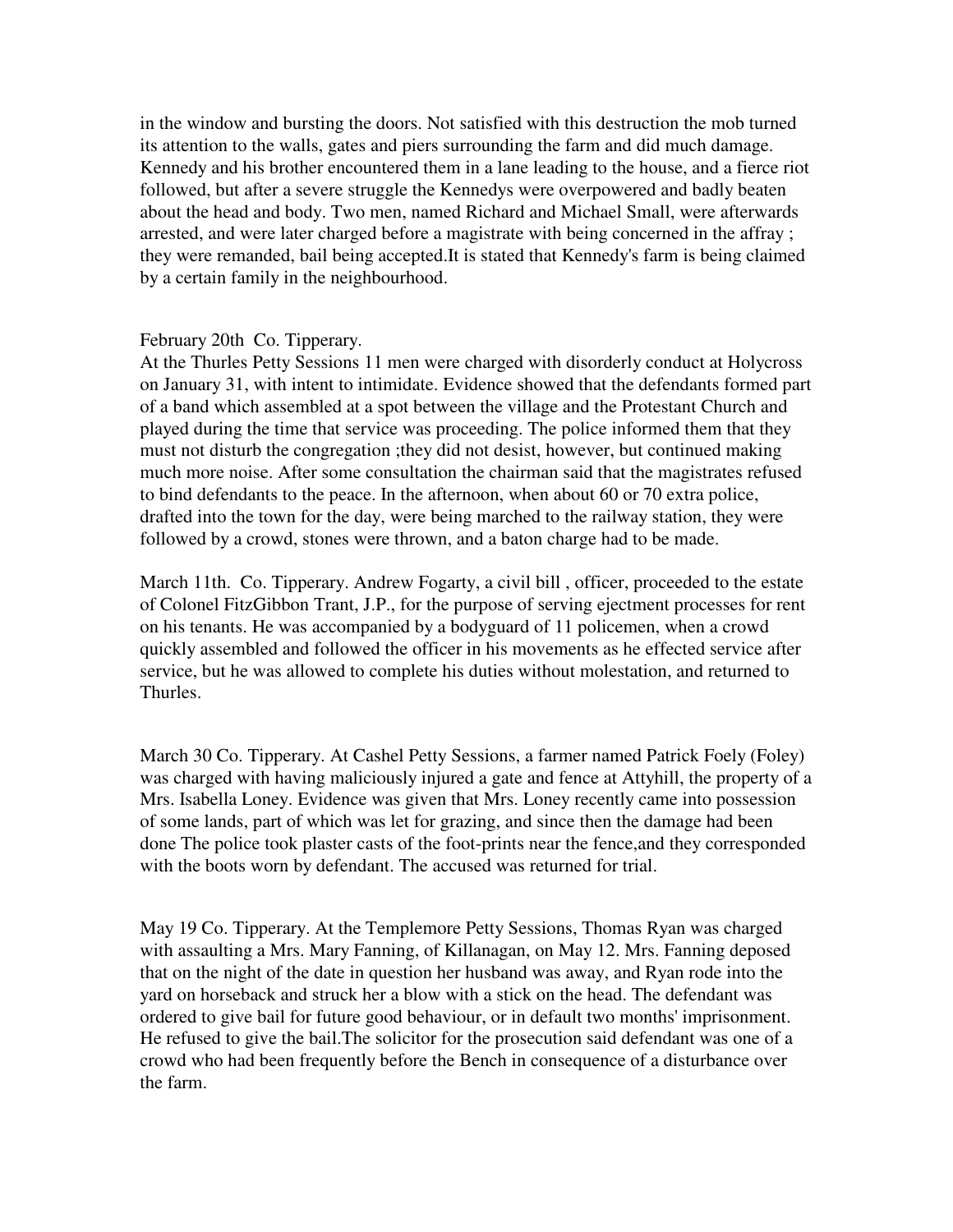May 19 Co. Tipperary. At the same Petty Sessions, and on the same date, Joseph Meehan was bound over to keep the peace for using threats towards Patrick Stapleton, of Dromard. A dispute arose over a small farm, and Meehan threatened to cut Stapleton's head off. The defendant refused to give bail,, and said he would rather go to gaol for honesty.

June 9 Co. Tipperary. At Thurles Quarter Sessions, Mrs. Hanorah Hogan applied for compensation for the smashing of windows in houses of her property on March 29, 30, and 31 last. The applicant deposed that after the eviction of a tenant from one of her houses for non-payment of rent, a hostile crowd assembled outside the house and hooted witness ; they then threw stones at the building and smashed 140 panes of glass. For three nights the crowd paraded the streets and she had to seek police protection. The decree was granted.

June 24 Co. Tipperary. A dray cart, the property of a Mr. Thomas Cormack, Lisaroon, near Thurles, was found in the morning on the roadside near the village of The Ragg, the shafts being cut off and the wheels taken from the axeltree. The severed portions were found scattered about in different places, and six empty gun cartridges were also discovered in the vicinity. A boycotting notice was found pasted on a portion of the damaged cart. Mr. Cormack is a tenant on the estate of Lieut. -Col. Fitzgibbon Trant, 'and his house was fired into at night about a month ago. It is alleged that the supposed outrages are in consequence of his agreement to pay his rent to the landlord, while the other tenants were engaged in a no-rent agitation.

July 2 Co. Tipperary. At Killenaule, before a Special Court, nine men were charged with having on several occasions intimidated Michael Sparrow and Daniel Noonan, servants of Mr. Hughes, of Ballyphilip.Mr. Kennedy, solicitor, asked to have the cases adjourned for three months, and he would give an undertaking that no such acts would be repeated against Mr. Hughes or his servants. The magistrate agreed to this in the case of five of the defendants, but the other four who were more or less prominent in the affair were bound over to be of good behaviour, or, in default, a month in gaol. One of the defendants refused to give bail.

July 3 Co. Tipperary. Following the arrests at Thurles John Ryan Boher, of Holycross, Michael Flynn,Senior, and Michael Flynn, Junior, of Thurles, were charged with assaulting Sergeant Mullally, and Constables Heavy and Kelly. Sergeant Mullally deposed that he with Constable Heavy saw young Flynn behavingdisorderly, and when advised to go Flynn struck the constable a violent blow and knocked him down. When he went to the constable's assistance Flynn, Senior, struck him with a stick, and he received several kicks about the legs. There was a crowd of 300 people around them. He also received a blow of a stick from John Ryan Boher, who shouted. " We have them now, don't let them go ; take their lives ; they are Clarke's and Trant's hirelings."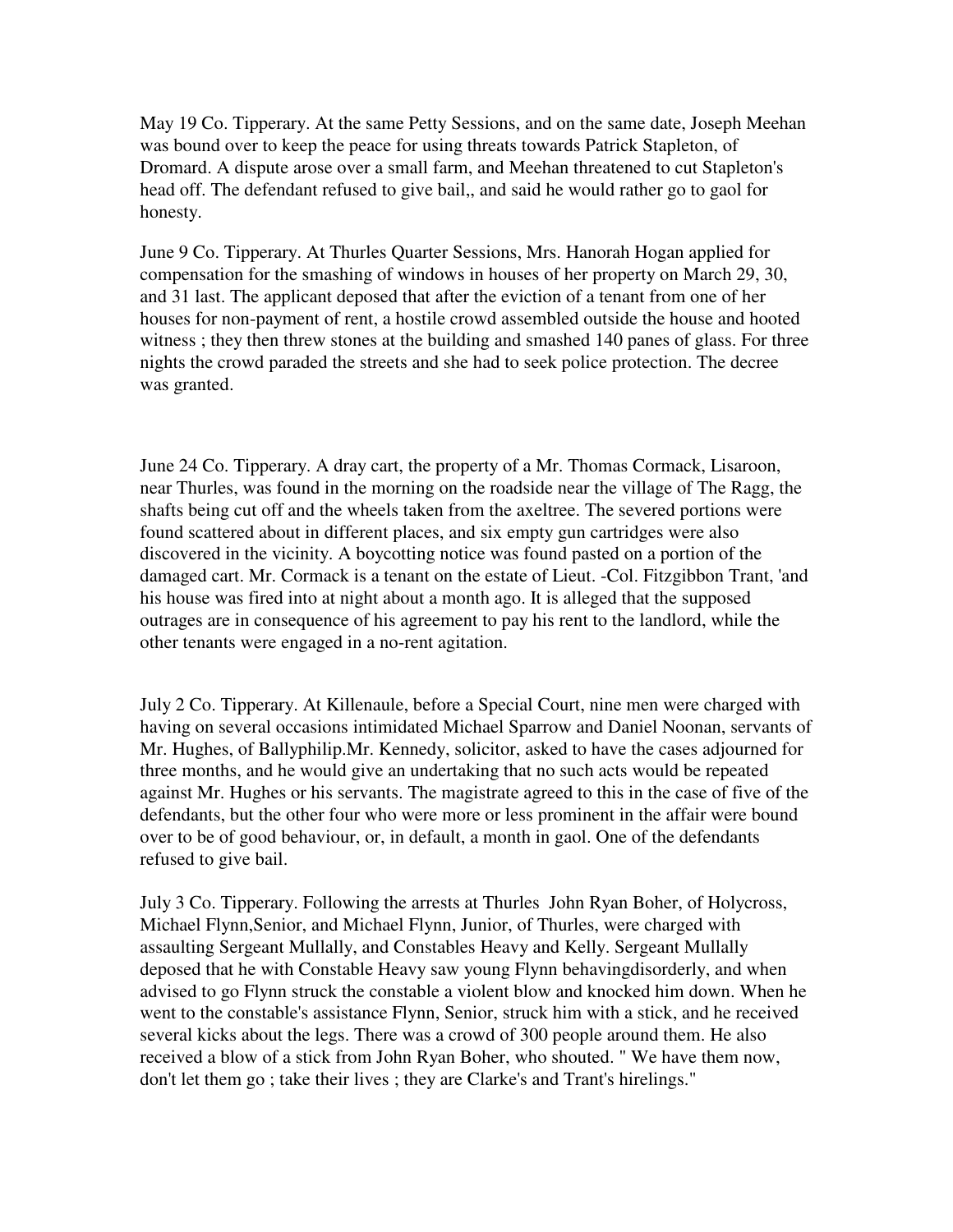The Sergeant stated that he would have been done for only that a woman came and carried him into her house, and he has been laid up ever since. The Chairman sentenced Flynn, Junior, to two years and three months' imprisonment, and in default of giving bail of good behaviour at the expiration of that period, he would have to go to gaol for three months more. John Ryan Boher sentenced to six months' imprisonment, and at the expiration to give the same bail or three months more in default. Flynn, Senior, to be put under bail, or in default four months' imprisonment.

July 13 Co. Tipperary. At the North Tipperary Assizes, held at Nenagh, two men, named Thomas Gleeson and Patrick Maher, were charged with intimidating employees of Lieut. -Colonel Fitzgibbon Trant, and with preventing them from purchasing goods from certain Thurles tradesmen.

An application was made to adjourn the hearing of the trial with a view to a change of venue. The application was granted, the prisoners being admitted to bail.

August 7 Co. Tipperary. Considerable excitement prevailed in the district of Newchapel, Clonmel. A small farm on the Moore estate, from which a man named Slattery and his family were previously evicted, was taken by a man named Lyons, who proceeded to cut the meadow on the land. Mrs. Slattery, the widow of the evicted tenant, arrived on the scene with a machine and commenced cutting what remained of the standing grass. The police were called upon, but Mrs. Slattery refused to quit the place.

August 13 Co. Tipperary. Some scenes were witnessed at an eviction of three tenants at Templemore. Mr. Francis Jackson, the landlord, refused to grant a reduction of their rent. He obtained decrees against them some weeks ago, but owing to the state of public feeling in the locality, no bailiff could be found to execute the warrants at the time. Mr. Jackson instituted fresh proceedings, and this time was successful in getting his decrees and obtaining a bailiff to carry them out. Mr. Jackson with two bailiffs, accompanied by a force of 60 police,arrived in the district, when about 700 people collected and met Mr.Jackson and his party, shouting and booing at them, and it became necessary for the police to form a cordon across the street to enable the bailiffs to carry out their work.

- A league convention was held in Melbourne on November
- 7, 1883, and the official report of this gathering gives an ac-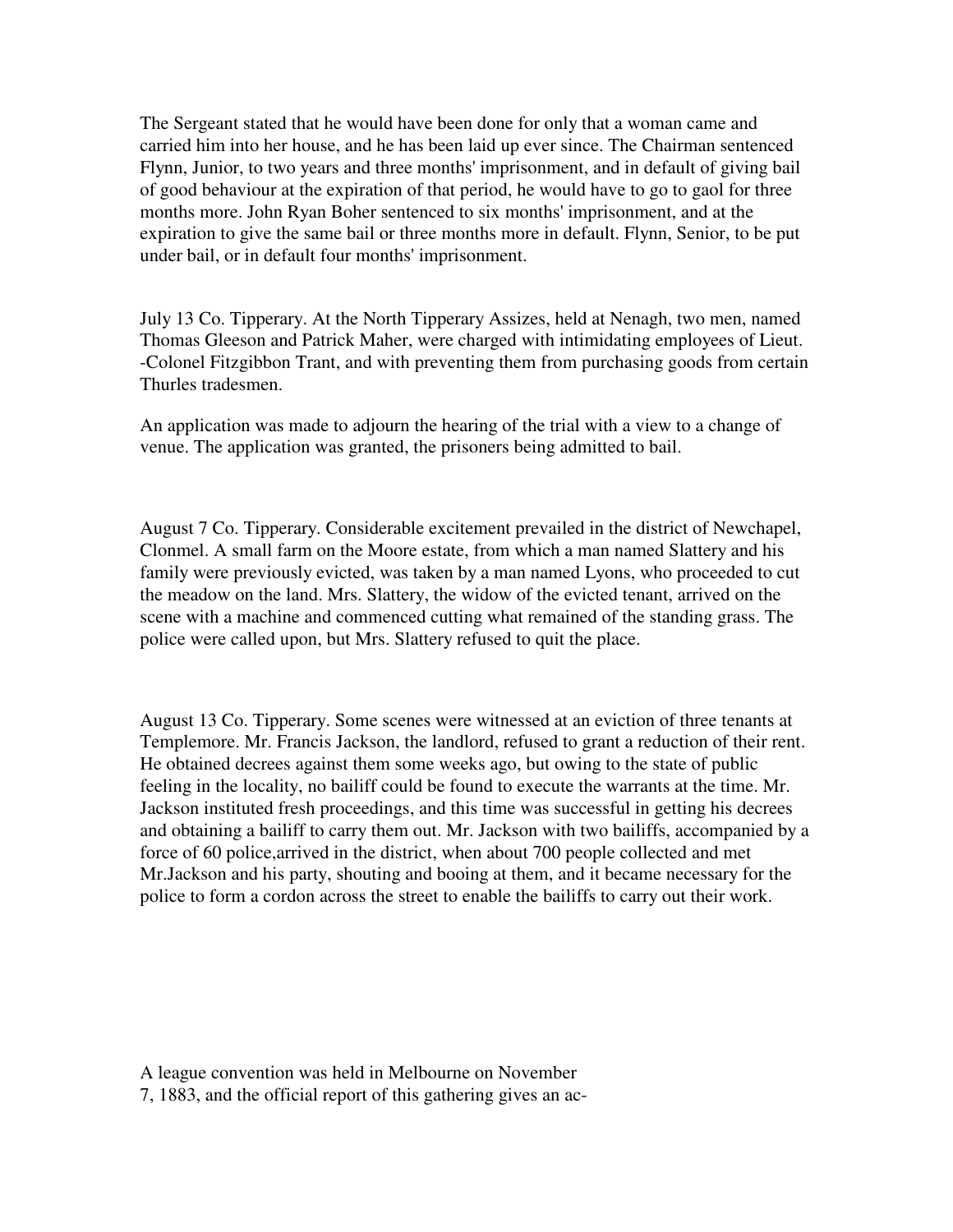count of the work done up to that date by the respective missions of Mr. J. W. Walshe and of the Messrs. John and William Redmond. It likewise supplies the names of the representative men of the Land Leagues of Australasia who had been most prominent in the work of the auxiliary movement under the Southern Cross from its inception.

The convention was held in St. Patrick's Hall, one of the historic buildings of Melbourne. It had been used as a legislative chamber under the old Victorian constitution from 1851 to 1856. The new (Home-Rule) constitution was discussed and adopted in the same building, where it was likewise proclaimed by the then governor, Sir Charles Hotham, after it had been finally sanctioned by the Imperial Parliament. Dr. Kevin Izod O'Doherty presided at the league convention as the leading league delegate from Queensland. He had been tried in 1848, in Dublin, with John Martin and others, for seditious articles written in The Irish Felon after the suppression of John Mitchel's United Irishman, and, like the two illustrious "felons," he was sentenced to transportation and domiciled in Tasmania. After being amnestied he remained in Australia, and ultimately settled down in Brisbane with his family.

The following are the names of the delegates who were present :

#### VICTORIA

T. Taylor, J.P., Sandhurst; D. O'Keefe, Sandhurst; J. J. Fitzgerald, J.P., Ballarat; W. O'Callaghan, Ararat; Rev. J. L. \*\* 385

#### THE FALL OF FEUDALISM IN IRELAND

Hegarty, Sale; Rev. M. O'Connor, Myrtleford ; Rev. M. J. Gilsenan, Sandhurst; D. Slattery, J.P., Sale; T. Cahill, Geelong; John Barry, Kyneton; J. Minogue, Kyneton; Michael Molphy, J.P., Sale; Carroll, Ballarat; James Bur,ke, Warrnambool; E. L. Nolan, East Melbourne; P. Doheney, East Melbourne; Samers, Inglewood; C. J. O'Sullivan, Beechworth; John M'Intyre, Central Branch, Melbourne; - - King, Wangaratta; James Hurley, Richmond; Andrew Byrne, Wan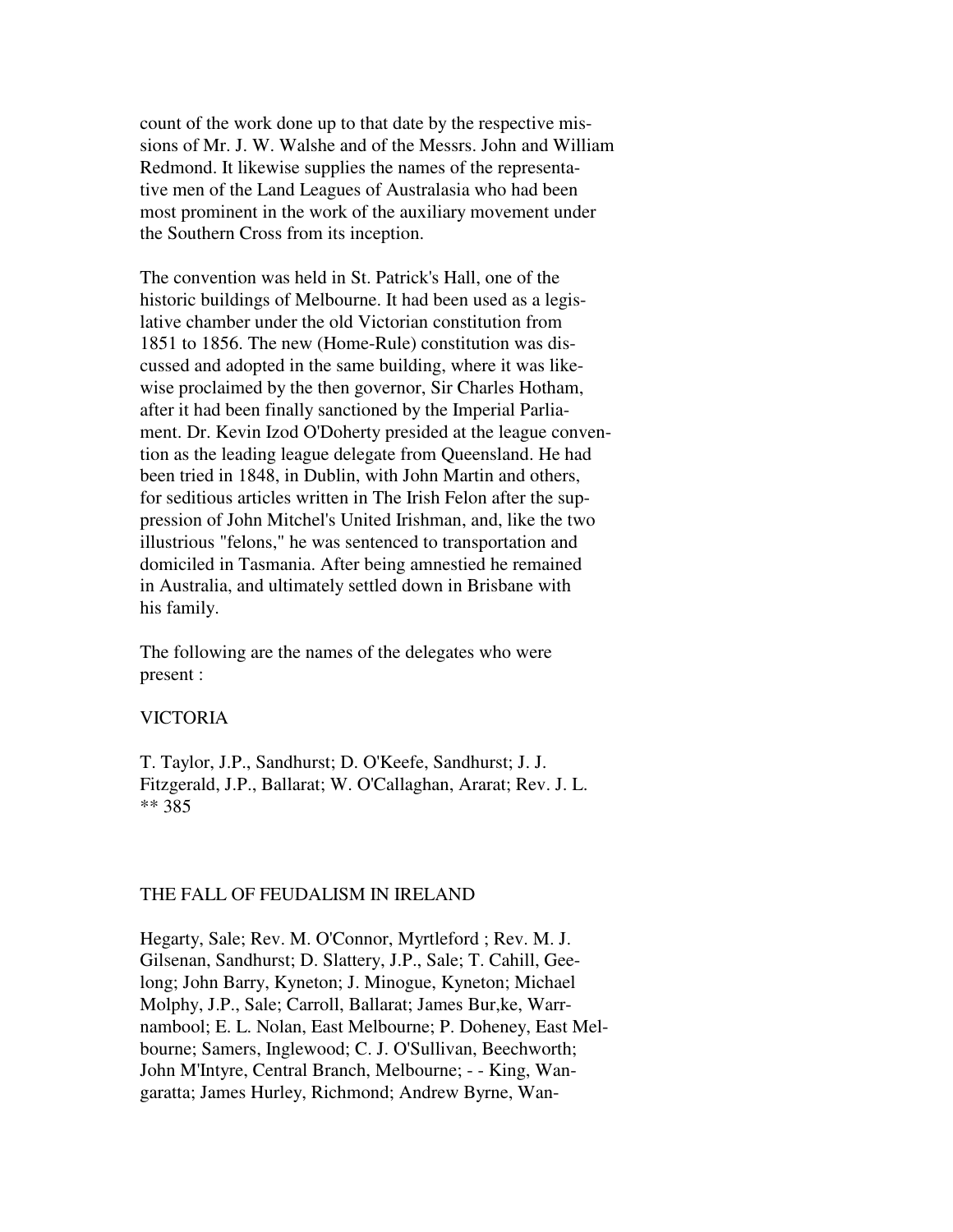garatta; P. F. Ryan, Tatura; Thomas Hogan, Tatura; Denis O'Brien, J.P., Geelong; Michael Hynes, Allandale; Michael Toohey, Allandale; P. M'Cabe, Horsham; Thomas Hodgins, Horsham; John M'Mahon, Charlton; Patrick O'Sullivan, Woornook; Thomas M'Loughlan, Woornook; R. Walshe, St. Ambrose; M. Mulcare, Nar-Nar-Goon; J. Dore, Nar-Nar-Goon; John Lee, J.P., Garvoc; P. Brodrick, Malmsbury; A. Troy, Abbotsford; A. Duff, Malmsbury; John Hyland, Garvoc; P. J. Hoban, Donald; P. Finn, Donald; S. Fitzgerald, Seymour; J. O'Leary, St. Ambrose; Brodie, Claremorris; P. J. Fleming, Yan Yean; J. Eveston, Sandy Creek; P. Quirk, Sandy Creek; J. Coyle, Collingwood; J. Howard, Charlton; John Butler, Sunbury; Leslie Counsell, Sunbury; Patrick M'Mahon, Gordons; John Maher, Gordons; Patrick Hehir, Shepparton; E. J. Daly, Shepparton; Nicholas Delaney, Nagambie; George Coyne, Richmond; James Madden, Richmond; J. Gill, Bet Bet and Timor; Michael Harty, Bet Bet and Timor; P. Fennelly, Warrnambool; William Broadrock, Daylesford; C. Fitzgerald, Gordons; William Sheehan, Nagambie; John Costelloe, Gordons; James Ryan, North Fitzroy; P. M'Ardle, Prahran; M. Rahilly, Carlton; J. Curtain, North Fitzroy; P. Hunt, Reedy Creek; J. M'Namara, Hotham; P. D. O'Reilly, Central Branch, Melbourne; D. M'Loughlin, Collingwood; P. Hayes, Central Branch, Melbourne; D. Noonan, Central Branch, Melbourne; M. Hickey, Central Branch, Melbourne; F. M'Cann, Landsborough ; J. J. Murphy, Abbotsford ; Miller, Camperdown ; P. Power, Echuca; J. Shortrill, Eltham; P. H. O'Leary, Hotham Y. M. Society; H. W. Sheridan, Warrnambool H. S. ; W. O'Dea, Ballarat C. Y. M. S.; P. O'Dowd, Ballarat C. Y. M. S.; G. Russell, St. Michael's Branch H. A. C. B. S.; M'Cann, St. Patrick's Society; P. Campbell, Emerald Hill; P. Paly, Ballarat C. Y. M. S.; J. F. Ryan, St. Patrick's Society; W. Birmingham, St. Patrick's Society; C. H. O'Leary, St. Patrick's Society; M. Donald, St. Patrick's Society; Hugh Rawson, J.P., Kyneton H. A. C. B. S.; W. Hester, Central Branch; M. Kennedy, Dunnstown; P. Toole, J.P., Richmond H. A. C. B. S. ; R. Evans, Richmond H. A. C. B. S. ; J. Cullinan, Sale H. A. C. B. S.; L. Kenyon, St. Patrick's Society; M. Hood, St. Patrick's Society; J. L. Freeman, St. Patrick's Society, Melbourne District; J. Whelan, St. Patrick's Society, Melbourne District; T. P. Deegan, C. Y. M. S., Daylesford; T. Quilligan, Central Branch, Melbourne; Henning, Abbotsford Branch St. Patrick's Society; F. B. Keogh, Hotham C. Y. M. S. ; P. Cody, St. Patrick's Society; James Millar, Camperdown; P. Fagan, Victorian Central Branch; M. M'Donald,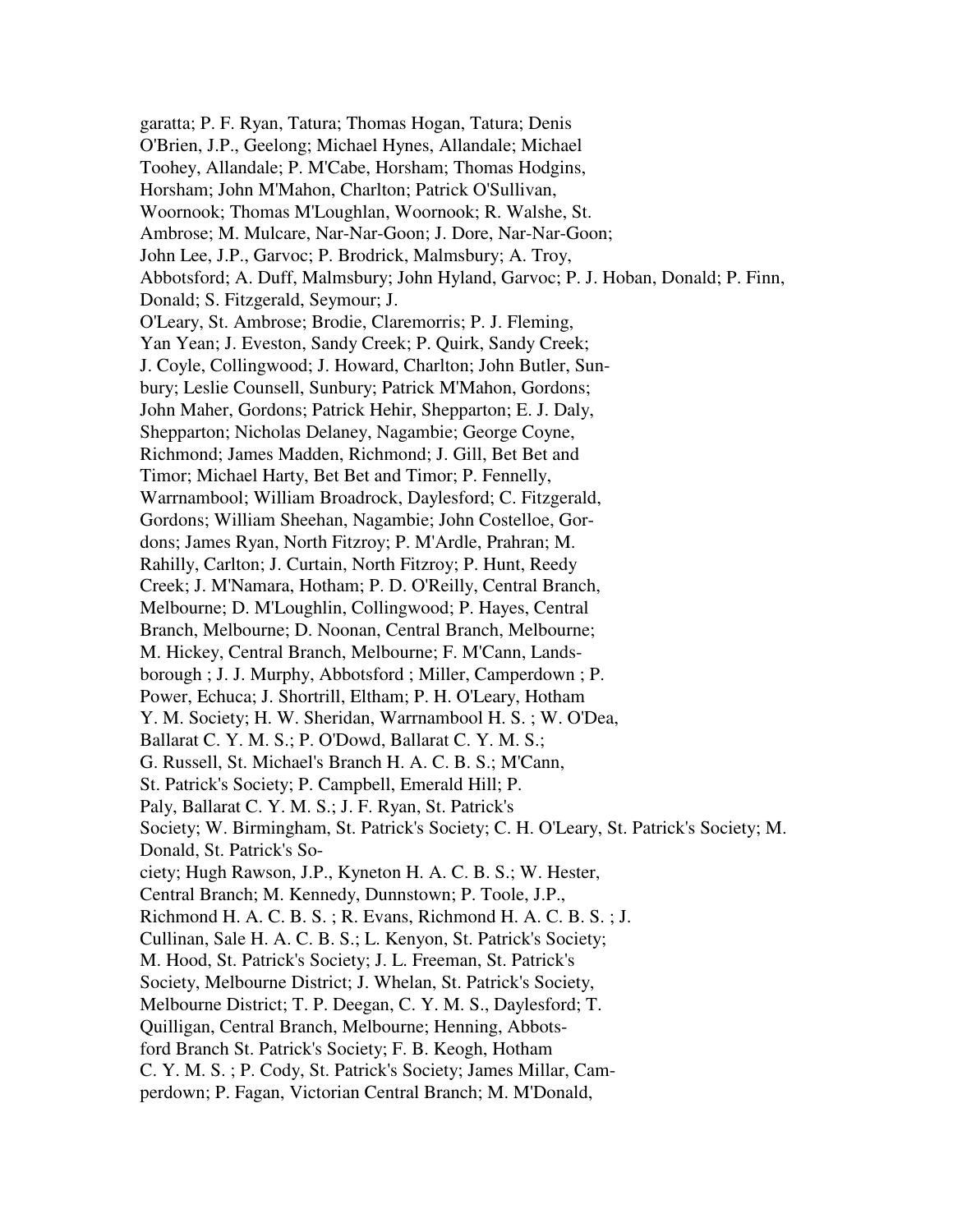Victorian Central Branch; J. O'Grady, Victorian Central Branch; P. M'Cann, Victorian Central Branch; M. Timmins.

#### NEW SOUTH WALES

T. Flannery, Vegetable Creek; P. M'Cormack, Glen Innes; J. J. Dalton', Orange; Rev. T. Hanley, Deniliquin; P. E. Fallon, Albury; James Gallagher, Bathurst; Kelleher, Bathurst; Patrick Murray, Temora; J. M'Grath, Prospect; E. O'Farrell, Prospect; Daniel Regan, Tamworth; George Maher, West Maitland; Michael Murray, West Maitland; Bernard Gaffney, Sydney; J. G. O'Connor, Sydney; William Walshe, Sydney; F. B. Freehill, M.A., Sydney; Rev. E. J. Fallon, Burrowa; Rev. William M'Grath, Young; Very Rev. P. Dunne, V.G., Wagga Wagga; D. Dougharty, Stanafa and Tingha; T. Curry, Sydney; Burns, Albury. **QUEENSLAND** 

Hon. Dr. O'Doherty, M.L.C., President, Brisbane Branch and Charters Towers; P. O ' Sullivan, J. P., Ipswich and Warwick; C. O'Loan, J.P., Herberton; M. Collison, Gympie; P. Lillis, J.P., Gympie; Francis M'Donnell, Brisbane; J. Sullivan, Ipswich.

## TASMANIA

James Gray, M.L.A.; Charles Galvin, E. O'Brien, R. G. Fitzsimons, Sheehan, Dillon, P. Tynan, Launceston.

## NEW ZEALAND

M. Landers, Auckland; M. Sheehan, Christchurch ; L. W. Gegan, Christchurch; P. Foley, Kumara; Flannigan, New Zealand; - Browne, J. J. Connor, Dunedin.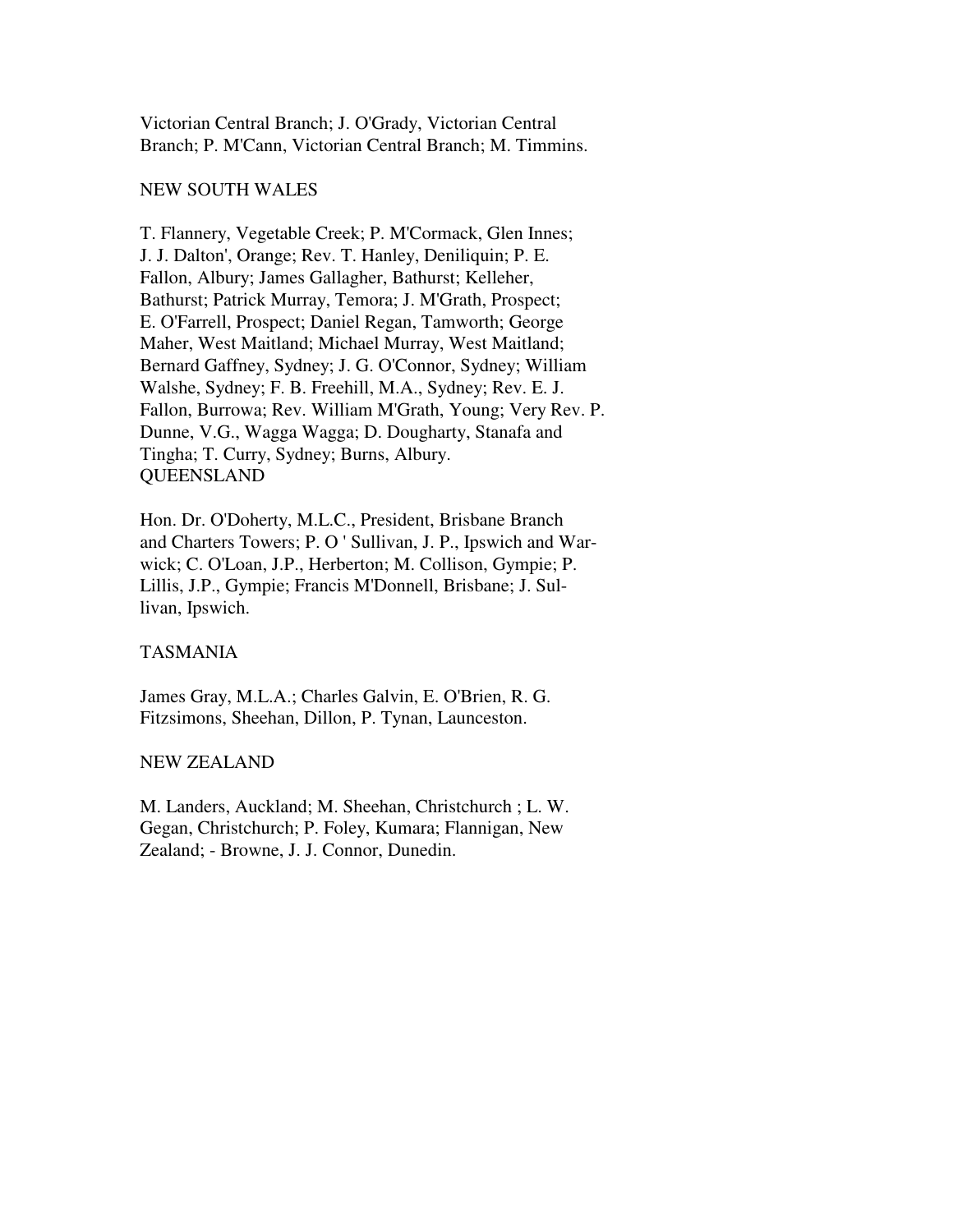#### THE IRISH-RACE CONVENTION

The Irish -race convention assembled in Leinster Hall, Dublin, on September i, 2, 3, 1896, under the presidency of the Most Rev. Dr. O'Donnell, Bishop of Raphoe. Some two thousand two hundred and fifty representative persons took part in the proceedings; the National Federation of Ireland, and auxiliary organizations in Great Britain, the United States, Canada, the Australian colonies, New Zealand, and South Africa, being represented by duly credentialled delegates.

The delegates from distant countries were : United States of America. T. C. Boland, Scranton,

Pennsylvania; Hon. William L. Brown, New York; John Cashman, Manchester, New Hampshire; M. J. Cooney, Montana; Patrick Cox, Rochester, New York; John B. Devlin, Wilkesbarre, Pennsylvania; James Duggan, Norwich, Connecticut; Patrick Dunleavy, Philadelphia Council, N. F.; Rev. D. W. Fitzgerald, Manchester, New Hampshire; Martin Fitzgerald, Manchester, New Hampshire; P. Gallagher, New York; John Guiney, Wilkesbarre, Pennsylvania; Anthony Kelly, Minneapolis, Minnesota; Edward Mackin, Wilkesbarre, Pennsylvania; Hon. Martin McMahon, New York; Rev. George F. Marshall, Milford, New Hampshire; Patrick Martin, Baltimore, Maryland; Michael Murphy, representing Irish National Federation of America, New York; Rev. Denis O'Callaghan, Boston; Hon. Edmond O'Connor, Binghamton, New York; Denis O'Reilly, Boston; Hon. C. T. O'Sullivan, New York; Rev. Edward S. Phillips, Pennsylvania; Michael J. Rooney, representing Irish National Federation of America, New York; Joseph P. Ryan, New York; M J. Ryan, Philadelphia; James Sullivan, M.D., Manchester, New Hampshire; Edward Treacy, Boston; P. W. Wren, Bridgeport, Connecticut. Canada. Hon. John Costigan, M.P., P. C.; Very Rev. M. A. Clancy, Placentia, Newfoundland; P. F. Cronin, Toronto; Rev. Dr. Flannery, St. Thomas, Ontario, representing Ancient Order of Hibernians in Canada; Very Rev. Dr. Foley, Halifax, Nova Scotia; James J. Foy, Q.C., Toronto; Edward Halley, First Vice - President Young Irishmen's Literary and Benefit Association, Montreal; Very Rev. Dean Harris, St. Catherine's; Chevalier John Heney, Ottawa; John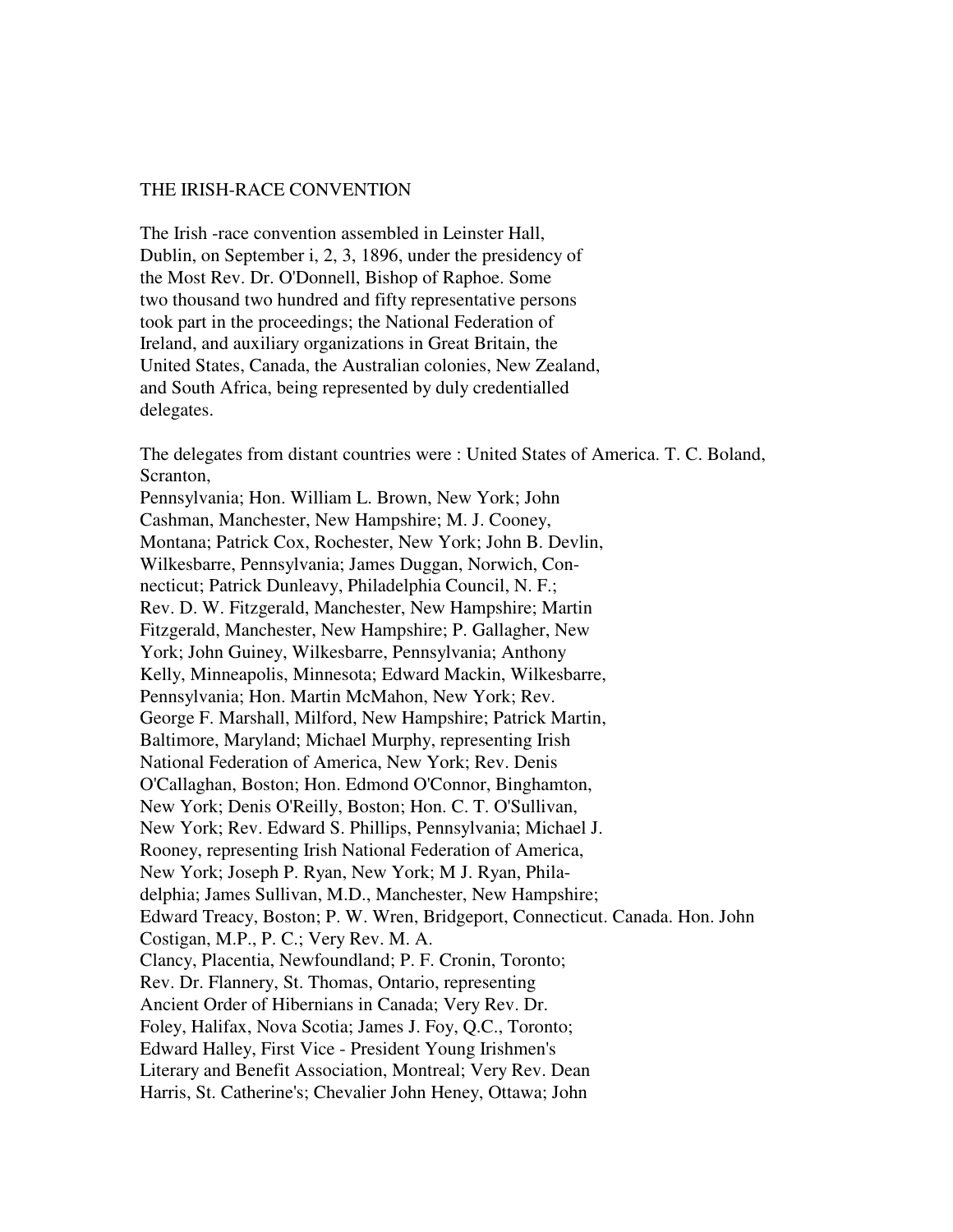M. Keown, Q.C., St. Catherine's; Lieutenant - Colonel Mac-Shane, Nova Scotia; James J. O'Brien, Halifax, Nova Scotia; Rev. P. F. O'Donnell, Montreal; Rev. F. O'Reilly, Hamilton: Rev. Frank Ryan (representing Archbishop of Toronto), Toronto; Hugh Ryan, Toronto; James D. Ryan, President of the Benevolent Irish Society, St. John's, Newfoundland; Gerald B. Tiernan, Halifax. Australasia. Charles Hamilton Bromly, ex-Attorney-General, northern Tasmania; Michael Davitt, M.P., delegated for Dunedin, New Zealand; Thomas Hunt, Victoria; Mr. Kennedy, Wellington, New Zealand; Rev. Father O'Callaghan, C.C., Mallow, delegated to represent southern Tasmania.

South Africa. Moses Cornwall, J.P., Kimberley, representing Irishmen of Griqualand West; H. J. Haskins, Johannesburg.

Two hundred and fifty delegates from branches of the National League of England, Scotland, and Wales, affiliated with the National Federation of Ireland, took part in the sessions of the convention.

No assembly equal in representative character had ever before in the history of the Irish struggle met in the capital of Ireland or in any other part of the world. Every country and colony beyond the seas where Irishmen are settled in large numbers sent spokesmen to plead for reunion, and to show the opponents of the Home-Rule movement how worldwide was the combination and the power of active sympathy which stood behind the fatherland in its national demand for justice and liberty.

The "Parliament of the Irish race," as the great gathering was named by some of its foreign delegates, was ably presided over by the young Bishop of Donegal, who typified in name, descent, and patriotic fervor the spirit and purpose of the Celtic chieftains who had fought and bled for land and liberty in the earliest stages of the Irish land-war. A few sentences from his opening address to this epoch-making convention will clearly explain the unique character and significance of the historic gathering, and its bearing upon the "wideworld" meaning of the Irish struggle.

"Men of the Irish race, there is only one way in which I may hope to return thanks for the unique honor which this chair confers upon me. It is to launch at once on this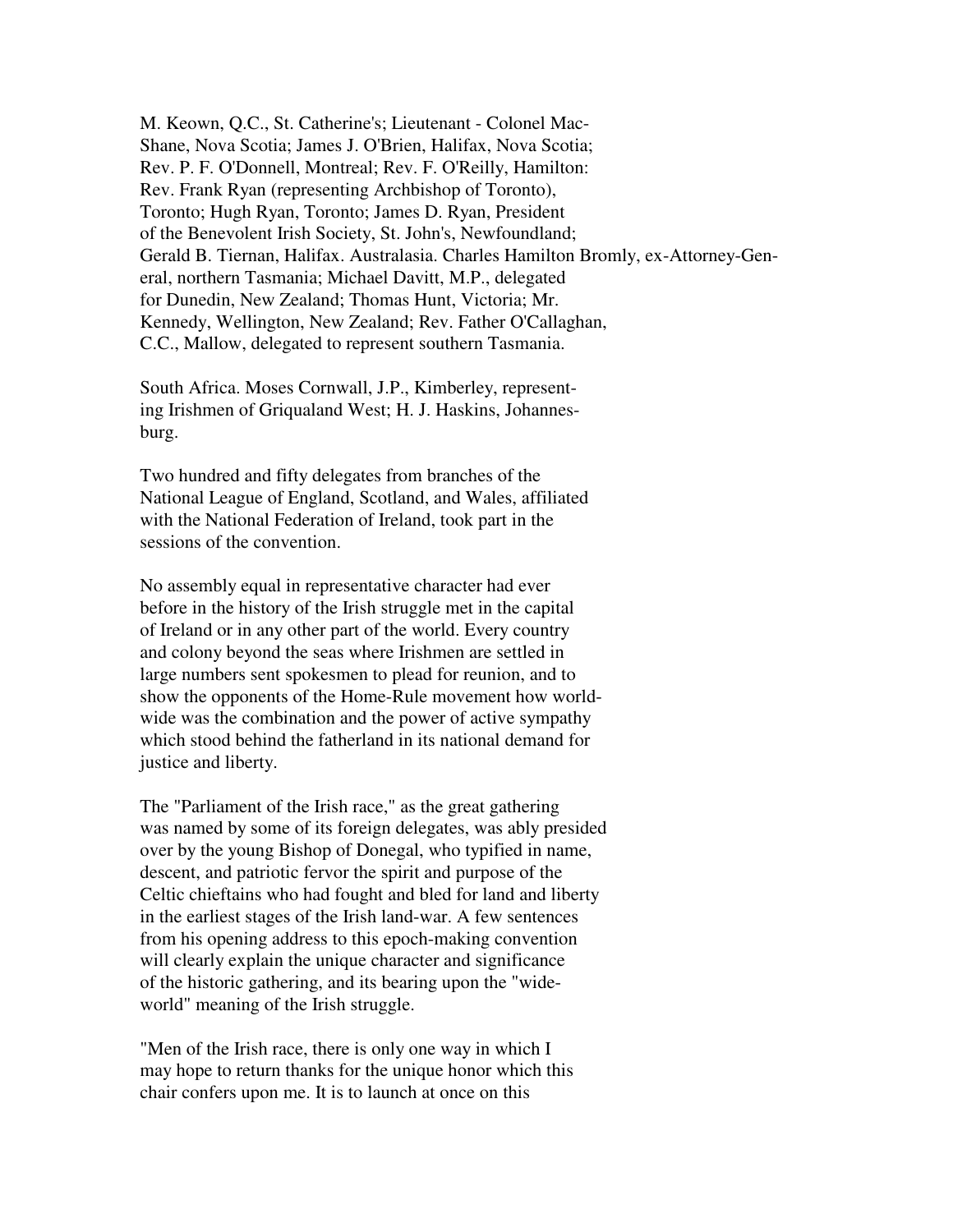magnificent convention the business that has brought you here from the four shores of Ireland and from many lands beyond the seas. To you, gentlemen, our kith and kin, come home from abroad, we who live in the Green Isle say from our hearts, in the sweet language of your fathers, ' Cead mille failte.' In your love for Ireland you are here from the great republic of the West, where so many millions of our people have built up for themselves a position and a name, and whence in times of trial has come to us the most generous support for every national demand. You are here from selfgoverning Canada, one of whose great prelates first suggested this convention to end our dissensions. You are come from friendly Nova Scotia and Newfoundland. You are come even from Australia, which has always vied with America in support of the national cause. You are here from Africa, where, in our days, to the south it promises to rival the northern splendor of fifteen centuries ago. Then the neverfailing Irishmen of England and Scotland are here ; and, lastly, the tried men, priests and people, who live in the old land, in long array, from every county and every shore. You have come from near and far, at great inconvenience and expense, to work for the old cause, and to banish from our midst the bitterness of strife, filled with the idea that love of our motherland implies co-operation, and love, and friendship, and forbearances among ourselves in her cause. In my time I have seen the young family outcast on the road-side from the home the strong man had built ; I have seen the priest dragged to prison for trying to shield the victims of such wrong; I have seen thousands of little boys and girls of from nine to twelve years hired into agricultural service far away from the homes where they ought to be at school; I have seen throngs of young people leaving the old and weakly behind, and hurrying to the emigrant-ship; and I have often asked myself: Will the emigrants ever come back? Will they ever send us back the power to change these things and to undo these wrongs? Well, picked men of our race are here to-day from every land of the Irish dispersion, and with God's blessing before they go back the foundations will be laid broad and deep of that victory-compelling unity which this great convention was called to promote." 1

#### Tipp Free Press. 27-7-1866

The case for trial at the ensuing Clonmel Assizes are important and are as follows:-James Dillon, of the 17th Regiment, stands charged with being one of the armed party who fired on the Constabulary of Glenbade?, near Tipperary, James Ryan , same offence, Michael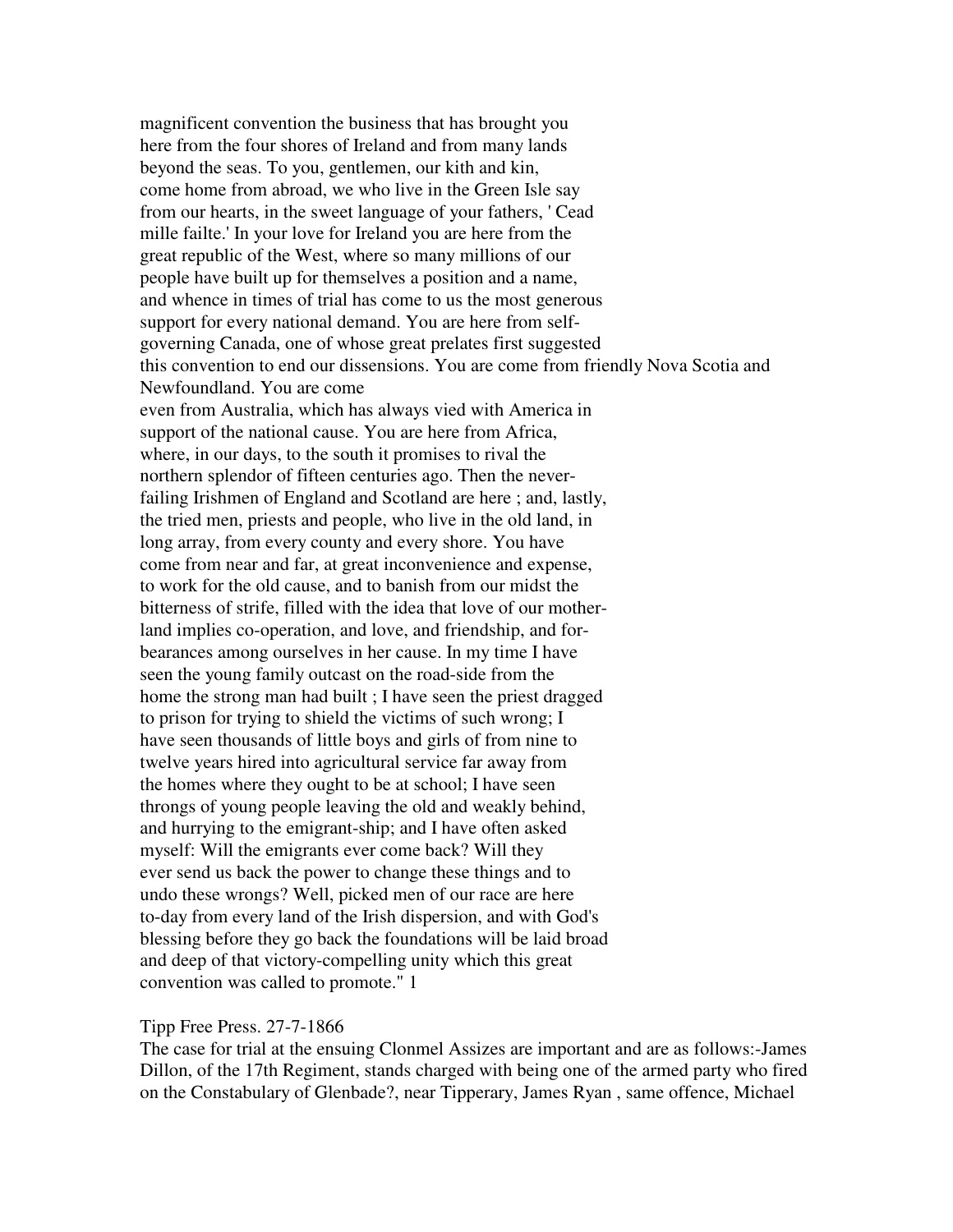Ryan, similar charge, (on bail). Michael Lalor, declaring himself a Fenian at Tipperary. John Buckley charged with the wilful murder of Lorenzo H. Jephson, Esq. J.P. at Carrickon-Suir. James Walsh with firing a shot from a revolver pistol at Constable Timothy Quaid. John Heffernan with using treasonable language and shouting for Stephens and the Irish Republic. Edmond McGrath, Edmond Ryan, John Danaher, and Michael Hogan, with rescuing, at the Tipperary races a prisoner named Edward Walshe, arrested under a warrant from his Excellency, the Lord Lieutenant.

## 13-10-1869 Free Press.

For the last five weeks a very talented, first class National Teacher, named William O'Brien a native of County Cork, was confined in the pauper debtor's prison of Nenagh Gaol on a decree for rent. Through an unforeseen event, the facts of the case were laid before Henry Munster, Esq. of Cashel, when that gentleman, without a moment's hesitation, liberally forwarded a cheque for £12.13.6. to the Sub-Sheriff at Clonmel, and poor O'Brien was unexpectedly released. What makes this truly generous act more worthy, is, that the poor man had a wife and eleven children depending on him for their daily bread.

## 20-10-1869 Advocate.

A very sad accident occurred on Thursday evening at Glenculloo, by which a fine young man named Rody Ryan lost his life. It appears that young Mr. Ryan, son of Mr. Ryan of Inch, accompanied by his brother in law, Captain Power Lalor, to his shooting lodge at Glenculloo, near the Silvermines. The party proceeded out rabbit shooting, and young Mr. Ryan, who is about 16 years of age, carried a double barrel gun, he was accompanied by Rody Ryan, who was the gamekeeper, and a son of a tenant on Captain Power Lalor's estate. The lad fired at a rabbit, and sent poor Ryan to take it up, and while in the act of proceeding after him, stumbled over a tuft, when the other barrel discharged, lodging the contents in the breast of Rody Ryan. Medical aid was instantly sought, but the wound proved fatal, and poor Ryan expired on Friday evening. Rody Ryan was a general favourite, and a true hearted patriotic son of Tipperary. It is a consolation to state that he received Holy Communion that morning, there being a station in his father's house, and the clergy who officiated were on the spot, they being invited after the station to dine with Captain Power Lalor.

## 15-12-1869 Freeman

We learn on reliable authority, that the Protestant Bishop of Cashel, Dr. Daly, intend presenting every curate in his diocese with a Christmas box of £50. It has been our office more than once to direct public attention to the enormous accumulations, which pluralities, renewal fines, church lands, etc. much have heaped on this bachelor Bishop and we now feel great pleasure in recording this instance of his disposal of some of them.

The will of Charles Moore, Esq. M.P. late of Mooresfort, Tipperary has been proved. To his widow he gives £5000 and the interest on £20,000. To his son, Arthur John, upon his coming to the age of 25, he devises his estate in Ireland, in strict settlement, with the remainder to his daughters successively. To each of his daughters, Marion Edit Moore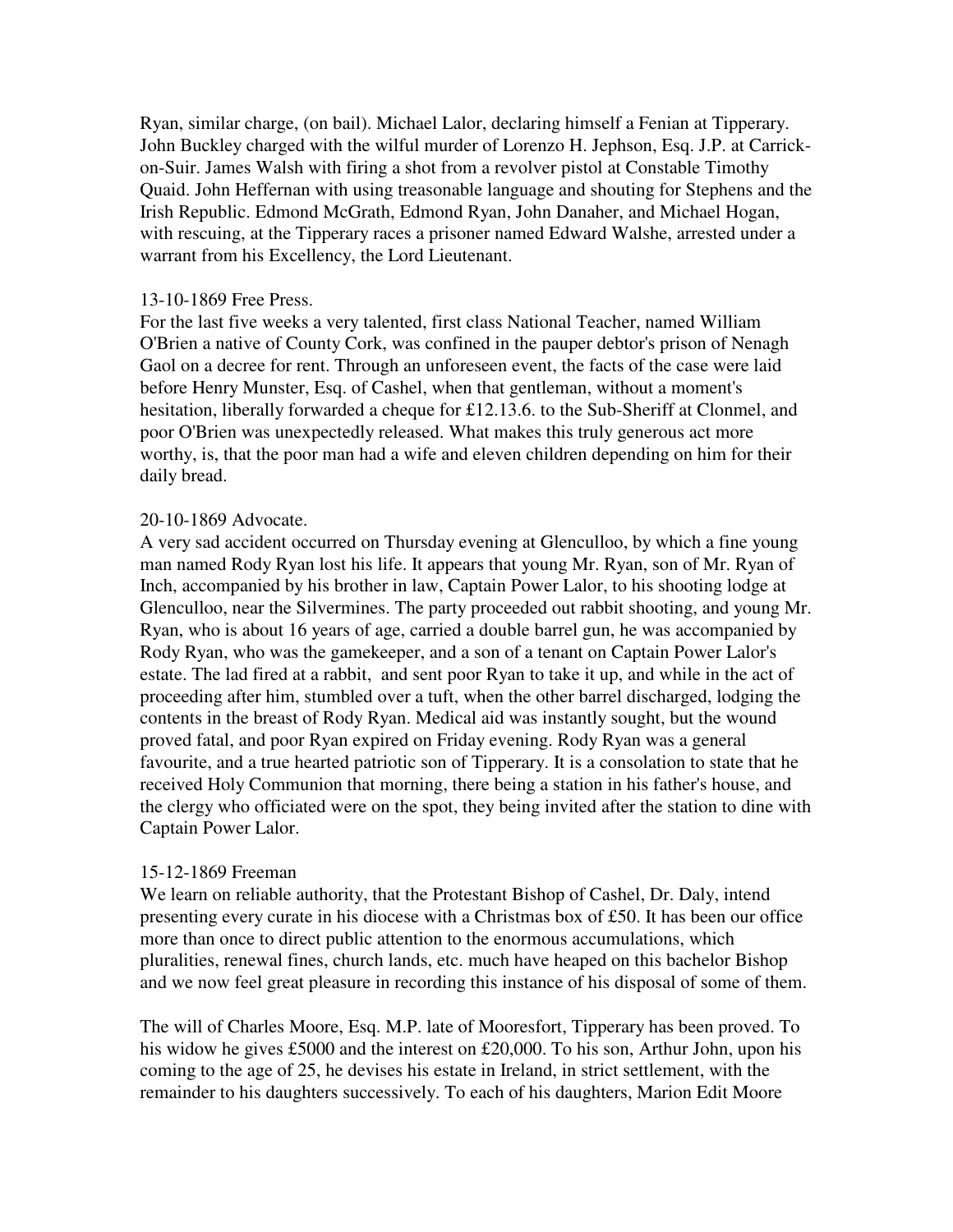and Helena Blanche Moore, he bequests £20,000, his youngest daughter, Lady Mary, having had a like provision on her marriage. The purchased eastate of Ballycohey, in Tipperary goes to his eldest daughter. The personal is sworn under £160,000.

#### Nenagh Guardian 13-12-1869

Thomas Connors, a blacksmith, who resided near Knockanure, near Kilcommon, was returning home from Thurles on the 1st ult, he went into Kennedy's Public House at Roskeen, where he met a young man from whom after some angry words he received a blow, from the effects of which he has since died.

#### 23-7-1841 Times.

The scene of insurrection in this county at our election can only be compared to the times of 1798. In a certain district in Slieverdagh, the people were excited to madness; the Chapel bells tolled, the population rose *en masse,* and attacked the second Roscrea division of Conservative electors on their way to the poll, at New Bermingham, most furiously, smashing carriages, killing horses, and stoning the gentlemen, who fought most gallantly; of course they fired, to save their lives, and with serious effect. The battle raged here for about a half hour. Their carriages been broken, they could not proceed to Clonmel, so they retreated to Kilcooley Abbey, five miles distant, having to fight their way. From the continued firing many lives must have been lost, and many wounds inflicted. The country people stood the firing astonishingly. The same scene took place at Holyford, near Dundrum. The second Nenagh division had to fire soon after leaving Nenagh; but at Holyford, the battle was a stand up fight. They, however, beat off their assailants, and forced their way to Clonmel. I fear that the battles of New Bermingham and Holyford will be long remembered. In Clonmel six men, and at Poulmucca, in the vicinity, five men have had their gunshot wounds dressed. They were shot in the town. At Bansha two were killed, and several wounded. No returns from Holyford and New Bermingham yet.

Their Reverences are the sole cause of all this, they organized the whole Country, because they well knew that the tenantry would go with the gentry. That is the plain fact. We have no accounts yet of the state of Kilcooley Abbey. A large force of Dragoons and infantry were sent to relieve the voters blocked up and besieged there.It is supposed that the Dragoons escorted these people to Roscrea. Until we have polling places in the Baronies, it is out of the question to hold an election in this County, as the County town is 60 miles from the Northern towns. The Ormond gentry have set out on their return with Dragoons, etc. Each division consisted of from 50 to 80 men, and police, all armed. The conduct of the Roman Catholic High Sheriff and the Roman Catholic stipendiaries in Clonmel and Killenaule will be brought before the public. The Sub Sheriff, Mr. Cambie, behaved remarkably well. The conduct of Mr. Esmond, resident magistrate, has been reported to the Government.

The Nenagh Conservative Voters on their way to Clonmel.

Thirty five of us "good men and true" left Nenagh on Monday to record our votes for the friends of Social order and good Government, Messrs Barker and Maude. We were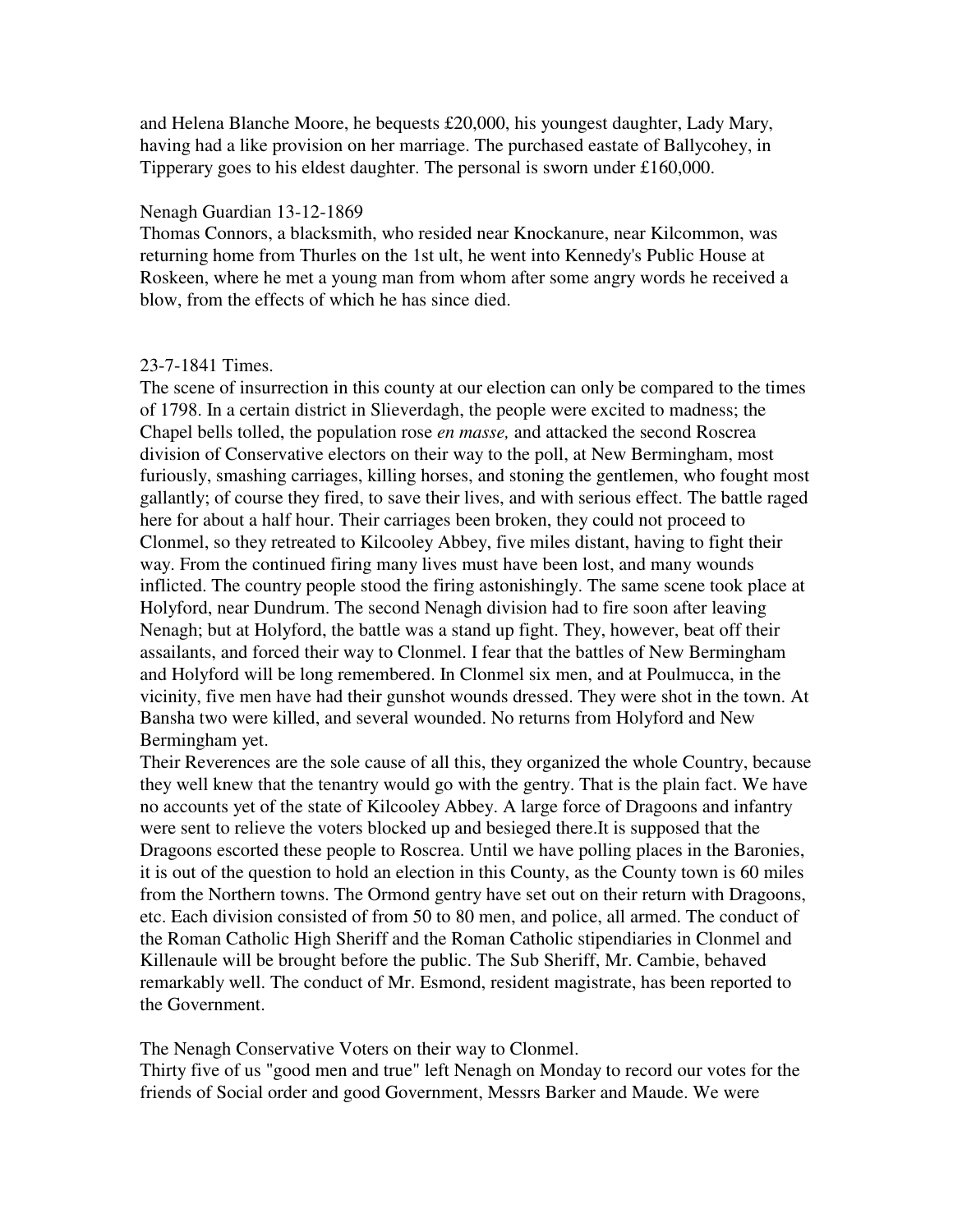escorted by Constable M'Llmon of this town and Constables Lindon of King's County, and 12 sub-constables.

On our arriving at the mountain. within seven miles of Dundrum, we were met by an express who gave us information that a body of about 300 armed men were concealed in a wood about three miles distant. Anxious to avoid a hostile collision with these sanguinary ruffians, we retired with the intention of travelling another line of road. We now had to encounter unforeseen difficulties, for hundreds of persons who were concealed, and had let us pass them unmolested for some purpose of their own, now simultaneously started from their lurking places, and saluted us with a wild yell of fiendish exultation, seconded with a volley of stones, which wounded several of the police. Still we were desirous to effect our retreat without resorting to the extremity of fire arms. We pressed forward, but the ruffian assailants poured in on us every perch we went well-directed vollies of stones. When we arrived at Shehevry, the mob on our rear, and each side of us, could not be composed of less than 5000 persons. They were gradually hemming us in, and our destruction seemed inevitable. The carriage in front was under the protection of Constable Lyndon and six sub-constables, while the vehicles in the rear were under the escort of Head-Constable M'Llmon and six sub-constables. This latter officer, when the mob attempted to close on him, left his post, and ran to the carriage, to be, as he said, under the protection of the magistrates, alleging that he could not fire, as the capsules of his detonating double-barrelled gun were too large. Constable Lyndon was now ordered to take charge of the rear party, and his coolness and intrepidity, under Providence, may be attributed the preservation of many lives. The wild whoop of "Carrickshock", "Carrickshock" now re-echoed from hill to hill, with a fearful and startling reverberation. We had now to toil up a steep eminence, and an increasing multitude got within less than a stone's throw of us, and assailed us in a most ferocious manner. One of the magistrates read the Riot Act, but such a proceeding had no salutary effect, for John Parker, of Ballycollion, and Mr. J. Short, were that moment struck in the head and badly wounded. Constable Lyndon and three sub-constables were also seriously injured by stones. Orders were now given to fire, which was promptly obeyed, and the mob instantaneously fell back a few paces; but they suddenly rallied again and renewed the pursuit. Being again pretty close to the rear of our cavalcade, Mr. Shepherd, who was an inside passenger in one of our carriages, happening to put his head out, was struck with a stone which knocked off his hat. Constable Lyndon now leaped down and secured the hat, though exposed to a heavy volley of stones. The mob again closed in, but were repelled by another discharge of firearms; and in this manner we fought our way for a distance of four miles until we found our progress impeded by a wall across the road, upwards of four feet high. We were now all obliged to alight, and while some remained to protect the carriages and remove the wall the magistrates with the rest of our brave band and gallant escort, kept the mob at bay at the centre and on each side. The wall having been removed, we remounted, and proceeded, the mob I suppose, finding any more attacks useless, withdrew to look after their dead and wounded. So infuriated at their disappointment were the blood thirsty monsters, that to make up for their loss of slaughter they subsequently fired on a party of Dragoons and constabulary that were coming to our rescue, and compelled them to retire. The Dragoons and Police were unable to act with any effect upon those miscreants, on account on the very favourable position which they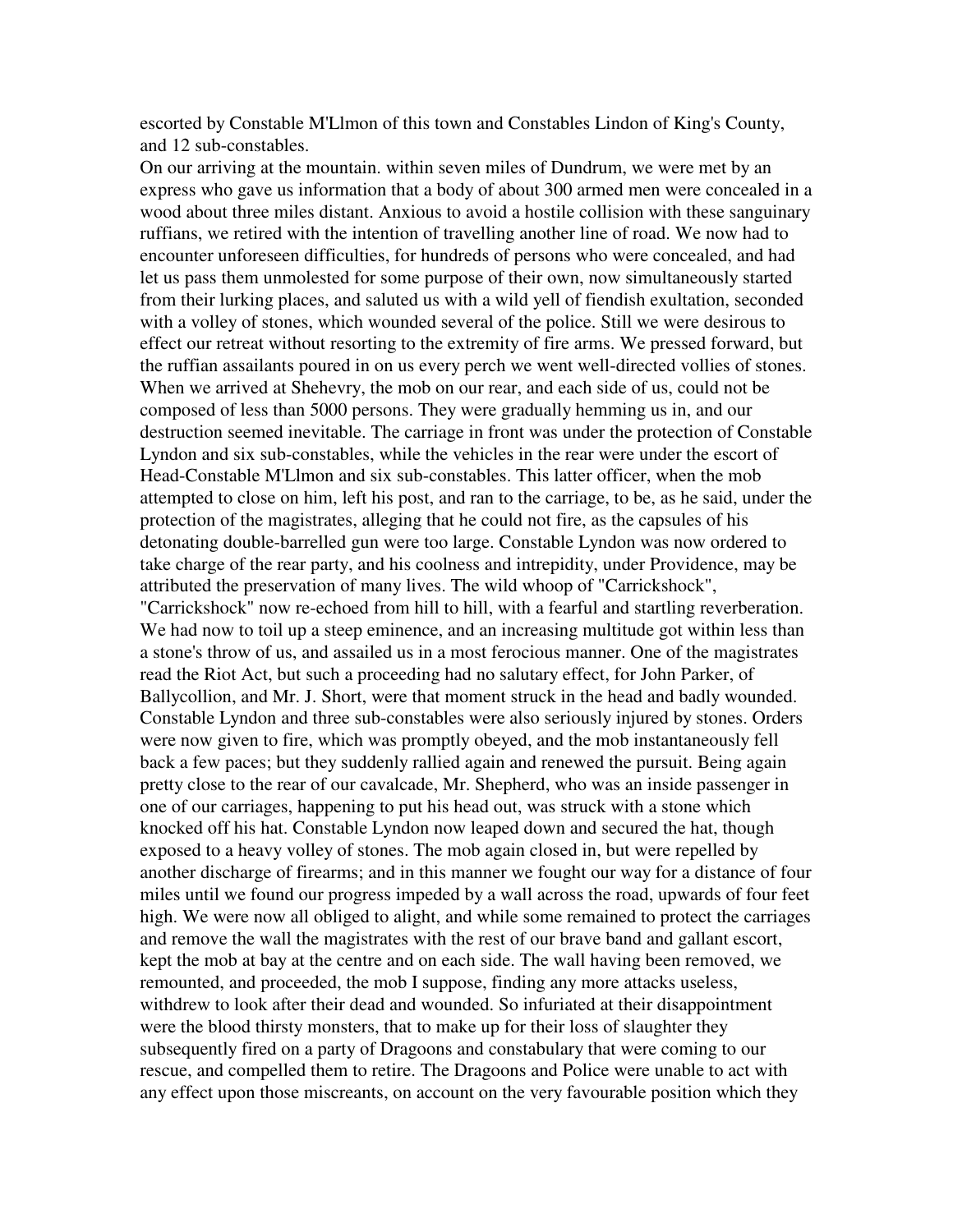occupied. The men who so nobly braved every danger to apprise our 'intrepid' band of the ambuscade which had been laid for our destruction, subsequently conducted us a different route to Dundrum, where we were hospitably entertained. At about half past 8 pm after being exposed to several savage attacks, we arrived at Clonmel, where we were received with loud huzzas and hearty congratulations by our southern brethren. Return from Clonmel.

Having duly recorded our votes for the Conservative candidates, we prepared for home, via those regions of slaughter and bloodshed, the "Ragg" and "Borrisoleigh". From the road we could perceive in every direction country people pouring down, and straining every nerve to reach one point, which was some distance in advance of us. We drove on and left them behind, which caused them great disappointment and mortification. The different streams of persons now mingled into one body, and pursued us hotly; and from the circumstances of our vehicles being heavily laden, and our being frequently obliged to dismount to reconnoitre the passes between the hills, our pursuers reached within the range of a stone's throw of us, and occasioned us considerable annoyance.

At the "Ragg" we were attacked by one of the most savage hordes of villains that ever it was my fate to lay my eyes on. They pursued us into Borrisoleigh, yelling and hooting at us like devils incarnate, and keeping up a continual discharge of stones. At Borrisoleigh they were joined by the mob of that village, and it was with the greatest difficulty that we kept our rear clear of them, although it was brought up by two jaunting cars laden with police. We several times warned the mob to stay back, or that their lives would pay the penalty of their temerity. Notwithstanding all this they persevered, until we reached the cross roads, one of which leads to Coughlan's mills. You are aware of the situation of this road. On your right the barren shaggy mountain impends threateningly over you, as if it would the next moment topple down upon your devoted head, on your left, a hoarse stream brawls along, whose opposite bank is precipitous, and hilly in the distance. Having entered this gloomy defile, we paused for a moment, for the purpose of reconnoitring the path of danger.

Up to our right, and standing out in bold relief between us and the blue heaven, we could perceive the shapes of savage men, armed with every sort of weapon of offence. We then divided ourselves into an advance and rear guard, leaving the main body to proceed along the unsightly ravine. A party, well armed, clamoured up the hills, which had in a great measure been already in the possession of our wild and ferocious looking enemies. At this moment a hugh rock was sent bounding from the the top of the mountain; down it swept with almost inconceivable velocity, like an overwhelming avalanche, and would have smashed one of our carriages to pieces and crushed its passengers to atoms, had not the merciful hand of a Divine Providence interposed in our behalf, by giving a contrary tendency to its course. When we ascended the hills we routed the guerillas with levelled guns, and the cowardly scoundrels scampered from one rock shelter to another, hurling down stones on the passengers below as they fled along. In spots from which we chased groups of them, we found piles of stones and barrows full of paving stones, just in readiness to be showered down with deadly and fatal effect upon the devoted electors. This course of proceedings which we had adopted was a truly fortunate circumstance, for after chasing the mountain assassins from rocky lair to to rocky lair, we paused for a moment to see how our brave comrades were getting on in the deep depth below us. The